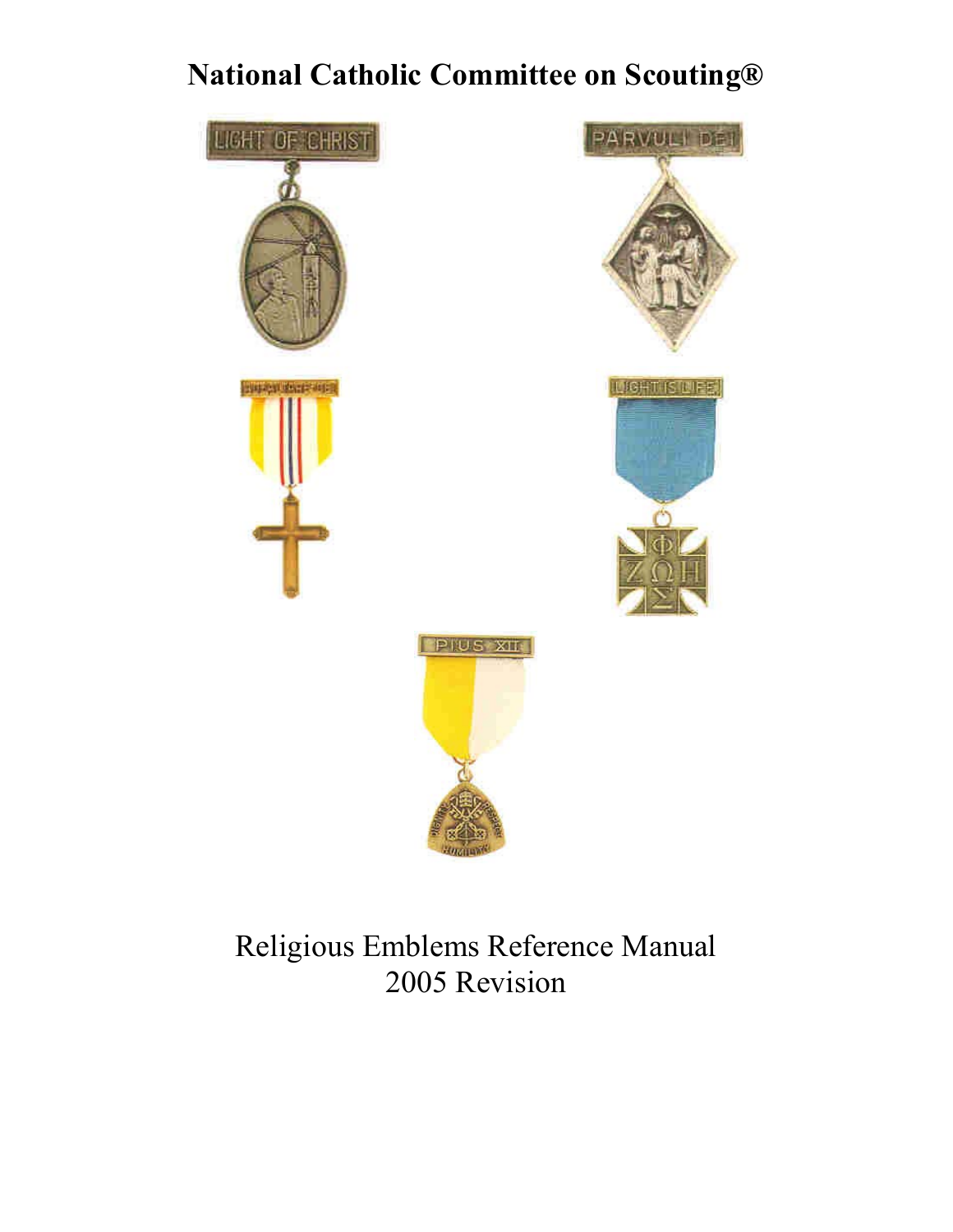## Copyright © National Catholic Committee on Scouting® 2005 2005 Revision

The following information is available to assist the (arch) diocesan/eparchy Religious Emblems team administer the Religious Emblems programs. This information does not supersede any information in the religious emblem workbook or counselor/facilitator guides. These documents can be reproduced locally and the ceremonies can be modified to reflect local custom as approved by the local pastor or local ordinary to match the occasion. For other use contact:

> **National Catholic Committee on Scouting ® P. O. Box 152079 Irving, Texas 75015-2079 Telephone 972-580-2114**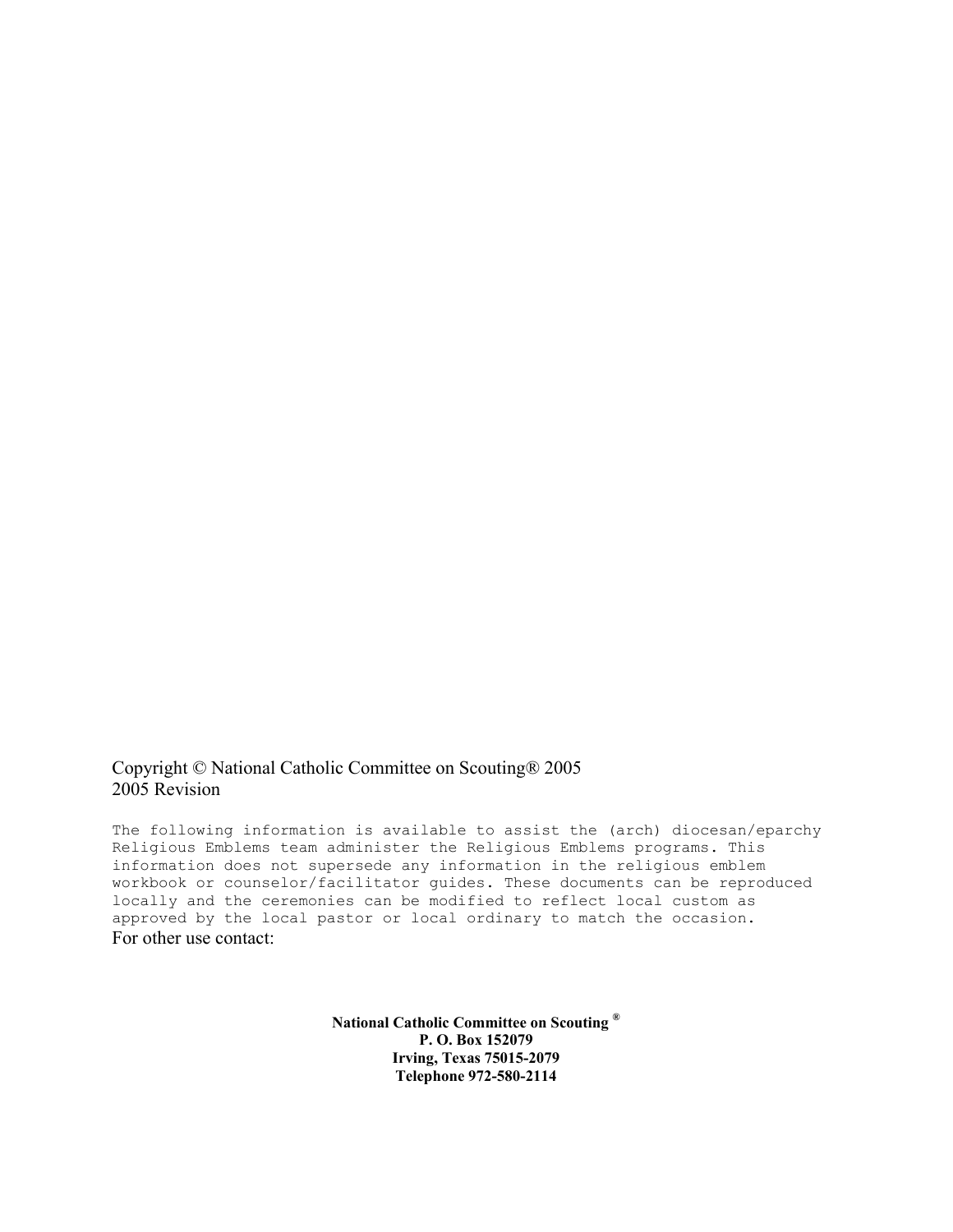#### RELIGIOUS EMBLEMS REFERENCE MANUAL 2005 REVISION **TABLE OF CONTENTS**

| BOY SCOUT/VENTURING TRAINING SYLLABUS FOR RELIGIOUS EMBLEMS COUNSELOR15 |  |
|-------------------------------------------------------------------------|--|
|                                                                         |  |
|                                                                         |  |
|                                                                         |  |
|                                                                         |  |
|                                                                         |  |
|                                                                         |  |
|                                                                         |  |
|                                                                         |  |
|                                                                         |  |
|                                                                         |  |
|                                                                         |  |
| B.                                                                      |  |
|                                                                         |  |
|                                                                         |  |
|                                                                         |  |
|                                                                         |  |
|                                                                         |  |
|                                                                         |  |
|                                                                         |  |
|                                                                         |  |
|                                                                         |  |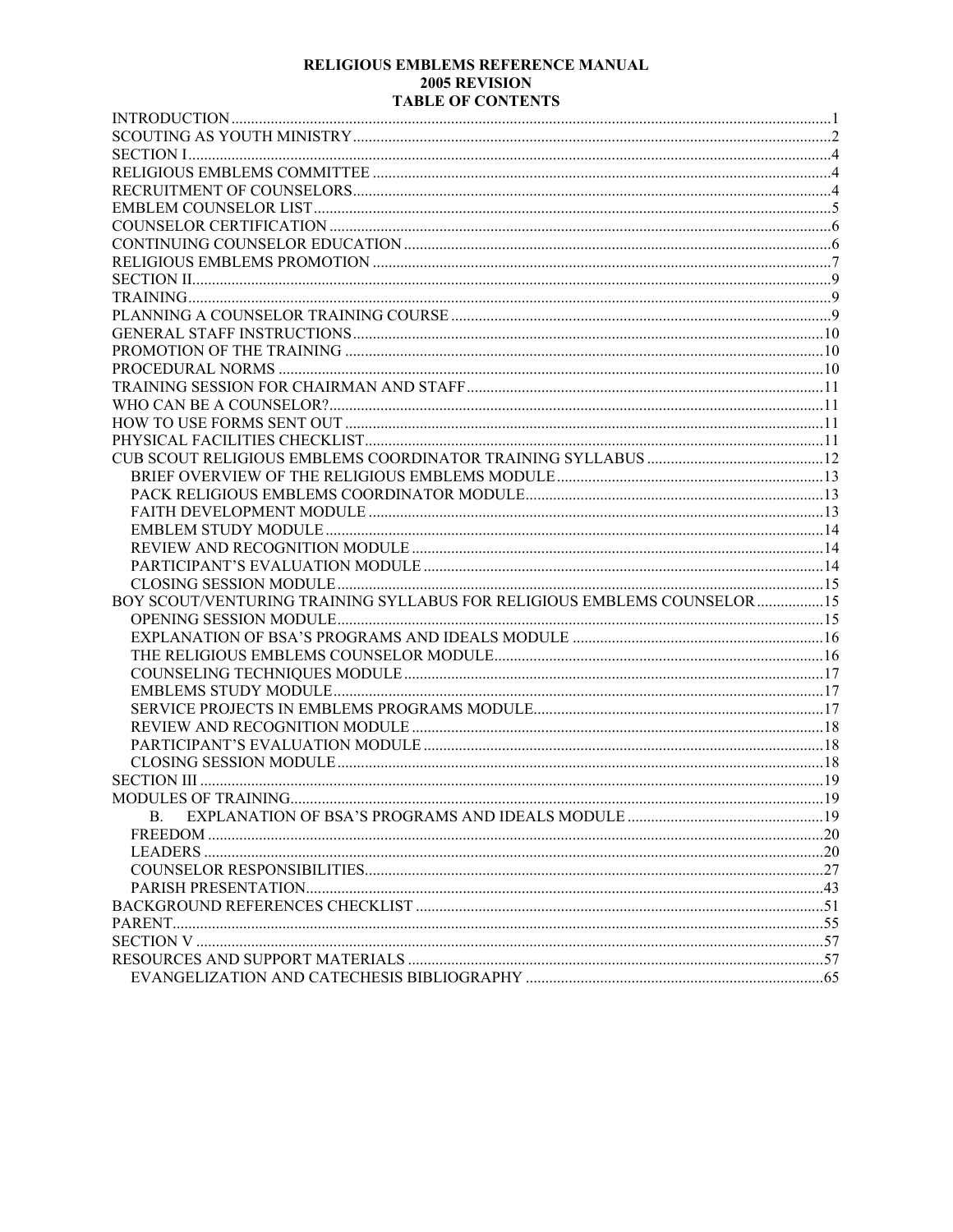## **INTRODUCTION**

The *Religious Emblem Reference Manual 2005 Revision* (henceforth manual) is designed to provide a resource to those who are responsible for the carrying out of a quality religious emblems program in their (Arch)Diocese/Eparchy (henceforth Diocese). The youth religious emblems programs are not merely awards for completing a set of requirements. They are actually recognition of one's faith growth and how the recipients live their Catholic faith. Hence, they are called emblems. The contents of this manual are intended primarily for the Diocesan Religious Emblems Committee Chairman. Because of its scope, this manual should also be distributed to those who are responsible for recruiting, selecting and training Coordinators, Counselors and Facilitators (henceforth Counselors). This manual contains suggestions intended to be adjusted to local needs. This could mean that the ideas herein could be used to work with all sectarian groups that offer religious emblems, to conduct non-sectarian Religious Emblems Counselor Training and as a help for the individual Emblems Counselors to update their own training periodically, as well as a resource for preparing presentations.

The Boy Scouts of America (BSA) provides a variety of programs designed to meet the requirements of various age groups. The programs for youth in the first thru fifth grades are the Tiger and Cub Scout Programs (Cubs). The program for youth ages eleven thru seventeen is the BSA Program (Scouts). The program for boys and girls ages fourteen thru twenty is the Venturing Program (Venturer). For ease of understanding in this document, all youth participants will be referred to as Scouts.

This manual has made the assumption that the Diocesan Committee carries out diocesan responsibilities. Depending on the local situation, a diocese may decide to delegate certain responsibilities to a district, deanery or council level. If this is the case in any diocese, please adjust the terminology to suit the local situation.

To highlight the differences between methods of presentation in each of the Catholic religious emblems programs, appropriate terms are to be used. These terms identify the individual presenting the emblem program. For example, those persons who will present the *Light of Christ* and *Parvuli Dei* as Coordinators, the *Ad Altare Dei C*ounselors and *Pope Pius XII* as Facilitators. Throughout the manual, as mentioned above, the use of the term "counselor" will be inclusive, referring to the individual responsible for the religious emblems programs. When discussing a particular emblem program, the appropriate term is to be used.

The National Catholic Committee on Scouting (NCCS) ® has developed the Catholic religious emblems programs. As such, the NCCS® holds the copyright to the programs.

The NCCS® operates under the auspices of the United States Conference of Catholic Bishops (USCCB) ®. Therefore, **the NCCS® permits no changes to be made to any religious emblem program approved by NCCS®.** The use of a religious emblems program by a diocese infers an acceptance of these restrictions. The National Federation of Catholic Youth Ministry (NFCYM) ® holds the copyright to the religious emblems programs used by Catholic youth in the Girl Scouts of the U.S.A./Campfire. The Programs of Religious Activities with Youth (P.R.A.Y.) ® holds the copyright to many of the denominational religious emblems programs. The Catholic youth manuals may be purchased from B.S.A. National Supply, the Diocesan Scout/Youth Ministry offices, the local Scout Shop and P.R.A.Y.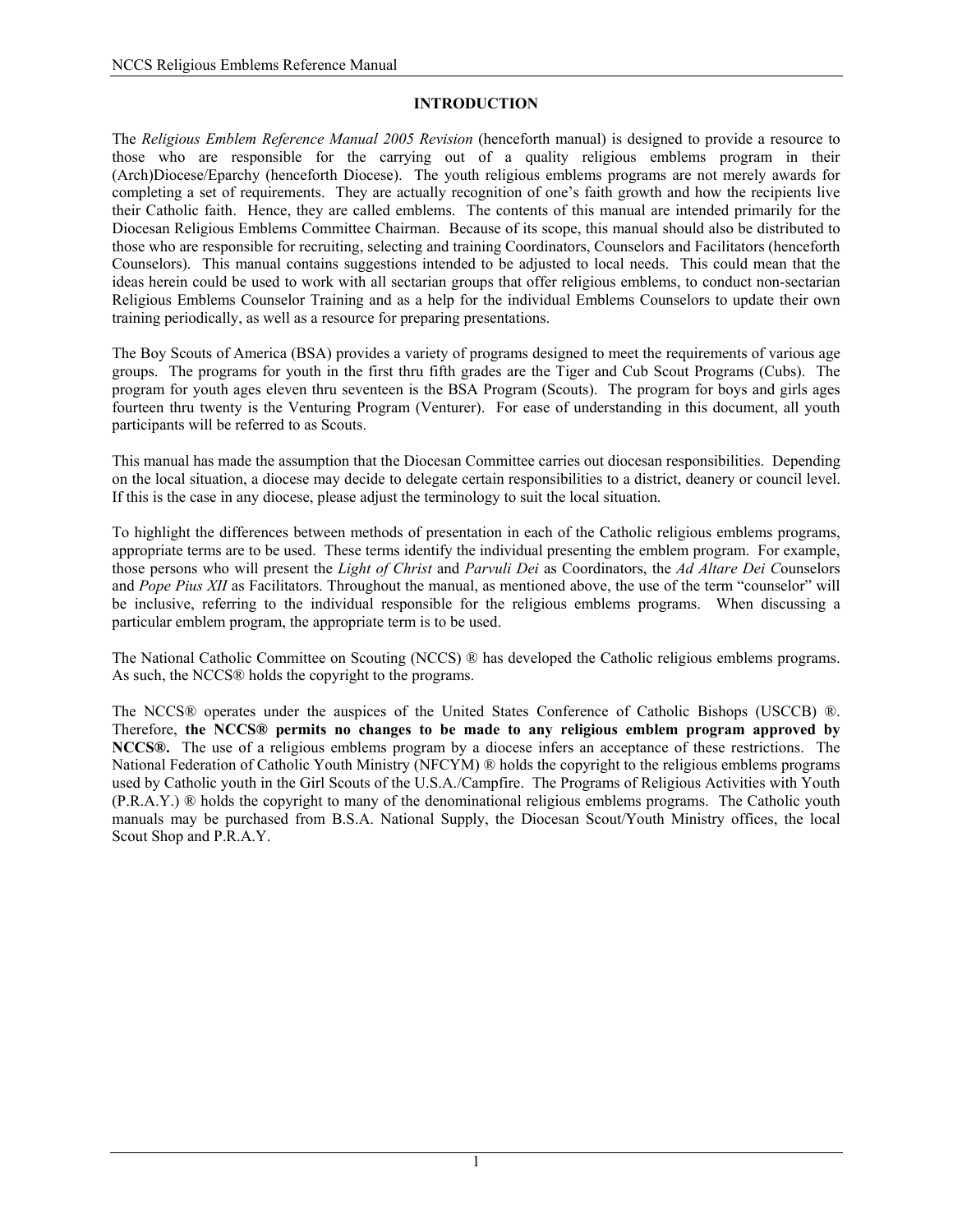#### **SCOUTING AS YOUTH MINISTRY**

Churches and church-related organizations form youth groups to help perpetuate themselves. Therefore, parishes become vitally concerned about youth. The parish youth activities are called youth ministry. Youth ministry has many dimensions. It is a ministry **to** youth, **with** youth, **by** youth, and **for** youth. The Boy Scouts of America (hereafter BSA) produces programs for youth based on this principle. When a parish or organization decides to use the Scouting programs, they **OWN** the youth programs for Cub Scouts, Boy Scouts, or Venturing that they charter. Scouting provides a unified vision of youth ministry as envisioned above. These programs of Scouting are a very valuable resource to the parish. Thus, Scouting is no longer considered an outside group using the parish facilities but the Parish Youth Group.

The resource we are concerned with in this manual is that of the religious emblems programs for each of the programs mentioned above. The primary purpose of these programs is to provide an opportunity to foster the total personal and spiritual growth of each youth participating in the programs. Emphasis is placed on faith development within the young person. These programs afford unique study experiences that help relate the Christian faith to the life of the Scout. Each of the emblem programs reinforces the religious education programs of the parish. **They do not or are not to replace the parish religious education programs.** Therefore, they also complement the youth ministry programs of the parish or other church-related organizations. Many parish youth groups also participate in shared experiences and special approaches that relate to the cultural heritage of the youth in the community. These other programs are responses to specific needs of young people. Whatever the activity chosen among the existing programs, youth tend to chose the existing programs that reach out to the more general needs and interests of all youth.

Scouting is foremost a ministry to youth. It provides an opportunity for adult leaders to share their insights and gifts with the youth of the parish and provides occasions for growth that often a young person cannot attain on their own. The meeting, activities and retreats that take place within Scouting all respond to young people's needs for personal development and meaningful community.

Churches that have discovered the opportunities to expand their youth ministries with Scouting know that they are offering more than space, time and sometimes an adult leader. The Scouting programs emphasize responsibility to God and reverence as essential aspects in developing good citizens. At regular unit meetings, around a campfire or elsewhere, the youth and leaders acknowledge the presence of God and their responsibility to God through devotions and prayer. With Scouts and leaders coming from a variety of church backgrounds there is opportunity to learn real appreciation for each person's expression of faith in many cooperative experiences. Families not served by regular programs of any church often find a relationship to the local church through Scouting. Time and time again families get involved in various opportunities that provide moments of shared common ventures and growing closeness. Youth of different ages work together in leisure settings where they learn to relate and live together.

Though limited in experience, youth have many gifts that they can offer the community. Scouting encourages this dynamic dimension of youth ministry with youth through its service projects. As a part of advancement in Scouting, a young person learns that simple tasks like visiting the elderly or shoveling the neighbor's walk are significant to the Christian person.

Though Scouting stresses leadership experiences by the youth, the adult leaders are present to provide role models for them. This demands that the adult sets the example of the high ideals of Scouting expressed by the youth in promises, oaths and codes as lived challenges. The youth are thus continually challenged in attitudes, skills and knowledge. The motivation to complete requirements is an opportunity to evaluate the growth of the members. Immediate recognition of their achievements is of itself a motivation to grow with the building of a positive selfimage. The youth learn skills that will be used the rest of their lives at home, work or however engaged for a lifetime. The outdoor activities are opportunities to put into practice all that has been learned from working with other youth.

Scouting develops youth ministry by youth. Sharing, reliance on one another, and a spirit of brotherly care are intrinsic to an effective Scouting program. The concern and interest displayed by an older Scout in helping the advancement of a younger one is a true peer ministry. In the religious emblems programs the youth who have earned the *Ad Altare Dei* or the *Pope Pius XII* emblems return each year to help younger Scouts earn their respective emblems.

Through the activities in all levels of the advancement programs of each BSA program, there are many opportunities to explore a variety of careers and come to know persons who are leaders in their own careers. Many of the skills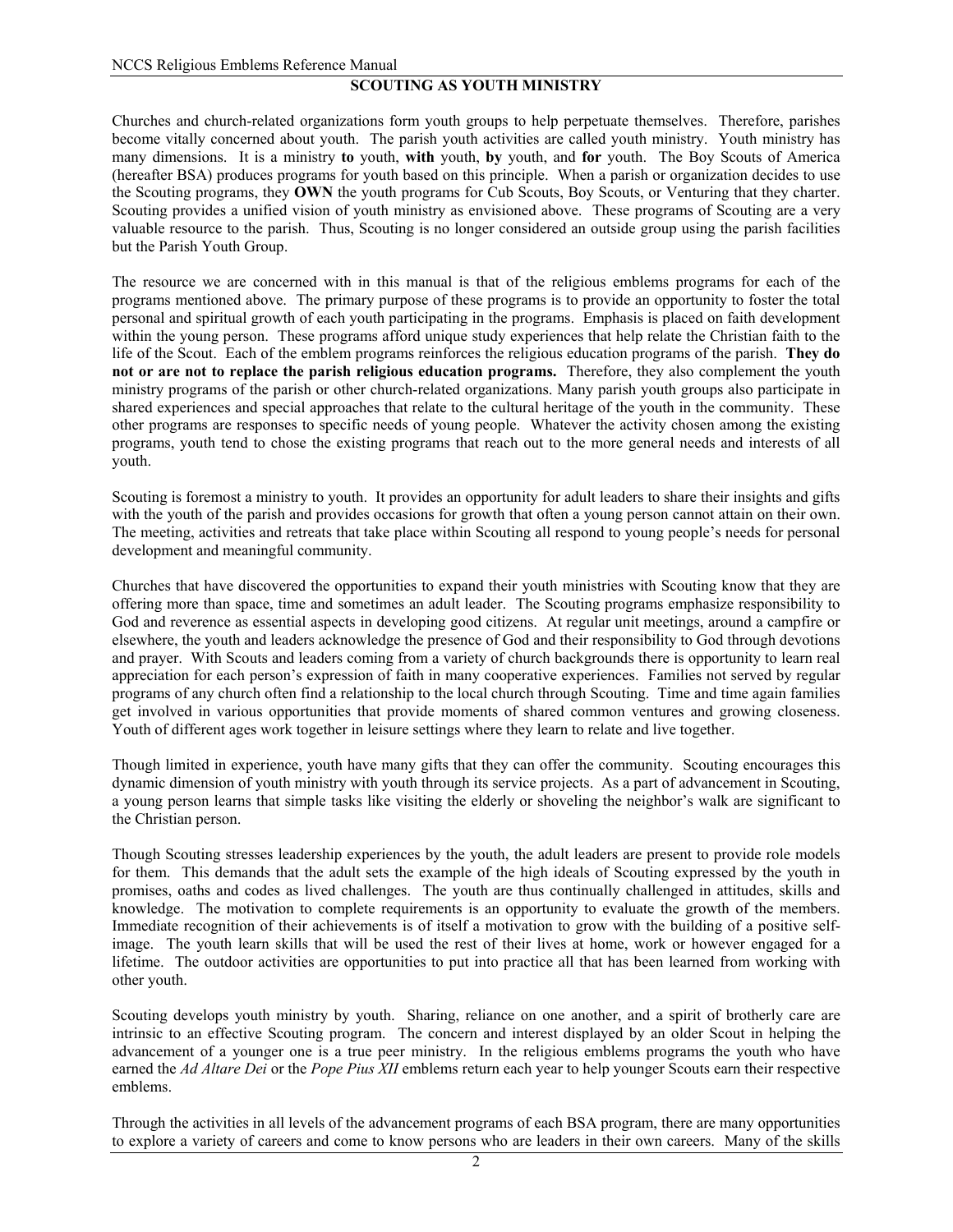learned become real lifetime hobbies. In Boy Scouting and Venturing there are development programs that provide for the learning and the practice of leadership skills. Because teamwork is essential in these programs, a corps of helpers is made available for the church and the community. Scouting offers a richness of trained professionals, of tested and proven materials and of the many outdoor facilities throughout the nation. Scouting provides an opportunity for the local church to interact with the youth, their families and their leaders in a meaningful, challenging and enriching youth ministry. The adult leader in a parish Scouting program is a Youth Minister. The volunteer position demands an understanding of youth and an ability to work and learn with them as a leader and counselor. This leader is in constant contact with the needs, lifestyles and expectations of the youth and their families. The promotion of Scouting Youth Ministry and the images of youth that Scouting has projected is a ministry for youth. It is a ministry that speaks up for youth to the adult community.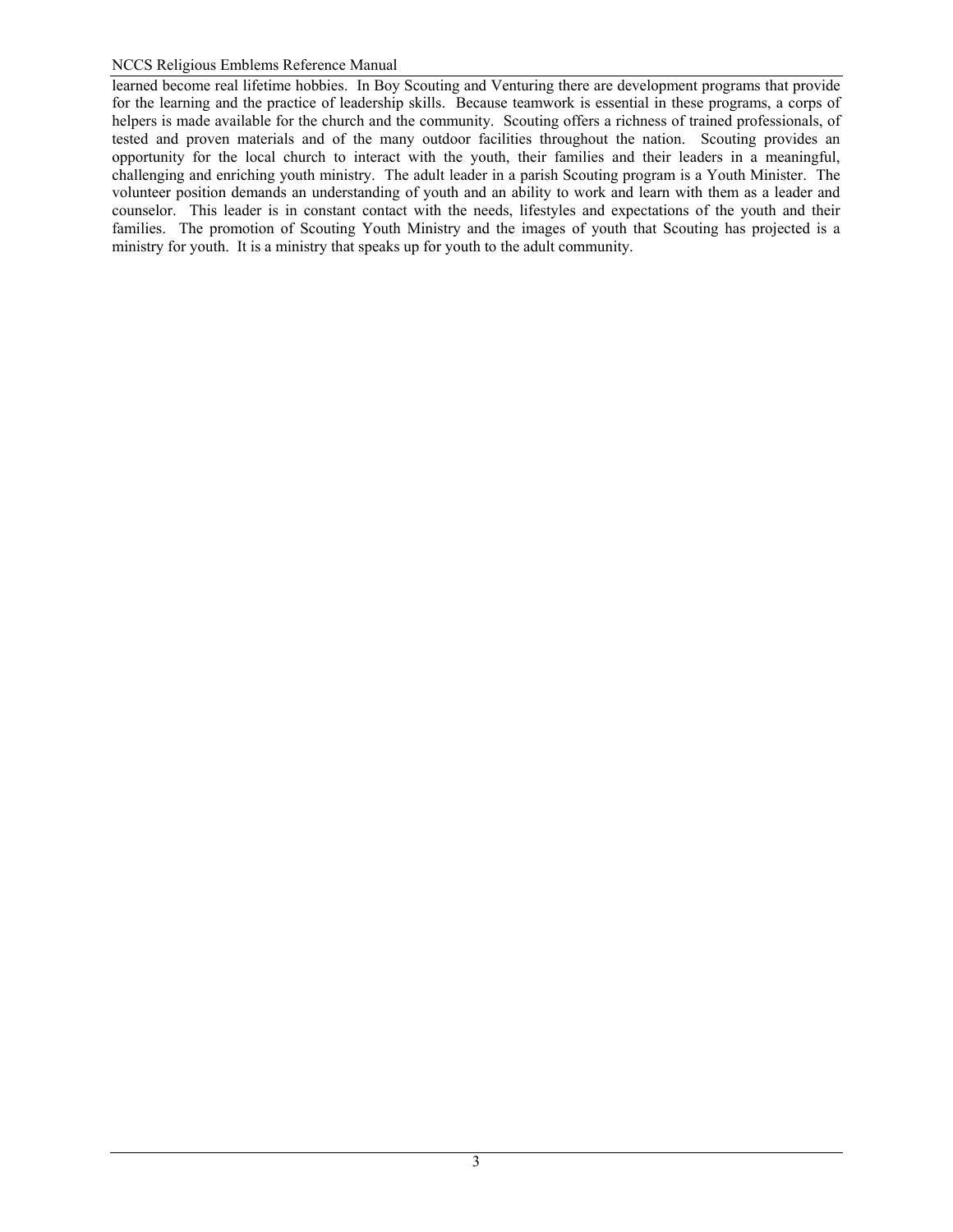#### **SECTION I RELIGIOUS EMBLEMS COMMITTEE**

The work of the Religious Emblems Committee on the diocesan level goes about its business somewhat like the Council Commissioner Corps. The committee makes every unit aware of the religious emblems programs including the Eastern Church emblems. Because the Committee works with P.R.A.Y., the emblems programs of other religions and denominations are also to be made available. The Committee strives to have at least three youth per unit complete a religious emblems program each year with recognition. The committee has a trained Religious Emblems Counselor for each parish that uses the programs of Scouting in their youth ministry. The Emblems Committee conducts an annual Religious Emblems Counselor Training Course somewhere in the diocese. The committee promotes an annual recognition function where the diocesan bishop affirms the Scouters' efforts and adult recognitions are presented.

## **RECRUITMENT OF COUNSELORS**

A quality religious emblems program is directly related to the quality of its counselors. What is presented here is a paraphrase of the current BSA "*Scout Quest Selecting Quality Leaders*" (BSA 18-981 2003). Review this publication well to follow the tried and well-proven methodology of BSA. Unless the process is followed, no success can be expected. The Chartered Organization is briefed, the Diocesan Emblems Committee becomes the steering committee, appointments are made with the prospects, a visitation is arranged, the prospect signs a membership application, the new leader is given a welcome and the training is arranged. Refer to the above brochure for ideas on presentation.

A quality Diocesan Religious Emblems Program can be determined when the youth who participate in those programs experience a deepening of their faith life. Therefore, it is imperative that those persons who are presenting religious emblems programs are the best people available. The religious emblems programs are an important function in our total youth ministry program.

The tendency to accept anyone who offers to become a counselor should be tempered with the knowledge that they will be working with our Catholic youth in the same way Jesus did with His disciples.

The position of Counselor, like that of every unit leader, is to be approached from the point of view that this person will be a youth minister of the Catholic Church. As such, the Diocesan Youth Protection Policy, as well as the BSA Youth Protection Policy, is to be followed in the recruitment/training process. This process of selecting counselors or unit leaders should be similar to that used in selecting parish youth ministry leaders.

The Counselor attributes and responsibilities are listed in the training module on Counselor roles. The team doing the recruitment will need a written copy of the roles as part of their visitation process. Who then can be a Counselor? The Counselor can be a priest, deacon, religious, parent, Scouter, youth minister, religious educator, or any interested and concerned Catholic adult. It is strongly recommended that the Counselor have some current experience in Scouting. This background helps to serve as a foundation between the Scout and the Counselor. In addition, it is strongly advised that all Counselors be currently registered with the Boy Scouts of America. This is done as part of the visitation. It can also be done in the unit with which they are already associated as a merit badge counselor, committee member or as a member-at-large of the district or council.

#### **Adherence to USCCB and Diocesan policies is required. Diocesan Chaplains, Chairs and Religious Emblems Chairs are responsible to insure that these policies are applied to the recruitment of Religious Emblems Counselors.**

The recruitment and certification of the Emblems Counselors is the responsibility of the Diocesan Religious Emblems Chair or designee. Several contact persons available to the Chair to obtain prospective counselors are:

- Chartered Organization Representatives from Catholic churches or organizations.
- Pastors, parish administrators or directors and/or the religious education directors.
- District or council Scouters or professionals.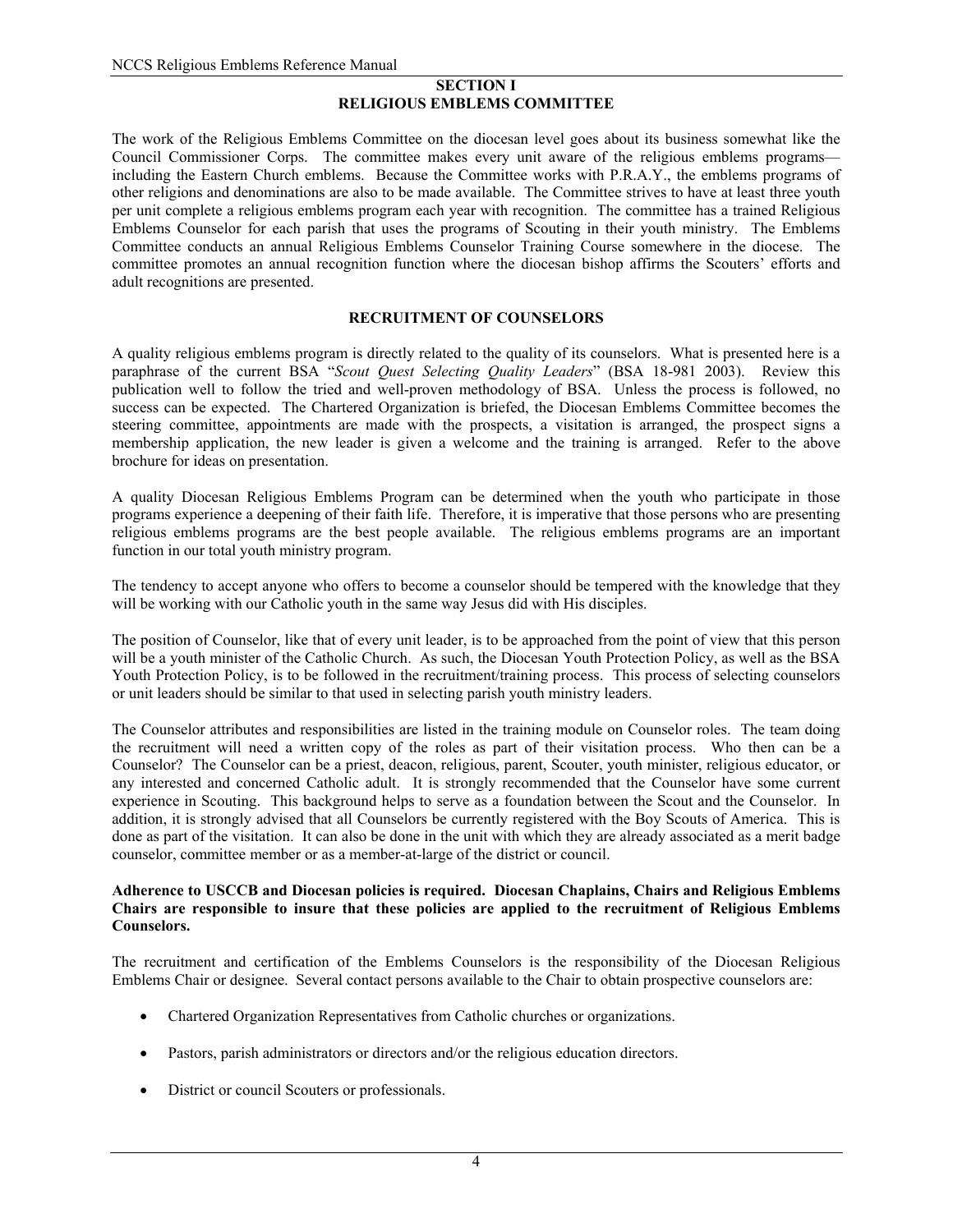Once a prospect is found, talk with those people who work with them in Scouting to get some more information about them. Then contact the pastor of the prospect to ask for personal approval. This is to be done in strict confidence. If, at this point the prospect is determined for some reason to be unsuitable, the person will not even be aware of their consideration.

When the first step has been completed, the contact person is to make an appointment to visit the prospect. The Diocesan Religious Emblems Chairperson is to be notified. The meeting should preferably be at the prospect's home. During the visit, the contact person should not apologize for their presence, nor is the appeal based on "church" loyalty or desperate need. They do, however, let the person know how they were chosen as a candidate to be a Counselor. This consists of:

- Explaining the duties of the Emblems Counselor.
- Upon acceptance of the leadership position, give an explanation of the certification process.
- Informing the candidate that this is a two to three year commitment (depending upon diocesan guidelines) and, at the end of that period, they can renew their commitment. This will let them know that they will not be doing this for the rest of their lives.

When the prospect accepts, have them complete the Religious Emblems Counselor Application Form (see **ADMINISTRATION FORMS**) so that the training team can prepare the training program to fit the needs of the candidates.

If the prospect accepts after the visitation, inform the pastor of the prospect's acceptance and write a letter to the prospect thanking them for accepting. Notify the candidates when the certification process is to start. A member of the Diocesan Religious Emblems Committee might be assigned to each of the candidates as a Coach-Counselor. The Coach-Counselor helps the candidate to go through the certification process. Then the Coach-Counselor helps the newly trained and certified Religious Emblems Counselor learn their duties on the job. The Coach-Counselor is there to encourage and give support. The Coach-Counselor should be on the staff of the training course that the prospect will be attending (Coach-Counselor Manual BSA 6536).

## **EMBLEM COUNSELOR LIST**

The Diocesan Religious Emblems Committee's responsibility does not end with the recruitment and training. **Adherence to USCCB and Diocesan policies is required. Diocesan Chaplains, Chairs and Religious Emblems Chairs are responsible to insure that these policies are applied to the recruitment of religious emblems counselors.** The committee must follow through to be sure they are working effectively and that Scouts seeking a religious emblem are finding the help they need. Again, the way to ensure this is for the Religious Emblems Committee to assign a Coach-Counselor to each new Counselor. Their job is to provide any additional instruction and guidance to the new Counselor.

A trained Counselor cannot do his or her job if Scouts do not know there are Counselors available. To insure that those Scouts who are seeking a Counselor can find one requires the development of a Religious Emblems Counselor List. The list should be reproduced for distribution to packs, troops, teams, crews and ships. When changes are made, these should be sent promptly to the units or listed in the council bulletin so that all youth have readily available the names, addresses and phone numbers of Counselors. The list should be updated at least once a year and mailed to at least every unit leader of a Catholic-sponsored unit and Unit Commissioners. Where possible, the list should be sent to all unit leaders as many Catholic Scouts are not in Catholic-sponsored units. The Counselor list can be divided by BSA Districts and included with the District Merit Badge Counselor List. With good wordprocessing equipment or computer capability, these Counselor lists can be easily maintained and dated so adults and youth have current information.

It is a good practice for the Diocesan Religious Emblems Committee Chair to annually send a letter expressing appreciation to all Counselors. The letter could do the following:

- Thank them for their service.
- Notify them which emblems they are certified to counsel.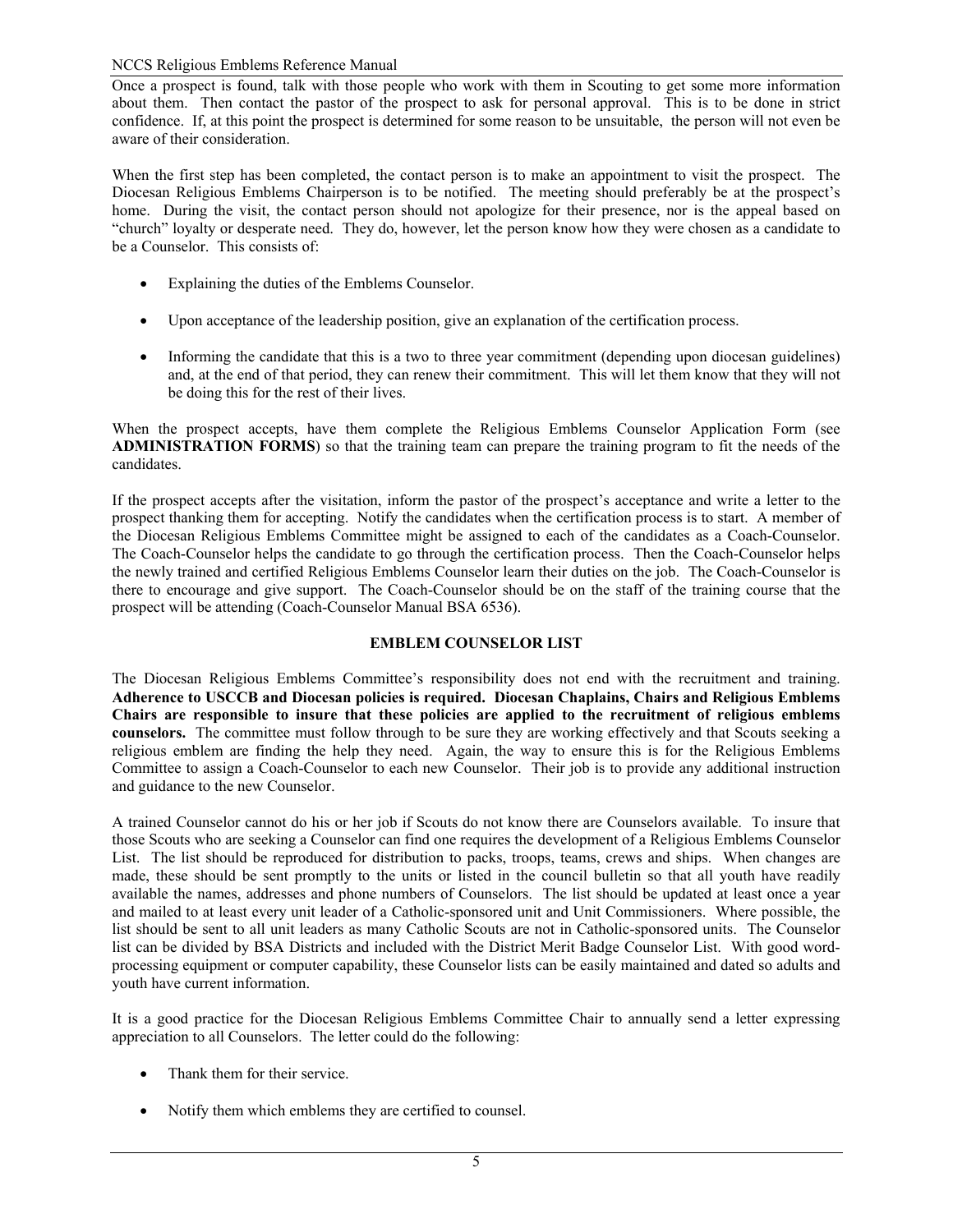- Inform them when their certification will expire.
- Remind them of any upcoming Catholic Committee on Scouting activities.
- Inquire as to their current BSA registration status.
- Ask them if they wish to continue as a Counselor.
- Enclose a reply card for their responses.

## **COUNSELOR CERTIFICATION**

Developing certification procedures for Counselors is essential for each diocese. The development of a certification program can assist your Diocese in their youth protection efforts. The certification procedures might include the following:

- The applicant must receive and agree to follow the Diocesan Youth Protection Policies.
- Each applicant participates in a Scouter Development experience. Hopefully, the Counselor will experience Scouter Development on a frequent basis or participate in an annual spiritual retreat on their own or with Scouts.
- Those who are to be Coordinators for the *Light of Christ* and/or *Parvuli Dei* should attend a Pack Religious Emblems Coordinator Training Course.
- Those who are to be Counselors for the *Ad Altare Dei* or the *Light of Life* and those who are to be Facilitators for the *Pope Pius XII* must attend a Religious Emblems Counselor Training Course.
- Because of the varied presentation methods and subject material of the emblems programs, Counselors are to be certified to conduct one emblem program at a time.
- Each applicant must register with the BSA and attend the BSA's Youth Protection Training Program.
- Each applicant should attend a Diocesan Annual Counselor Meeting. This is to update them on any changes in the national religious emblems programs and/or diocesan guidelines. This should allow the Counselors an opportunity to give input into the Diocesan Religious Emblems Program.
- The applicant is to complete a Diocesan Counselor's Application Form.
- An endorsement from the applicant's pastor is to be secured.

# **CONTINUING COUNSELOR EDUCATION**

To insure that the diocese has a quality religious emblems program requires the Diocesan Committee to develop and carry out an "In-service Training" program for the Counselors. As a minimum the diocese should conduct an annual meeting with all Counselors. This meeting should include the following:

- A review of diocesan promotional efforts.
- A report of the Diocesan Religious Emblems Training Programs.
- A review of upcoming local Catholic Committee activities.
- A review of any changes in the National Religious Emblems Programs.
- A discussion with the Counselors on any problems that are encountered and any suggestions they might have to improve either the promotion of or the religious emblems themselves.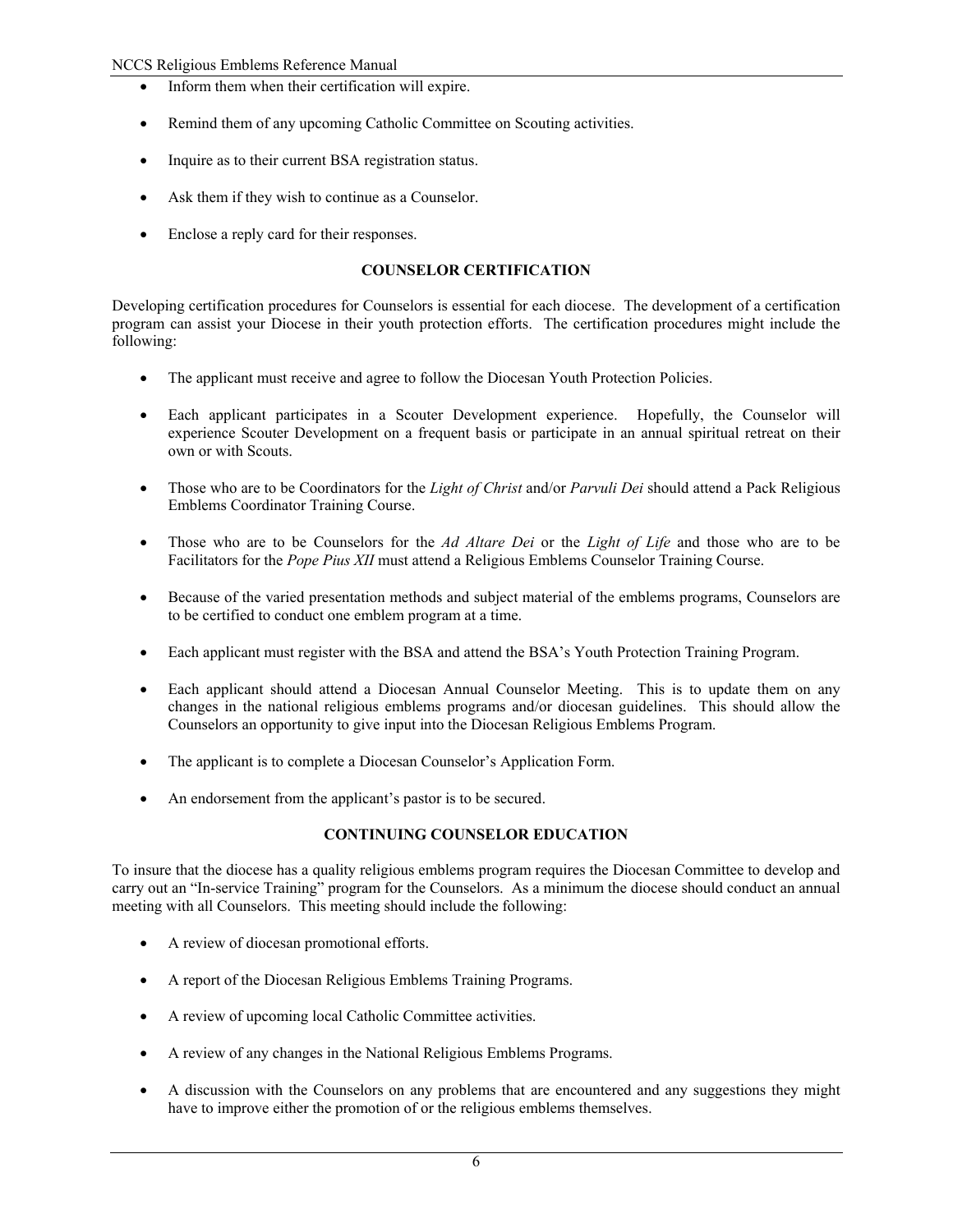The continuing education program could also include several seminars throughout the year. These could be updates on the more relevant subjects in the counseling work. For example, they might focus on counseling techniques, small group discussion leaders or on the Sacraments. Quarterly meetings of the Counselors could accommodate many of the topics. The purpose of planned continuing education programs is to allow the Counselors to keep sharp the tools they have received in their training.

# **RELIGIOUS EMBLEMS PROMOTION**

The responsibility of promoting religious emblems belongs to the Diocesan Religious Emblems Committee. There are prepared promotional materials available for this task. The BSA office has marketing guides available to help the volunteers do this task. What is given below can be seen as a paraphrase of one of these guides which has been adapted for the *Catholic Committee on Scouting* (BSA 25-309).

Marketing is one of the Catholic Committee's most important functions. It makes things happen. Marketing can have a dramatic impact in church youth ministry. Many persons focus on selling their product because it can be used to measure success. The religious emblems programs also need to be marketed. The more excited the committee becomes about the programs, the more viable will the units of youth ministry become. The local BSA Council Office may even have a workbook on a strategic marketing plan that might be used by the committee.

Preparing an effective plan to promote religious emblems is essential. It would be helpful if the committee could conduct a joint campaign with other religious relationship groups in the diocese/council. This would help all youth in Scout units in the diocese/council to become acquainted with religious emblems. The Red Team from the P.R.A.Y. organization within the council would be the ideal group to work with.

The building of a marketing plan has some work for the Catholic Committee. First, there is analysis of where things are right now regarding the emblems programs. Second, there is an image statement or goal as well as an action goal. And third, is the actual action plan written out? All of the steps must be completed just like any long trip with a family or Scout unit.

In the analysis there should be a group discussion toward an understanding of where the marketing of the religious emblems is within the diocese/council. Once data is established, then the committee can begin to set goals and identify the various challenges. The following questions need to be answered:

- What are the strengths and weaknesses of the current religious emblems promotion?
- Where are the active units using the emblem programs located?
- How much do the sponsoring institutions of Scouting or the churches know about religious emblems?
- What is the history of the diocesan emblems promotion?
- Do religious and school authorities really know the religious emblems and the benefits to themselves and the youth?
- How do the diocesan/council youth know about religious emblems?
- Do other Scouting volunteers know anything about the programs?
- How much do the leaders of packs, troops, and crews know about the emblems?
- What marketing resources are presently being used?

The format of the marketing objectives statement should be clear and simple. They are to relate directly to the Mission Statement of the Catholic Committee on Scouting (#16-186)). Then identify the goal and objective so that when followed through, the committee knows the goals have been met. How are the emblems to be seen—just another patch or as a step in faith development in Scout Spirit? Is the committee setting goals for itself or is it helping units grow spiritually? Is there an action goal of numbers of Religious Emblems Counselors per unit, sponsor, district, council or diocese? Are there a percentage of emblems earned which would be desired? Goals should be rather ambitious but achievable. As situations constantly change, goals have to be revised on a regular basis.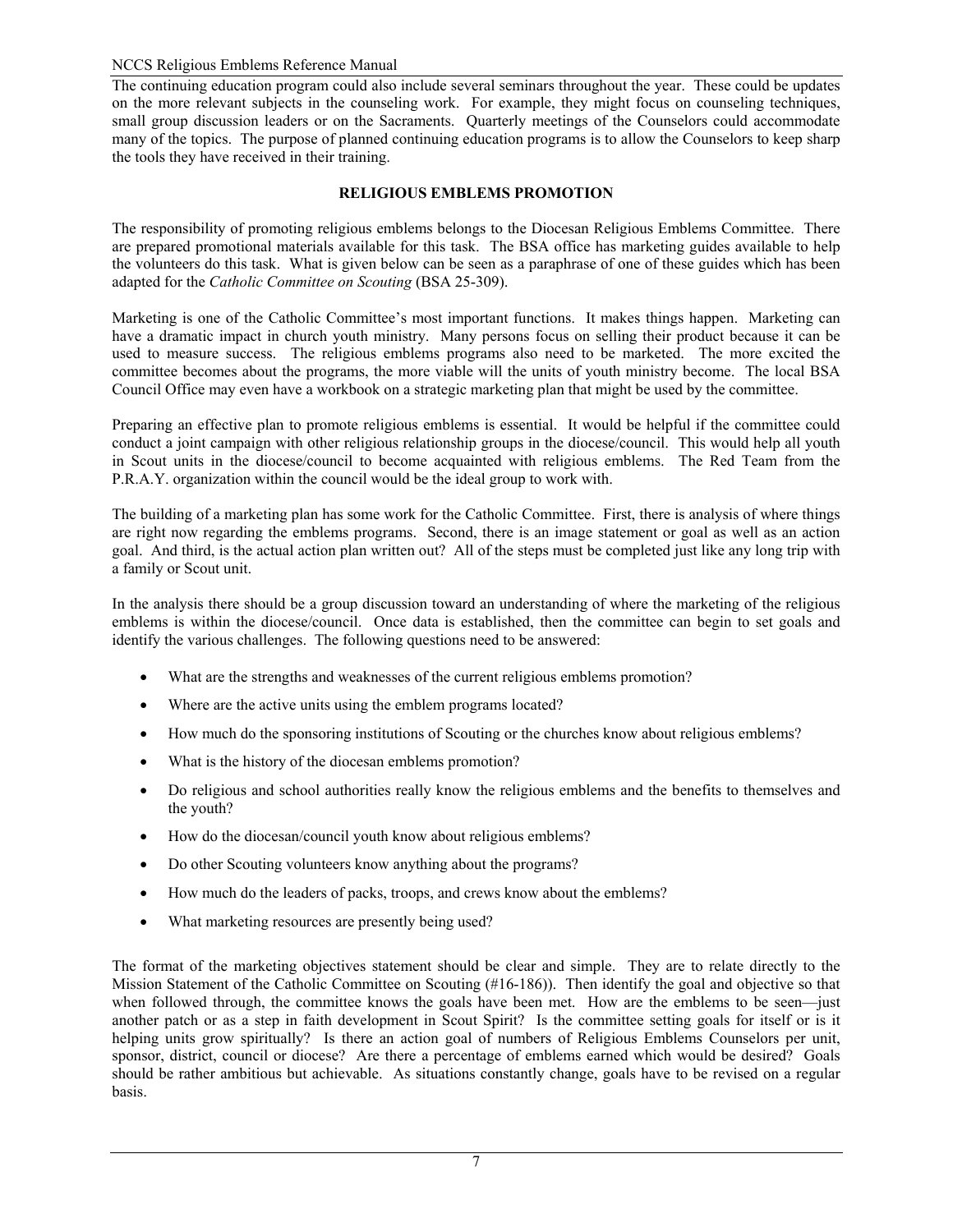The actual plan of action constitutes where most of the work is done. The plan can be chronological, functional or any combination the committee comes up with. The chronological plan follows a calendar schedule for things to do in all steps of planning. The functional plan includes categories such as internal, schools, businesses, service clubs, parents, students, and the general public. The BSA Marketing Guides makes many suggestions—follow them. The marketing plan can produce amazing results when well executed. The plan is to have something to be enjoyed while having a great time doing it. The marketing efforts must be consistent and sustained. A month-long campaign will have a positive impact. It will not have the magnitude of a coordinated, consistent three-year effort.

Whether the campaign is joint or not, the well-thought out and written plan is a must. A packet of information should be prepared. This packet should contain all the information that a unit leader, pastor or sponsor would need to promote the religious emblems programs. A packet should also be prepared as a handout at diocesan/council activities. The following suggestions are for both the diocesan and council committees to use in promotional activities:

- Publicize the programs in all news media, websites, TV, radio and newspapers.
- Provide religious emblems information to all unit leaders and Unit Commissioners. Opportune events are in the Charter Renewal kits, annual district program kickoffs and district roundtables. A general promotional brochure might be developed for this purpose and those below.
- Provide packet information to all pastors of all churches.
- Provide information packets to all school offices.
- Publicize religious emblems programs information and news in diocesan, parish and council bulletins and/or newspapers.
- Include statements about the emblems in district and council reports.
- Recognize recipients of religious emblems at major diocesan/council/parish/district events.
- Prepare and staff a religious emblems booth at merit badge shows, Scout shows, Pow-Wows, expositions, church gatherings, youth gatherings, etc., explaining eligibility, how to start, whom to contact, etc.
- Prepare and display large color charts of emblems or use audiovisual presentations on religious emblems at camps, retreats, conferences, etc.
- Prepare and have a display of religious emblems in a case or at least the large printout of the emblems form BSA 5-879A or the smaller form 5-879B as a handout. This can be used at various Scout/church functions or it could be on display at the council/diocesan offices.
- Prepare and distribute a listing of the current certified Religious Emblems Counselors to all unit leaders. This list should be updated each year.
- Have an ample supply of current religious emblems literature in the local council office, Scout shops, diocesan youth office and district service centers.
- It is essential that the promotional efforts reach all youth in all Scout units so that all Scouts may have the opportunity to earn the religious emblem of their faith in whatever Scout program they are currently registered.
- Promote each of the programs at unit activities.
	- o Cub Scout emblems at Cub Scout activities.
	- o Boy Scout emblems at Boy Scout activities.
	- o Venturing emblems at Venturing and Ship activities.
- Display any literature for the taking. The handouts should be such that all denominations and religions are represented.
- Literature from the *Fact Sheet Packet* (BSA 02-712) should be a part of any promotional display at Scouting functions and Diocesan functions.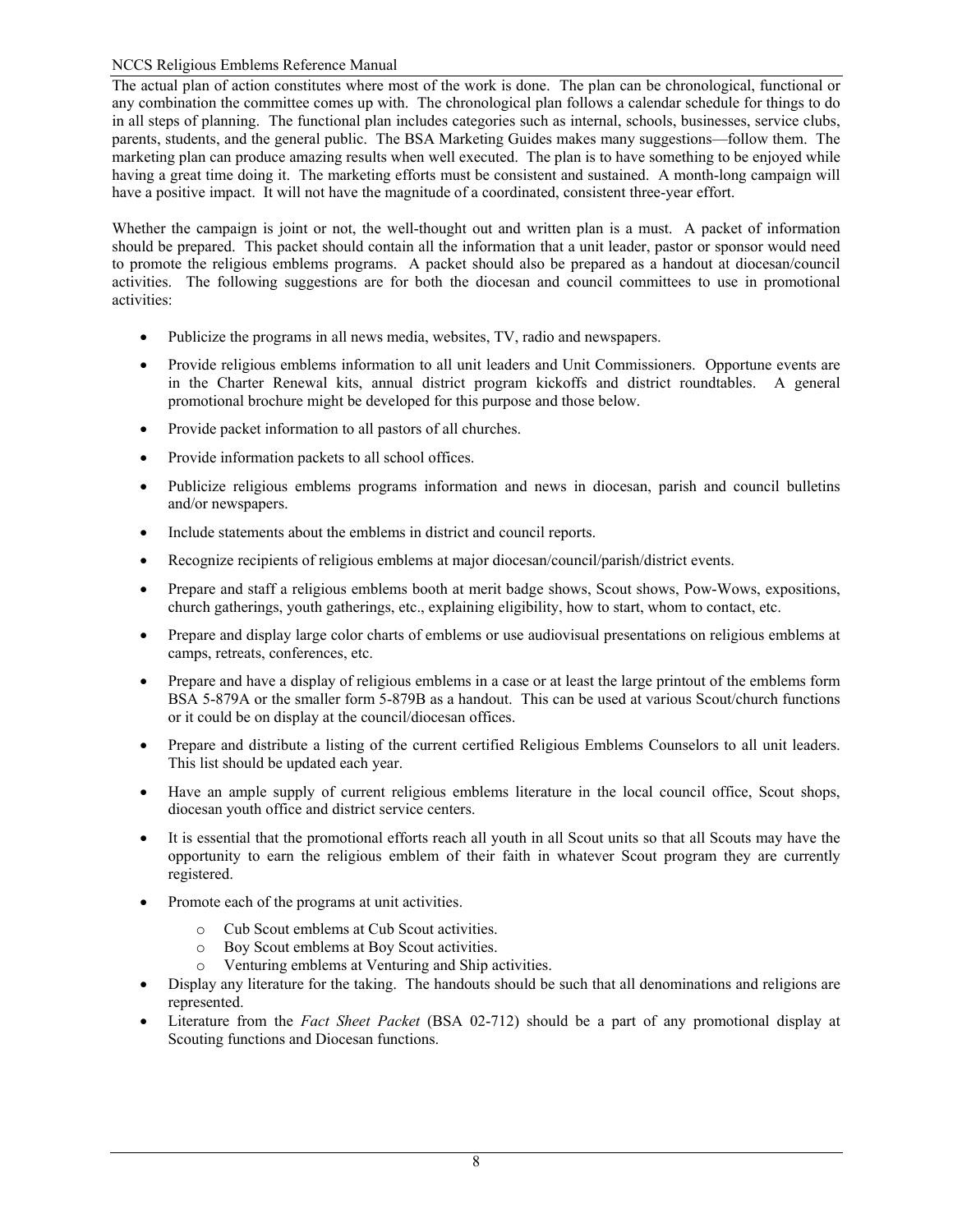#### **SECTION II TRAINING**

## **PLANNING A COUNSELOR TRAINING COURSE**

The BSA has excellent resources for training. Their "*Timely Tips for Trainers*" (36-008) of the most current edition is the basic tool behind any training experience. The successful training program occurs only when it is well planned and properly executed. When planning any program, a timetable should be fixed well in advance. Then carry it out according to the plan. A suggested 120-day planning schedule is described as follows:

| DAYS TO PROGRAM | <b>REQUIRED ACTION</b>                        |
|-----------------|-----------------------------------------------|
| $-120$          | Initial planning. Set date and place of       |
|                 | training. Select publicity, staff and recruit |
|                 | program staff.                                |
| $-90$           | Begin course promotion.                       |
| $-75$           | Staff develops course syllabus. Orders        |
|                 | program material. Training session for        |
|                 | Chairman and staff.                           |
| $-70$           | Coach-Counselors recruit participants.        |
| $-60$           | Check facilities.                             |
| $-30$           | Check supplies and materials.                 |
| $-20$           | Follow-up promotion with phone calls.         |
| $-7$            | Complete all arrangements.                    |
| $\theta$        | Conduct training course. Evaluate course.     |
| $+2$            | News release to media.                        |

Therefore, the first items that need to be addressed are:

- The needs of the potential participants.
- The Scouting and religious background of the potential participants.
- Any local conditions.

An effective program is accomplished when the needs of the participants are met.

A second important area is the selection and training of the staff. The staff should be selected based upon the following criteria:

- Experience as a trained counselor. This experience must be current, not past.
- Working knowledge of the issues (i.e. theological, social, peer pressure, youth protection, etc.) that Scouts will present to counselors today.
- Have participated in recent council Trainer's Development Conference.
- Have current experience in training adults.
- Have an ability and willingness to serve as a Coach-Counselor.

Each Religious Emblems Counselor to be trained must have a Coach-Counselor. This Coach-Counselor is to be a member of the training staff. This procedure will help to insure that there will be fewer difficulties with the Counselors in the future. The role of the Coach-Counselor is to be available to the new Counselor. Their purpose is to answer any questions, provide encouragement, and give guidance on the Counselor's first program.

Once the staff has been selected, they need to be trained. If the staff were not involved in the development of the course, they will need to receive their assignments. The assignment needs to fit the staff member's personality and experience. Select the program materials needed for conducting that particular session. Materials must be on hand to fit the type of course presented.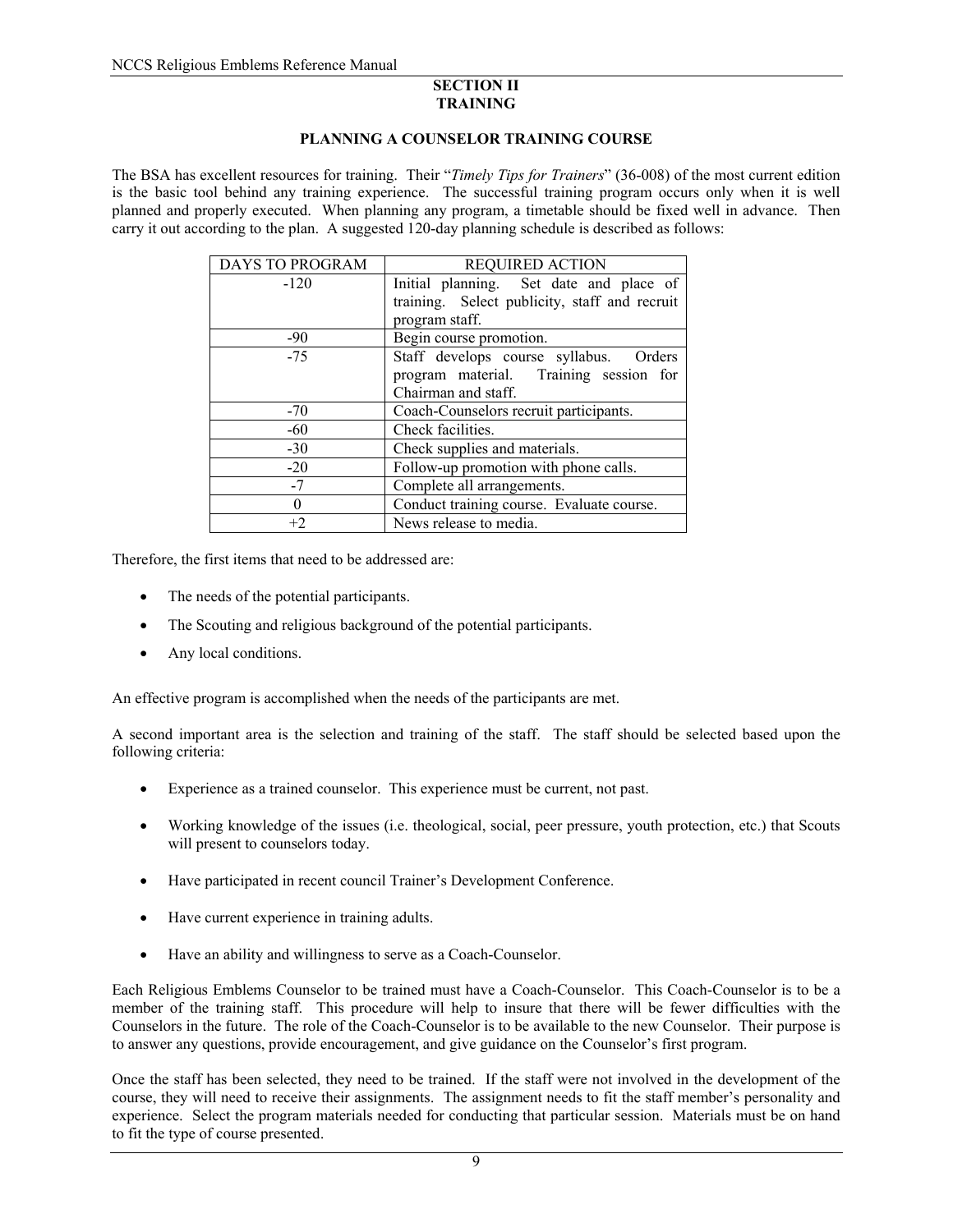The purpose of training is not to get people through the course. The purpose of training is to increase the participant's knowledge, teach the skills needed to carry out their Scouting position and develop a positive attitude toward their role as a leader in youth ministry. Good training should result in a constructive change in behavior. It takes time to achieve that kind of objective. This training should be the second most rewarding experience in Scouting. The first more obvious rewarding experience is being in service to a unit. The participants must receive the best possible example that can be given.

# **GENERAL STAFF INSTRUCTIONS**

How does the program work? The program of training has flexible parts that can be changed to meet the needs of the participants. The basic outline is the given syllabus for the particular program being offered. Perhaps the best way to implement a particular program could be to follow any of these plans:

- Weekend of training—Friday evening to Sunday noon.
- Week of training—use the format of a retreat.
- Two long days of training—two full Saturdays.
- Five weeknights of training—five consecutive Mondays.
- One-to-one "tailgate" training or personal use.

These options are given because the general modules cover about ten different, yet important, areas of learning for the participants. Where most people have a difficult time at a one-hour church service, they can hardly be expected to attend all of the sessions in two hours. Therefore, plan the training well in advance. If success is desired, follow the above 120-day planning schedule. Begin the schedule four months in advance of each scheduled course. The more important items are the recruitment and training of the staff. They must be able to quote the manual by chapter and verse. Promote the training sessions. Order any materials needed.

# **PROMOTION OF THE TRAINING**

The responsibility of the promotion of the training sessions belongs to the Training Chairman whether diocesan, council or district. Use the same marketing tools as for the promotion of religious emblems. If the training is for a specific audience, then the promotion is given to that group alone.

## **PROCEDURAL NORMS**

- Where the training course is well promoted, there should be at least one potential Emblems Counselor for each active Catholic-sponsored unit.
- When the Religious Emblems Training Chairman of the local District, Council or Diocese receives enough inquiries, then an invitational letter adapted to the local needs is sent out as the formal registration form. Along with the letter is a resource questionnaire or background reference form. When the forms are returned, the course material is then adapted to the needs of the participants prior to the course. This is especially true when the Religious Emblems Counselors are taking a refresher course after three years on the job.
- A Certificate of Achievement might be produced locally for the participants but is not necessary.
- The Course Participant Evaluation is sent to the Diocesan Emblems Training Chairman after being reviewed by the training staff. If some special problems or difficulties arise, these are noted and sent to the NCCS Religious Emblems Committee Chairman.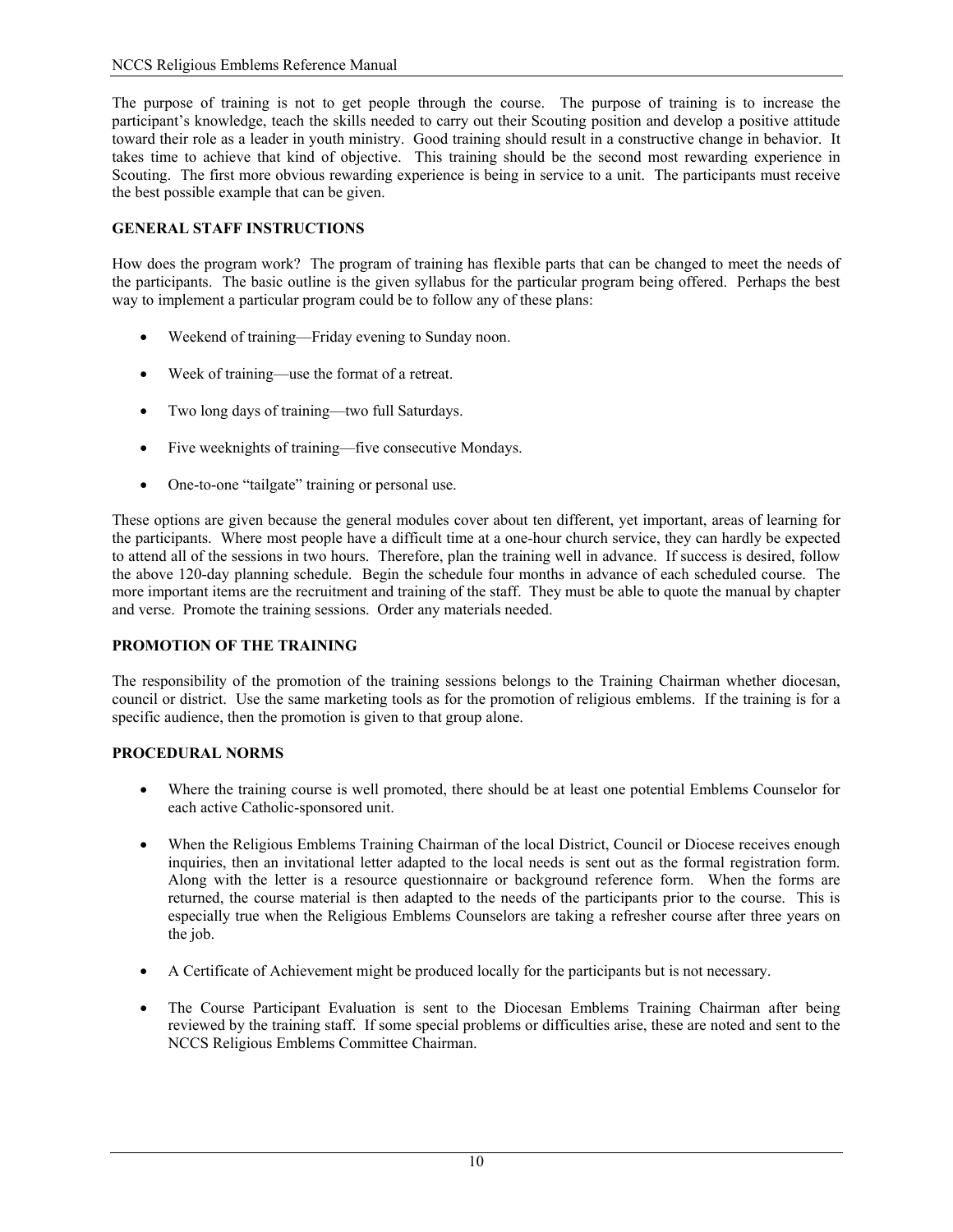## **TRAINING SESSION FOR CHAIRMAN AND STAFF**

The Diocesan/Council Religious Emblems Chairman does the initial recruitment. Once there is a group of certified counselors gathered to put on a training course, the team is formed to schedule, promote, and conduct the training sessions. This manual contains the basic format of the training. Depending upon the needs of the participants or the modules planned, additional help can be found in the Resource List. All needed materials must be on hand prior to the opening session.

- The Training Chairman will need to make decisions about the staff training. Also, there are decisions about further promotion, possible registration fees, physical arrangements, etc. Thus, the Training Chairman has to make sure all is indeed ready to proceed with the training. The bottom line of the staff training is that the staff must feel very comfortable with the manual and the skills required for putting on the training course for Religious Emblems Counselors.
- The Training Chairman sets the tone of each scheduled training session. This person, together with the staff, selects the materials based on the participants' needs. If the participants have no basic knowledge of any of the modules, then all modules given are to be used. If the participants are taking a refresher course, then the sessions center on the Counselor and techniques.
- A Chaplain is often the back-up person for the Chairman. It may be the Diocesan/Council Chaplain or any designated person. The Chaplain serves as an advisor in the use of the materials. This person should have a strong, very much up-to-date background in Church and Scouting ideals.
- The staff or Coach-Counselors serve to keep the new Counselors directed to the sessions at hand and to give guidance after the training. Like Group Facilitators, the staff sees to it that each participant both gives and receives something from the training sessions.
- Registration fees cover the costs of meals, lodging, coffee breaks, cracker barrel, and course literature. Fees should not be a hindrance for attendance.

## **WHO CAN BE A COUNSELOR?**

Anyone who hears a call to serve in Scouting as youth ministry may become a Religious Emblems Counselor with the approval of his or her parish pastor. Some of these persons may be a parent of a new Scout, a religious education instructor, a vowed religious or an interested adult who can be trained to be an Emblems Counselor. If they are able to positively affect youth directly or indirectly, they can have the opportunity to see if they are up to the task.

#### **HOW TO USE FORMS SENT OUT**

Use the forms returned by the invitees to group the participants according to their needs. This would indicate whether the person will be trained as a Pack Coordinator, a Counselor, or as a Facilitator. If the participants are just a few members from mixed units, the course material will be general with breakout sessions on the particular emblems. Another consideration might be differences in languages or ethnic groupings. Apply common sense and good judgment, based on local knowledge and circumstances.

## **PHYSICAL FACILITIES CHECKLIST**

- Select a quiet location with surrounding grounds and rooms in which to relax without external noises or other disturbances depending on format of the training sessions.
- Use the facilities of retreat houses, camps, youth meeting sites, church halls (any denomination), etc.
- Avoid interference from outside groups or other activities.
- Have separate spaces or rooms for the general sessions—away from the rooms or spaces to be used for the individual emblem study.
- Try to avoid a classroom atmosphere. Small group settings are preferred for maximum participation.
- Arrange chairs so that groups sit in a circle. Avoid tables.
- Participants can wear comfortable and relaxing clothing.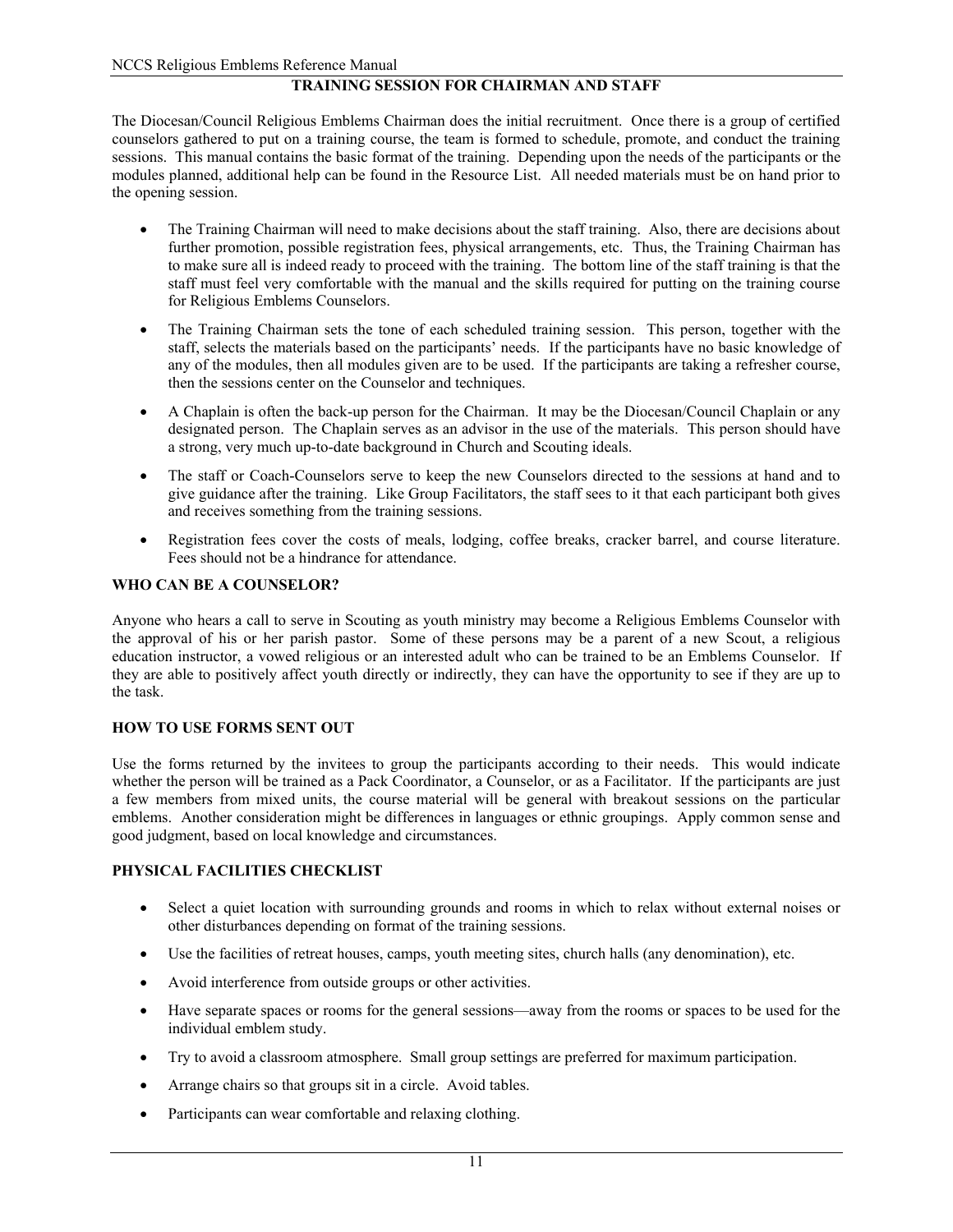**The secret of a successful Religious Emblems Training session is to follow the schedule of the particular syllabus chosen to meet the needs of the participants.** 

## **CUB SCOUT RELIGIOUS EMBLEMS COORDINATOR TRAINING SYLLABUS**

The role of the Pack Coordinator is very important in the administration and the promotion of the religious emblems programs. This person should be trained well. The objectives of a Pack Religious Emblems Coordinator Training Course are:

- To have each participant achieve a comfort level in helping parents work with the emblem programs. The term "parents" includes parents or legal guardians.
- To have each participant get the necessary information to help them to carry out their responsibilities.

The following are the modules that can be used in the training course:

## **Opening Session Module:**

- 1. Opening Prayer
- 2. Introductions—Welcome
	- A. Staff
	- B. Schedule
	- C. Purpose of Course
	- D. Objective of Course
	- E. Facilities
- 3. Opening Remarks

The Opening Session sets the tone for the rest of the training course. The Course Chaplain and Director should lead the participants in an appropriate prayer or prayer service. This should remind the participants that this is a Church program and not just another Scout training session. The rest of the Opening Session includes the Director doing the following:

- Introducing the staff members to the participants. This includes relating some current and relevant Scout/Church experience to let the participants know the depth of their experience.
- Asking the participants to introduce themselves, stating their name, pack affiliation, parish where registered and their reason for attending.
- Review the schedule with the participants.
- Stating the purpose and objectives of the course. This is important. Often people attend programs where their expectations are not met because of misunderstood objectives.
- Reviewing the layout of the physical facilities.

The Opening Remarks should get the participants excited for being present and eager for the various presentations to begin.

## **EXPLANATION OF BSA'S PROGRAMS AND IDEALS MODULE**

- 1. Tiger/Cub Scouting
- 2. Boy Scouting
- 3. Varsity Scouting
- 4. Venturing
- 5. BSA's Statement on Religious Principles
- 6. Scouting as Youth Ministry in the Church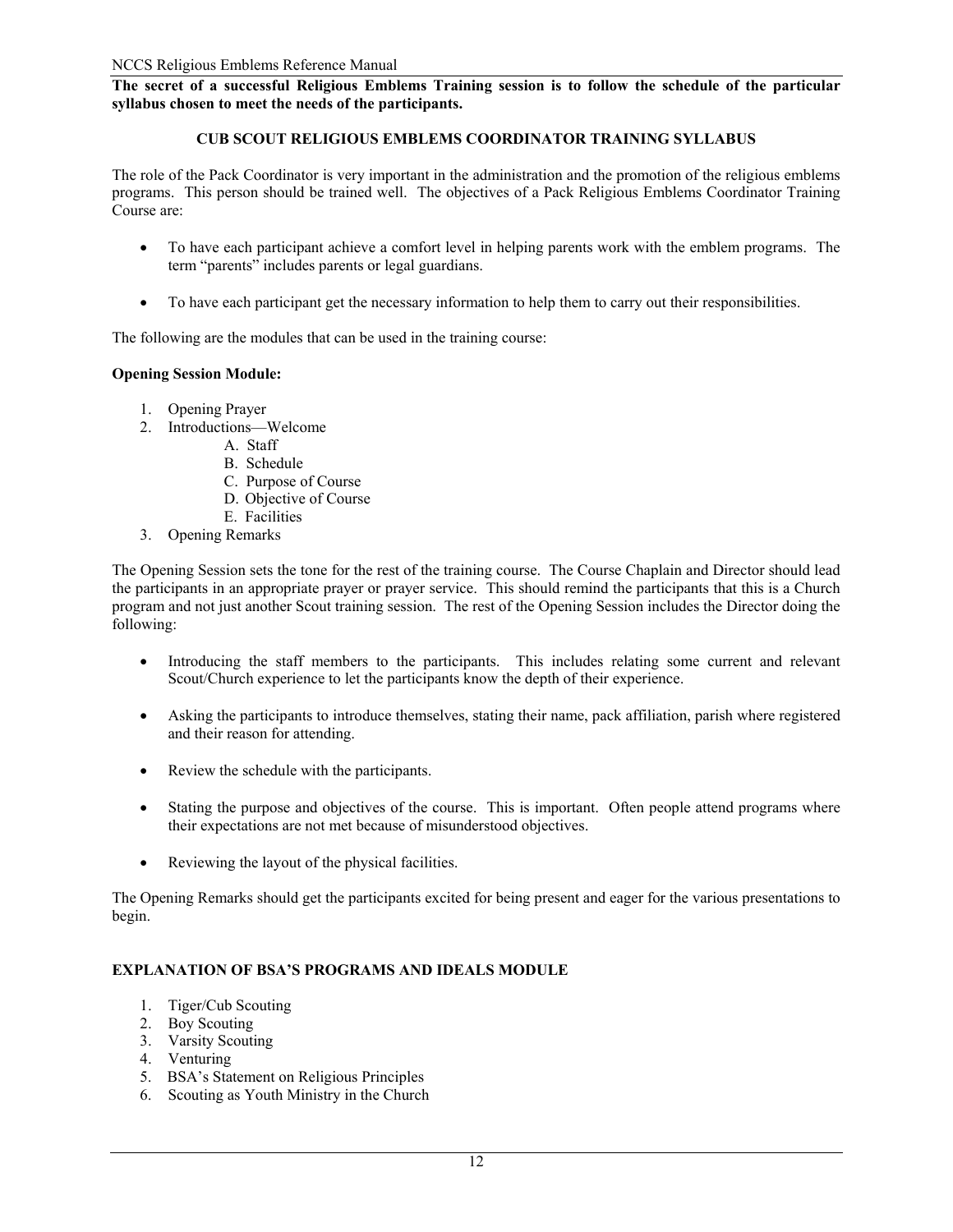This module is presented when many participants are new to this aspect of Scouting. This should take as much time as the participant's lack of Scouting background requires. Each of the participants might receive a copy of the *Fact Sheet Packet* (BSA 02-712). Be sure that the packet is of a current printing to meet the various trends in the programs of the BSA. The items in the packet cover different religions, the history of the BSA and points of interest to the seasoned Scouter. It is easier to acquire the packets from BSA than trying to duplicate them. Many veteran Scouters and parents are not aware of the BSA's position as it relates to religious principles. This is outlined in the *BSA's Charter, By-Laws (#4491) and Declaration of Religious Principles*. These same adults do not usually equate the use of the Scouting programs in a parish as being an essential part of the parish's youth ministry program. That is that the parish owns the Scouting program that they sponsor. We hope that this module should rectify any false impressions.

# **BRIEF OVERVIEW OF THE RELIGIOUS EMBLEMS MODULE**

- 1. Eligibility/Purpose of the Catholic Religious Emblems
- 2. Other Faiths' Religious Emblems
- 3. Promotion of Religious Emblems

This module is designed to give the participants the following:

- A brief overview of the eligibility requirements and purposes for each of the Catholic Religious Emblems Programs. This would include the Boy Scout and Venturing level programs.
- As many Pack Coordinators will NOT be in packs that are 100% Catholic, they need to be informed about the emblems of other faiths. Use the information provided by the Religious Emblems brochure BSA 5- 879B. Names and phone numbers of who to contact in the other denominations will be helpful.
- A presentation on how to promote the emblems as given in the emblems promotion of this manual is an important part of the Pack Coordinator's position. To introduce this topic, ask the participants how they found out about the emblems programs.

## **PACK RELIGIOUS EMBLEMS COORDINATOR MODULE**

- 1. Responsibilities
- 2. Resources available
- 3. Diocesan Guidelines/Policies
- 4. Youth Protection and Cub Scout parents

The purpose of this module is:

- To define the mission and responsibilities of the Coordinator.
- To provide the Coordinator with the information on where to find additional assistance. This can be found in various books, libraries, contact persons, etc.
- To inform the Coordinator of the guidelines the Diocese has established regarding the administration of the Religious Emblems Program.
- To inform the Coordinator of the Diocesan and BSA Policies relating to Youth Protection.

# **FAITH DEVELOPMENT MODULE**

- 1. Biological or bodily maturation
- 2. Emotional and affective maturation
- 3. The capacities for moral and social responsibilities
- 4. Perceptual and cognitive development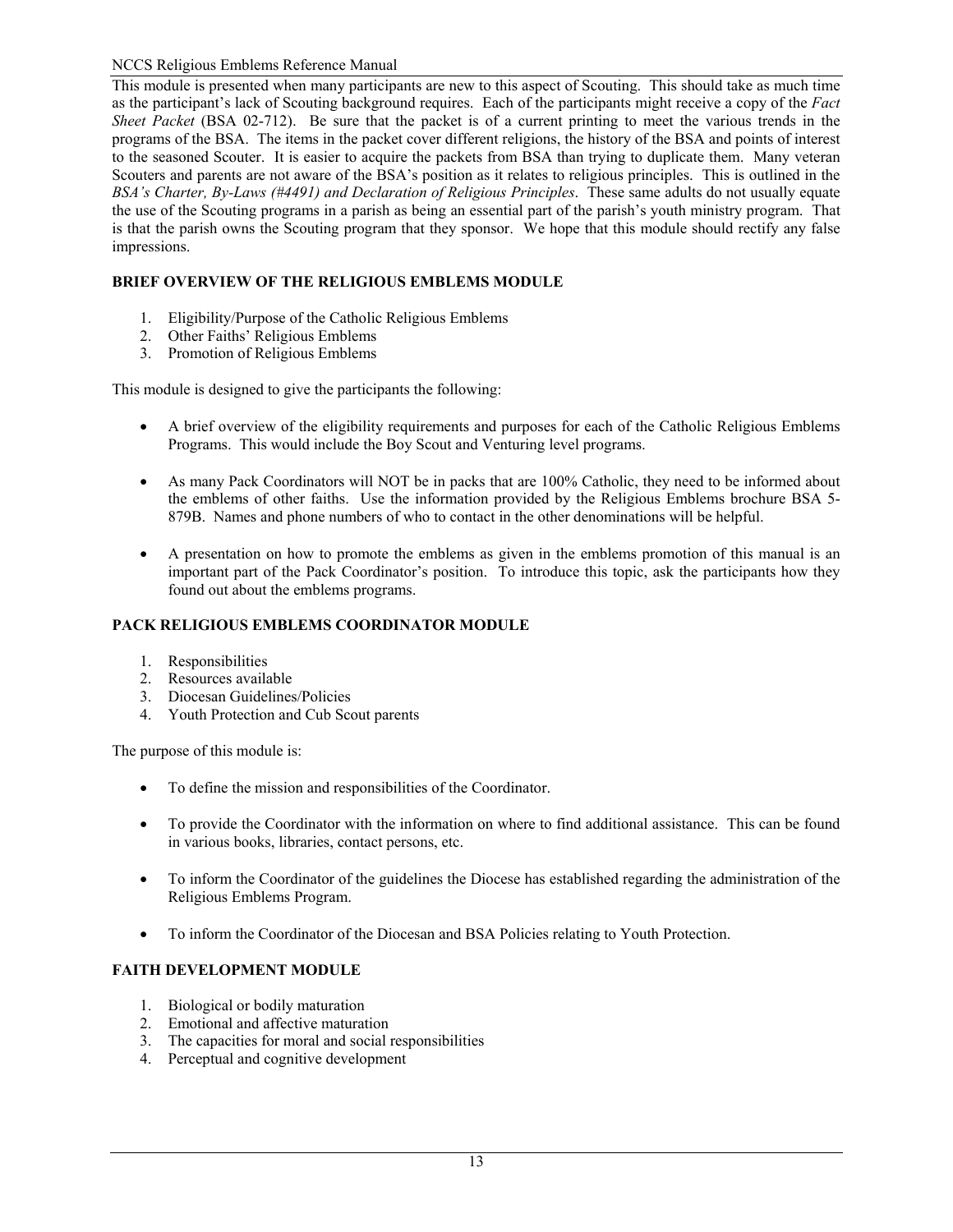The objective of this module is to make the participants aware of the various psychological, emotional and physiological processes that are occurring within the youth. This module takes these processes and shows how they relate to the faith developmental processes to the Cub Scout, the Boy Scout and the Venturers as they grow, begin the maturing process, puberty, pre-adolescence and adolescence.

# **MANAGING PARENTS AND PARENT-LED PROGRAMS MODULE**

- 1. Managing Parents
- 2. Resources

As the role of the Coordinator is to interact and communicate with the parents who work with their sons on these programs, it is important that the participant is given information and skills in dealing with parents. A good resource for this module can be found in the *Cub Scout Leader Handbook* (BSA 33221C). Be sure to use the most current publication of the resource.

# **EMBLEM STUDY MODULE**

- 1. *Light of Christ*
- 2. *Parvuli Dei*

The aim here is to provide the participants with an in-depth review of the *Light of Christ* and the *Parvuli Dei*  programs. The presenter needs to keep in mind that the Coordinator will be helping the parent who will be working with the Cub Scout. Therefore, the goal of the module is to point out that there may be areas in the programs where the parent will need help from the Coordinator.

# **REVIEW AND RECOGNITION MODULE**

- 1. Pastor's Review Procedures
- 2. Diocesan/Parish recognition of Cub Scouts
- 3. Promotion of Unit Awards, including the *Pope Paul VI National Unit Recognition*
- 4. Explanation of Adult Recognitions
- 5. Evaluation of Emblems Programs

The objective here is to provide the necessary information to the participants on the following subjects:

- 1. The procedures for the pastor's review of the *Light of Christ* and the *Parvuli Dei* programs
- 2. How the Cub Scouts receive their emblems—either on a diocesan or parish level. Also, any recognition ceremonies the participant could develop to be used at a pack meeting or at a Scout Sunday observance.
- 3. Review the requirements for the *Pope Paul VI National Unit Recognition* program.
- 4. Provide an explanation and review of your Diocesan Adult Recognition system.
- 5. Explain the national evaluation systems in place for the Cub Scout level programs.

## **PARTICIPANT'S EVALUATION MODULE**

Receiving feedback on the effectiveness of the program as presented is very important. This provides information on what areas need to be expanded, included or reduced for the next training program. See forms in **ADMINISTRATION SECTION.**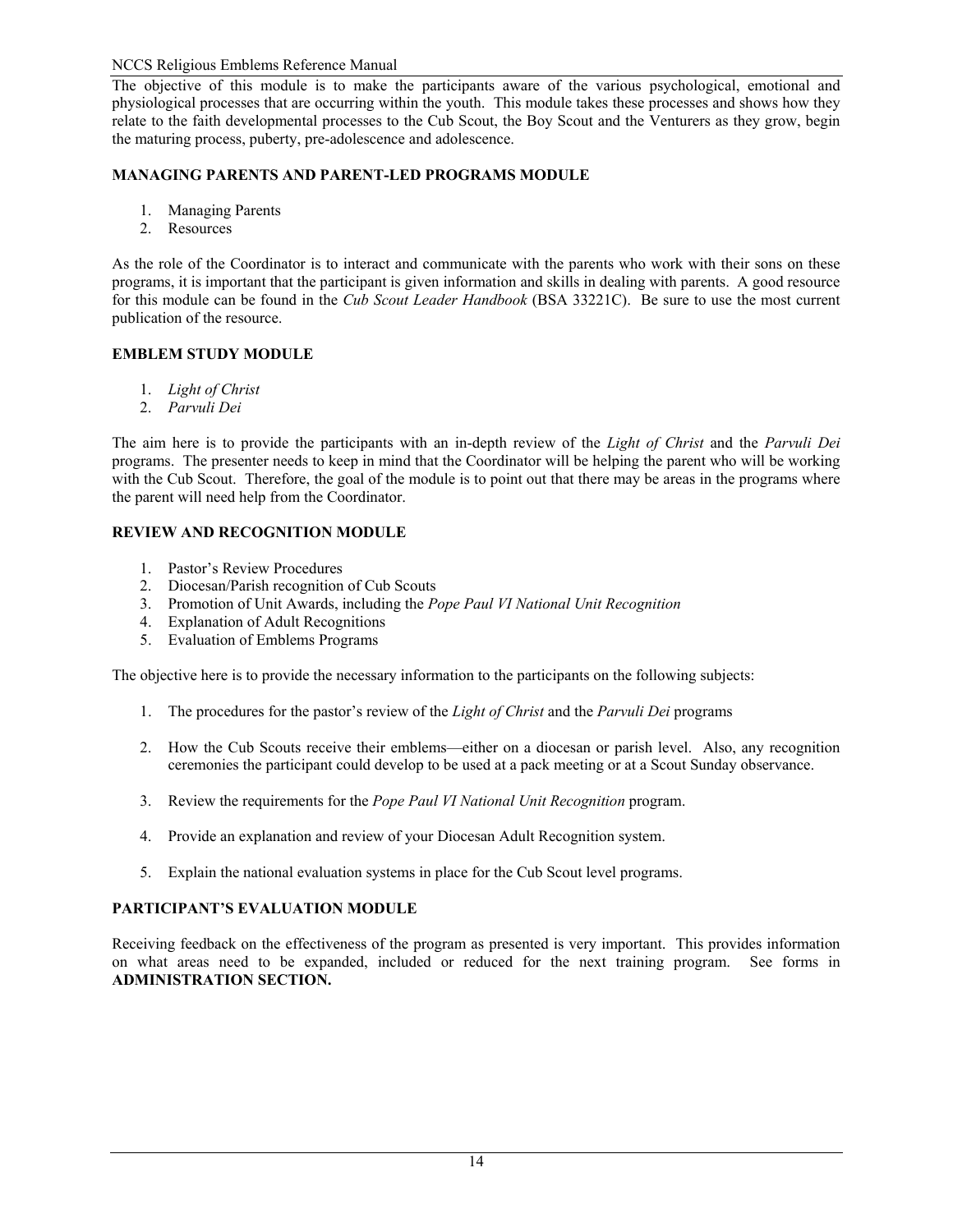# **CLOSING SESSION MODULE**

- 1. Presentation of Certificates to Coordinators
- 2. Closing charge to new Coordinators

This is where the Course Director sends the participants out with an enthusiastic charge to minister to the parents of Cub Scouts. At this time present to the participants their certificates (BSA-NCCS #16-138) or develop a certificate locally. This should state which emblem program they have been trained to present. It is suggested that an expiration date be noted on the card to insure that any changes in the programs will require a refresher course. A suggested time frame for each emblem certification is limited to three years for each program in which the person was trained.

# **BOY SCOUT/VENTURING TRAINING SYLLABUS FOR RELIGIOUS EMBLEMS COUNSELOR**

The first step in designing the program for a Religious Emblems Counselor Training Course is to decide the goals and objectives of the course. When preparing a program for such a training course, the following objectives must be considered:

- 1. To have each participant achieve a level of competency in their ability to minister to the youth by using the religious emblems programs.
- 2. To have each participant get the necessary information to help them to carry out their responsibilities.

The suggested syllabus is given below. It is presented in a modular format. After reviewing the needs and background of the participants, select which of the modules will be needed to meet their needs. The Religious Emblems Counselor Application should be useful to learn this information. The length of time for the presentation of each module will vary depending upon the participants' background and knowledge of the subject matter and the staff's experience and preparedness. Depending upon the local needs, additional modules may be required.

## **OPENING SESSION MODULE**

- 1. Opening prayer
- 2. Introductions—Welcome
	- a. Staff
	- b. Schedule
	- c. Purpose of Course
	- d. Objective of Course
	- e. Facilities
- 3. Opening Remarks

The Opening Session sets the tone for the rest of the training course. The Course Chaplain or Director should lead the participants in an appropriate prayer or prayer service. This should remind the participants that this is a Church program and not just another Scouting training course. The rest of this session includes the Director doing the following:

- Introducing the staff members to the participants. This includes relating some current and relevant Scouting/Church experience to let the participants know the depth of their experience.
- Ask the participants to introduce themselves, stating their name, unit affiliation, parish where registered and their reason for attending.
- Reviewing the schedule with the participants.
- Stating the purpose and objectives of the course. This is important. Often people attend programs where their expectations are not met because of misunderstood objectives.
- Reviewing the layout of the physical facilities.

The Opening Remarks should get the participants excited for being present and eager for the various presentations to come.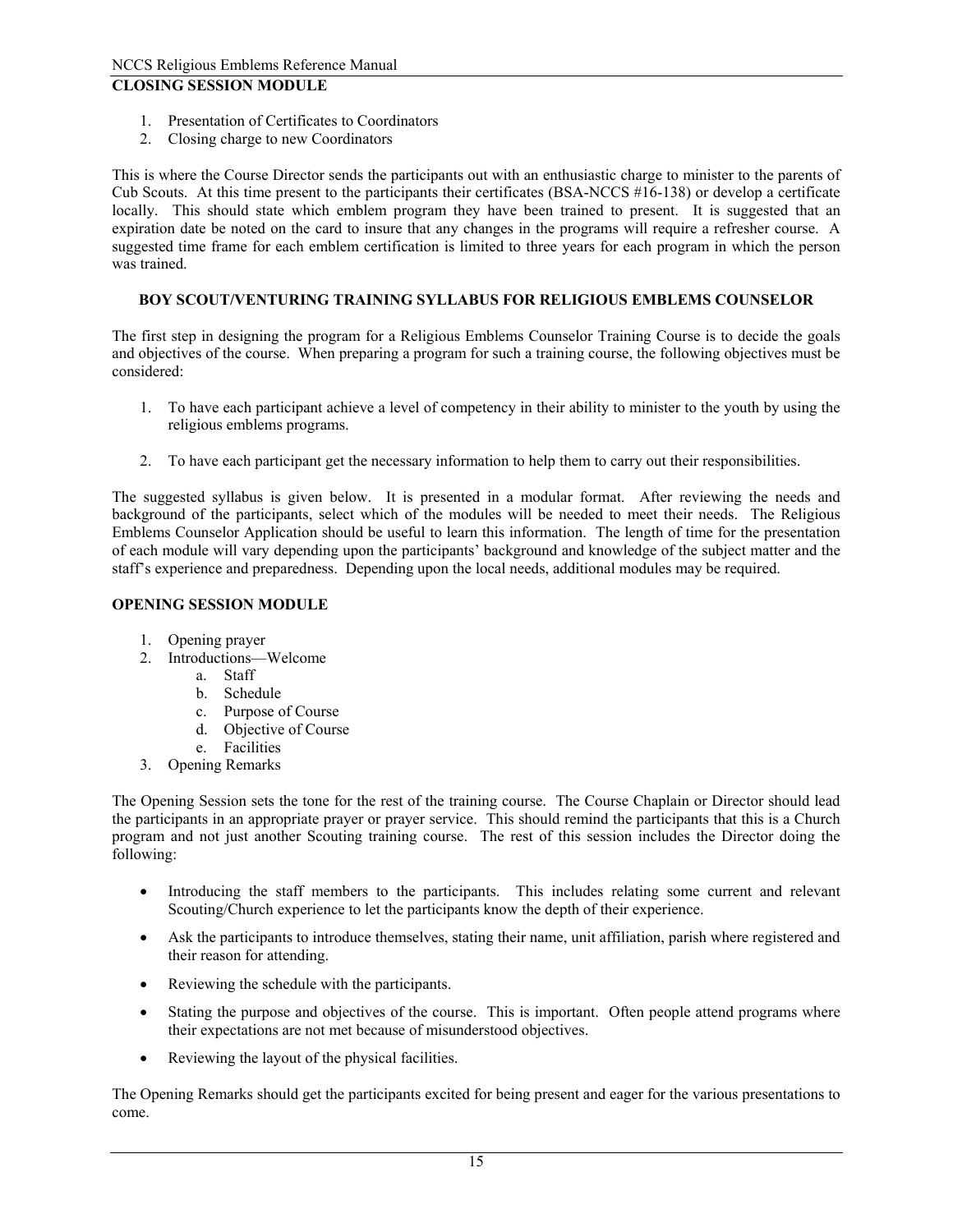# **EXPLANATION OF BSA'S PROGRAMS AND IDEALS MODULE**

- 1. Tiger/Cub Scouting
- 2. Boy Scouting
- 3. Varsity Scouting
- 4. Venturing
- 5. BSA's Statement on Religious Principles
- 6. Scouting as Youth Ministry in the Church

This module is presented when many participants are new to this aspect of Scouting. This should take as much time as the participants' lack of Scouting background requires. Each of the participants might receive a copy of the *Fact Sheet Packet* (BSA 02-712). Be sure that the packet is of a current printing to meet the various trends in the programs of the BSA. The items in the packet cover different religions, the history of the BSA and points of interest to the seasoned Scouter. It is easier to acquire the packets from BSA than trying to duplicate them. Many veteran Scouters and parents are not aware of the BSA's position as it relates to religious principles. This is outlined in the *BSA's Charter, By-Laws and Declaration of Religious Principles*. These same adults do not usually consider the use of Scouting programs in a parish as being an essential part of the parish's youth ministry program. That is that the parish owns the Scouting program that they sponsor. We hope that this module will rectify any false impressions.

## **BRIEF OVERVIEW OF RELIGIOUS EMBLEMS MODULE**

- 1. Eligibility/Purpose of the Catholic Religious Emblems
- 2. Other Faiths' Religious Emblems
- 3. Promotion of Religious Emblems

This module is designed to give the participants the following:

- A brief overview of the eligibility requirements and purposes for each of the Catholic Religious Emblems Programs. As many Religious Emblems Training Courses will be focusing on either the *Ad Altare Dei* or the *Pope Pius XII* programs, it is an opportunity to make the participants aware of the Tiger/Cub Scouting and the Eastern Catholic Church Religious Emblems Programs.
- As many Counselors will **NOT** be serving units that are 100% Catholic, they need to be informed about the emblems of other faiths. Use the information provided by the Religious Emblems brochure BSA 5-879B. It would be helpful to provide the Counselor with the names and phone numbers of contact persons they may call concerning another faiths' emblem.
- A presentation on how to promote the religious emblems on a unit, parish or district level is a vital part of the Counselor's job description. The participants might be asked how they found out about the emblems programs to introduce this topic. Finding youth who wish to work on the emblems programs is important for Counselors.

## **THE RELIGIOUS EMBLEMS COUNSELOR MODULE**

- 1. Definition and Qualities
- 2. Resources Available
- 3. Diocesan Guidelines
- 4. Youth Protection Policies

The purpose of this module is:

- To define the Mission of the Counselor, particularly the Faith Formation aspect. Besides the mission, define the qualities a Counselor should possess to work with youth. The new Counselors will need to know their responsibilities.
- To provide the Counselor with the information on where to find additional assistance. This can be found in various books, libraries, contact persons, Coach-Counselors, or in the Bibliography.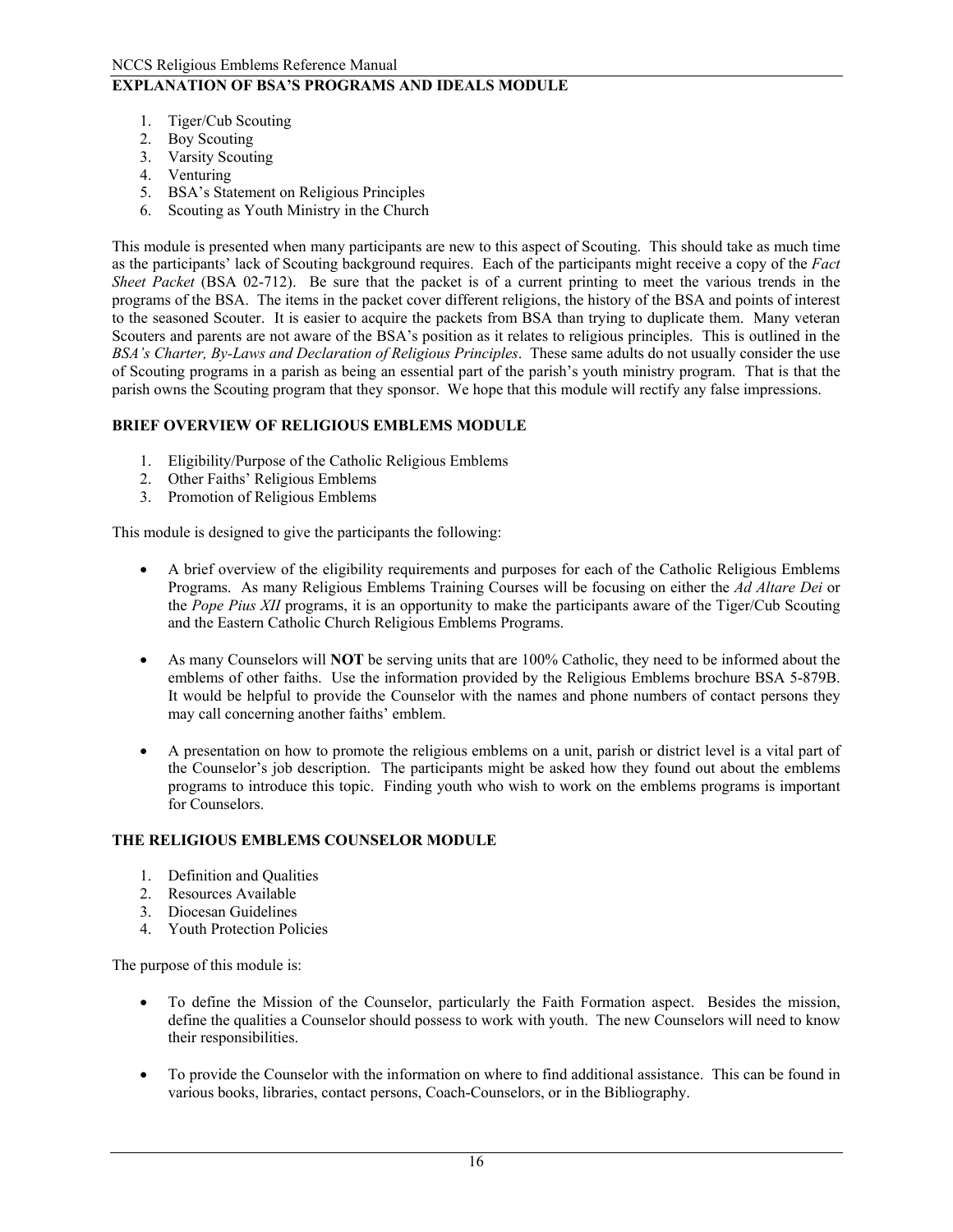- To inform the Counselor of the guidelines that the diocese has established regarding the administration of the Religious Emblems Programs.
- To inform the Counselors of the Diocesan and BSA policies relating to Youth Protection.

# **FAITH DEVELOPMENT MODULE**

- 1. Biological or bodily maturation
- 2. Emotional and affective maturation
- 3. The capacities for moral and social responsibilities
- 4. Perceptual and cognitive development.

The objective of this module is to make the participants aware of the various psychological, emotional and physiological growths occurring within the 11 to 21-year old youth. This module takes these processes and shows how they relate to the faith development of the youth.

## **COUNSELING TECHNIQUES MODULE**

- 1. Counseling
- 2. Facilitating
- 3. Resources

As the religious emblems programs are meant to develop the youth's faith life, it is imperative that the participants be given the necessary skills to accomplish this goal. This module should impress upon the participant that the religious emblems programs for Boy Scouts and Venturers are **NOT** to be presented as *instructional* or in a *classroom setting*. Both age groups are to work in small groups where possible. For the *Pope Pius XII* it is highly recommended that the program be completed in a small group setting.

# **EMBLEMS STUDY MODULE**

- 1. *Ad Altare Dei*
- *2. Light Is Life*
- *3. Pope Pius XII*

The aim here is to provide an in-depth review of the religious emblems programs. As most Counselors and Facilitators should be working on only **ONE** emblem program at a time, this module can be presented in several ways. The participants are divided into two groups. Those wishing to counsel for the *Ad Altare Dei* program are in one group. Those wishing to facilitate the *Pope Pius XII* program are in a second group. If there is a need, a third group could be set up for those wishing to counsel in the *Light Is Life* program. Depending on the time factor (weekend training), both or all three of these programs might be presented by the staff to all of the participants.

This module begins with an overview of the methodology and approach used within the particular emblem program. Then it reviews the appropriate Counselor or Facilitator Guide and Youth Program Manual. A technique used in many courses is to have each participant conduct a session while the rest of the participants "role-play" as Scouts or Crew/Ship members. Be sure the participants know the difference between being a Counselor and a Facilitator. This is an effective means to have the participants experience working with these programs.

## **SERVICE PROJECTS IN EMBLEMS PROGRAMS MODULE**

- 1. Basis for Christian Service
- 2. Roles of Service Projects in Emblems Programs
- 3. The assessment of a Scout's ability level to provide service.
- 4. Suggestions and selection of appropriate Christian service projects.

The purpose of this module is to present to the participants the *Christian* reasons why the service projects are required in the religious emblems programs. This is also an opportunity to discuss with the participants some acceptable and some non-acceptable projects—for example, a non-acceptable project would be one that would benefit Scouting or some commercial organization. This is similar to a non-acceptable Eagle Scout project. The attitude of being of service is a life style rather than just a brief task or doing a task only for themselves.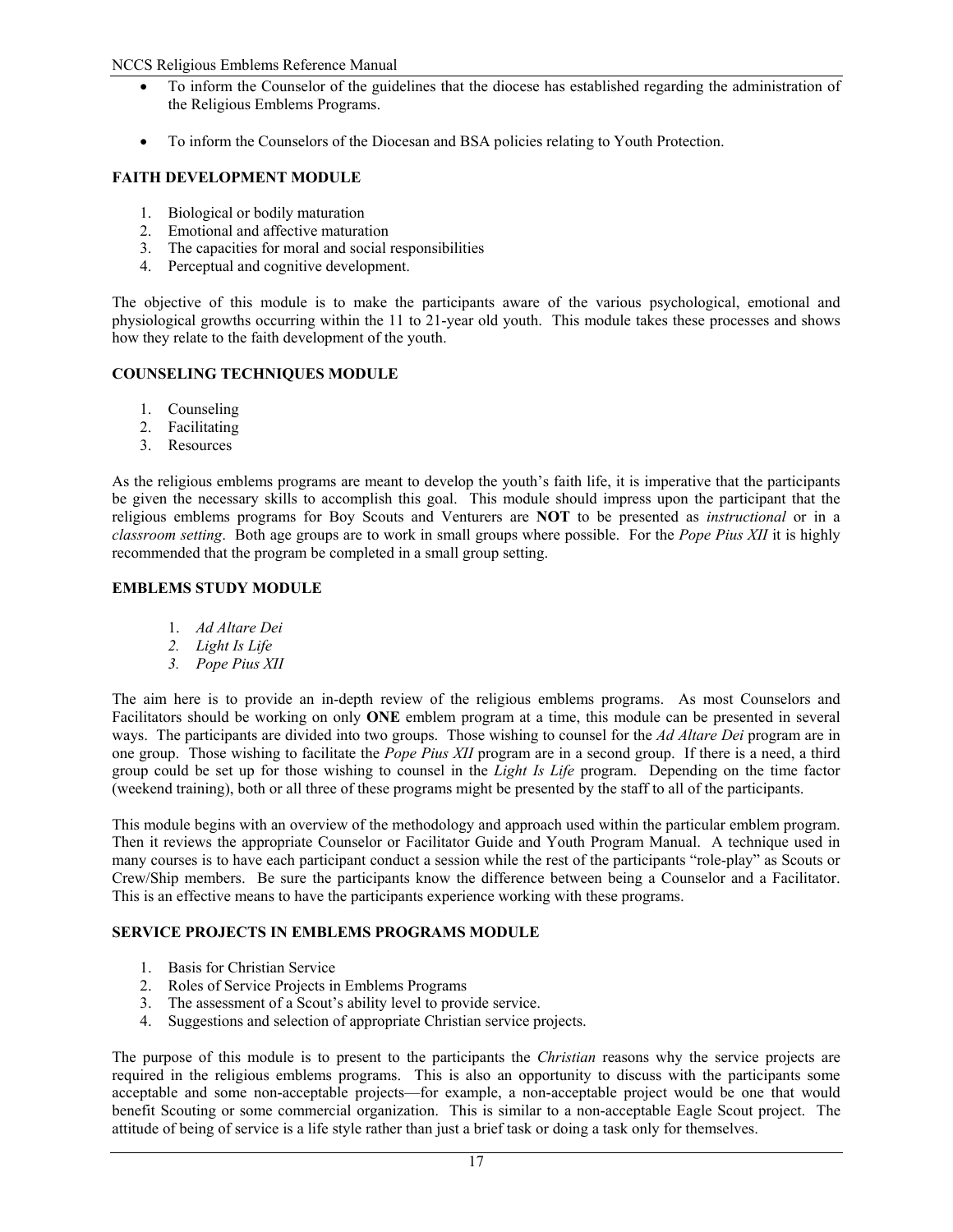# **REVIEW AND RECOGNITION MODULE**

- 1. Board of Review Procedures
- 2. Diocesan/Parish Recognition of Scouts
- 3. Promotion of Unit Awards , including the *Pope Paul VI National Unit Recognition*
- 4. Explanation of Adult Recognitions
- 5. Evaluation of Emblems Programs

The objective here is to provide the necessary information to the participants on the following subjects:

- The procedures for the Diocesan Boards of Review for the *Ad Altare Dei, Pope Pius XII* programs and the *Light Is Life* program on the Eparchy level.
- How the Scouts receive their emblems--either on a Diocesan/Eparchy or parish level. Also, any recognition ceremonies the participant could develop to be used at a Unit Court of Honor or Scout Sunday observance.
- Review the current requirements for the *Pope Paul VI National Unit Recognition* program.
- Provide an explanation and review of the Diocesan Adult Recognition system.
- Explain the national evaluation systems in place for the *Ad Altare Dei* and the *Pope Pius XII* programs.

## **PARTICIPANT'S EVALUATION MODULE**

Receiving feedback on the effectiveness of the program as presented is very important. This provides information on what areas need to be expanded, included or reduced in the next training program. See forms in **ADMINISTRATION SECTION.**

#### **CLOSING SESSION MODULE**

- 1. Presentation of Certificates to new Counselors and the new Facilitators.
- 2. Closing Charge.

This is where the Course Director sends the participants out with an enthusiastic charge to minister to the Scouts. At this time present to the participants their certificates (BSA-NCCS #16-138) or develop a certificate locally. This should state which emblem program they have been trained to present. It is suggested that an expiration date be noted on the card to insure that any changes in the programs will require a refresher course. It also assures that those who were certified years ago do not suddenly decide to counsel for the first time. All emblems programs have undergone total revisions during the past ten years. A suggested time frame for each emblem certification is limited to three years for each program in which the person was trained.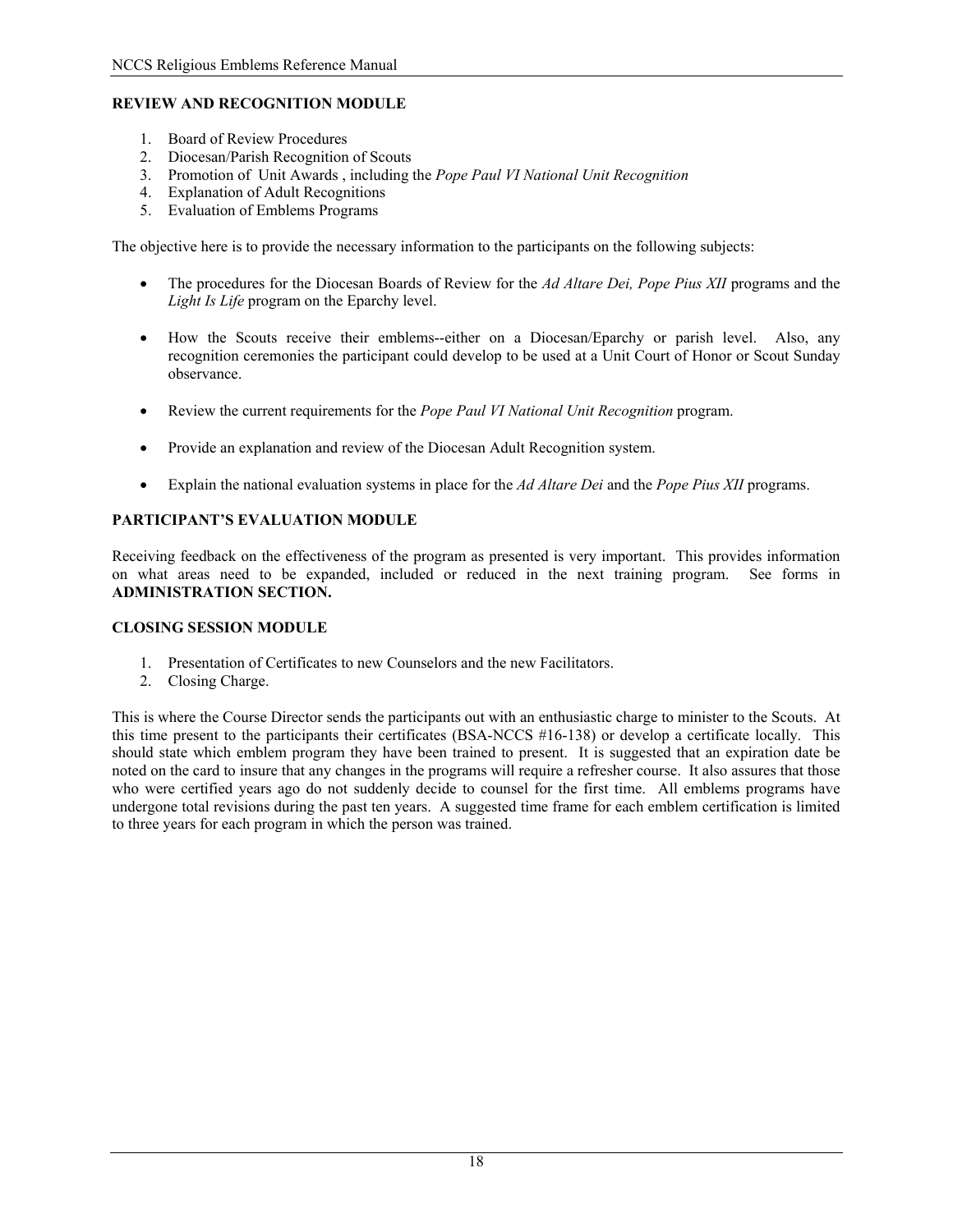#### **SECTION III MODULES OF TRAINING**

## **A. OPENING SESSION (SEE SYLLABUS)**

## **B. EXPLANATION OF BSA'S PROGRAMS AND IDEALS MODULE**

The person conducting this module of training must use the handouts in the *Fact Sheet Packet* (BSA 02-712).

- *BSA at a Glance* (02-501A) gives a brief outline of the Purpose of BSA, its relationship to the Chartered Partners, the actual programs and current background information.
- *Chartered Organizations and the BSA* (02-507C). This handout is extremely important to convey to the training course participants of the ownership of each unit in relationship to the BSA.
- *What is Cub Scouting?* (02-502C) Explains the details of the Tiger, Cub and Webelos Scout programs and activities.
- *What is Boy Scouting?* (02-503C) Spells out the Aims and Methods of the Scouting program and activities.
- *Varsity Scouting* (02-923C) Explains the Organization and Program as an alternate for 14-17 year olds that can be centered on sports.
- *What is Venturing?* (02-388C) Can be a co-ed program for youth 14-20 years of age. Church youth groups can very easily use this program.

## **1. BSA AND RELIGIOUS PRINCIPLES**

The National Executive Board of the BSA adopted a resolution that states: "While not intending to define what constitutes belief in God, the BSA is proud to reaffirm the Scout Oath and its declaration of *Duty to God*."

The affirmation of a Scout's **Duty to God** is necessary for the best type of citizenship. This recognition of God as the sovereign power in the universe and the grateful acknowledgment of His favors and blessings are wholesome precepts in the education of youth. No matter what religious faith the Scout may be, this fundamental need of good citizenship should be kept before the Scout. The BSA recognizes this in religious training given by the family and/or religious organizations. Its policy is: "The home and the organization or group with which the youth is connected shall give definite attention to religious life."

The history of the Scouting movement gives the key to its purpose and success. There was Scouting in America before there was a Boy Scouts of America. Many churches were using a program similar to the Scouting program as a part of their ministry to the youth and families in their neighborhoods. Scouting developed as a movement and became a part of the church's youth ministry. During the first six years (1910-1916) after its incorporation, this movement became so popular throughout America that the Congress of the United States recognized Scouting's potential as an educational resource for churches and other groups that were interested in a positive program for youth. In 1916, Congress granted a federal charter to the BSA to make the program available through community organizations. The National Council, BSA, has a plan of cooperation with religious organizations that provides each with the freedom to establish Scouting-oriented religious programs. The Relationships Division of the National Office provides resources to implement the various programs.

Under the authority of its congressional mandate, the BSA issues two kinds of charters. The first type of charter is issued to a local BSA Council in order to:

- Provide service to help the chartered organizations be continuously successful in their use of the Scouting programs.
- To extend an invitation to other community organizations to use the program, interpreting how it will help them.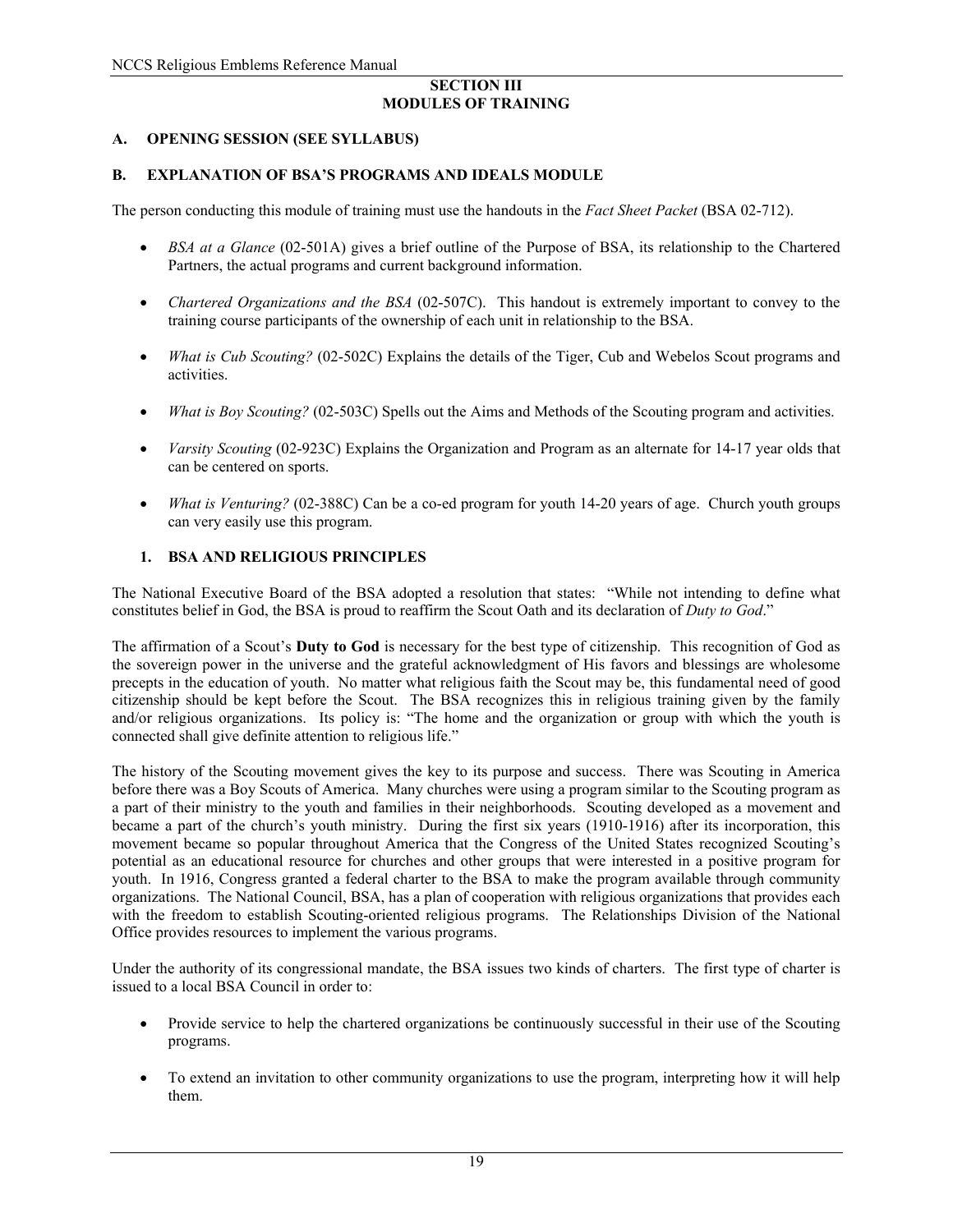The second type of charter is issued to a community organization (e.g., a church or civic club) to use the Scouting Program, under its selected leadership, to serve the youth and families for which it has concern and which will help it accomplish its own objectives.

The BSA District is the subdivision of the Council in the BSA structure closest to the church, the families and the youth who benefit from the program. Therefore, it is a most important part of the total scouting structure. A District helps make scouting happen in the units for this is the level where scouting really does happen.

It may be helpful to consider scouting in two ways:

- The programs of the BSA—Cub Scouts (Tigers, Wolf, Bear and Webelos), Boy Scouts, Varsity and Venturing—designed to implant in youth desirable qualities of character, to train them in the responsibilities of citizenship and to develop in them a personal and spiritual fitness (based on a belief in God).
- The support service system of the BSA—District, Council, Region and National—is aimed at assisting the organizations using that program. This time tested program has really worked. More than eighty million lives have been directly touched by community organizations (mostly churches) of the United States through their use of the Scouting Program.

At this point, use the handout *Scouting for Catholic Youth* (BSA 02-377C) and/or pamphlets for other religions or denominations to show the national levels of churches and their responsibilities as well as a picture of Scouting Around The World with special issues.

## **2. BSA DECLARATION OF RELIGIOUS PRINCIPLES**

## **(Reprinted from the 1987 printing, 1976 copyright, of the** *CHARTERS AND BY-LAWS OF BOY SCOUTS OF AMERICA.* **The "Declaration of Religious Principles" is found in ARTICLE IX, SECTION 1, of the BSA By-laws.)**

The BSA maintains that no member can grow into the best kind of citizenship without recognizing an obligation to God. In the first part of the Scout Oath, the member declares "*On my honor, I will do my best to do my duty to God and my country and to obey the Scout Law.*" The recognition of God as the ruling and leading power in the universe and the grateful acknowledgment of His favors and blessings are necessary to the best type of citizenship and are wholesome precepts in the education of the growing members. No matter what the religious faith of the members may be, this fundamental need of the members should be kept before them. The BSA, therefore, recognizes the religious element in the training of the member but is absolutely non-sectarian in its attitude toward that religious training. Its policy is that the home and the organization with which the member is connected shall give definite attention to religious life.

## **ACTIVITIES**

The activities of the members of the BSA shall be carried on under conditions which show respect to the convictions of others in matters of custom and religion, as required by the twelfth point of the Scout Law reading "*Reverent. A Scout is reverent toward God. He is faithful in his religious duties. He respects the beliefs of others.*"

## **FREEDOM**

In no case where a unit is connected with a church or other distinctively religious organization shall members of other denominations or faiths be required, because of their membership in the unit, to take part in or observe a religious ceremony distinctly unique to that organization or church.

# **LEADERS**

Only persons willing to subscribe to these declarations of principles shall be entitled to certificates of leadership in carrying out the Scouting Program.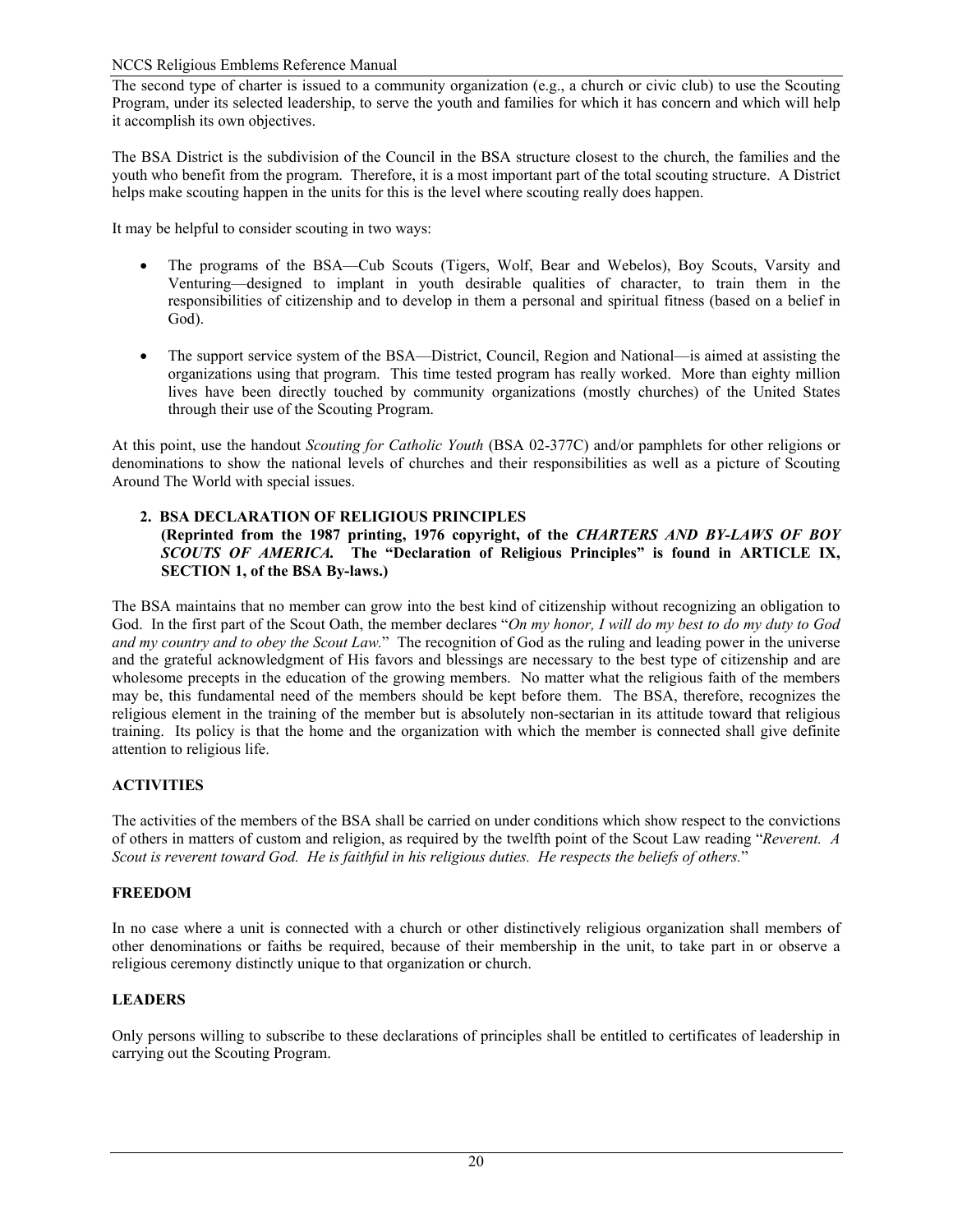## **3. BSA RELIGIOUS PRINCIPLES IN ADVANCEMENT (Reprinted from the 2002 BSA's** *ADVANCEMENT COMMITTEE POLICIES AND PROCEDURES***)**

The BSA has a definite position on religious principles (see Article IX, Section 1, Clause 1). The following interpretative statement may help clarify this position:

- a. The BSA does not define what constitutes belief in God or the practice of religion.
- b. The BSA does not require membership in a religious organization or association for enrollment in the movement but does prefer, and strongly encourages, membership and participation in the religious programs and activities of a church, synagogue, or other religious association.
- c. The BSA respects the convictions of those who exercise their constitutional freedom to practice religion as individuals without formal membership in organized religious organizations. In a few cases, there are those who, by conviction, do not feel it necessary to formally belong to an organized form of religion and seek to practice religion in accordance with their own personal convictions. Religious organizations have commended the BSA for encouraging youth to participate in organized religious activities. However, these same organizations reject any form of compulsion to enforce conformity to established religious practices.
- d. If a boy says he is a member of a religious body, the standards by which he should be evaluated are those of that group. This is why the application for the Eagle Scout Award requests a reference from his religious leader to indicate whether he has lived up to their expectations.

Throughout life, Scouts are associated with people of different faiths. Scouting believes in religious freedom, respecting others whose religion may differ from theirs, and in the right of all to worship God in their own way.

## **4. BSA AND RELIGIOUS EMBLEMS PROGRAMS**

One of the unique developments that has emerged from the partnership of Scouting with religious organizations is the Religious Emblems Program. The idea to recognize those who demonstrated faith, observed creeds and principles and gave service originated in 1926 with the Catholic Archdiocese of Los Angeles. After a program was developed by the NCCS and approved by the USCCB, a medal was created for presentation. It was called *Ad Altare Dei*. This program provided a pattern and guide to other religious bodies as they created their own versions in accordance with their concepts of spiritual education. The various programs have some general characteristics:

- a. Each religious organization develops requirements and emblems of recognition for its own constituents who are in Scouting.
- b. No matter where a candidate gets their Scouting, they enroll in the emblems program of their own faith and are instructed according to the guidelines of that faith.
- c. Presentation of the emblems should be made in the context of a religious service when ever possible.
- d. The BSA does not control the religious emblems--the religious organization controls them. The BSA recognizes the youth's achievement permitting them to wear the religious emblems on their uniform.

## **C. OVERVIEW OF RELIGIOUS EMBLEMS AND KNOTS MODULE**

## **1. TIGER AND CUB SCOUT LEVEL PROGRAMS**

The parents of the Scouts lead the programs of this level. A Pack Coordinator works as the Counselor to the parents. **The Pack Coordinator does not work with the young Scouts**. Only parents or legal guardians work directly with the youth. An understanding of where the Scouts are and what kind of assistance the parents need is necessary.

The programs do not specify either the length or time for the completion or the time each step requires. This is consistent with the attention span children of this age have. Coordinators need to inform parents of this fact as the parents begin the programs with their children. Parents need to recognize that the inconsistent behavior practices exhibited by children are a part of a child's normal growth process. These practices are only part of a transitional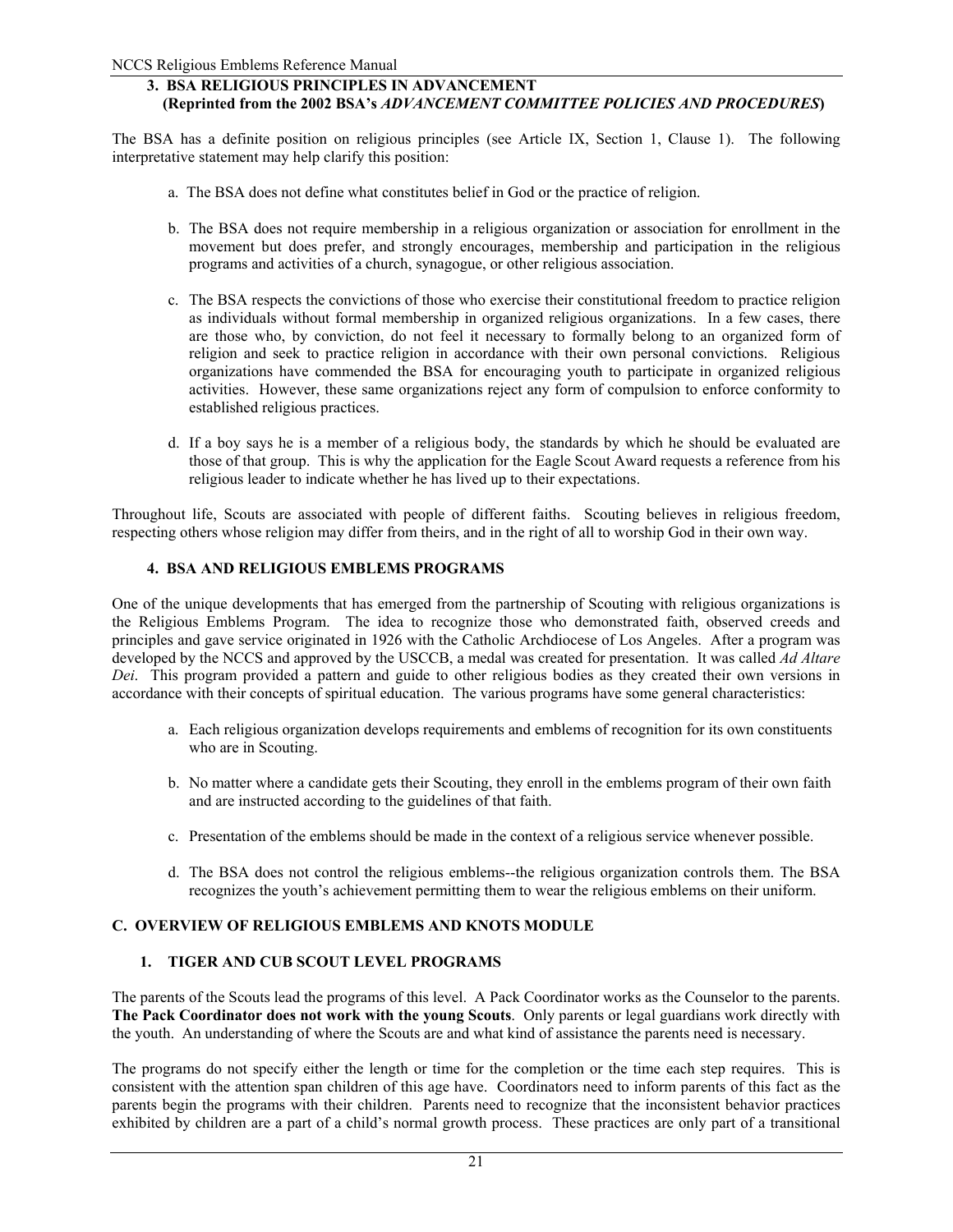period. Parents need to maintain a long-range view of where their children are. Parents must maintain a sense of humor while also clearly setting limits on behavior.

This period in a Scout's life is great for introducing the characters of the Old Testament. Journal projects, diaries and travelogues are of particular interest among Cub Scouts. They are capable of working on art projects, such as building model cities, making murals, collages, etc. They are team players and have a great sense of competitiveness when they enter Webelos. They are able to deal with Jesus through the here and now. Research of daily news items that relate to Jesus can be found, shared and discussed. Biblical characters can be shown as the heroes of the time and children can probably recognize people in their lived experiences that correlate. Among the Tigers the religious influence of the parents will do more than formal instruction. Older Cub Scouts and Webelos may begin discussions of doctrinal formulas so that they may begin to understand the reason and thus enable them to try to memorize the material. Once they are given the necessary information, they are quite able to explore on their own. Supplementary materials should be available because they will do research on their own. As groups, they can be channeled into preparing posters, charts, maps, banners and even role-playing religious themes.

# **A.** *LIGHT OF CHRIST*

The purpose of the *Light of Christ* program is to have the Scout develop a personal relationship with Jesus Christ as a real person and his friend. This type of relationship will allow him to better understand and appreciate Christ's love and concern for him. Through the active assistance and participation of the Scout's parent in this program, it is hoped that the Scout will come to see Jesus as a real person and friend. The objectives of the program are:

- To support the role of the parents as the primary educators of their children.
- To have a Scout identify Jesus as a real person and as his friend.
- To foster early family religious involvement.
- To be a stepping-stone toward the *Parvuli Dei* and the other religious emblems when the parents are involved.
- To serve as a catalyst to draw the parents into deeper involvement with the church through the child.

To be eligible to work on the *Light of Christ* program, a Scout must be registered as a Tiger or Wolf Cub Scout. The Scout must be a member of the Catholic faith. To receive the *Light of Christ* emblem, all requirements are to be completed **before** the Scout starts the third grade.

# **B.** *PARVULI DEI*

This is a parish and family oriented program. As in the *Light of Christ*, the Scout works with his parents. To be eligible to work on this program, a Scout must be a registered Cub Scout of the Catholic faith and **have completed** the second grade. The objectives of this program are:

- To help the Scout of this age develop an awareness of God's love for each of His special, uniquely created beings.
- To help the Scout become aware and understand his identity as an important member of his family, his community and as a member in the family of God.
- To aid the Scout in his awareness of the responsibilities that grows out of God's love for us.

# **2. BOY SCOUT AND VENTURING LEVEL PROGRAMS**

For Catholic youth registered in the Boy Scouting programs, three religious emblems programs have been developed. The *Ad Altare Dei* program is designed for Roman Catholics. The *Light Is Life* is designed for Eastern Catholics. Some Eastern Churches prefer the *Ad Altare Dei* program. Check this out with your Eparchy offices. Only churches in union with the Vatican may work on these emblems. Both of these programs require the assistance of a currently certified Emblems Counselor to help the Scout in the program. The third emblem program is the *Pope Pius XII* religious emblem. This has been developed for the Venturers or scouts who have started the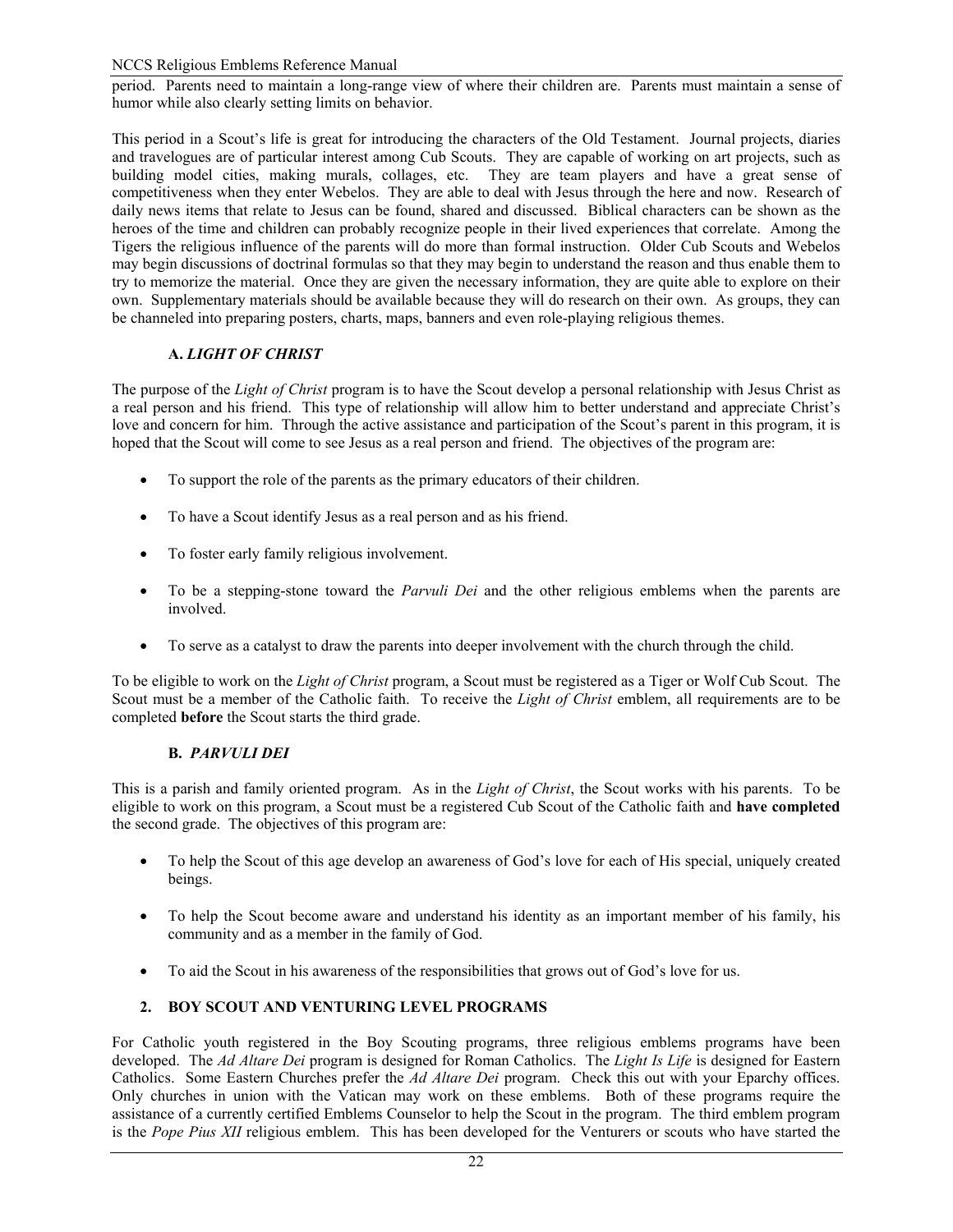ninth grade. The Facilitator at this level must understand the Scouts' difficulty to be totally involved. The Facilitator must be able to accept their restlessness, moodiness, boredom and awkwardness. Youth tend to daydream because of the rapid spurts of growth that are taking place within their bodies. Through their developed friendships, introducing the youth to the real person of Jesus the Christ is possible.

The Counselor is to help the youth in going beyond the surface answers of childhood as part of their experience of growing as a Christian and to deal calmly and reasonably with the occasional challenge to authority. The Counselor and Facilitator could use that challenge to show how necessary it is for people to act responsibly in the Church today.

The Counselor and Facilitator help the youth experience Christ's deep love for them as individuals.

- Enable the youth to see their personal faith dimensions.
- Show the Scouts and Venturers that the Counselor cares about them and understands their present situation.
- Show them that the Counselor's and Facilitator's caring for them is not dependent on their behavior but because their acceptance of the youth is the same as Christ's acceptance of them.
- Encourage the youth to explore.
- Be impartial, just and patient. Understand that most open attempts at affection may be rejected.

As the Counselor and Facilitator exhibit impartiality, patience and justice, the youth is called to become that just person. The Counselor and Facilitator are to show the Church as being real in the works of the Twenty-first Century and relevant in their lives. They should encourage the youth to search the Scriptures. Have the youth look at the early Christian communities to see what served to build and what served to destroy (Acts of the Apostles).

Deal with the youth on issues of social justice. These issues can be on the national, state, city, neighborhood, parish or school level. Allow the youth to discuss ways in which they could work to alleviate these issues.

An issue that occasionally comes up is that of their faith knowledge. All of the emblems programs assume that the Scout has had some religious education. However, this is not always the case and should not be viewed as an impediment. Counselors and Facilitators should be informed that a youth who has not had any formal religious education is eligible to work on an emblem. However, Counselors and Facilitators should be aware that the youth might find any of the emblems programs more difficult. The decision to allow such a person to work on an emblem is entirely left up to the Counselor or Facilitator in consultation with the Unit Chaplain.

# **A.** *AD ALTARE DEI*

The *Ad Altare Dei* program is designed for 13 and 14 year old Boy Scouts of the Catholic Church. Older youth may work with the program. All boys who wish to work on the program must be registered members of the BSA. They must be active in a troop, team or crew for six months and have **completed the sixth grade before** beginning the program. The *Ad Altare Dei* is organized in steps based on the seven Sacraments. The goal of the program is to help faith growth within the Scout. Faith growth should not be equated with knowledge. Faith growth means relating the knowledge of the seven Sacraments to the ordinary life experiences of the Scout. For example, in this program the Scout looks at his experiences of joining and belonging to a Scout Troop. In discovering the importance and impact this has on the Scout's life, the Scout is then led to discover the same thing occurs within the faith community. Through this bridging of experiences, the knowledge already received concerning the Sacrament of Baptism should become more personal and more intimate in his life. This growth realization is called faith growth. Belonging to the Church should have developed a new and important meaning. It is assumed that through formal religious education, the Scout has and is receiving a solid foundation of religious knowledge.

Two Counselors working as a team best present the program. Although the program can be done with one Scout, it is best when Scouts can share experiences with one another. However, Youth Protection Policies must be followed. This program, like the other emblem programs, is **NEVER** to be presented in a classroom-type setting. Surveys have shown that Scouts participating in these formats have had a less meaningful experience than in a less-structured program.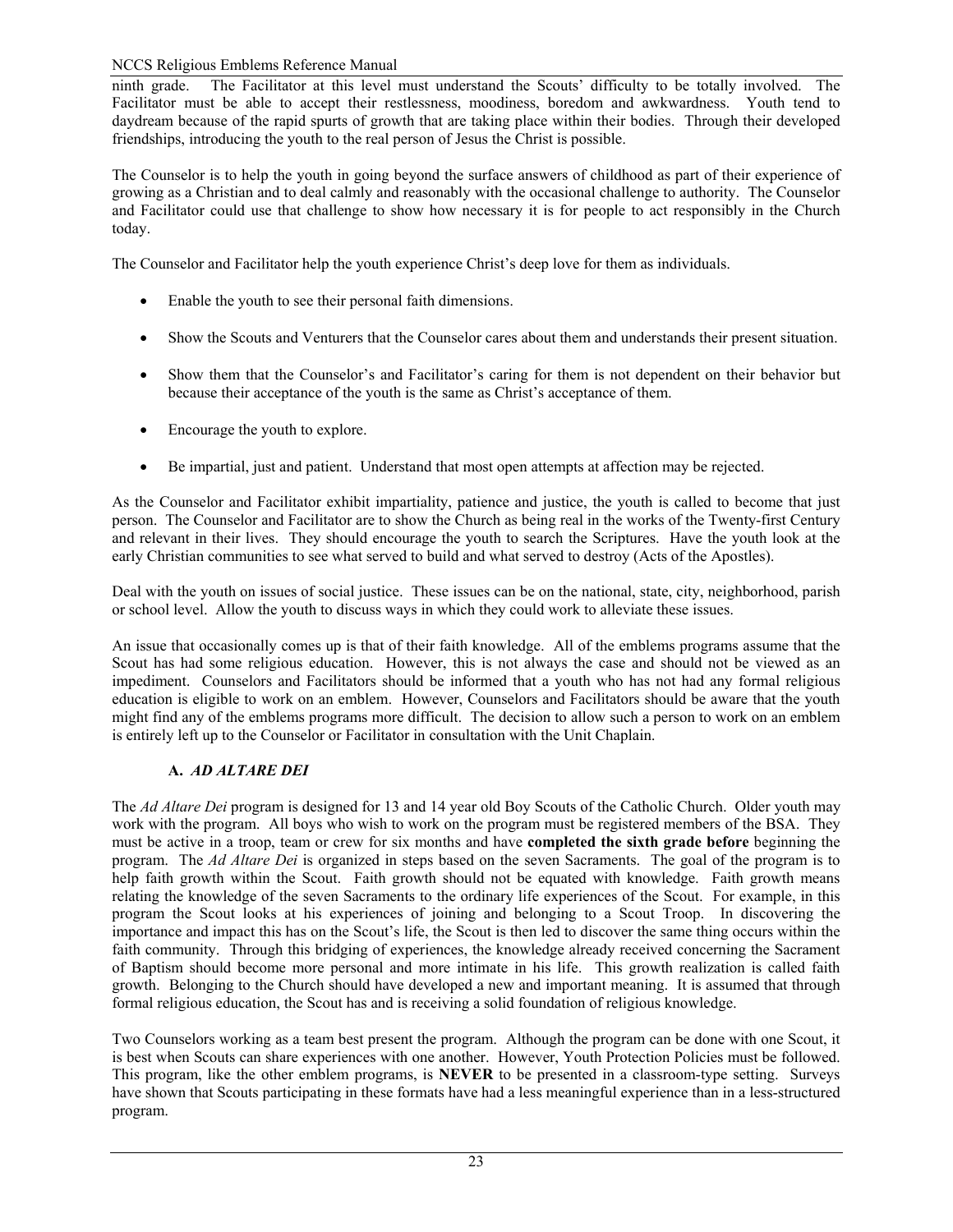The *Light Is Life* program is designed specifically for Boy Scouts of the Eastern Catholic Churches. Its content is based on the "*God with Us*" series of the Eastern Catholic Formation Program to prepare the Scout to be an active member of his faith and civic community. With the help of his Counselor, the Scout meets the requirements in five steps covering the Holy Mysteries (Sacraments) and the Eastern Catholic spirituality. The *Light Is Life* respects the cultural and ritual differences among the various Eastern Catholic Churches.

# **C.** *POPE PIUS XII*

Scouting and Venturing help youth to develop leadership skills. The youth learn to think in tight situations, to explore where they are going in their lives and to try their best in making some really sound moral decisions in their lives. The adults in their lives must show them that they *practice what they preach*. A vocation is a call to use his or her God-given abilities that each person has received in service to humanity and to God. The youth begin to examine this call to gain some real understanding of just what is this call from God in their lives. The exploration turns the youth toward career choices and different Church ministries that they might pursue today. The Facilitators in this program must know both the youth manual and the Facilitator manual at a level of total understanding. The goals of this program are:

- Each participant will examine how being a Christian affects their daily life in a real world.
- Each participant will be challenged to evaluate their personal talents and abilities in light of a possible choice of life state, occupation and ministry.
- Each participant will be challenged to discover how these life states, occupations and ministries help them to become more active in the Catholic Christian faith community.
- Each participant will have an opportunity to share their faith and practice their religion among peers, while they are receiving guidance and feedback attuned to the ideals of Scouting.

# **3. BSA RELIGIOUS EMBLEMS SQUARE KNOT**

Check with the most current copy of the *BSA Insignia Guide* (33066D or ISBN: 0-8395-3066-8) for any uniforming questions. The BSA embroidered knots are representations of pin-on-medals or medals suspended on ribbons around the recipient's neck. The knots are designed for the convenience of the wearer. The BSA has youth and adult knots to show the religious emblems recognitions. The youth knot (#05007) is a cloth, silver knot on purple that may be worn by youth or adult members who earned the knot as a youth, above the left pocket. The adult knot (#05014) is cloth, purple knot on silver. **The knot is to be worn by the St. George recipients only**. Adult members presented with the recognition shall wear it above the left pocket. Adults may wear both knots if they satisfy qualifying criteria.

Because some Scouts may earn more than one religious emblem, a miniature device can be worn on the youth religious emblems square knot to show that more than one emblem has been earned as well as in which program. For the *Light of Christ* the Scout would wear the Cub Scout device (#00926). For the *Parvuli Dei* the Scout would wear the Webelos device (#00932). For the *Ad Altare Dei* and the *Light Is Life* the Scout would wear the Boy Scout device (#00927). For the *Pope Pius XII* the Scout would wear the Venturing device (#00930). Only one youth religious knot is worn. Any combination of devices may be worn on the same knot.

# **D. COORDINATOR, PARENT, COUNSELOR AND FACILITATOR ROLE MODULE**

The Religious Emblems Counselor is the key to the success of any religious emblems program. The word "counselor" is used in this module to designate the work of each of the persons in the various roles in the different youth programs and not just the Boy Scout Program. The role of this key person indeed changes in the particular program being used by the Scouts. These different roles will be expanded later in this module. In this module the personal qualities and attributes of this key person will be examined. These qualities and responsibilities are given to help guarantee a successful emblems program. Before the Counselor can really begin to work with youth, their part in this team ministry must be understood. As team members the Counselors work with the unit leaders and parents to help the youth grow in their faith. In the *Ad Altare Dei* program the unit leader must sign each step of the program along with the Scout and the Religious Emblems Counselor. All adults must fulfill the mission to which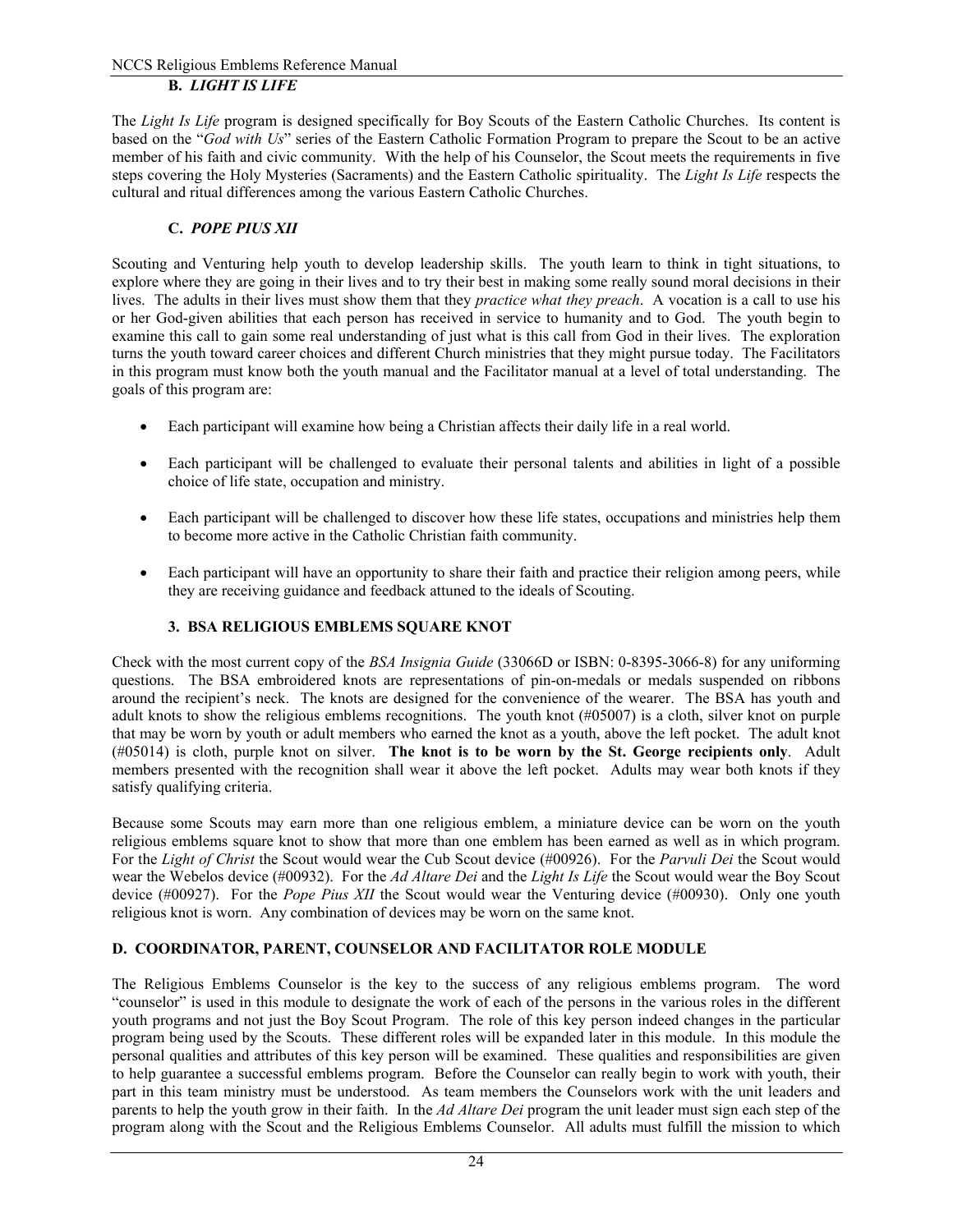they are called. The Counselor will encounter many different situations. The Counselor must be able to respond, adjust or react accordingly. When a Scout says he wishes to work on a religious emblems program the Counselor needs to casually find out if he is sincere about growing in his faith life. Sometimes the youth only want another medal to show-off or the parents are social climbers and neither cares about living their faith. In this kind of situation there is no real personal conviction of faith. Both the parents and the youth need to know that the emblems are for youth who wish to grow in their faith life. Just because the physical requirements of the program are met does not prove that the faith element is present. In the same way, the physical presence of a person in a classroom does not give any guarantee of a passing grade in a course of study.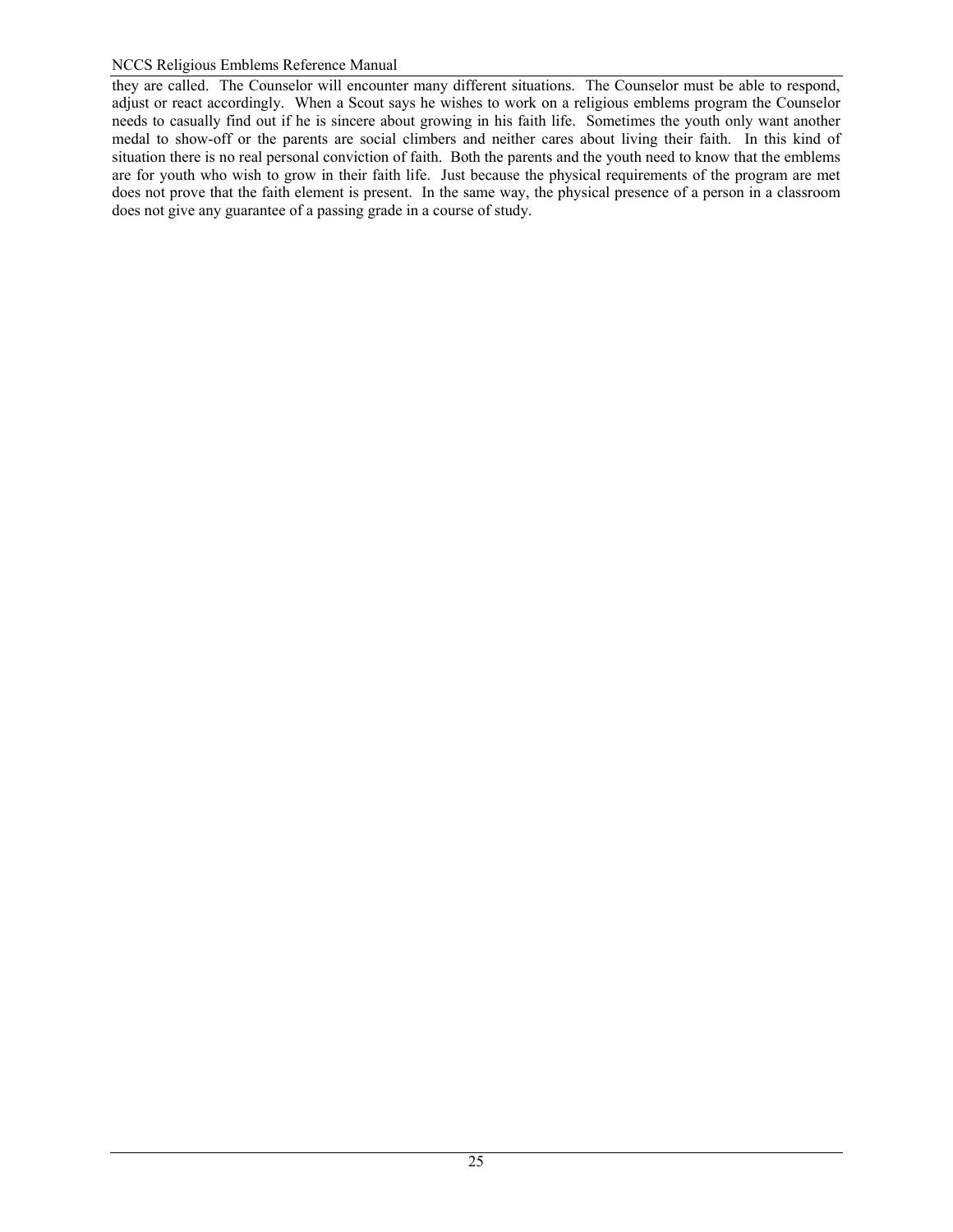# **COUNSELOR ATTRIBUTES**

Here are a few of the attributes an active Religious Emblems Counselor needs to possess to guide and counsel Scouts working on their religious emblems:

- INTERESTED one who is interested in youth, ready to be generous with his or her time in helping others.
- UNDERSTANDING and ACCEPTING one who can understand the Scout's developmental process and, therefore, can accept them at their level.
- OPEN one who listens to youth permitting them to initiate, decide, try and even fail of their own accord. One who is not judgmental.
- LIKABLE one who will be accepted and liked by Scouts. Not a stick in the mud!
- HUMOROUS one who enjoys life and can laugh at him or herself and with others—especially youth.
- KNOWLEDGEABLE one who understands and agrees with the teachings of the Catholic Church. Very important.
- COMMUNICATIVE one who can relate the Catholic Church's teachings to Scouts in language that the Scouts can relate to in their lives. One who can express themselves.
- SPIRITUAL one who is firm in his or her faith life and can share their faith openly and easily with Scouts. Able to even demonstrate that faith through action indicates how important their faith is to them.
- SENSITIVE one who can be sensitive to the Scout's family situation and the Scout's personal life--in particular about how the teachings of the Church relate to their unique situation.
- OBSERVANT an ability to interpret the signals Scouts project about their feelings on their faith and other issues.
- AVAILABLE one who is free and willing to give time and effort to Scouts.
- RELIABLE one who is dependable about meetings and can take responsibility seriously.
- FLEXIBLE and CREATIVE one who is open to changes, who can adapt or understand rapid and continual modifications of youth ideas, modes and culture.

This list is the guide to help recruit other persons as Religious Emblems Counselors to help guide youth in their faith growth. Having read the above list, it becomes somewhat obvious that not all persons have each of the above attributes. Therefore, the reality is seen that not all persons are cut out to be Counselors. Not all persons have all of the gifts and talents necessary for this very special ministry to youth. Persons leading this module must make sure that the persons receiving the training to be Counselors have the necessary attributes to do the job. If the persons are seriously lacking a majority of the ideas, let them know that there are many other ways to serve youth.

We are involved in the Scouting Youth Ministry of the Church because we wish to share our time, talents and treasures with youth. Do not allow adults to work with youth who cannot do so because the ones who suffer are the Scouts we are here to serve. If the adults are out of touch with the youth of today, **they should not serve**.

The given duties, traits, characteristics and qualities should be eventually fully developed by the Emblems Counselors within themselves. They should desire to give spiritual leadership in Scouting. The persons of ideals, conviction and dedication who consecrate themselves to this phase of religious ministry that has to do with the guidance of youth will succeed where a less spiritual person, however brilliant, will fail. The Counselor should be a person who sees and understands the need and has the desire to make the Religious Emblems Program a part of the youth's Scouting experience. The example of the Counselor's personal life and words of encouragement exercises a profound guiding influence on the lives of the Scouts.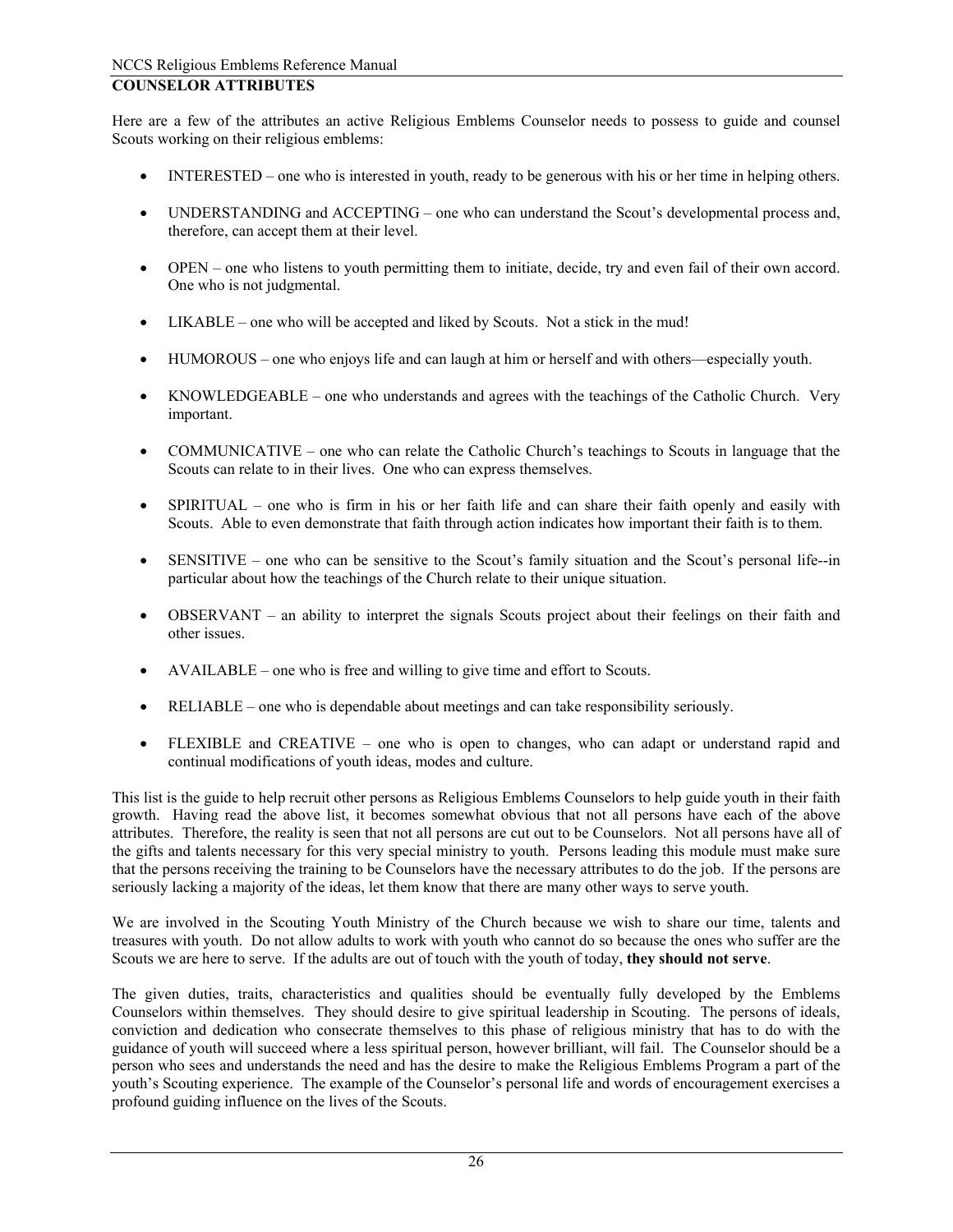# **COUNSELOR RESPONSIBILITIES**

- 1. Promote the spiritual phase of Scouting within their units. This is both the spirituality of Scouting and that of the faith of the youth.
- 2. Encourage greater participation by the Catholic youth in the programs and ministries of their own parish- participate in religious education programs, youth groups and activities, etc.
- 3. Provide guidance and assistance to Scouts of other religions and denominations within the unit. Encourage them to participate in the Religious Emblems Programs of their own faith. The materials may be purchased through the local Scout Service Center or the P.R.A.Y. organization.
- 4. Help create an atmosphere within the unit conducive to the development of church-related vocations.
- 5. When requested, as a member of the Catholic Committee on Scouting, oversee Boards of Review for the Religious Emblems Programs and participate in district, council and/or diocesan activities.
- 6. Maintain records and/or progress charts on the Religious Emblems Programs.
- 7. Ensure that an adequate supply of Religious Emblems Program books is available.
- 8. The *tour of duty* should last from two to three years. At the end of this period, the Counselor should have an opportunity to renew their commitment after an evaluation by the Diocesan Religious Emblems Committee.

# **1. PACK RELIGIOUS EMBLEMS COORDINATOR**

Although the *Light of Christ* and *Parvuli Dei* programs **are to be completed within the family/home environment,** having a Coordinator for these programs is very useful. The responsibilities of the Coordinator are:

- 1. Promote all Religious Emblems Programs within the pack. Be sure the denominations represented within the membership are provided the correct information.
- 2. Aid the parents of Scouts of other denominations or religions to obtain the correct information and encourage the parents to work with their boys to earn their respective emblems.
- 3. Conduct meetings with the parents or guardians who are working with their boys on the Catholic religious emblems. The purpose of this meeting is to review the requirements, purposes, methodology, etc., of the programs with the parents.
- 4. Help the parents during the period they are working on the program with their sons.
- 5. Review the program activity books to insure that all steps are being completed properly and, if finished, signed. **The Coordinator is not to correct or change what a Scout has written**. These are the Scout's words and thoughts and are to remain so. There will also be a difference between an eight and a ten-yearold's work.
- 6. Act as a liaison with the parish pastor/priest in setting up the necessary review meetings.
- 7. Aid parents in completing the application forms and placing the necessary orders for the emblems.
- 8. Develop and carry out an appropriate recognition ceremony for the presentation of the religious emblems, if the Diocese permits the Tiger/Cub Scout emblems to be presented on the parish level.
- 9. Complete the Evaluation Form for Coordinators and have the parents complete their respective evaluations. Once the evaluations are completed, mail them to the appropriate office.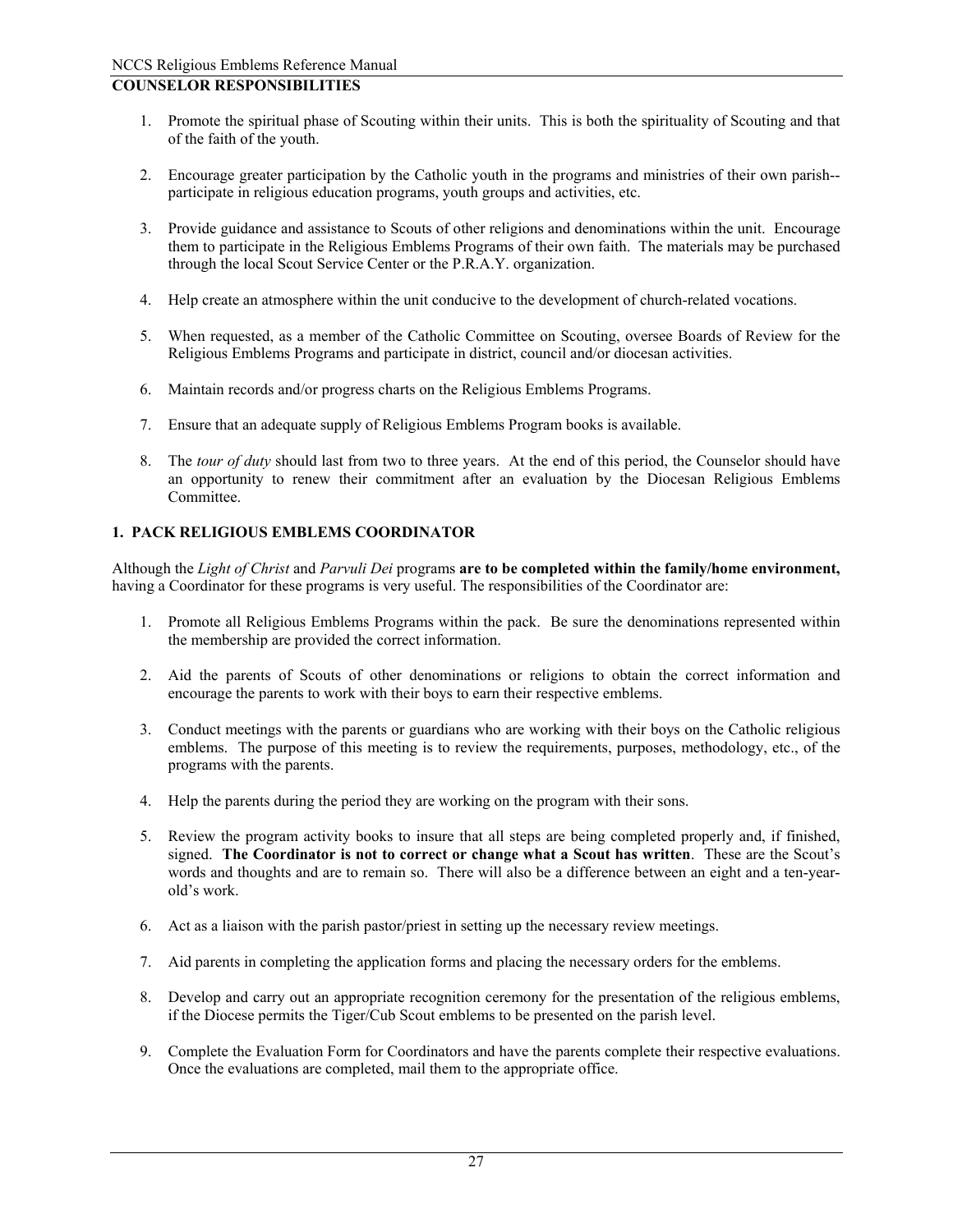# **PARENT ROLE IN CUB SCOUT LEVEL PROGRAMS**

The *Light of Christ* and *Parvuli Dei* programs are designed so that the boy can work on the programs with his parent(s). **These programs are not to be used within a den or group setting and never in a classroom setting.** 

The major goal of these programs is to have the parent(s) and Scout talk about their faith. The programs are meant to either strengthen or establish a strong faith dimension within the Scout's family. The job of the Coordinator is to encourage one or both parents/guardians to take an active role in the program. Both programs allow someone other than a parent/guardian to work with the Scout. However, this person should be a member of the Scout's immediate family (i.e., grandparent, aunt/uncle, older brother/sister, etc.). This option should be used as a last resort. If the parent/guardian of the Scout does not want to work on the program, it is not the role of the Coordinator to work with the Scout. Therefore, a parent/guardian must work with the youth.

These programs are built around the interaction between the Scout and his family. Without that exchange, the values of the programs are diminished substantially. The Coordinator, therefore, needs to be able to communicate to the parent(s) the importance of the program. As many parents might feel uncomfortable in discussing matters of faith, the Coordinator should attempt to alleviate the parents' concerns by being as available to them as needed.

In both programs, there are opportunities for the Coordinator to organize group activities (i.e., visit to a church or shrine). In the *Parvuli Dei* program, the Scout is asked to conduct a para-liturgical service. Both the Scout and the parent(s) might need some assistance for this step from the Coordinator.

Another important concern for Coordinators is that of time. All parents have busy lives today. The Coordinator needs to be able to manage the parents so that the Scouts complete the programs by the review date. The *Cub Scout Leader Specific Training Manual* (#34785) has some more information on managing parent-led programs.

# **2. BOY SCOUT LEVEL EMBLEMS COUNSELOR**

Beside what has already been said above about the Counselor and his or her responsibilities, some particular aspects of the work need to be summarized. The Emblems Counselor is a Coach/Counselor. As a Coach/Counselor this person has to have the ability to manage the learning of other persons while using the basic methodology of Lord Baden Powell that is designed to produce in-depth learning. The learning takes place in the areas of attitudes, skills and knowledge. Usually all three are needed together for a successful operation in any specific matter. Attitudes are difficult to acquire. They are the most important. New attitudes need to replace old ones before any skills or knowledge can be used. The Coach/Counselor must be able to detect this situation and know how to effect the change. Counseling techniques are often used here to enable the learner to see a need for the change and to accept help.

Coach/Counselors are different from the "teachers" or the "instructors" known in the past. It is well known that people learn as individuals and not as a group or a class. Each person is important to the program of Scouting. If the Scouts do not learn as individuals, they receive an inferior program. To make the Scouting programs work, it takes special techniques to get special results. The Coach/Counselor knows that all learning does not take place in a given time or place. Many times the understanding and capabilities of a person bloom long after the seeds are planted.

The Coach/Counselor is entitled to these unusual results. The Counselor has the opportunity to experience these special results first hand with each Scout who follows the basic techniques of Scouting. The Counselor sees the progress toward understanding and proficiency. The Counselor may sense urgency for the Scout to progress but has the patience to follow sound practices and avoid shortcuts that shortchange the Scout. The Counselor coaches each Scout at the level of learning seen in each Scout. There is no "one-size fits all" in the methodology or techniques toward understanding the emblems programs. The Coach/Counselor uses evaluation of him/herself and the methods used as well as of the learner.

Evaluation is a "way of life." The Coach/Counselor must be a thinker. A robot can never do the work. Growth is always possible in both the Coach/Counselor and the learner. This should happen with each experience with Scouts and Scouters. Each is then able to reach new capabilities, understanding and enrichment in their own Scouting career.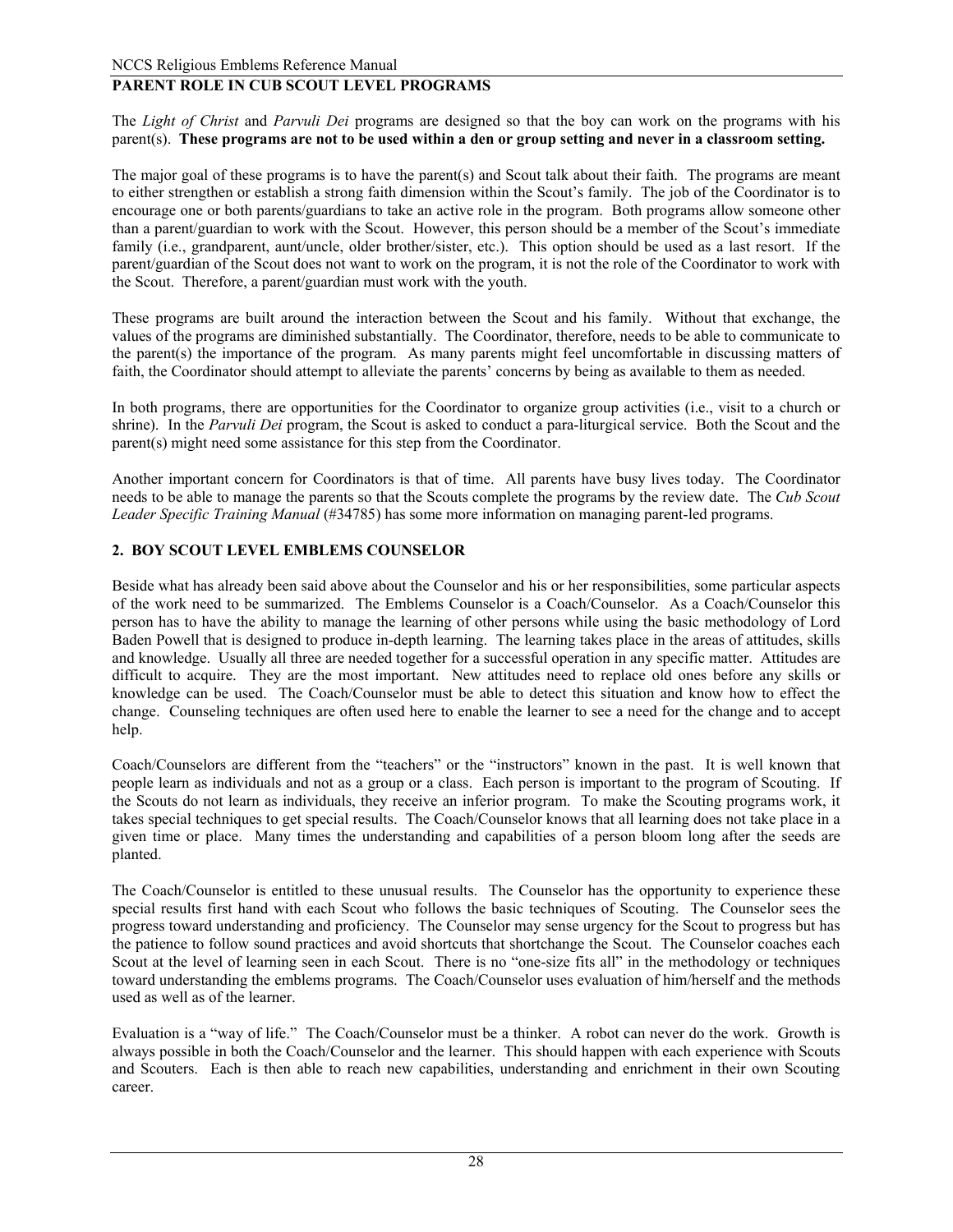As a manager of learning the Coach/Counselor guides the Scout through learning experiences that will provide motivation, learning, practice and testing. The Coach/Counselor finds out by whatever way he/she can what or how much the Scout may know about a subject and helps the Scout come to an understanding of the knowledge needed. If the Scout knows the subject well, the Counselor moves on to the next step. If he does not really know the material, the Counselor guides him until he knows the information. Once the subject is known, it is applied to a life task or skill. Then the Counselor asks the Scout to evaluate the task. If completed, the Scout moves on. If not, the whole process is repeated.

The Coach/Counselor uses a first-aid type of counseling as a helper by listening with undivided attention; as a questioner of understanding; by giving additional information; by summarizing the situation; by not giving advice; and by encouraging the Scout to see beyond one solution. The Counselor restates the conversation, acknowledges feelings, encourages talking and asks how he felt or what he did. The counseling is done to help the Scout solve his own situation and to encourage or to reassure the Scout.

The Coach/Counselor thus prepares the Scout for the Personal Growth Agreement Conference at the end of each step. This session with the Scoutmaster is to help the Scout determine how much he is willing to grow or not. The counseling ideas of the Coach/Counselor are the same tools used in the conference. It builds the relationship between the Scout and his leader while bringing out the needs and interests of the Scout in reference to the religious emblem and building the Scout's strengths and goals. Progress is seen from conference to conference. Signatures **are required** at the end of each step.

# **FACILITATOR'S SKILLS AND TECHNIQUES**

As a Facilitator the Emblems Counselor now steps back and lets the older youth lead the discussions. The Facilitator is a general moderator or guide. The Facilitator brings the group together to get the youth started. The Facilitator adapts these skills depending on the need of the moment. The program happens through good listening and awareness of what is not being said; through hearing with the eyes wide open and mind and heart involved. Especially important is respect for the feelings of youth in never being a threat to them. If the Facilitator is tense, the youth will shut up and turn the Facilitator off. Know the value of silence as well as the value of speaking up for faith and morals. Occasionally summarize or interpret in a supportive way. Promote a sense of positive humor and joy as appropriate. Let the youth know how they helped other group members toward growth. Promote awareness that protects the group from domination by any person. Have a freedom within the group that gets each youth involved in what is happening. During each session have someone summarize in a few words or sentences what the experience was about. Each youth is to write a brief statement about the exercise.

# **3. BSA YOUTH PROTECTION AND COUNSELORS**

The BSA's Adult Registration Policy requires all registered Scouters to provide personal references to the Chartering Organization and completion of its "Youth Protection Training" program. As such, it is wise for the Diocese to mirror this policy when registering Counselors with the Diocesan Committee. As for BSA, its position is that while individuals who are working as Counselors can be registered with BSA, they cannot be registered with the BSA as Religious Emblems Counselors.

The BSA emphasizes that the emblem programs are **NOT** BSA programs. They are church programs, developed, published and administered by the churches. Therefore, Counselors are the sole responsibility of the churches. In the church structure this responsibility resides on the diocesan level that usually gives policy statements that are to be followed.

The NCCS Executive Board has recommended to Diocesan/Eparchy Committees that Counselors be registered in some capacity with the BSA. This provides another level of review on an individual's background. The Counselor can be registered as a District Member-at-Large, etc., if he or she is not associated with a unit. This requirement may also provide additional liability insurance coverage to the Diocese while the Counselor is working with Scouts. Many dioceses have developed their own Youth Protection Program for parish priests, staff and volunteers who work with youth. If this is the case in the Diocese, then make sure that the Certification Program is in compliance. All adult Scouters must meet the qualifications of both the BSA and Diocesan Youth Protection Programs. To help the Diocese in developing its own policy statement about youth protection for Counselors, the next section has been provided.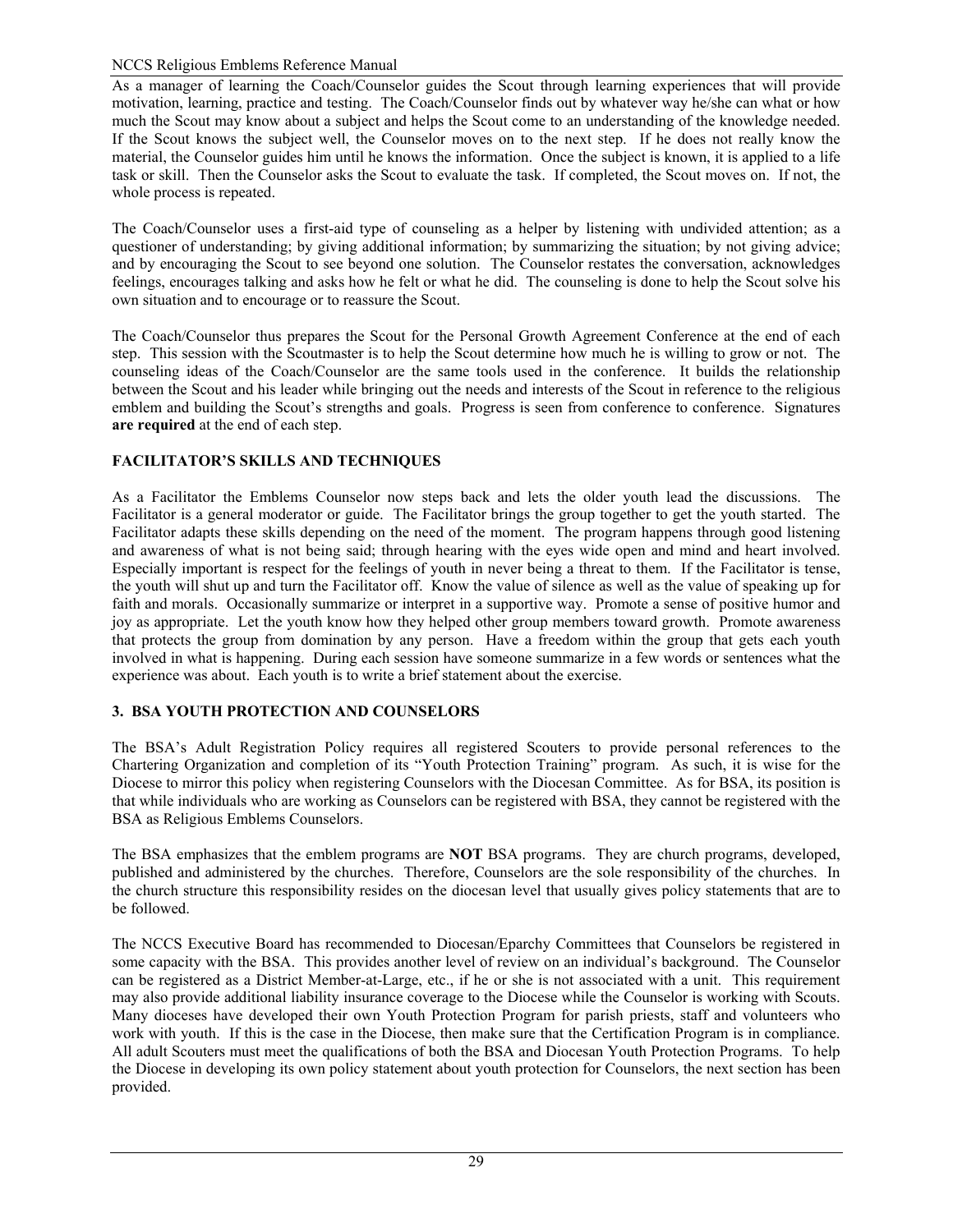# **A. COUNSELOR POLICY**

As an adult called to minister to Scouts, youth ministry requires the Counselor to accept responsibility for the care of the spiritual, mental and physical well-being of the Scouts served. In all ministries certain risks are inherent in the proper exercise of the ministry. These risks are always real and prudence dictates that caution must always be exercised. This is especially true of those who work with youth.

Society today has become much more aware of the existence, causes and scope of the abuse of children. It rightly responds to the abuse of a child with revulsion and moral outrage. Whenever an adult, who through an association with a church program or an organized youth program, is accused of misconduct with a minor, this outrage is intensified. Though those accused may be innocent, their personal ministry and the ministry of the Church will more than likely be irreparably harmed by the resulting scandals. All Christian ministries involve risk. These risks are inevitable whenever a Christian responds to Christ's command to spread the Gospel message. The possibility of encountering difficulties should never deter a person from ministering to youth.

This youth ministry has been termed a relational ministry. This requires the Counselor to develop a personal relationship based on trust and mutual respect with the youth to whom they minister. It is through this caring bond that spiritual growth can be fostered in youth.

As a youth minister the Counselor's primary mission is to nurture the spiritual needs of the youth. This can hardly happen where others are abusing youth through neglect, sexual, emotional or physical abuse. Conservative statistics on the abuse of children state that as many as one in five boys and one in three girls will be sexually molested before the age of twenty-one. Knowing this, it is more than likely that the Counselors who minister to the youth will come into contact with youth who have been or are being abused. It is the responsibility of the Counselor to be able to recognize signs of child abuse. View and study all materials or videos produced by the BSA through the local BSA Service Center as well as those provided by the Diocese/Eparchy.

Besides observing the possible signs of abuse, a youth may disclose being a victim of abuse. The case must be reported at once to the proper authorities of the state and diocese. Each state has criminal and/or civil penalties for failure to report such cases to proper authorities. **Know the state policies!** 

There are many challenges in today's society that youth must encounter on a daily basis. As a Counselor working with youth, the Counselor is called by Christ to help the youth face these challenges with a strong faith in Jesus and a healthy self-image. The Counselor must always keep in mind that the role of minister to youth includes being an advocate for youth. The Counselor can start to fill this role through the understanding and awareness of child abuse.

## **B. DIOCESAN/EPARCHY POLICY**

Counselors must be cautioned to act very wisely in all relationships with youth. To protect the youth served and to prevent tragic accusations, the following precautions are to be followed:

- No Counselors should let themselves become involved in a situation where they are alone or secluded with a youth. If a youth wants a confidential conversation, the Counselor should make sure the discussion takes place in full-view of other people. The Counselor and Scout are never alone behind closed doors.
- Whenever an adult volunteers to work with youth, it is imperative that a responsible and knowledgeable person interviews the adult. References should be carefully checked and documented to see that the adult has not had any previous complaints leveled against them. This is especially important if the adult is either unknown or new to the local community. The Diocesan Counselor Application should request references. A "Background Reference Checklist" should be completed as evidence that the references were contacted. It is necessary to document all efforts to *check out* each person since the documentation demonstrates the good faith effort being done.

Some indicators that could signal a possible problem are:

- resistance to interviews or reference checks
- insistence on a one-on-one relationship with youth
- inordinate amount of interest in working with youth in youth serving organizations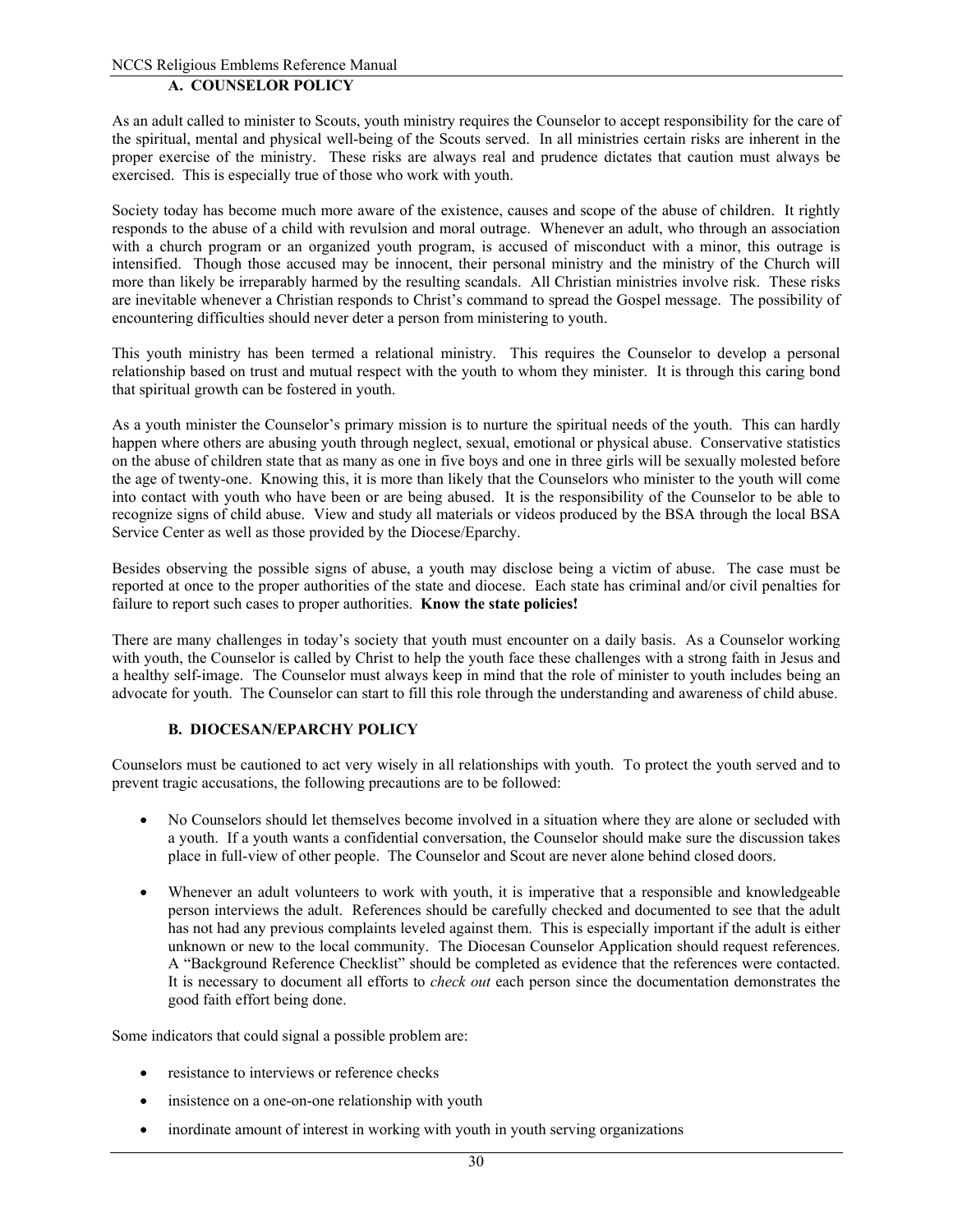# **E. FAITH DEVELOPMENT MODULE**

As the emblems programs are designed to assist Scouts in their faith development, it is important for Counselors to be very familiar with and aware of the processes occurring in conjunction with faith development. Development in faith is the process by which one's relationship with God as Father becomes more like Jesus. This means more Christ-like. Faith should be a continual, growing experience--a lifelong endeavor. The development of faith in youth needs to be considered because of the other developmental processes that are occurring at the same time including:

- biological or bodily maturation
- emotional and affective maturation
- capacities for moral and social responsibilities
- perceptual and cognitive development

All of these processes are occurring at different rates. The rates of change for each process vary from one individual to another.

The uniqueness and individuality of any youth is clearly expressed. Each Scout at a certain age is not physically developing at the same pace. Much has been written in the area of growth and development from infancy to adulthood. We can find a profile for a six-year-old or a forty-five-year-old individual. The stages fit general areas and individuals in these stages fit somewhere within the whole curve. As a Counselor, one who shares a religious/faith message, understanding is especially important to know how much and in what ways the religious message is understandable and relevant in the life of each Scout.

Some references that can be consulted for a more thorough treatment of this area are listed in the **RESOURCES AND SUPPORT SECTION** of this manual.

## **ELEMENTARY AGE (SIX TO ELEVEN YEARS OF AGE)**

Children at this age investigate the faith of their authority figures—parents, religious leaders, Scout leaders, teachers and heroes. They can separate fantasy from fact. Rituals, symbols, pictures and music are important vehicles for receiving and expressing faith. Stories can be used to integrate their life experiences and beliefs. Beliefs and values are interpreted literally and are usually accepted without question. God is still pictured in human form and there is usually a very simple and consistent view of the world. The *Cub* Sc*out Leader Specific Training Manual* (#34875) has some additional material on understanding the characteristics of Cub Scouts arranged by grade level.

## **TIGER/WOLF CUB SCOUTS (6 AND 7 YEAR OLD BOYS)**

The following are some characteristics children exhibit at this stage and tend to respond accordingly:

- enjoy artistic activities
- love to explore
- possess a sense of wonder
- *imaginative*
- open about their feelings
- need to feel accepted—no matter what
- idea of family is very important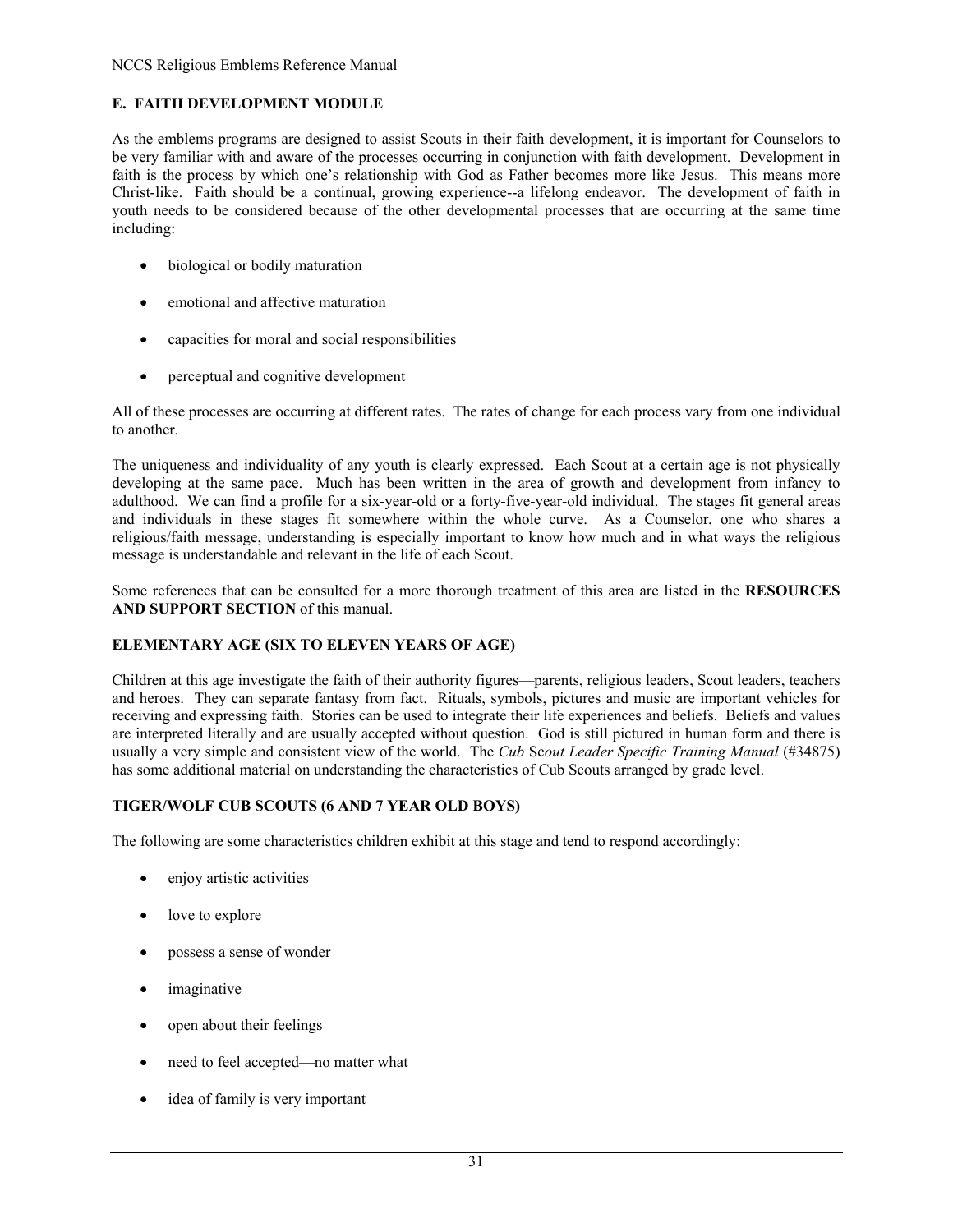To maximize this stage, any faith developmental program needs to stress the following themes:

- Baptism—acceptance of child to Church family
- responsibilities owed to God and family
- belief that God will love him—no matter what
- belief that his family will love him—no matter what
- forgiveness is available and given by both God and family
- artistic activities
- activities that use the child's imagination

## **BEAR/WEBELOS CUB SCOUTS (8, 9 AND 10 YEAR OLD BOYS)**

Basic characteristics displayed at this level;

- eager for facts
- usually extroverted
- possesses a fear of not succeeding
- more group-oriented—needs to belong
- needs rules and guidance but is not able to be flexible with rules—takes them as RIGID
- attention span lengthens
- eager to explore and discover
- usually action/skill-oriented
- needs guidance and support
- demands the reasons behind the answers

To maximize this stage, any faith developmental program needs to stress the following themes:

- development of personal relationship with Jesus
- an opportunity to be of service to others
- participation in communal prayer/celebrations
- an understanding of reconciliation
- an emphasis on giving and sharing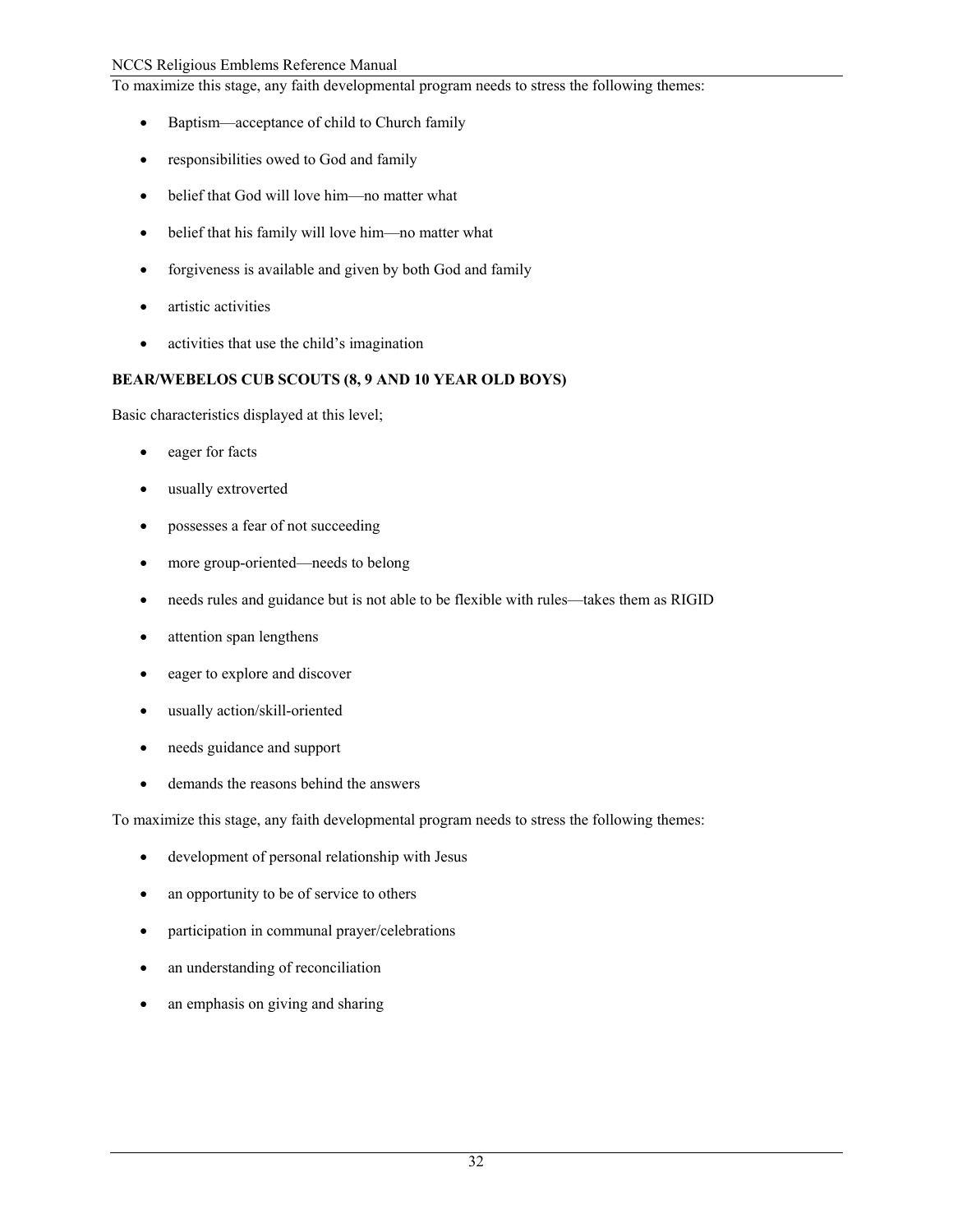# **JUNIOR HIGH/EARLY ADOLESCENCE (12 TO 16 YEARS OF AGE)**

This period is characterized by the Scout's capacity to think abstractly. The Scout possesses the capacity to discern the complexity of his world. He can struggle with contradictions and their divergence from his own beliefs. Choices are deliberate. Decisions about direction and behavior are made. A supportive group of like-minded believers is crucial. Opportunities to act out beliefs are important for testing their validity and expressing the Scout's commitment. God is seen in relational terms--most often as a loving friend or angry judge.

There should be an emphasis on the personal growth and development of the individual. We need to help young people understand and deal with their experience of rapid growth and change. For example, they need help to accept their bodies and to understand their developing emotions and increasingly questioning minds. At this time in their lives it is a good idea to provide an opportunity to experience a sense of the sacred. This can be either profound or very simple—like finding the presence of God in an orchid in its natural setting or seeing the same presence in their everyday activities. Now is the time to establish the relevance of faith and religion in a lived experience. This is not the time for theological understandings.

# **BOY SCOUTS (12 TO 14 YEAR OLD BOYS)**

The following are some characteristics boys exhibit and respond to at this stage:

- the importance of peer group increases
- an increase in the capacity to think in the abstract
- increased capability for reflection and rational judgment
- ability to reason
- the search for self-identity
- re-evaluation of their life, especially concerning religion
- need to make their own mistakes
- will to explore and push the dimensions of their faith
- observe Christian adult lifestyles to see if they *practice what they preach*

To maximize this stage, any faith developmental program needs to stress the following themes:

- need to relate the Gospels to their daily life
- discussion of social issues in society
- the opportunity to plan and solve problems
- need for room to explore and discover themselves
- incorporate the Scout in the planning, preparing and celebrating of the Liturgy

# **HIGH SCHOOL/YOUTH (14 TO 21 YEARS OF AGE)**

Scouts of this age not only critically examine beliefs but also reflect on how these beliefs have been formed. Because of increased capacities for self-reflection and abstract thinking and their journeys toward self-reliance, youth struggle to construct systems of belief that correspond with their perception of reality. These beliefs tend to be free from hypocrisy and contradiction.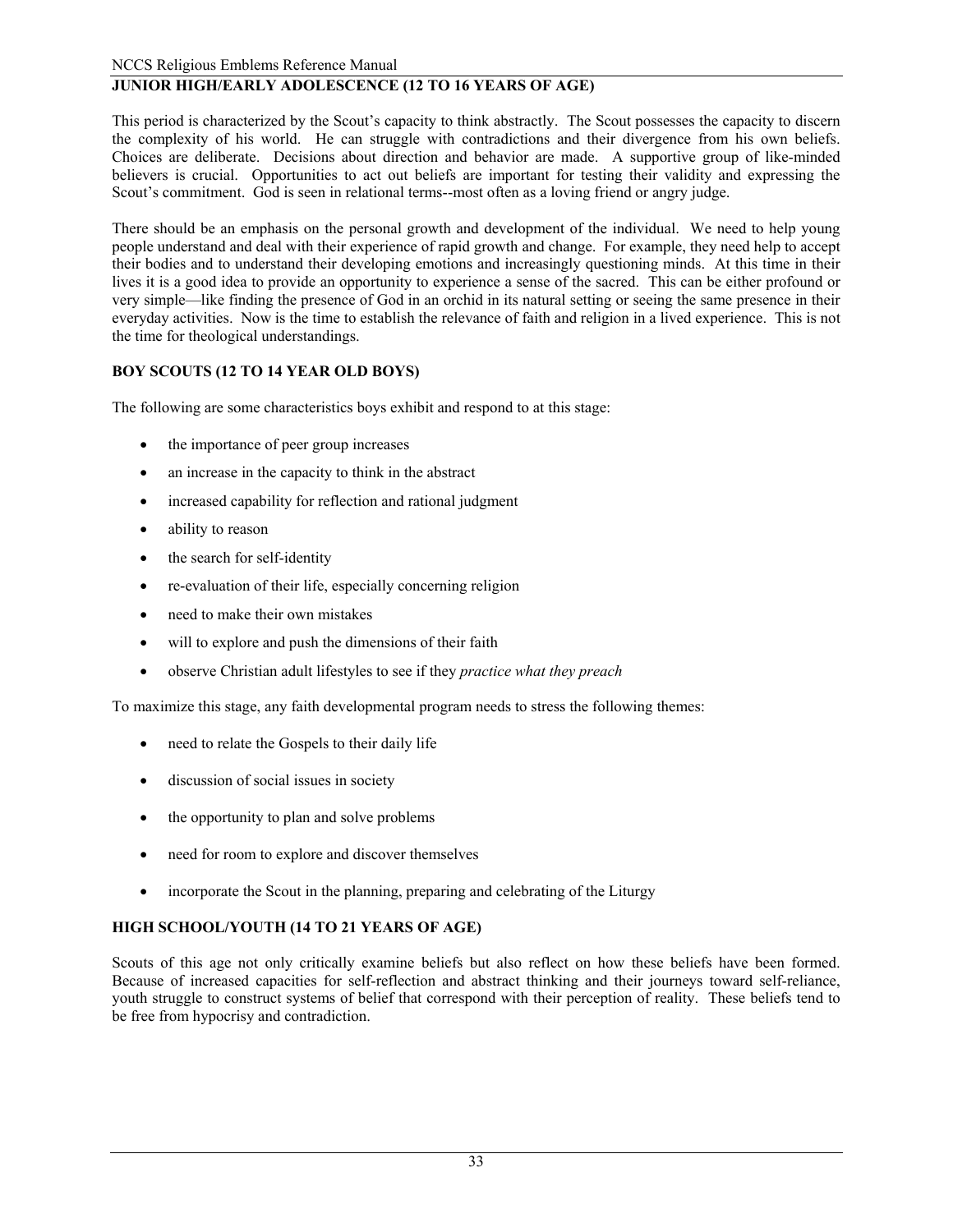### **SCOUTS/VENTURING (14 TO 21 YEAR OLD BOYS AND GIRLS)**

The following are some characteristics and responses that may be found in youth during this stage:

- full of energy but physically awkward
- self-conscious
- negative feeling of self
- critical and suspicious of adults
- development of personal relationships
- testing and challenging of behavioral limits, ideas and values
- emotions are deep and intense
- intellectually curious
- idealistic, does not tend to compromise
- threshold of adulthood
- capable of philosophical thinking
- need to develop their own faith identity and personal moral code
- concern for personal future

To maximize this stage, any faith developmental program needs to stress the following themes:

- a presentation of the Christian interpretation of life through the experience of living
- an opportunity to have a dialogue with peers and adults on the teachings of the Church
- an opportunity for the Scout to provide Christian service
- involvement with the parish community

#### **F. MANAGING PARENT-LED PROGRAMS (CUB SCOUTS) MODULE**

This is a paraphrase of the materials found in the *Cub Scout Leaders Book* (BSA 33-221C). In youth ministry it must be understood that the parents are as important as the youth. Therefore, the Cub Scout Program must be understood as a family program in every household from which the Scouts come. Scouting is not a babysitting service. Therefore, it is very necessary to let the parents know what is expected of them at every level of the Cub Scout Program just as it is in the religious education programs at every parish. This is even more the case where the parents are expected to help with the program.

The youth's leader/Coordinator must meet with each Cub Scout parent wishing to start a program to let the parents know exactly what is expected of them. The parents/guardians bring the filled out application to work on the religious emblems to the Coordinator prior to starting any work.

What is expected of parents?

- their interest and cooperation
- need to attend monthly meetings with their sons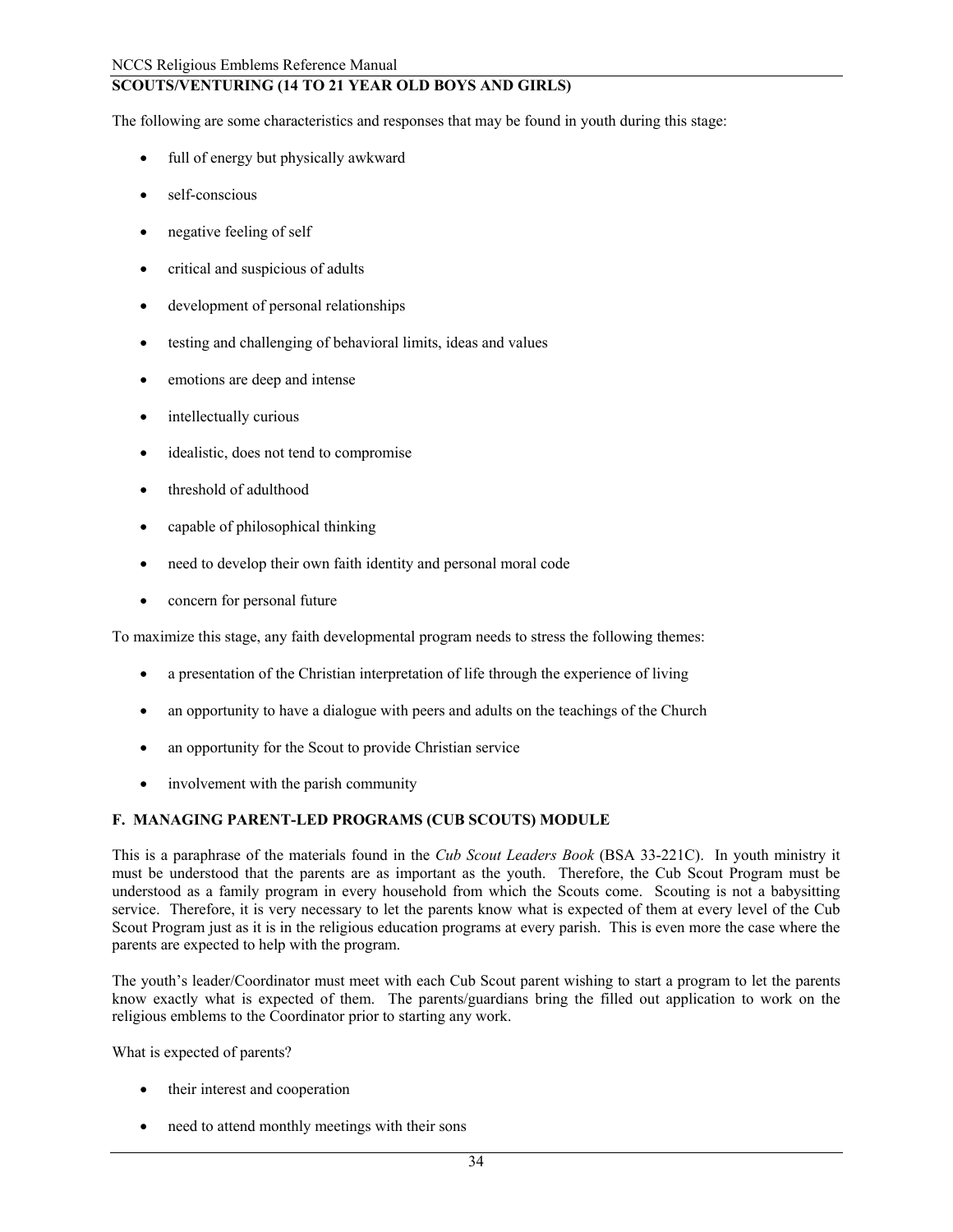- work with their son on achievements and electives until they pass the steps
- cooperate with the Den Leaders in every way possible
- be prepared to encourage their son in den and pack activities by helping in preparations
- live up to praise given by pack leaders

How do you develop parent cooperation?

- insist on parent presence at pack recognitions
- recognize parent presence at meetings and activities
- give parents small specific tasks for meetings
- honor dens with good parent attendance
- educate parents in ways to advise their sons and how to examine their advancement
- be sure all meetings are planned with parent involvement
- have a Cub Scout parent call all the parents of the den to attend the den or pack activity a few days before the meeting—their son may be disappointed if no call comes before the meeting
- mothers do same role with a call when dads are in a different household
- train the parents in Cub Scout family procedures

#### **G. COUNSELING TECHNIQUES MODULE**

The pointers given in the parent or Counselor notes are only suggestions. The notes are not definitive statements to be handed on to the youth "word for word." The notes are ideas to further understand and implement the ideas of the youth and the Counselors. Personal expression is thus encouraged to better understand the ideas presented without denying the current Catholic Catechism. Once the youth has an understanding of a subject, it is recorded in his or her own words based on the talk with the Counselor or parents. The understanding includes reading and living of the ideas as a Christian. Difficult questions are to be talked over with the pastor for greater clarification. In all techniques for counseling the Counselor might ask the question: "What attitudes, skills and knowledge do the Scout and I need to complete each step?"

Attitudes are more important than skills or knowledge. Asking rather than telling is the main difference in the method. The Counselor asks because the youth may already know. Or maybe the youth knows but has not realized that it applies in this situation. So the Counselor asks first. The Counselor is not to give more than the youth's mind can comprehend at any one time. The Scouts do not have the age, knowledge or experience of the Counselor. Do not expect more than the age level of the youth.

The emblems programs are designed to offer many opportunities for discussion. A primary function of the Counselor is to help the youth in their spiritual formation. The emblems are an extension of religious education and not a substitute for them. The questions, answers and resulting discussion are the tools toward an assessment of the youth's knowledge and experience. Throughout any of the programs the parent and the Counselor are not to see their role as instructor. The role is to guide the youth toward an understanding for themselves.

Before the Counselor can attempt to guide the Scout, the Counselor needs to find out where the Scout is and where the Scout needs to be guided. Thus, the requirements of a step are reviewed at the first session. This is done so that the youth understands what is to be done. In the process, the Counselor may find that he has a good knowledge and attitude of the material. Great! Have the Scout write down a brief summary of the requirement and move on. If the youth does not have any idea about the subject, then the Counselor begins to guide him toward their goal. When the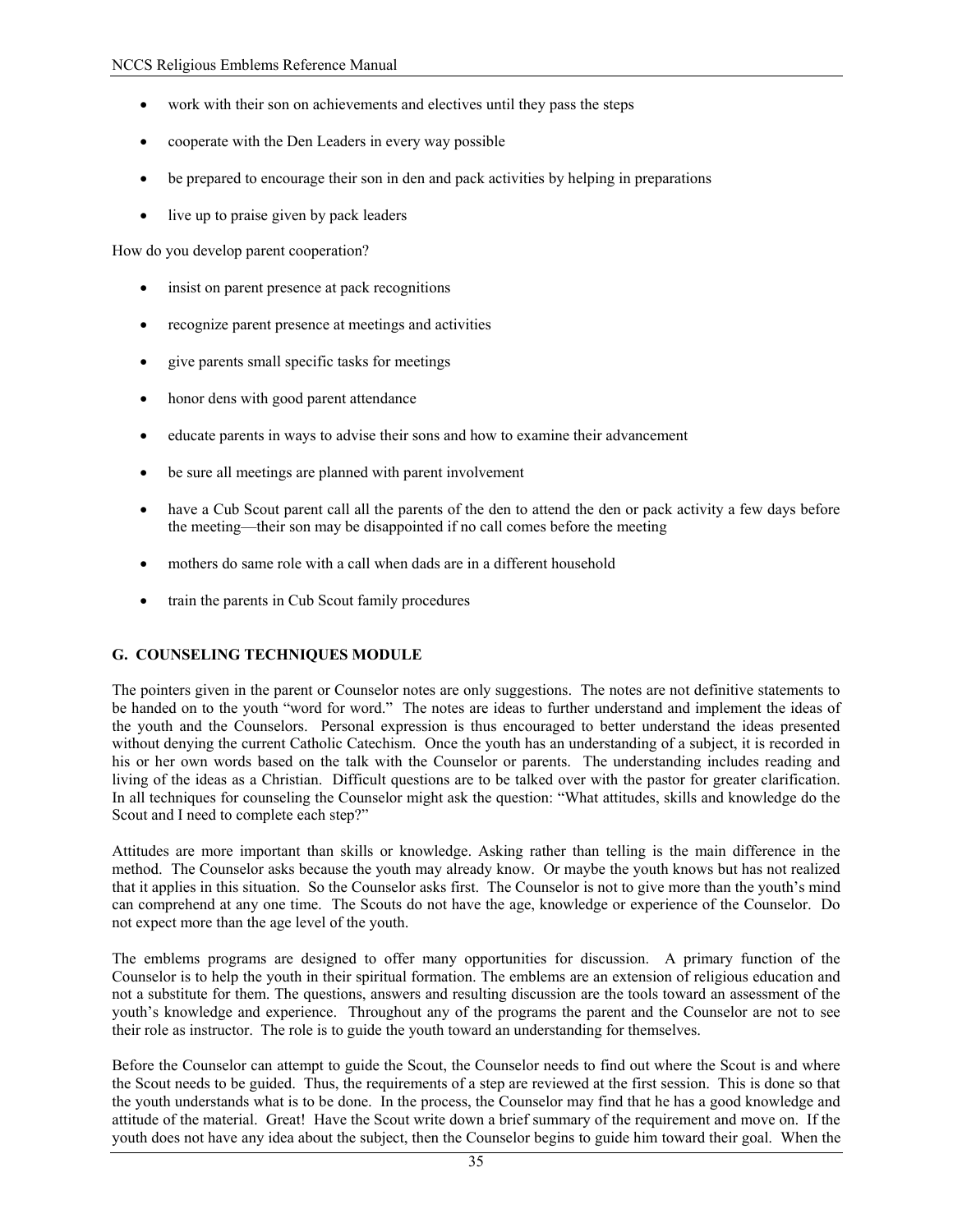#### NCCS Religious Emblems Reference Manual

questions are explained, the youth takes them home or begins peer discussion to complete the assignment. The Counselor must recognize that no two Scouts are alike. The direction of travel for each one will be different. Thus *lesson plans or road maps will* be different with each youth or group. As the individual or group has completed each step, they return to the Counselor to present the materials worked on. In the case of the Facilitator, the group and the Facilitator are together for the peer discussion. When the Scout or group has reviewed each question in a step or completed the discussion of the step, a summary is written in each youth manual for each question or discussion. No more information than what is required is given. Praise the youth for the work completed and enter the necessary signatures at the end of each step. Each step in the program follows the same pattern.

Where a youth or group needs to receive more information and does not seem to know where to go, the Counselor manages to have the youth teach themselves to learn the meaning of what is being asked of them. Thus, there may be a little teaching but some learning must take place or the Counselor has not really managed very well. Be sure that the youth do more of the talking than the Counselor. The youth are only given direction to the knowledge they need. They get the information by themselves. The Scout MUST be able to not only comprehend and understand the issues and topics that will be discussed but experience some faith growth through the program. This lived experience is the application of the faith learned. When the youth understand through the experience what has been asked of them, the evaluation of the step is complete. If the desired goal is not met, the step is recycled. If met, move on.

Many, many variables enter the above process when used. One important ingredient is an assessment of the Scout's maturity level. Just because a Scout is chronologically old enough to participate in an emblem program, it does not mean that the person is mature enough. Each person matures at different rates. Considering this assessment the Counselor must be able to inform the youth that they may not be ready to participate in a particular emblem program. The youth or Counselor gains nothing where the person is not ready to participate. To accomplish the role, the Counselor must be at ease with the Scouts. This happens when the Counselor is totally at ease with the program and understands all aspects of the material offered. A relaxed atmosphere is obvious to the Scouts and tends to help the youth be comfortable with the Counselor. This sets the stage for the development of a real faith community.

Below are some guidelines that apply when counseling Scouts of any of the religious emblems programs:

- The Counselor must WORK at being a good Counselor. Not everyone is a natural. Talent must be continually developed.
- The Counselor must actively LISTEN (HEAR) to what is said (and unsaid) and make every effort to be interested in what is said. If the Scout is talking to a Counselor within a group situation, then the other Scouts are also listening and watching for the Counselor's response or reaction.
- The Counselor should ask, "Do I understand what he or she is trying to say?" If not, the Counselor should clarify this with the Scout.
- If a Scout is trying to talk about a problem or explain his reasoning, summarize it frequently to assure understanding, keep the discussion on track and double check what is being said.
- Often a Scout can verbalize and understand an idea or question if they just had additional information or is directed to resources to find the information. This allows the Scout to discover the answer for himself, rather than having someone else teach the answer.
- In a group environment the Counselor should allow only one person to talk at a time.
- Adolescents have a tendency to ridicule others. This should be immediately discouraged when it occurs to allow an atmosphere of openness.
- To keep the discussion natural and smooth, do not abruptly state the next question to continue the discussion. Listen carefully to the discussion responses for a statement that provides an opportunity for a natural/smooth entry to the next topic.
- The most effective method of achieving the goal of faith development is through the sharing of the Counselor's faith experiences with the Scouts. Not only does it show the Scouts that the Counselor really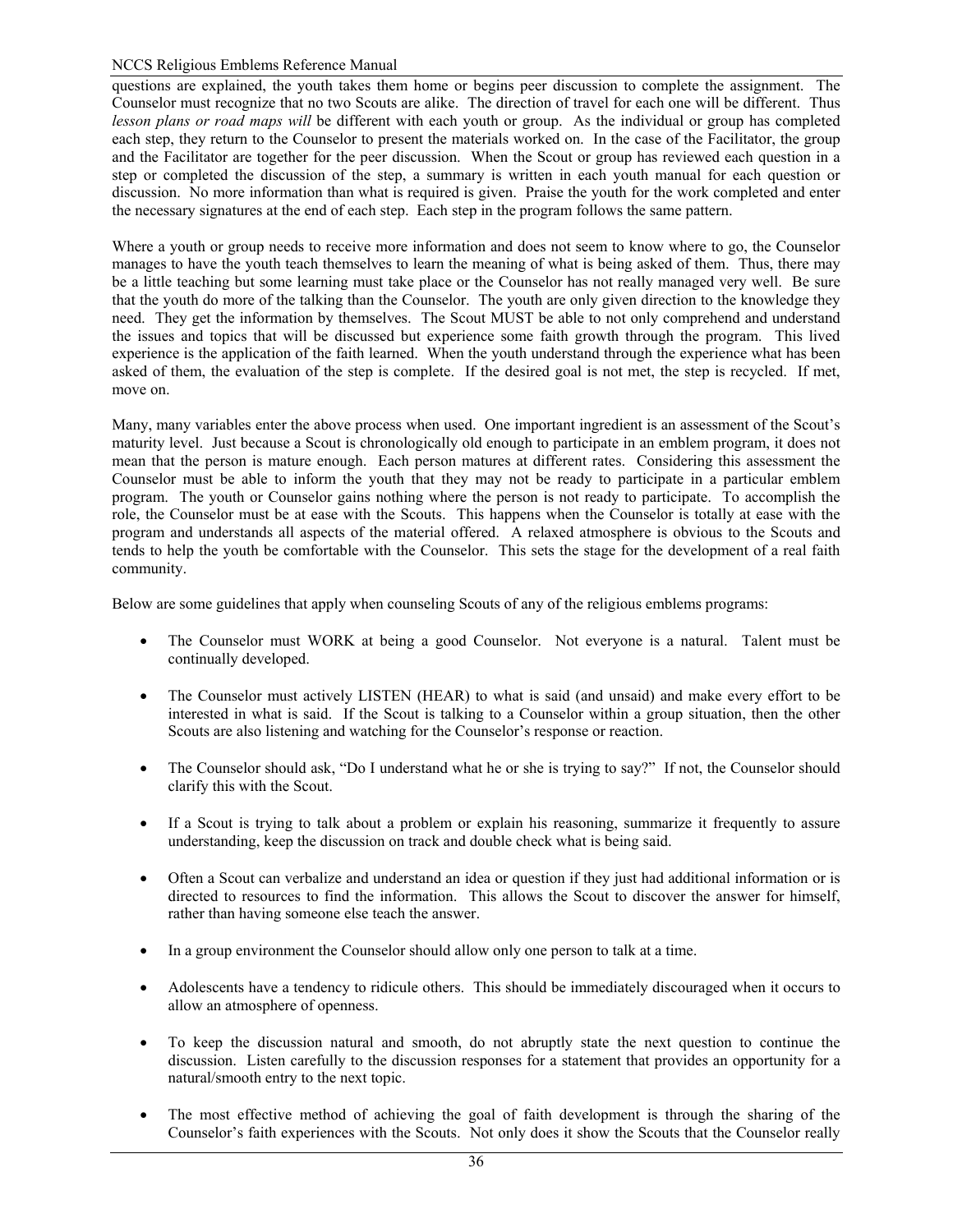#### NCCS Religious Emblems Reference Manual

believes what he or she is preaching but it sets the stage by which the Scouts can relate their own faith experiences with the Counselor. Remember, just because a Scout is younger, it does not mean that the faith experiences are any less valid or important than the Counselor's.

- **Remember, that in discussing matters that touch on the teachings of the Catholic Church, personal view and opinions are not to be shared with the youth. Be sure to check the current Catholic Catechism for the most correct information.**
- If a Scout relates an obvious serious problem to a Counselor, he or she should be prepared to refer the troubled Scout to a competent professional in the appropriate field. The Counselor's role is to help the Scout and not to play at being an amateur psychologist.

A good Counselor tries to have the Scout discover the answer for himself. Establishing a dialogue between the Counselor or Facilitator and the Scout starts the process of guiding the Scout to discover the answer. Below are some tips on how to establish and conduct this dialogue:

- Questions that may be answered "Yes" or "No" have little value in a dialogue. If they are ever used, they should be followed by "Why?"
- Never ask vague, indefinite or ambiguous questions that the Scouts may answer incorrectly through no fault of their own.
- Some questions should be avoided. They include those that: a) arouse antagonism, b) are of a personal nature, c) build the Counselor up and tear the Scout down, and d) are sarcastic or lead to the humiliation of the Scout from the others in a group.
- If a Scout's response or contribution drifts away from the topic being discussed, listen carefully for key words/phrases that might be used as examples about the requirement being discussed. This keeps the dialogue going.
- Be familiar with the goals/objectives of the step/unit being discussed and ask questions that lead to those goals/objectives.
- If the Scout is relating a personal experience or any kind of problem, offer empathy. Understanding the difference between empathy and sympathy is very important: a) sympathy—"I'll have concern for you while you walk the path." b) "I'll walk the path with you."
- All pointers given in this module apply to the work of parents, Pack Coordinators, Counselors and Facilitators.

#### **H. SERVICE PROJECTS MODULE**

#### **CHRISTIAN SERVICE PROJECTS IN RELIGIOUS EMBLEMS PROGRAMS**

One of the most important roles a Counselor has is to aid and encourage the Scouts in the lifelong development of their faith. This is accomplished through the discussions of faith issues, of being a personal witness of faith, and through the Counselor's actions in various outside activities.

In the Catholic Religious Emblems Programs there are several Christian service projects required. To be able to present an understanding of the purpose of a Christian service project to the Scouts, one must know the definition of true Christian service. This can be defined when the Christian, as a direct consequence of his faith-filled response to the Gospel message, selflessly shares his unique gifts and talents with the community. As Paul said, "We have gifts that differ according to the favor bestowed on each of us. One's gift may be prophecy; its use should be in proportion to his faith. It may be the gift of ministry; it should be used for service. One who is a teacher should use his gift for teaching; one with the power of exhortation should exhort. He who gives alms should do so generously; he who rules should exercise his authority with care; he who performs works of mercy should do so cheerfully."

Therefore, to require a Scout to participate in a particular service project where he cannot utilize to his fullest potential his own distinctive abilities, inevitably defeats the purpose of Christian service..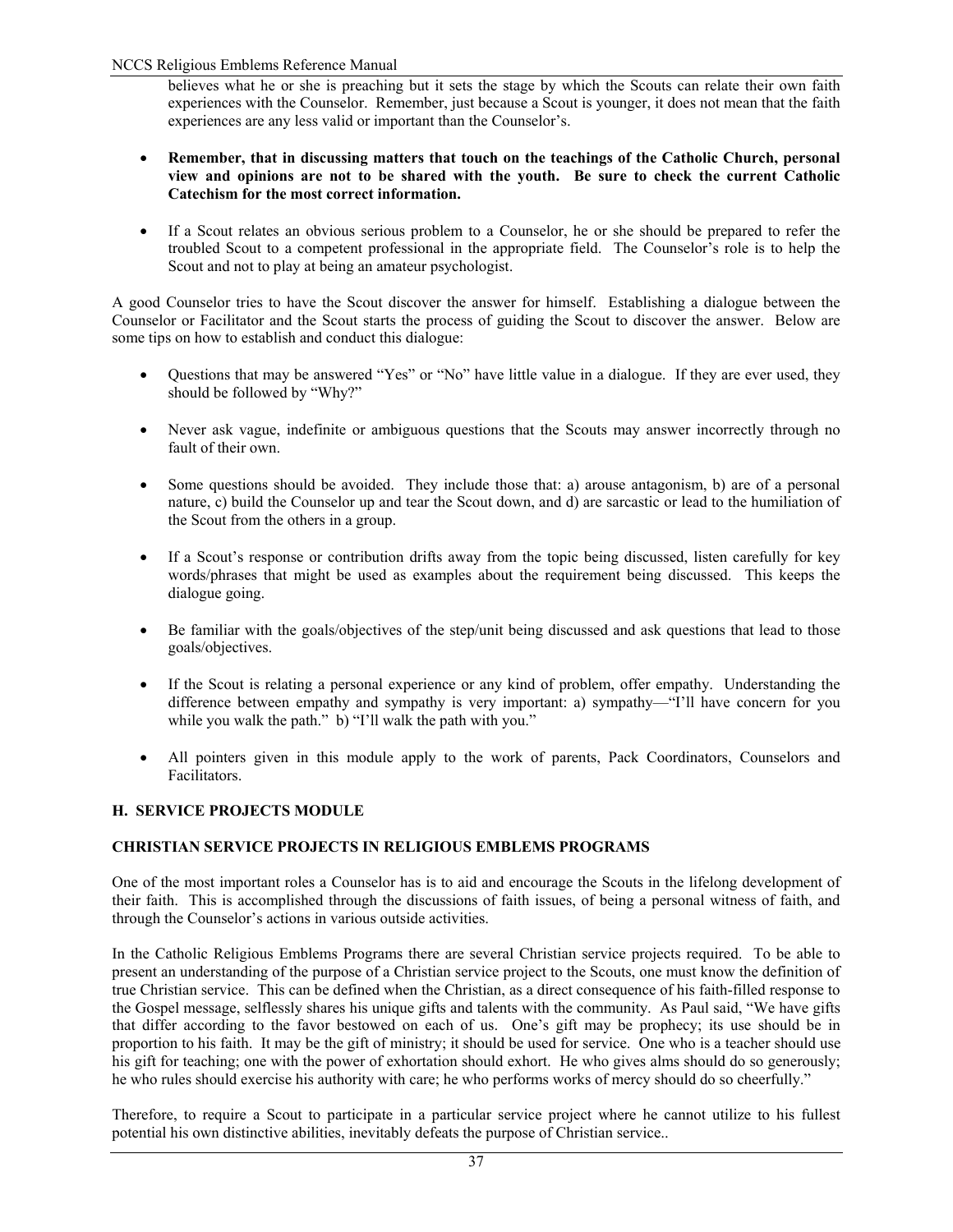This is not to say that Scouts should be discouraged from leading or participating in worthwhile service projects. On the contrary, a properly selected service project for each Scout can help in developing in that Scout a "lasting motivation for service to others." In addition, young people have the idealism and sympathy which are required for genuine service.

All service projects must be carefully designed or selected to maximize each Scout's talents. As Peter said, "Put your gifts at the service of one another, each in the measure he has received." The Scout should feel a sense of accomplishment at the completion of any service project. This feeling comes from knowing he has been challenged but not beyond his abilities.

To be sure that the service project is not beyond the Scout's capacity, the Counselor should appraise the maturity level of the Scout. This consists of evaluating the level of both his emotional and, to a lesser extent, his faith development. Doing this is especially important since most of the Scouts will be experiencing adolescence.

This physical maturation process usually gives the youth the physical features of an adult. This does not necessarily correspond to a proportional increase in their psychological, emotional or faith development. Therefore, extreme care is required to be sure that the Scouts have had the necessary emotional and/or faith growth to handle the service projects they select. The service project should be able to test their limits, not exhaust them. For example: a 15 year-old Scout might wish to give service by helping terminally ill patients at a children's hospital. Although this is a very worthwhile project, it is important to make sure that the Scout can handle the inevitable emotions that he will experience if a patient dies.

The whole idea of Christian Service must be discussed with the Scouts before they can even start to think about a service project. Some other points that should be brought out are the following:

- Christian service is a Christian's response to Christ's commandment to love one's neighbor as oneself.
- It is through our ability to love and know our neighbor that we begin to love and know Jesus Christ.
- The mission of the Church—to bring about the Kingdom of God—has "three aspects: proclaiming and teaching God's word, celebrating the sacred mysteries, and serving the people of the world." Through rendering Christian service, Scouts are actively participating with the Body of Christ in fulfilling the Church's mission.
- True Christian service makes use of the individual's gifts, talents, strengths and weaknesses. The individual needs to make an inventory of his gifts and talents to better serve the people of his community through his service. However, since adolescents sometimes have difficulty in recognizing their own gifts. It is up to the Counselor to help them to discover these gifts.

Christian service projects should afford the Scouts experience in exercising their Christian faith responsibilities. During and after the service projects, time needs to be made available to allow the Scouts to discuss the projects and any effect the projects may have had on them. This is especially important. A service project can be defined as worthwhile if the Scout learns about himself, grows in his faith through his participation in the service project, and feels that someone has benefited from his service.

The service projects within the Religious Emblems Programs are not designed to be *slave labor* but to be an opportunity for a meaningful faith experience. It is "the *doing of faith* that leads to a deepening of faith. Faith leads to doing and doing leads to renewed faith."

### **SUGGESTED SERVICE PROJECTS**

Once a Counselor understands the idea of service projects, the next question inevitably asked is: "Can you give me some examples?" Below are some service projects. They're not presented to be the only projects to be selected but are only to provide Counselors with an idea of some possibilities.

• Many senior citizen centers often need receptionists, clerical workers, and program leaders. Scouts can volunteer their time for these services or, if skilled in hobbies or crafts, they can use their talents within the center.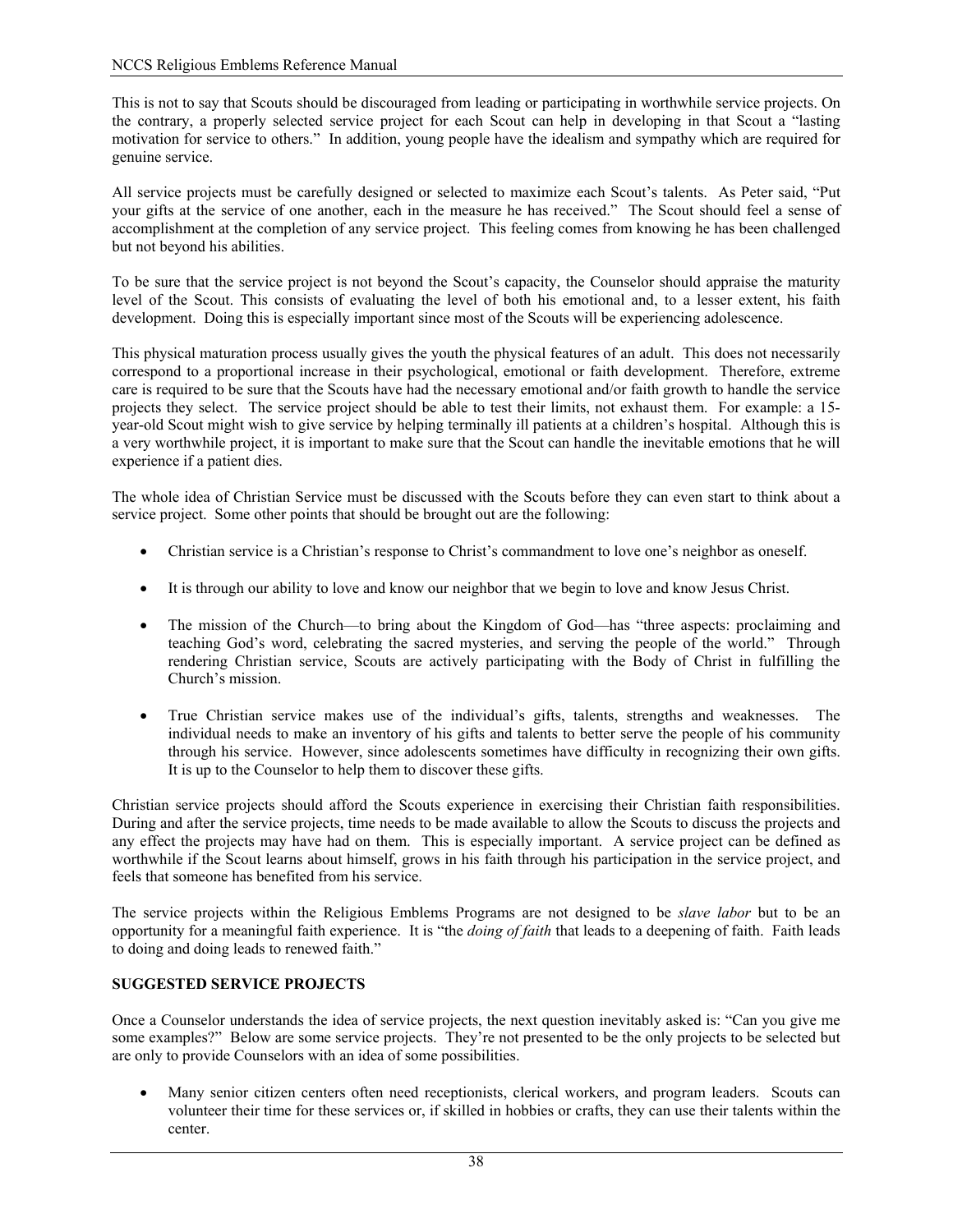- Older Scouts with proper training can give direct service in hospitals. In some hospitals, older Scouts help prepare surgical supplies; aid therapists in teaching patients to walk, speak and read; and play games with patients. Scouts also can write letters for patients; do clerical work; and handle many other routine chores. Receiving training from the hospital before giving such service is necessary for the Scout.
- Some elderly couples prefer to live by themselves rather than go to a nursing home. Often they need help in such things as shopping, getting books from the library, care of the yard, etc. A Scout may "adopt" such a couple, offering them companionship and small services.
- Many persons in institutions face bleak holidays (Thanksgiving, Christmas, etc.) each year because they are forgotten or ignored. A Scout can brighten the holidays for them by helping the staff in programs, preparing gifts, putting on plays, etc.
- In some institutions, holidays are occasions for visits from friends, families and volunteers. It is usually after these visitors have left that those remaining face depressions. So, a project after a holiday period could help to lighten their mood.
- Children with serious heart ailments must often be confined to bed in hospitals for a long time. A Scout can brighten their stay by forming an "in-bed club" for them. This can take the form of making regular visits, reading stories, playing games, etc., with the children. An additional plus is to have cards, presents and possibly parties on their birthdays and holidays.
- The need for an adequate supply of blood is always a concern for any community. A Scout could organize a blood donor program for the American Red Cross or a local blood bank.
- At Christmas time, disadvantaged or institutionalized children usually receive few or no toys. A drive to collect and distribute new and used toys to the children would be a project for a Scout. This could entail developing the campaign, collecting the toys, cleaning and repairing used toys, sorting them by age/sex, gift wrapping, and delivering them to the children.
- Many Catholic social agencies (see below) provide clothes and operate food banks for those in need. They are usually always in need of volunteers to help them in their operations.
- An idea for those Scouts who are academically inclined is helping younger or other youth who need tutoring in their schoolwork.
- Scouts can plan and carry out Advent or Lenten presentations to children and/or adults in the parish.
- In many areas, small cemeteries suffer from neglect. This results not only in overgrown grounds but also unmarked and damaged grave markers that can be repaired.
- A Scout, who has a talent for being an excellent swimmer and, hopefully Red Cross certified, can teach swimming to children.

Again, these are to give Counselors ideas of some types of projects. They are not to be regarded as the only projects to be allowed. Counselors can direct Scouts to local Catholic Social Service Agencies, such as: Catholic Charities, St. Vincent de Paul Societies, Catholic Hospitals, etc. A good resource would be your Diocesan Chancery Office. Many well-intentioned projects can have adverse effects on the people they are meant to help when the projects end. This is especially true with the elderly. A project where a Scout visits a retirement home twice a week for a month and then stops going could cause depression in the residents. Whenever a Scout plans a project which would have him interacting with others, it should be discussed with the proper authorities to make sure this situation will not occur.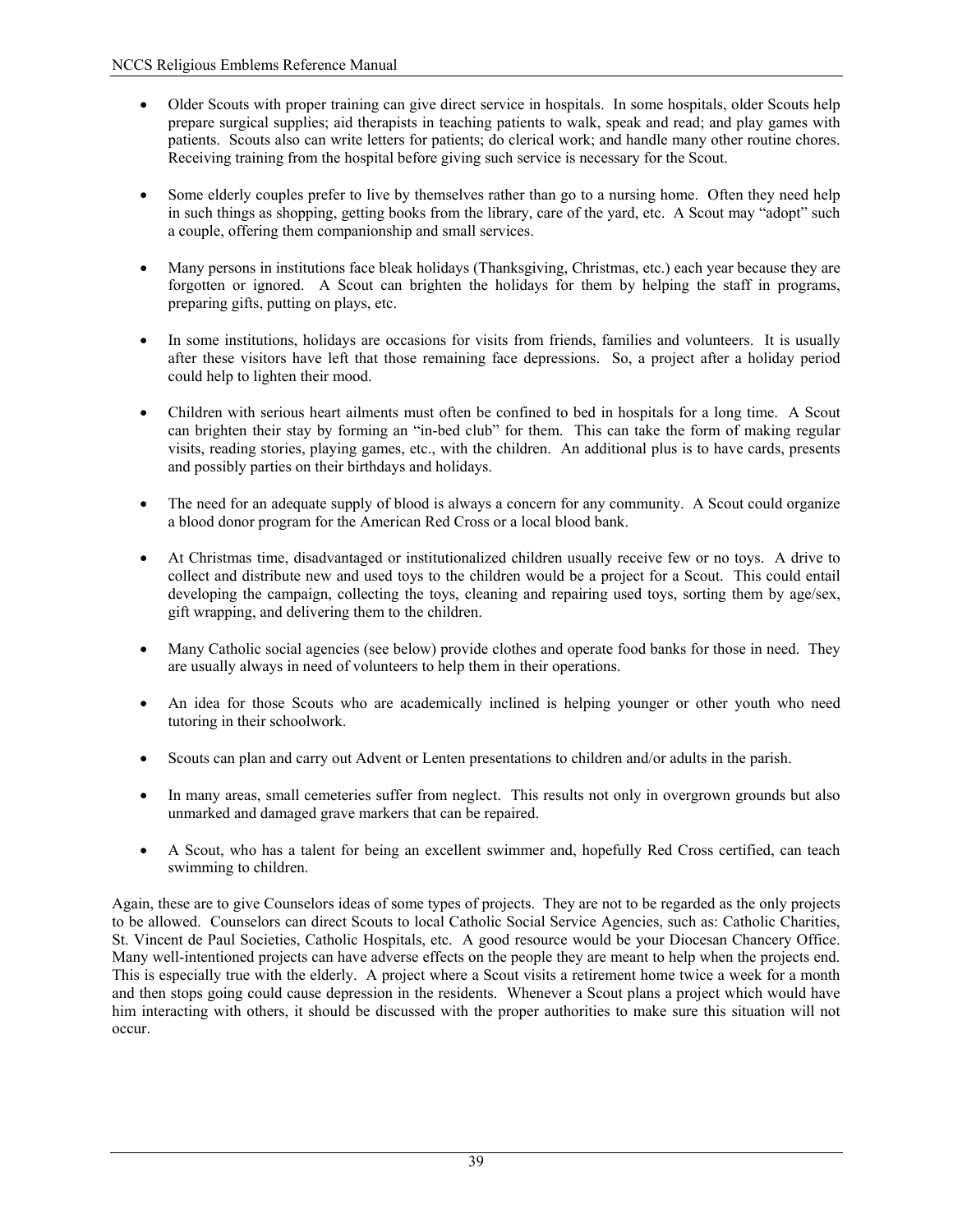### **I. REVIEW AND RECOGNITION MODULE**

#### *LIGHT OF CHRIST* **AND** *PARVULI DEI* **REVIEW**

As with the other emblems programs, once the Scout has completed the *Light of Christ* or *Parvuli Dei* program as certified by his parent, he is eligible for the emblem. However, as both are meant to be parish- oriented programs, the pastor or his designated representative is asked to meet with the Scout. The purpose of this is to allow the Scout an opportunity to have a positive interview with a priest. The pastor should review the material in the program activity book and talk with the Scout about what he did and how he liked the program. The pastor then signs the application form at the appropriate place. If there is more than one Scout working on an emblem in the pack/parish, it is the responsibility of the Pack Religious Emblems Coordinator to arrange for all the Scouts to see the pastor at once. This makes it convenient so the pastor does not have thirty different interviews.

#### *AD ALTARE DEI, LIGHT IS LIFE,* **AND** *POPE PIUS XII*

Boards of Review are meant to be only that—a review—not an examination. The Scout/Venturer has completed the requirements for the program as verified by your Certified Counselor. Therefore, a testing of the Scout's or Venturer's ability to complete a requirement in the program he/she has already satisfied and been certified to that effect goes against the notion of a Board of Review.

The Boards of Review for the *Ad Altare Dei, Light Is Life* and *Pope Pius XII* Religious Emblems have three objectives:

- to decide the extent to which the Scout/Venturer has had an effective spiritual experience in the program
- to make sure that all the requirements have been satisfactorily met
- to encourage the Scout/Venturer to continue his or her involvement in Scouting and the Church

As the Religious Emblems Programs are meant to help in the formation of the Scout's faith, questions should be of an experiential nature. What effect did the program have on the Scout's faith life? Did he/she feel closer to Christ through participation in a service project? These types of questions determine how the Scout has lived the Religious Emblems Program. Anyone can memorize facts and formulas. The Board should look to see if the Scout has incorporated the foundation for these facts and formulas into his or her daily life.

How then do you conduct a Board of Review? One of the best ways to begin a meaningful review is to have the Scout/Venturer review what he/she did during the program. From his or her own review, one can begin to decide whether he/she did what he/she was supposed to do. The review also reveals what kind of experience the candidate had with the Counselor.

The members of the Board of Review should meet before interviewing any Scouts/Venturers. The purpose of this is to discuss their approach, decide who will cover which section/unit, the type of questions that will be asked and to select a chair. The Board should be as well prepared for the review as the Board expects the candidates to be prepared.

The reviewers must satisfy themselves that a satisfactory standard has been maintained. The questions should be designed to find out that each Scout/Venturer has met these standards. The review should be as meaningful a spiritual experience for the candidate as the emblems program.

The review should last about 10 to 15 minutes. In that time the members of the Board of Review can form an opinion whether the Scout/Venturer is qualified for the emblem.

#### **The responsibility for conducting the Boards of Review for** *Ad Altare Dei* **and** *Pope Pius XII* **candidates rests with those who have previously received the respective emblem.**

The Diocesan Chair or Chaplain names the members of the Board. The Board should be composed of a few individuals. That is two adults (one a priest and the other a lay adult) and two youth who have previously received the religious emblem. The adults should be selected from the membership of the Diocesan Committee. They serve in an advisory capacity, leaving most of the review in the hands of the youth members and should **NOT** take over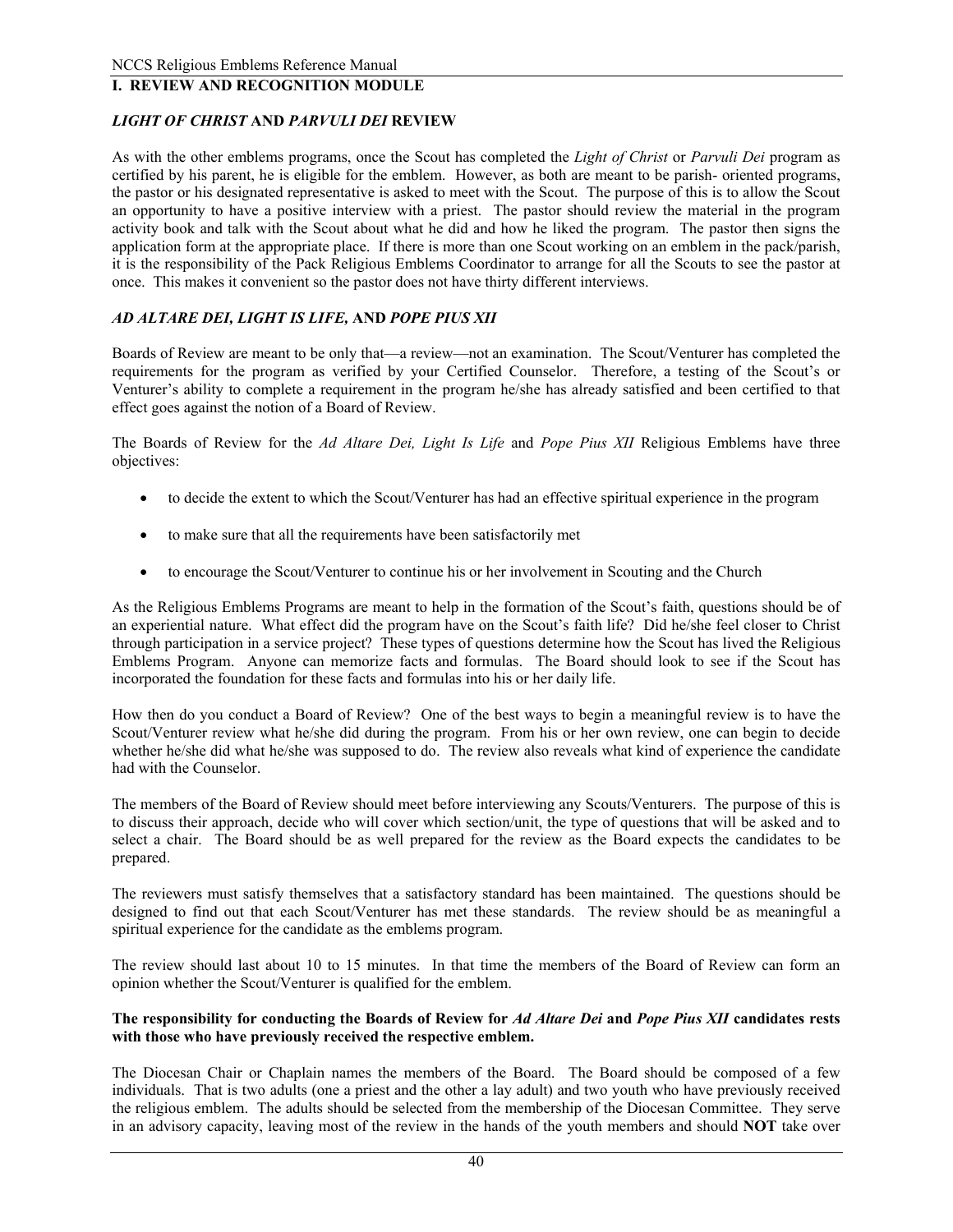#### NCCS Religious Emblems Reference Manual

the review. It is inappropriate for the Counselor or unit leader to review them. These types of peer reviews have provided an opportunity for the candidates to hear and see that a fellow Scout thinks that Christ is important in his life. Given the proper selection of Scouts, these types of reviews can be a very powerful and moving experience for the candidates.

Sample questions for Board of Review members are to be found in the *Ad Altare Dei Counselor's and Review Board Guide* (BSA #33073) and the *Pope Pius XII Facilitator Manual* (BSA #34733A). These questions are merely a guide to the kind of questions that might be asked to learn if the Scout/Venturer has achieved the purpose of the program. It is recommended that each board member prepare his or her own questions.

#### **J. PARTICIPANT EVALUATION (SEE FORMS)**

#### **EVALUATION OF EMBLEMS PROGRAMS**

To insure the effectiveness of the emblems programs through prompt feedback, the NCCS has developed an evaluation system. At the back of the *Ad Altare Dei* (#33073) and *Pope Pius XII* (33076A) books are evaluation forms for the participants to complete after the program.

To encourage this process many dioceses require the participants to bring their completed evaluation form in a sealed envelope to the Board of Review as their *entrance fee*. The diocese then forwards them to the NCCS Office.

Besides feedback from the Scouts, an evaluation form is provided for the Counselor in the back of the *Ad Altare Dei Counselor's Guide* and the *Pope Pius XII Moderator's Guide*. As most Counselors will be conducting more than one emblem program, he/she should make a copy of the evaluation form to use and send it to the NCCS Office.

Located in SECTION IV of this manual are evaluation forms for the parent and Pack Religious Emblems Coordinator to use for Cub Scout level emblems programs. These are provided so you can reproduce and distribute them within your Diocese.

#### **K. ADULT RECOGNITION**

Beside youth religious emblems, the Diocesan Religious Emblems Committee is responsible for developing a suitable kind of recognition system for adults. Such a system is one that recognizes and awards service. As such, individuals do not seek or attempt to earn these recognitions. Rather, the individuals are sought out to be presented with recognition. There are to be no self-nominations that include family members.

A recognition system can be as simple or as complex as the needs require. The purpose of an effective adult recognition program is to acknowledge those adults who work for Catholic Scouting. The simplest system would consist of only the *St. George Emblem*. As this emblem is a National Emblem, it is given on a quota system. To recognize the work of those who have provided less but worthwhile service, Diocesan certificates or plaques can be developed and presented.

The NCCS in its National Committee structure has the *Silver St. George Emblem*. This recognition is for outstanding work on the National Level. It is a silver-plated *St. George Emblem* suspended on a dark blue ribbon.

The NCCS has made available to Diocesan Committees the *Bronze Pelican Emblem* for local recognitions. This is **NOT** to be considered as a National Emblem. It is a bronzed medal depicting a pelican against a sunburst, suspended from a gold ribbon with red, white and blue stripes on the edges. As such, each Diocese that wishes to use this recognition establishes its own selection criteria. Most Dioceses normally present this recognition prior to the *St. George Emblem.*

The pelican was selected because of its use in medieval times as a symbol for Christ. A myth used to explain this was that when a serpent had bitten a pelican's young, the pelican would tear open its breast to revive them. This myth symbolized the voluntary shedding of our Savior's blood upon the cross for our redemption.

The *St. George Emblem* is a National Emblem given by the NCCS to individuals who have given outstanding service to the spiritual development of Catholic Scouts in the program of the BSA. The *St. George* is a bronzed medal depicting St. George slaying a dragon suspended from a yellow ribbon with white, red, blue and green stripes down the middle of the ribbon. St. George, the patron saint for Scouting, has an interesting background, a summary of which can be found on the *St. George Nomination Form* (#16-132).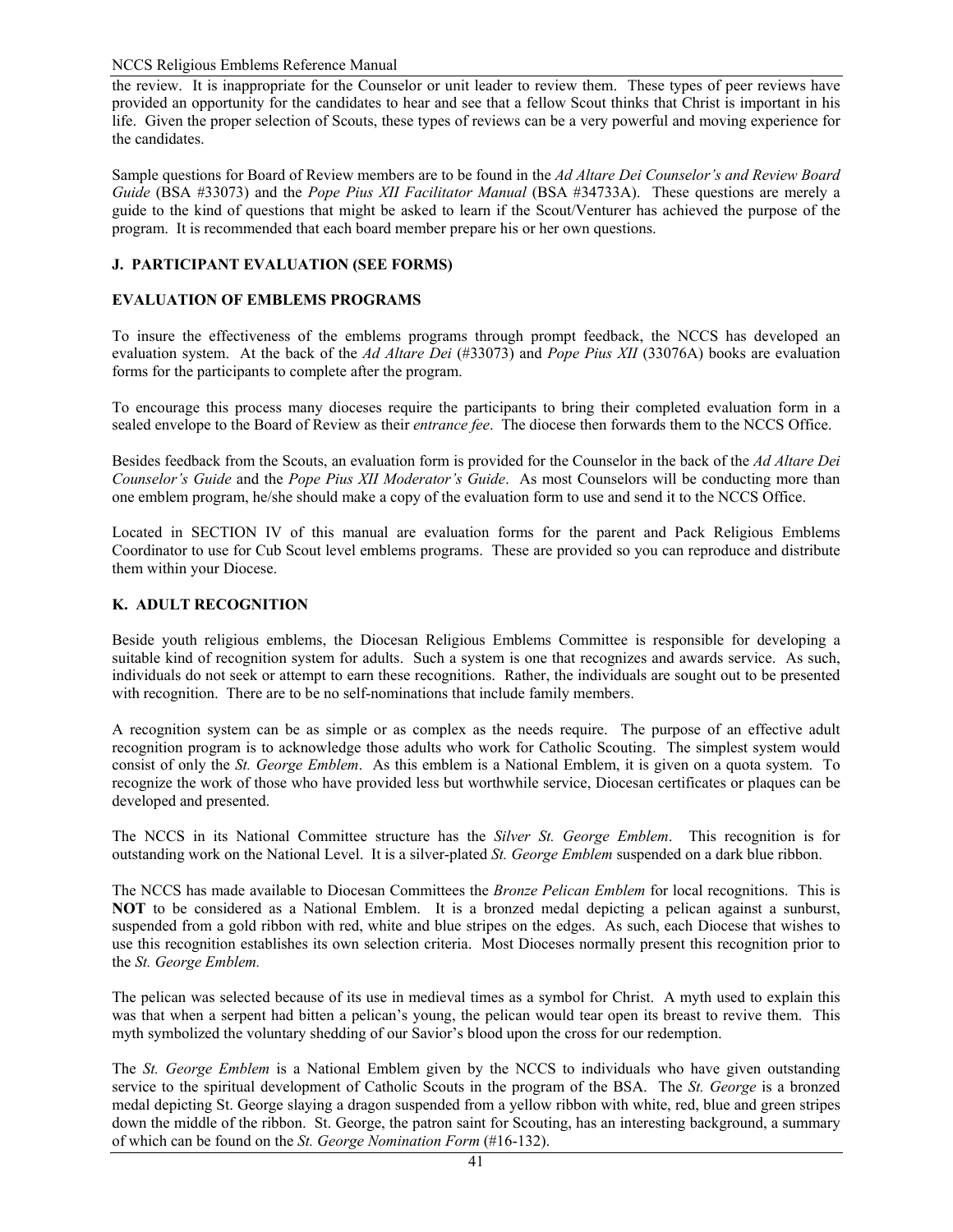### **L. RECOGNITION OF RELIGIOUS EMBLEM RECIPIENTS**

The first rule in preparing recognition ceremonies is to keep them simple but impressive. The second is to remember that the ceremony is for the youth. The following resources contain information on planning and conducting recognition ceremonies: *Scoutmaster Handbook* (#33009B), *Boy Scout Troop Program Resources with CD-ROM* (#33588A) and *Cub Scout Ceremonies for Dens and Packs* (#33212C). The basic ideas presented in these resources apply to all situations. The local ordinary or pastor is the final approval for appropriate presentation ceremonies. It is suggested that you consult with the local ordinary or Diocesan Committee for preferred ceremonies.

Many Dioceses present their religious emblems in their Diocesan Cathedral, either in the context of a liturgy or a prayer service. Some conclude the ceremony with a Benediction of the Blessed Sacrament. Others present them on a parish/city/deanery level. Because of the diversity in the methods of recognition, we have provided several suggestions for these different situations. The Religious Activities and Chaplain's Committees of the NCCS have compiled additional resources for your information.

#### **CATHEDRAL PRESENTATION**

Preparation:

- a candle for each Scout/Venturer receiving an emblem (where appropriate)
- seating for parents and those receiving emblems (if the ceremony is being held on Scout Sunday, reserve seating for all Scouts who are participating)
- if there are to be many recipients, the emblems can be pinned to a ribbon which the presenter can place around the Scout's neck

Order of Entrance Procession:

- Cross
- Flags (American and Papal followed by Unit Flags)
- Recipients and their parents
- **Other Scouts**
- Acolytes
- Celebrant

Introduction after the Homily:

 The Celebrant points out that the teachings of Jesus have to be in our minds and in our hearts, not just in the Gospel, our projects or our log books.

Blessing of the Emblem Medals:

(See Blessings.)

Brief Explanation of the Emblems:

(Done by either former or present recipients.)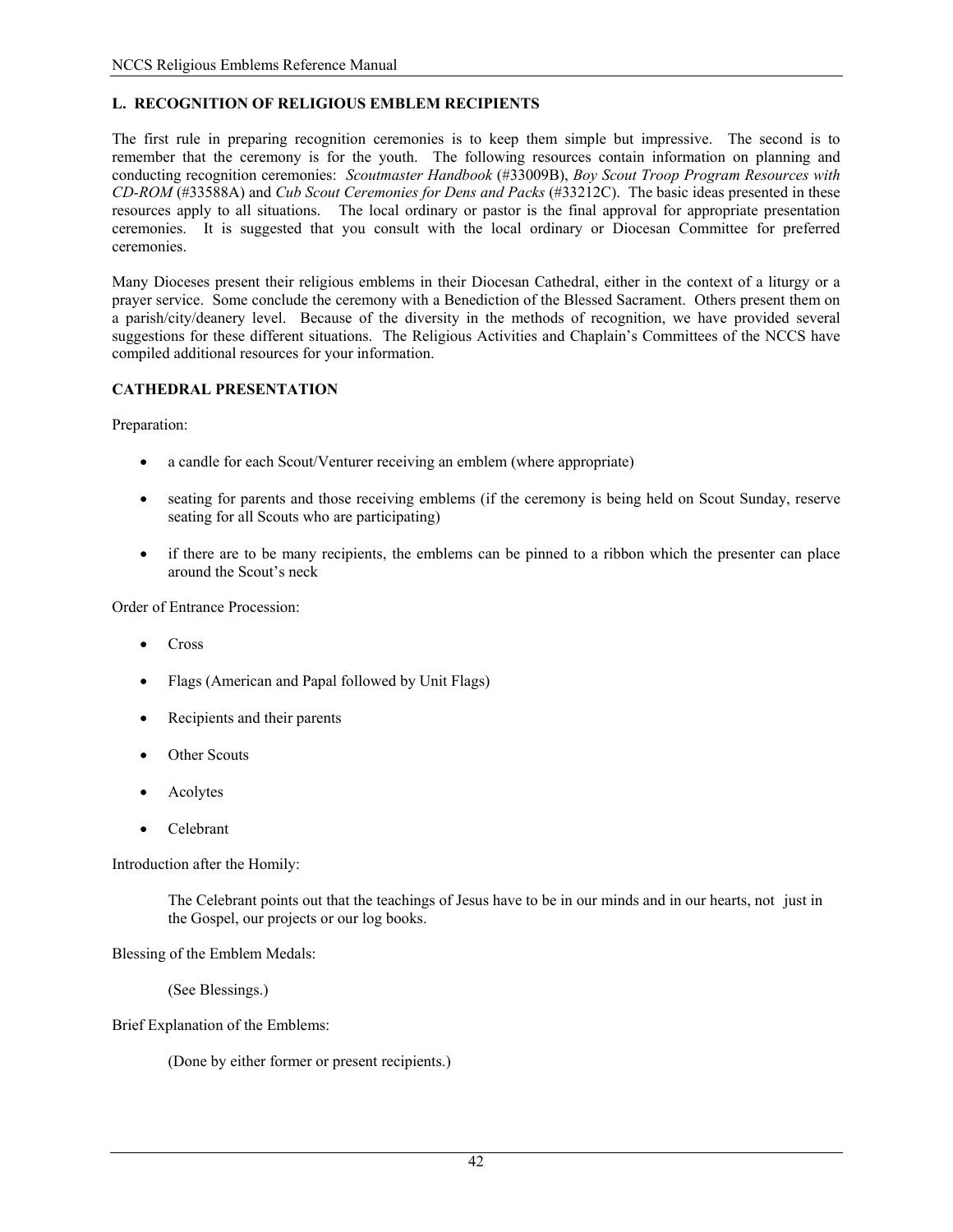"The *Ad Altare Dei* is for Catholic Boy Scouts who have completed the sixth grade. The purpose of the program is to help Scouts, like myself, develop a fully Christian way of life, within my faith community. The program is organized in steps based on the Seven Sacraments. These sacraments are our primary means toward spiritual growth.

"I had to ask myself: 'Is my reverence for God something I save for Sundays?' This program helped me to see Jesus Christ as a part of my day-to-day life. Only by knowing Christ and the meaning of being Christian can we live the divine life.

"Spiritual growth was an underlying goal in the *Ad Altare Dei* program. Spiritual growth and Scouting go hand in hand. The *Ad Altare Dei* program helped me to advance spiritually in Scouting and to live fully the Scout Oath and Law.

"The *Ad Altare Dei* emblem is a bronzed cross, suspended from a ribbon of papal colors with red, white and blue stripes down the center of the ribbon. A bronze bar and pin at the top of the ribbon is inscribed with the phrase *Ad Altare Dei*. This Latin phrase means 'To the altar of God.'"

#### **Pope Pius XII:** (Sample)

Scouting and Venturing help youth to develop leadership skills. The youth learn to think in tight situations, to explore where they are going in their lives, and to try their best to make some real sound moral decisions in their lives. The adults in their lives must show them that they *practice what they preach*. A vocation is a call to use their God-given abilities in service to humanity and to God. The youth begin to examine this call to gain some real understanding of just what is this call from God in their lives. The exploration turns the youth toward career choices and different Church ministries that they might pursue today. The Facilitators in this program must know both the Youth Manual and the Facilitator Manual at a level of total understanding. The goals of this program are:

- each participant will examine how being a Christian affects their daily life in a real world
- each participant will be challenged to evaluate their personal talents and abilities in light of a possible choice of life state, occupation and ministry
- each participant will be challenged to discover how these life states, occupations and ministries help them to become more active in the Catholic Christian faith community
- each participant will have an opportunity to share their faith and practice their religion among peers, while they are receiving guidance and feedback attuned to the ideals of Scouting

#### **PARISH PRESENTATION**

After the *Prayer after Communion* and before the *Concluding Rite*, the lector calls up the recipients by name. Their parents accompany the Scouts. Both stand in the sanctuary facing the congregation. The Celebrant addresses the congregation in these or similar words:

"If we want to be happy, we must come to know, to love, and to serve God and others. Boy Scouts recognize that they have a duty to God and for a Scout to be reverent. These Scouts have made a serious effort in growing in their faith, knowledge, and service of God. In recognition of their efforts, they are being presented with the [name of the emblem(s)] Religious Emblem."

The Celebrant blesses the emblems (See Blessings).

The Celebrant presents the emblem to the Scout's parent to pin on the Scout's uniform shirt (or the celebrant may pin the emblem on the Scout himself). The celebrant presents the pocket card or certificate to the Scout and congratulates him.

If there is a parent's miniature pin to be presented, the celebrant adds:

"Acknowledging the role the parents play in their child's religious formation, we are happy to recognize them with his miniature pin." At this time the Scout pins the mother or father.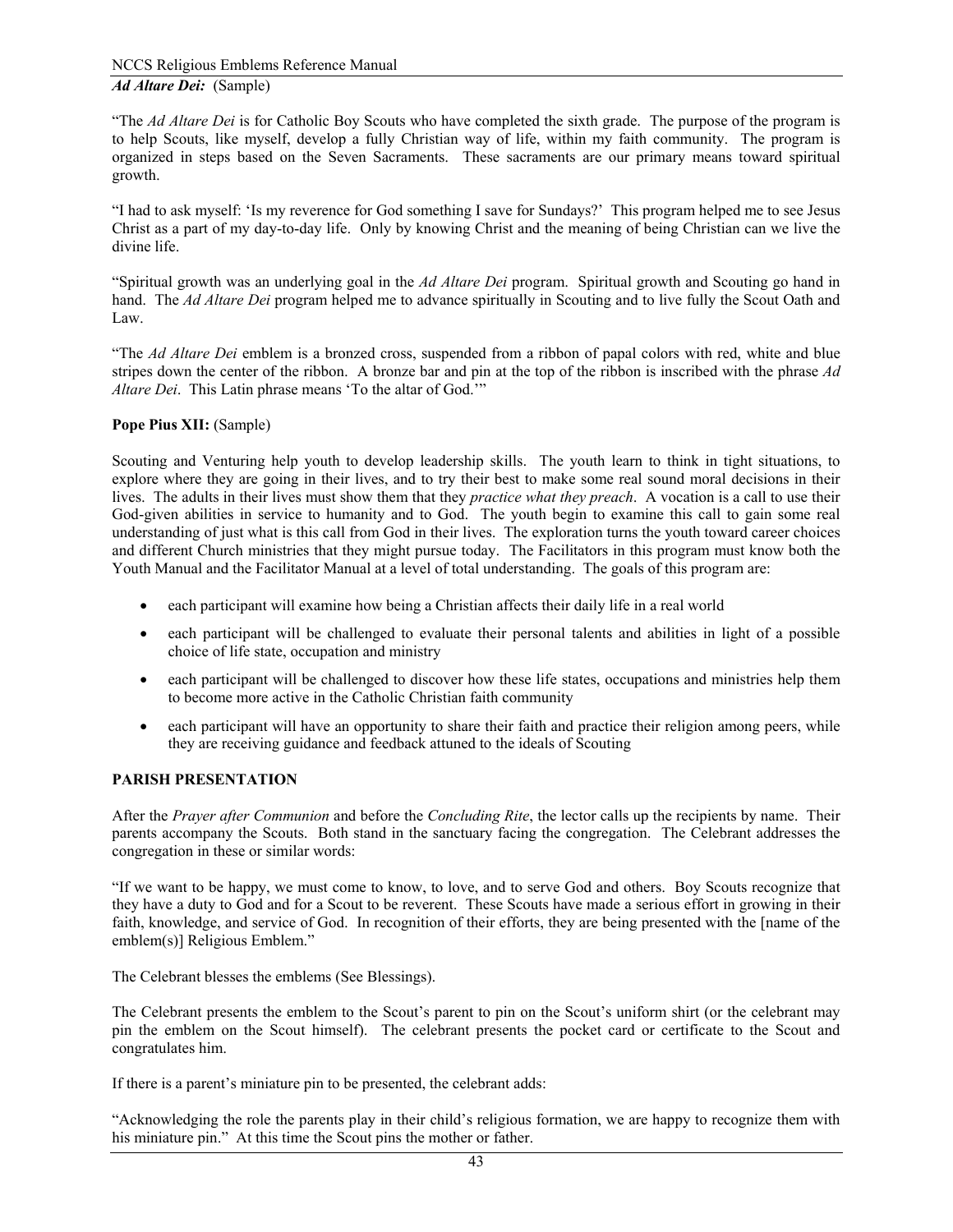#### **PARISH SCOUT SUNDAY OBSERVANCE**

Many Dioceses present emblems other than on the official Scout Sunday (Sunday in the week that contains February  $7<sup>th</sup>$ ). This allows units to participate in Scout Sunday activities in their parish. If your Diocese presents the emblems to the Scouts before Scout Sunday, the parish pastor could present the religious emblems universal square knot to those Scouts who received their emblems. Not only does this recognize the Scouts again but it also promotes the emblems programs and shows the parish community the religious aspect of Scouting. Suggestions on how Scouts and Scouters can be involved in a parish Sunday liturgy for Scout Sunday Observances are given below:

#### Entrance:

The Scouts can do the following:

- Greet the faithful at the doors of the church.
- Pass out programs, bulletins and/or missalettes. Process in with the American, Papal and Unit flags.
- Carry in the cross and candles.
- Act as altar servers.

#### Liturgy of the Word:

The Scouts can do the following:

- The readings (with the proper preparation).
- The intentions for the Prayers of the Faithful. These or similar intentions could be added:
	- a. For Scouts and Scouters throughout the world that the Holy Spirit may help them to live up to the ideals of the Scouting movement, we pray to the Lord.
	- b. That Scouts everywhere may act as brothers and sisters toward one another and may work for peace, we pray to the Lord.
	- c. Other petitions can be found in the *A Scout Is Reverent* (#33075) and the Chaplain's Aide Guide.
- The Homily could relate the Scripture of the day to the Scouting movement.
- After the Homily or before the Concluding Rite, the unit leaders can be called forward and commissioned to fulfill their responsibilities.

Liturgy of the Eucharist:

Scouts can do the following:

- Take up the collection
- Bring up the gifts of bread and wine and possibly one or more symbolic gifts such as a Scout emblem, religious emblems, booklets and logbooks, etc.
- Renew Scout Oath or Promises
- If adult Scouters are Eucharistic Ministers, they can help with communion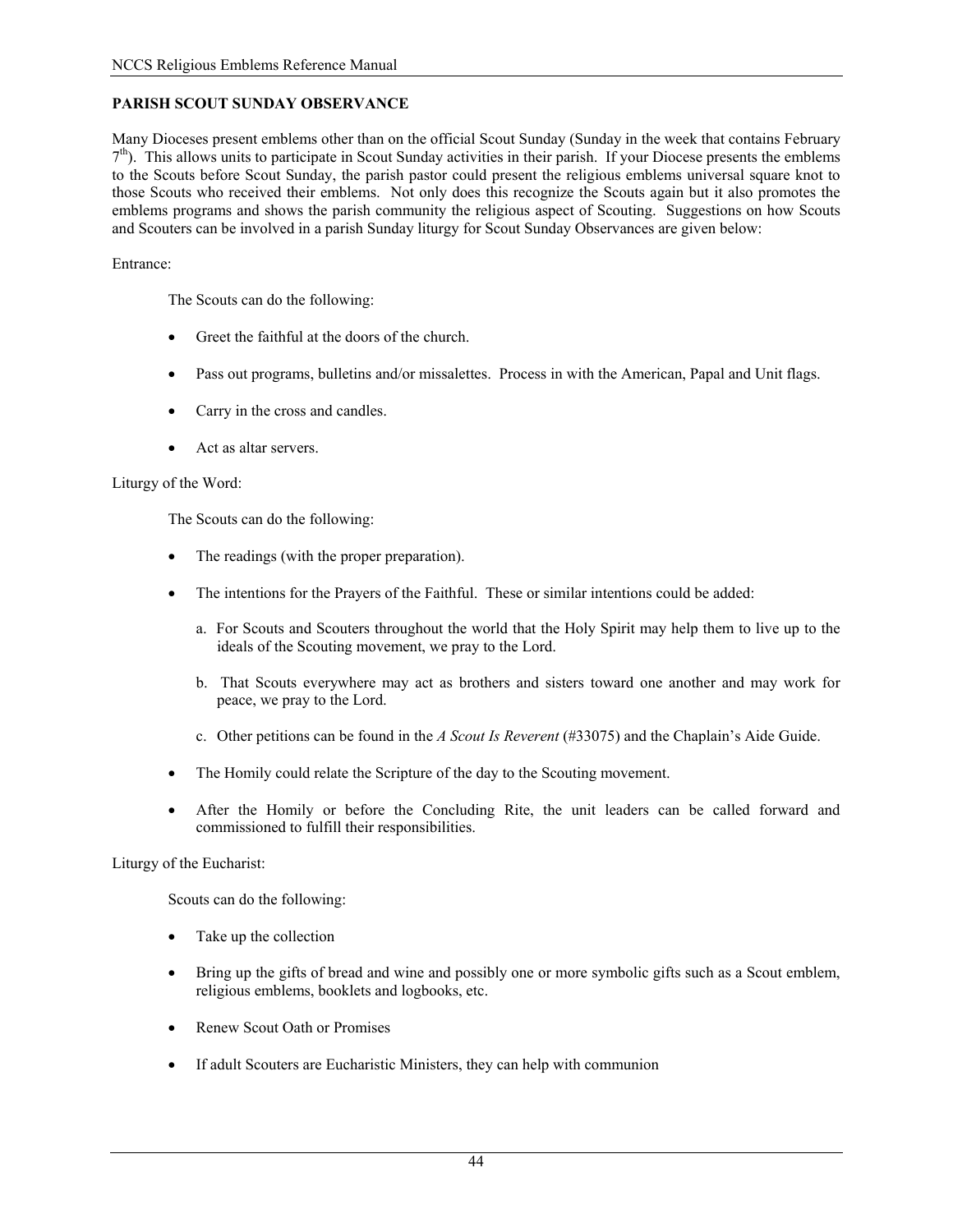Other Suggestions:

- If there is no music at the proposed Scout Mass, Scout musicians and singers could form a music ministry for that day
- A Scout or leader could give a short witness about what Duty to God means to him or her
- The Scouts could help clean the church after the Mass

#### **SUGGESTED EMBLEM BLESSINGS**

#### Blessing #1:

"Almighty God and Father, look on us in love and mercy as we gather in Your name. Bless these [emblem names or just emblems]. Help those who wear them to wear them proudly as a sign of Your goodness and of their love and devotion to You. Keep these Scouts always in Your care as they continue growing in wisdom, age and grace. We ask this through Christ our Lord. AMEN."

#### Blessing #2:

"O Lord bless these emblems in Your name. May those who wear them keep faith with You and live long lives of love. We ask this through Christ our Lord. AMEN."

Blessing #3:

"Almighty Father, we ask Your blessing on these medals made by human hands. We see these medals as a sign of our Scout's interest in our faith. We see these medals as signs of their growth in the knowledge of our faith and by their practice of our faith. This interest, growth and practice are shown by the work they did in acquiring this emblem. We ask Your continued strength and guidance in the name of the Father, and of the Son, and of the Holy Spirit. AMEN."

#### Blessing #4: (*Parvuli Dei*)

"Almighty Father, Who has given us the Family of Jesus, Mary and Joseph as an example for all families, bless these emblems bearing an image of the Holy Family of Nazareth, so that those who wear them may be loving and obedient children of their parents and obtain with them Your grace in this life and everlasting glory in the life to come. We ask this through Christ our Lord. AMEN."

Blessing #5: (*Parvuli Dei*)

"Enrich the lives of Your servants O Lord by the wearing of these emblems. May the Holy Family protect them during their years of growth. We ask all this through the giving of Your Spirit to each of those who wear these emblems. AMEN."

Blessing #6: (*Light of Christ*)

"Father, we share in the light of Your glory through Christ, Your Son, the Light of the world. Bless these emblems bearing an image of the Easter candle, so that those who wear them shall always follow the Light of Christ. We ask this through Christ our Lord. AMEN."

Blessing #7:

Priest: Our help is in the name of the Lord.

- All: Who made heaven and earth.
- Priest: The Lord be with you.
- All: And also with you.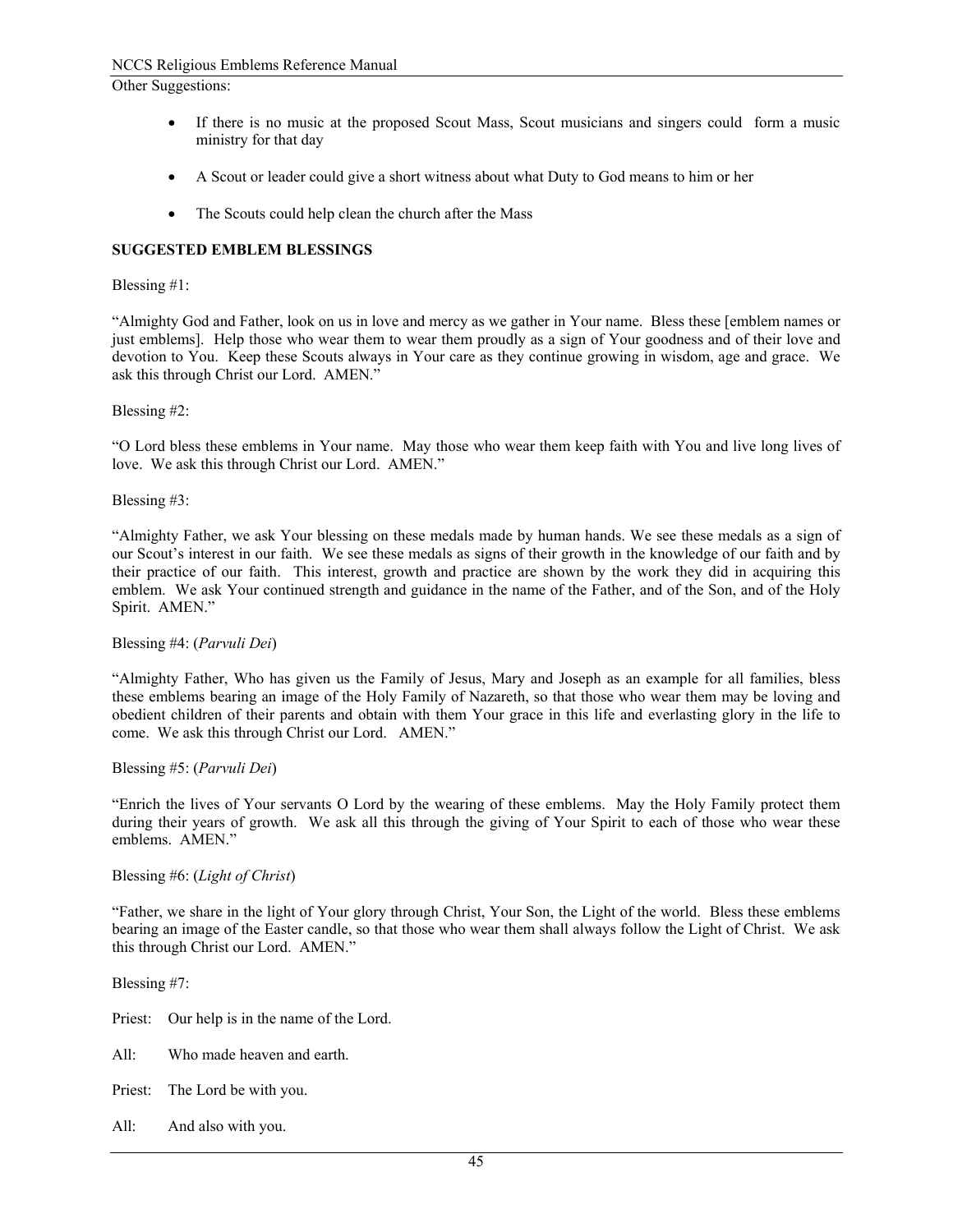- Priest: Let us pray. God, Whose word suffices to make all things holy, pour out Your blessings on these emblems. Grant that anyone who uses them with a grateful heart and in keeping with Your will may receive from You, their Maker, health in body and protection of soul by calling on Your holy name through Christ our Lord.
- All: Amen.

Blessing #8: (*Light Is Life*)

- Priest: Let us pray to the Lord.
- All: Lord, have mercy.
- Priest: O Lord, our God, You did not despise the youthfulness of Your servant, David, but commanded the prophet, Samuel, to anoint him as king over Your holy people Israel.

 Through the words of the holy Apostle, Paul, You spoke to Your servant, the holy Bishop Timothy, saying, "Do not let anyone look down on you because you are young, but be an example for the believers in your speech, your conduct, your love, faith and purity."

 Now send down Your blessings upon these, Your youthful servants, and grant that they may be worthy leaders in faith, not hesitating on account of their youthfulness, but witnessing to Your holy gospel in the whole of their lives.

 Bless, also, these emblems which they will wear as a sign of their faith and commitment to the proclamation of the gospel and grant that they may continue to grow in the divine likeness that they may come to full union with You, Father, Son, and Holy Spirit, now and forever.

- All: AMEN.
- Priest: These emblems are blessed and sanctified by the power of the Holy Spirit through the sprinkling of this holy water, in the name of the +Father, and of the Son and of the Holy Spirit. (The priest sprinkles the emblems with holy water.)
- All: AMEN.

Blessing #9: (*St. George* Emblem)

"O Lord, the strength of all who put their trust in You; We ask that You bless and hallow these medals, fashioned in honor of St. George, knight and martyr, that those who wear it may have the strength and courage to follow His holy example. We ask this through Christ our Lord, Who lives and reigns with You and the Holy Spirit, one God now and forever. AMEN."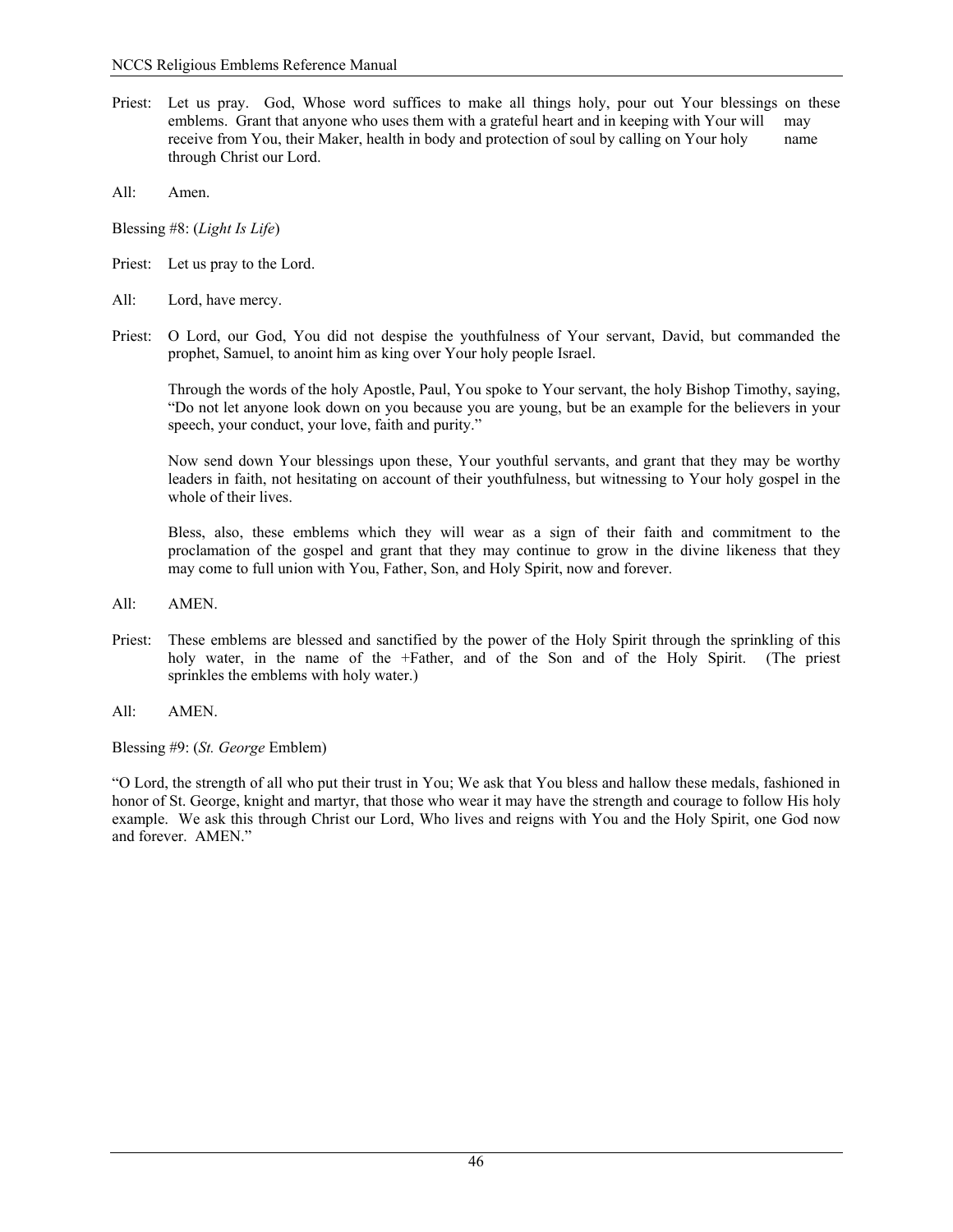#### **SUGGESTED READING/HYMN SELECTIONS:**

First/Second Readings: Sirach 6:7-14 (Wise words on making friends) Jeremiah 1:4-8 (God appoints the young Jeremiah) 1 Corinthians Chapter 13 (The Gift of Love) Romans 12:9-21 (Fraternal Charity) Isaiah 40:28-31 (God gives strength to the weary) Responsorial: Be Not Afraid We are the Light of the World (Psalm 43) Gospel: Matthew 5:1-16 (The Beatitudes) Luke 15:11-32 (The Good Samaritan) Mark 10:13-16 (Jesus and Children) Matthew 16:15-16, 19-20 (Commission of the 11) John 15:1-11 (Parable of the Vine and the Branches) Hymns: God Bless America America the Beautiful

They will know we are Christians by our love

An Inspirational Thought for Use at an Investiture Ceremony:

#### "WHAT IS A SCOUT?

"He comes in many sizes, hopes and colors...His first purpose in life seems to be to outgrow his uniform....His deathless creed is, 'Never let the Scoutmaster get away with anything.'

"He likes dirt, rocks, snakes, sticks, trees, noise, campfires, ghost stories, swimming, hiking, cooking outdoors, camping and more camping....He doesn't care much for rainy weather, lectures, homework, washing, and fires that won't burn....He is many different things to different people.

"TO MOTHER he's a uniform that must be washed and ironed each week, badges to be sewn on, lunches to be packed, mess kits that need to be scrubbed and a lump in her throat when he marches by on parade.

"TO DAD he's a source of pride, a pack of trouble, a constant stream of information....a chip off the old block.

"TO THE TROOP COMMITTEE he's a boy who has trouble with his code, can't seem to tie a clove hitch, constantly needs transportation, money and time.

"TO THE SCOUTMASTER, a Scout is a headache and heartache, a problem and a prize, a conscience and a stern taskmaster, a bundle of questions always predictable yet a constant surprise.

"TO THE COMMUNITY, a Scout is an ideal picture of a youngster helping an old lady across the street, saving lives, helping in emergencies, finding a lost child, and administering first aid.

"He's hope with a hand-carved neckerchief slide....Joy with a pack on his back....Determination with a wet match....Courage with a flashlight....Our hope for tomorrow, this Scout of today.

"Today we honor this young Scout who has progressed well in his training. A youngster who took the time to say I want to know more about life and God. Today we pin him with a medal that says 'well done'; go on now to greater knowledge as the mysteries of life unfold before you. Hold on to what is good and keep a Christian Spirit with you always. We congratulate each of you sincerely and hope your days in Scouting will be happy days of growth. May you always be a credit to your Church, your family and your community, and may those who have blessed these young boys receive their reward in admiration and God's blessing."

#### **M. CLOSING (see SYLLABUS)**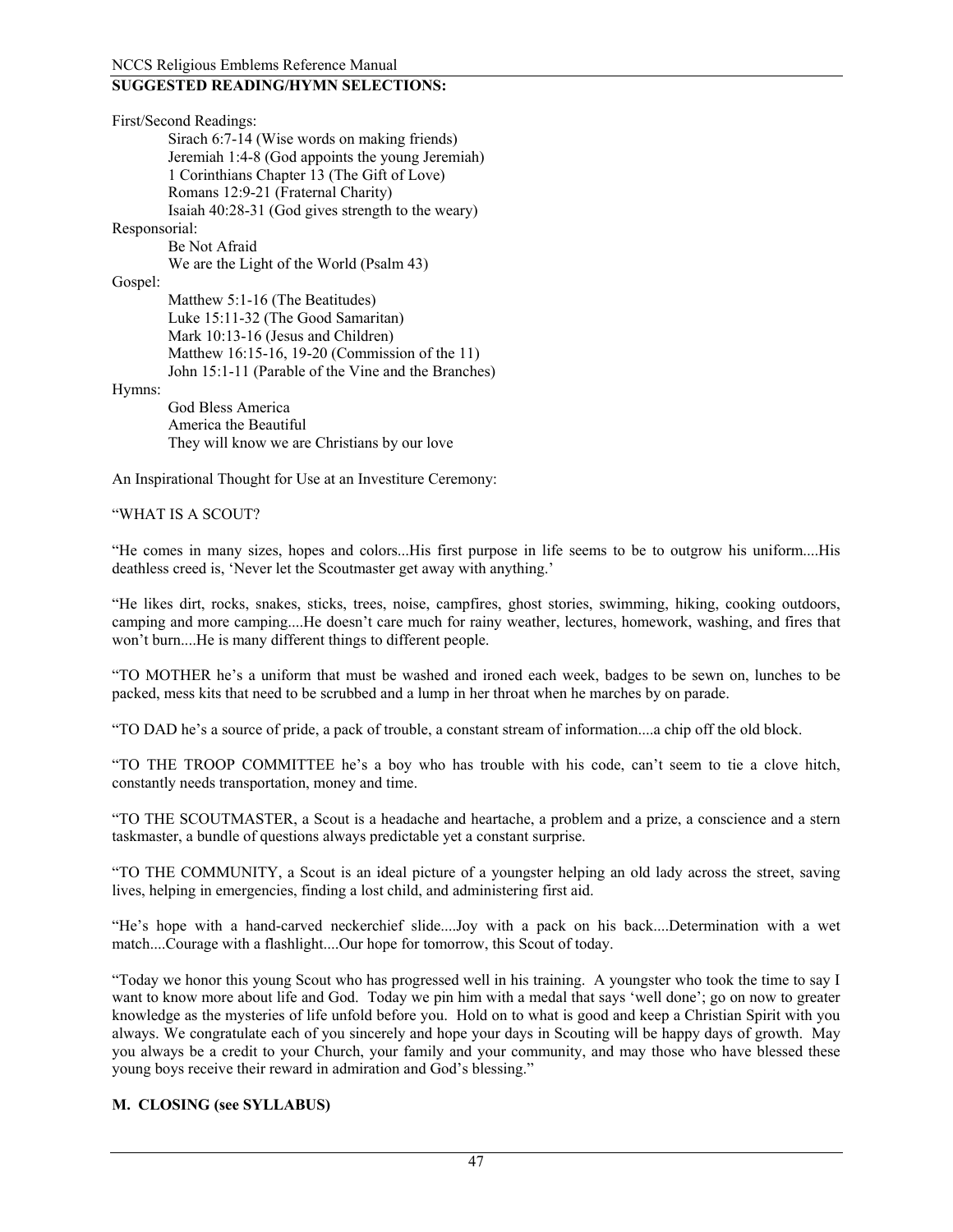#### **SECTION IV ADMINISTRATION DIOCESAN RELIGIOUS EMBLEMS COMMITTEE**

The authority to administer the Religious Emblems Programs on the local level resides with the Diocesan Catholic Committee on Scouting. Most dioceses have established a Religious Emblems Subcommittee with an appointed chair to carry out this administration. The following are some responsibilities of the Diocesan Religious Emblems Committee<sup>.</sup>

- 1. Promotion of the *Light of Christ, Parvuli Dei, Ad Altare Dei, Light Is Life* and *Pope Pius XII..*
- 2. Planning and execution of the following training courses/programs:
	- A. Pack Religious Emblems Coordinator Training
	- B. Religious Emblems Counselor Training
	- C. Continuing Education program for Counselors
- 3. Recruitment and certification of Pack Religious Emblems Coordinators, *Ad Altare Dei* and *Light Is Life*  Counselors and *Pope Pius XII* Facilitator
- 4. Development and publication of a Certified Counselor/Facilitator list
- 5. Selection and training of adult and youth members of Diocesan Religious Emblems Boards of Review and the administration of the Boards of Review
- 6. Planning and execution of appropriate liturgical ceremonies for the presentation of religious emblems
- 7. Publicity of the Diocesan Adult Recognition Program including the *St. George National Adult Religious Emblem*
- 8. Encouragement of greater participation by all Catholic youth in the religious emblems programs including those units chartered under other non-Catholic auspices
- 9. Encouragement of Counselors to create an atmosphere within their units conducive to the development of church-related vocations

#### **ADMINISTRATION FORMS**

To aid you in the administration of the Religious Emblems Programs the suggested forms have been provided. They are designed to help you in developing your diocesan forms that meet the needs of your local situation. They are not presented as the only form you can use.

- 1. Religious Emblems Counselor Application—This is a sample form for prospective/current Counselors to complete. On the front of the application, the applicant's religious and Scouting background is requested. On the reverse is a request for three references (similar to the BSA Adult Registration forms) and a place for the applicant's pastor to give his endorsement. At the bottom of the form, spaces are provided for the Catholic Committee to record the necessary information on the applicant.
- 2. Background Reference Checklist—This form is used to document that the references supplied by a person applying to be a Counselor have been checked. This form should be attached to the Counselor Application and kept to show your good faith effort to check out the applicant.
- 3. Training Course Participant Evaluation—An evaluation from the participants is required after any type of training program.
- 4. Pack Religious Emblem Coordinator Evaluation Form--This form is provided for you to reproduce and distribute to your Coordinators. It also contains the address for returning them.
- 5. Parent Religious Emblems Evaluations Form—This is the same as item 4 but designed for the Coordinators to give to the parents.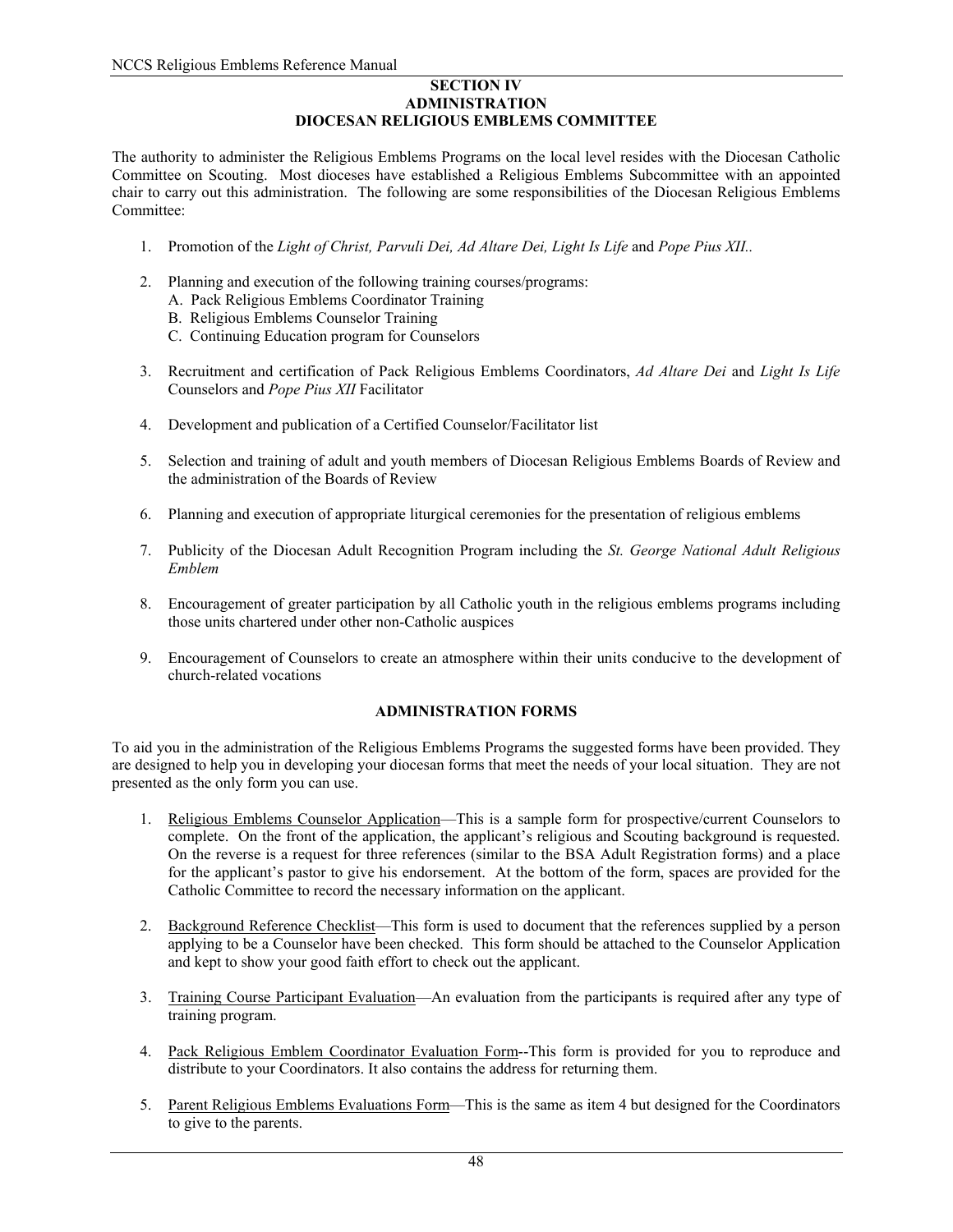# SUGGESTED RELIGIOUS EMBLEM COUNSELOR APPLICATION

| Phone No: H) $\underline{\hspace{1cm}}$ $B)$ $\underline{\hspace{1cm}}$ $Cell)$                      |                         |  |
|------------------------------------------------------------------------------------------------------|-------------------------|--|
|                                                                                                      |                         |  |
|                                                                                                      |                         |  |
|                                                                                                      |                         |  |
|                                                                                                      |                         |  |
| Religious Background (Please check ALL that apply) Use additional paper if necessary                 |                         |  |
| Catholic Elementary School                                                                           | Elementary CCD Program  |  |
| Catholic High School                                                                                 | High School CCD Program |  |
| Catholic University<br>Other – Specify:                                                              | ____RCIA Program        |  |
| Parish CCD/PSR Teacher<br>Other - Specify:                                                           | <b>RENEW Leader</b>     |  |
| Scouting Background (List positions with dates, locations and awards):                               |                         |  |
| Community Activities, Civic Awards, hobbies, and other Interests: __________________________________ |                         |  |
| Explain why you want to be a Religious Emblems Counselor:                                            |                         |  |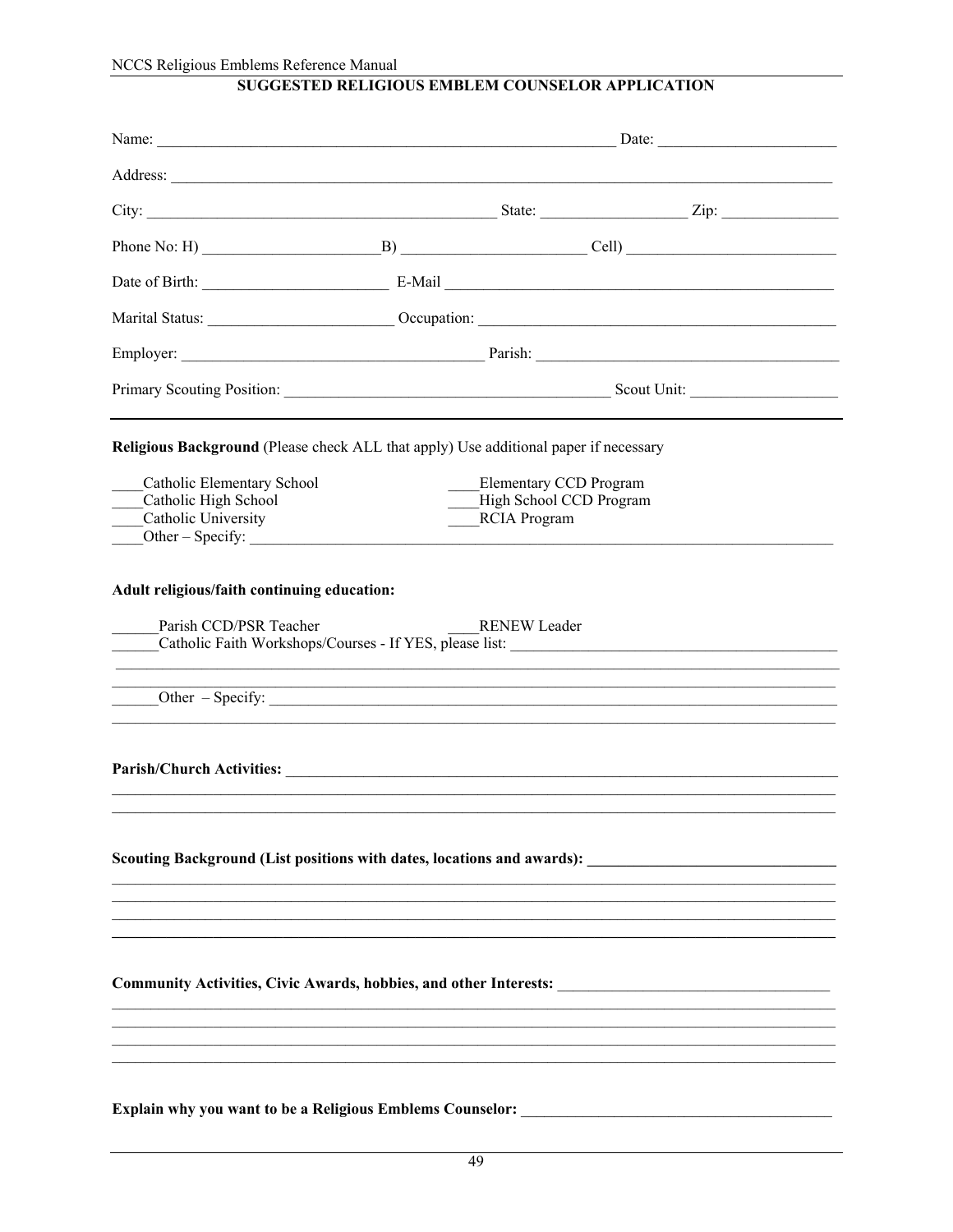**REFERENCES:** The following people have known me for some time and would be willing to provide the committee a reference:

| Name: | Phone No. |
|-------|-----------|
| Name: | Phone No. |
| Name: | Phone No. |

I, the undersigned, hereby make application to become a Religious Emblems Counselor. The information provided herein is true and correct. I authorize the Diocesan Catholic Committee on Scouting to contact the above-named references.

Applicant's Signature Date

#### **PARISH ENDORSEMENT**

I, the undersigned, certify that the above-mentioned person is an active member of my parish. I further endorse this person as a Religious Emblems Counselor, within this Diocese, with the duty and responsibility of guiding the faith development of Catholic youth. To my knowledge, the above-mentioned person is qualified to work with youth in accordance with our Diocesan Youth Protection Policy.

 $\_$  , and the state of the state of the state of the state of the state of the state of the state of the state of the state of the state of the state of the state of the state of the state of the state of the state of the

Pastor or his designate Date

#### **FOR ARCH/DIOCESAN USE ONLY**

| <b>BSA Registration Verified:</b>                               |               | Scouter Development:              |               |
|-----------------------------------------------------------------|---------------|-----------------------------------|---------------|
| <b>Counselor Training:</b>                                      |               | <b>Youth Protection Training:</b> |               |
| References Checked by:                                          | Date:         |                                   |               |
| Interviewed by:                                                 | Date:         |                                   |               |
| Approved:                                                       | Date:         |                                   |               |
| For the following emblems:<br>Pack Religious Emblem Coordinator | Ad Altare Dei | Light is Life                     | Pope Pius XII |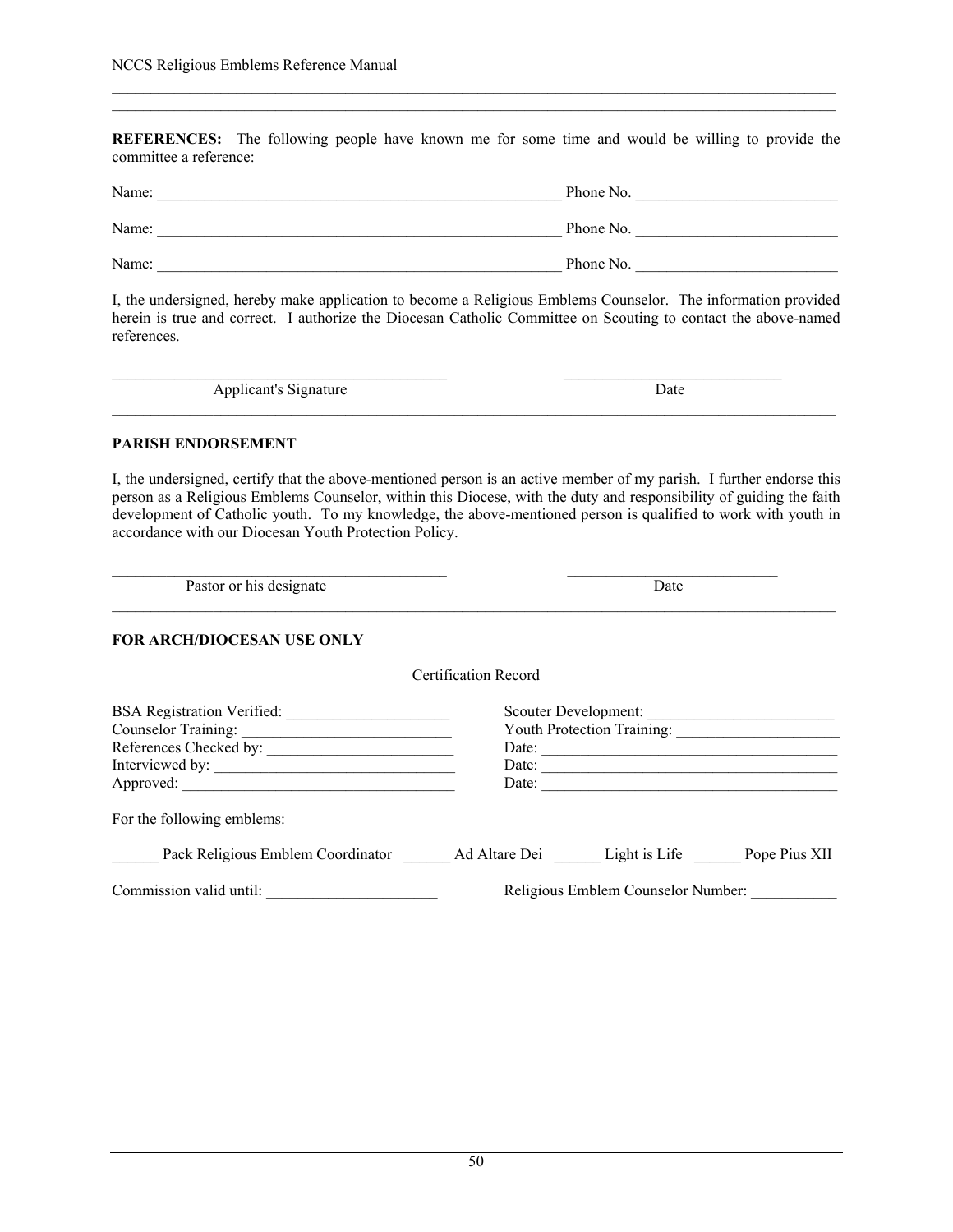| NCCS Religious Emblems Reference Manual       | <b>BACKGROUND REFERENCES CHECKLIST</b>                     |  |
|-----------------------------------------------|------------------------------------------------------------|--|
|                                               | Applicant's Name:                                          |  |
|                                               |                                                            |  |
|                                               | Parish: City: City:                                        |  |
|                                               | Type/Unit No.: Sponsor: Sponsor:                           |  |
| REFERENCES: (Use additional paper, if needed) |                                                            |  |
|                                               |                                                            |  |
|                                               | Comments:                                                  |  |
|                                               |                                                            |  |
|                                               |                                                            |  |
|                                               |                                                            |  |
|                                               | <u> 1999 - Jan Barnett, amerikansk politiker (d. 1989)</u> |  |
|                                               |                                                            |  |
|                                               |                                                            |  |
|                                               |                                                            |  |

Unless otherwise indicated, I, the undersigned contacted the above-listed references for the named applicant. I have noted their comments on this form. All comments I have received will be held in the strictest confidence.

Signature

Date

Attach to Religious Emblems Counselor Application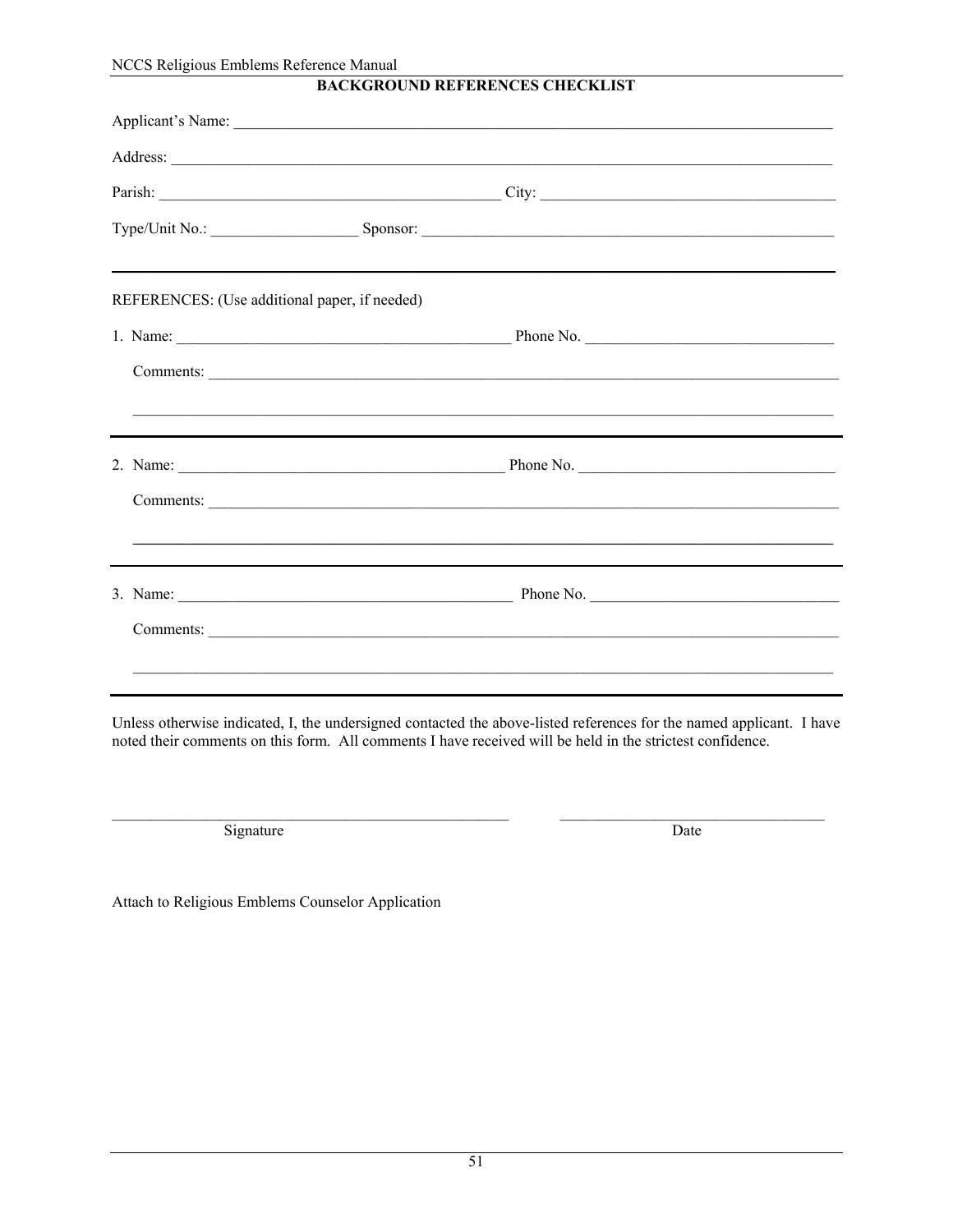# **COUNSELOR TRAINING COURSE**

### PARTICIPANT EVALUATION

| 2. Were there any sessions which you did not find meaningful?                        |
|--------------------------------------------------------------------------------------|
|                                                                                      |
|                                                                                      |
|                                                                                      |
|                                                                                      |
|                                                                                      |
|                                                                                      |
| What, if anything, could have made that session more meaningful?                     |
|                                                                                      |
|                                                                                      |
| 3. What topic did you wish could have been included or explained more in the course? |
|                                                                                      |
|                                                                                      |
| 4. What could be done to improve the course?                                         |
|                                                                                      |
|                                                                                      |
|                                                                                      |
|                                                                                      |
|                                                                                      |
| Course Date: Course Director's Name: Course Director's Name:                         |
|                                                                                      |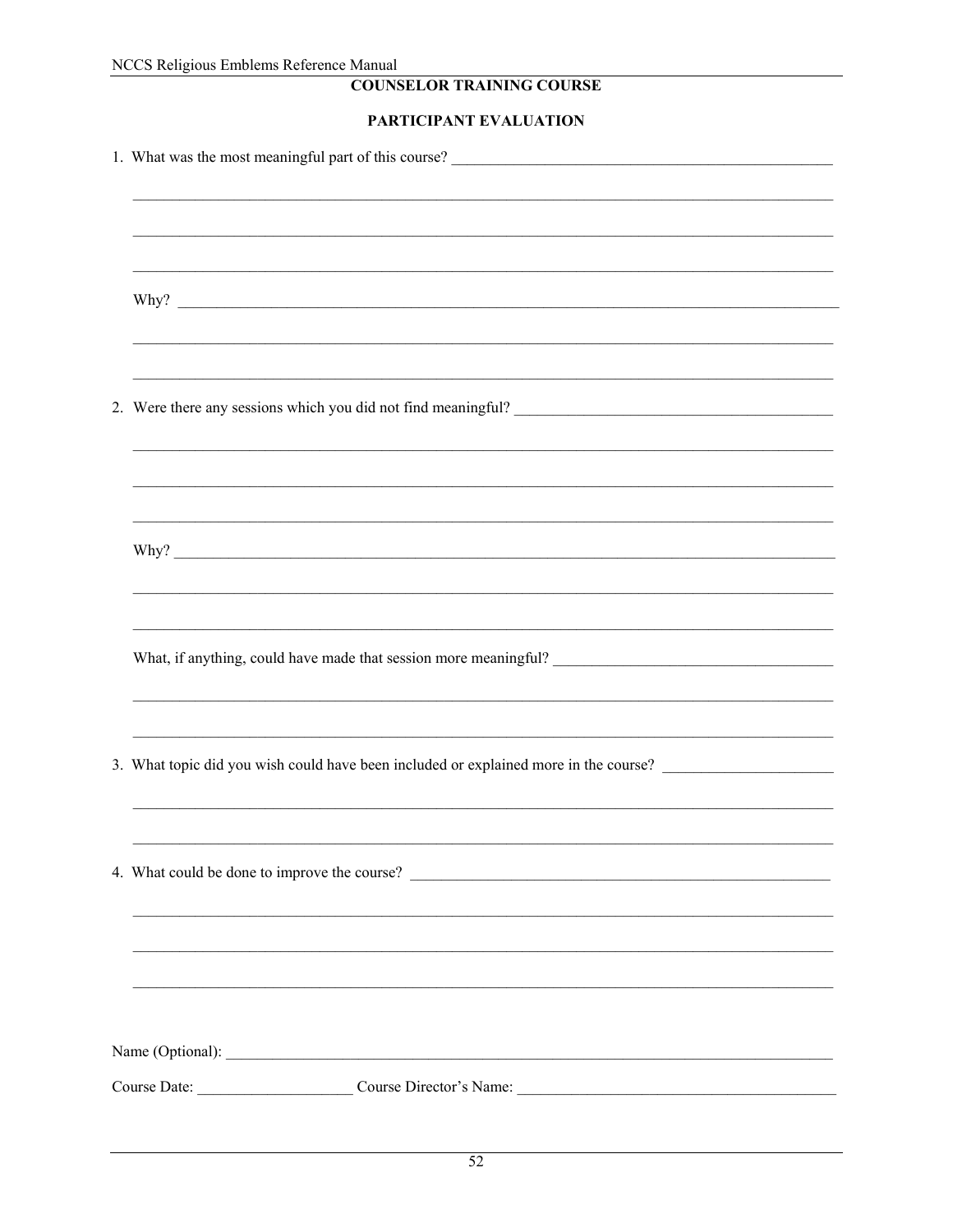#### **CUB SCOUT RELIGIOUS EMBLEM EVALUATION FORM PACK RELIGIOUS EMBLEMS COORDINATOR EMBLEM: \_\_\_\_\_\_\_\_\_\_\_\_\_\_\_\_\_\_\_\_\_\_**

The Religious Emblems Committee of the National Catholic Committee on Scouting, to enable them to constantly monitor the effectiveness and viability of the *Light of Christ* and *Parvuli Dei* Religious Emblems Programs, developed this form. The information you provide will be of great help in achieving this purpose. Please print or type your answers. Forward completed form to:

NCCS, Pack Evaluation Form, 1325 W. Walnut Hill Lane, P.O. Box 152079, Irving, Texas 75015-2079.

| 1. How many Cub Scouts participated in the program? |  |
|-----------------------------------------------------|--|
|-----------------------------------------------------|--|

2. What was the age span of the Scouts?

3. How long did it require for the Scouts and parents to complete the program?

4. How many meetings did you need to have with the parents?

5. How long were these meetings?

6. How many times have you coordinated this program before? \_\_\_\_\_\_\_\_\_\_\_\_\_\_\_\_\_\_\_\_\_\_\_\_\_\_\_\_\_\_\_\_\_\_\_\_\_\_\_\_\_\_

7. Describe the steps you took to become certified as a Pack Religious Emblems Coordinator and your religious educational background.

 $\overline{\phantom{a}}$  ,  $\overline{\phantom{a}}$  ,  $\overline{\phantom{a}}$  ,  $\overline{\phantom{a}}$  ,  $\overline{\phantom{a}}$  ,  $\overline{\phantom{a}}$  ,  $\overline{\phantom{a}}$  ,  $\overline{\phantom{a}}$  ,  $\overline{\phantom{a}}$  ,  $\overline{\phantom{a}}$  ,  $\overline{\phantom{a}}$  ,  $\overline{\phantom{a}}$  ,  $\overline{\phantom{a}}$  ,  $\overline{\phantom{a}}$  ,  $\overline{\phantom{a}}$  ,  $\overline{\phantom{a}}$ 

8. What average level of religious education had the Scouts received (e.g.: CCD, parochial school, none, etc.):

**PROGRAM INFORMATION:** Please answer all questions that apply to the program that you conducted, according to the following scale:

**\_\_\_\_\_\_\_\_\_\_\_\_\_\_\_\_\_\_\_\_\_\_\_\_\_\_\_\_\_\_\_\_\_\_\_\_\_\_\_\_\_\_\_\_\_\_\_\_\_\_\_\_\_\_\_\_\_\_\_\_\_\_\_\_\_\_\_\_\_\_\_\_\_\_\_\_\_\_\_\_\_\_\_\_\_\_\_\_\_\_\_\_\_**

 $\mathcal{L}_\mathcal{L} = \{ \mathcal{L}_\mathcal{L} = \{ \mathcal{L}_\mathcal{L} = \{ \mathcal{L}_\mathcal{L} = \{ \mathcal{L}_\mathcal{L} = \{ \mathcal{L}_\mathcal{L} = \{ \mathcal{L}_\mathcal{L} = \{ \mathcal{L}_\mathcal{L} = \{ \mathcal{L}_\mathcal{L} = \{ \mathcal{L}_\mathcal{L} = \{ \mathcal{L}_\mathcal{L} = \{ \mathcal{L}_\mathcal{L} = \{ \mathcal{L}_\mathcal{L} = \{ \mathcal{L}_\mathcal{L} = \{ \mathcal{L}_\mathcal{$ 

| $1 -$ Excellent | $2 - Good$ | $3 - Neutral$ | $4 - Needs$ Improving | $5 - Poor$ |
|-----------------|------------|---------------|-----------------------|------------|
|-----------------|------------|---------------|-----------------------|------------|

|  |  | How would you rate the format of the Religious Emblem Program booklet? |
|--|--|------------------------------------------------------------------------|
|  |  |                                                                        |

- 2. How would you rate the program with regard to how the Scouts enjoyed completing the requirements?
- 3. How would you evaluate the overall content of the program?
- \_\_\_\_\_4. How would you describe the way in which the service projects related to the program?
- 5. How would you rate the introduction, in specifying the requirements, procedure, and purpose of the program?
- \_\_\_\_\_6. Evaluate the program in relation to the ease the parent(s) had in presenting the program to the Scouts?
- \_\_\_\_\_7. Describe the age appropriateness of the program, knowing that the *Light of Christ* is designed for 1st grade boys and the *Parvuli Dei* is designed for 4<sup>th</sup> grade boys.
	- 8. How would you rate the training you received in helping you?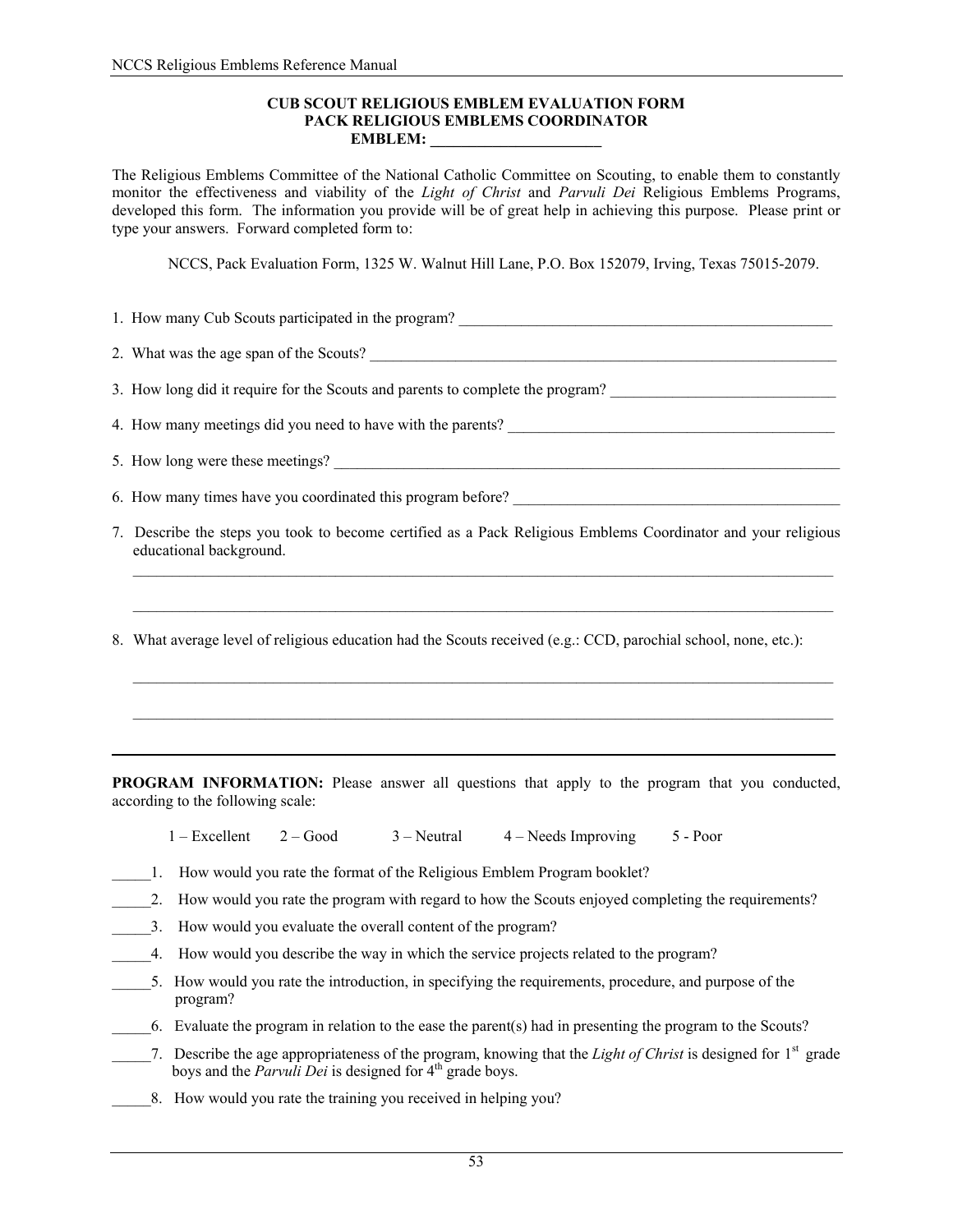#### NCCS Religious Emblems Reference Manual

| Please answer the following with as much information as possible. Use additional paper, if necessary. |  |
|-------------------------------------------------------------------------------------------------------|--|
|-------------------------------------------------------------------------------------------------------|--|

1. Did the Scouts have any difficulty in completing a section? If so, which section proved the most difficult?

|  |  | 2. Which part did the Scouts enjoy the most in completing? |  |  |
|--|--|------------------------------------------------------------|--|--|
|--|--|------------------------------------------------------------|--|--|

3. Did the parents have any trouble in presenting the program to their sons? If so, when during the program?

4. From your experience, what could be done to improve the program?

| State:                                                                       | $\text{Zip:}\n$ |
|------------------------------------------------------------------------------|-----------------|
|                                                                              | Pack:           |
| Home Phone: <u>Communications of the Phone:</u> Communications of the Phone: |                 |
|                                                                              | Cell Phone:     |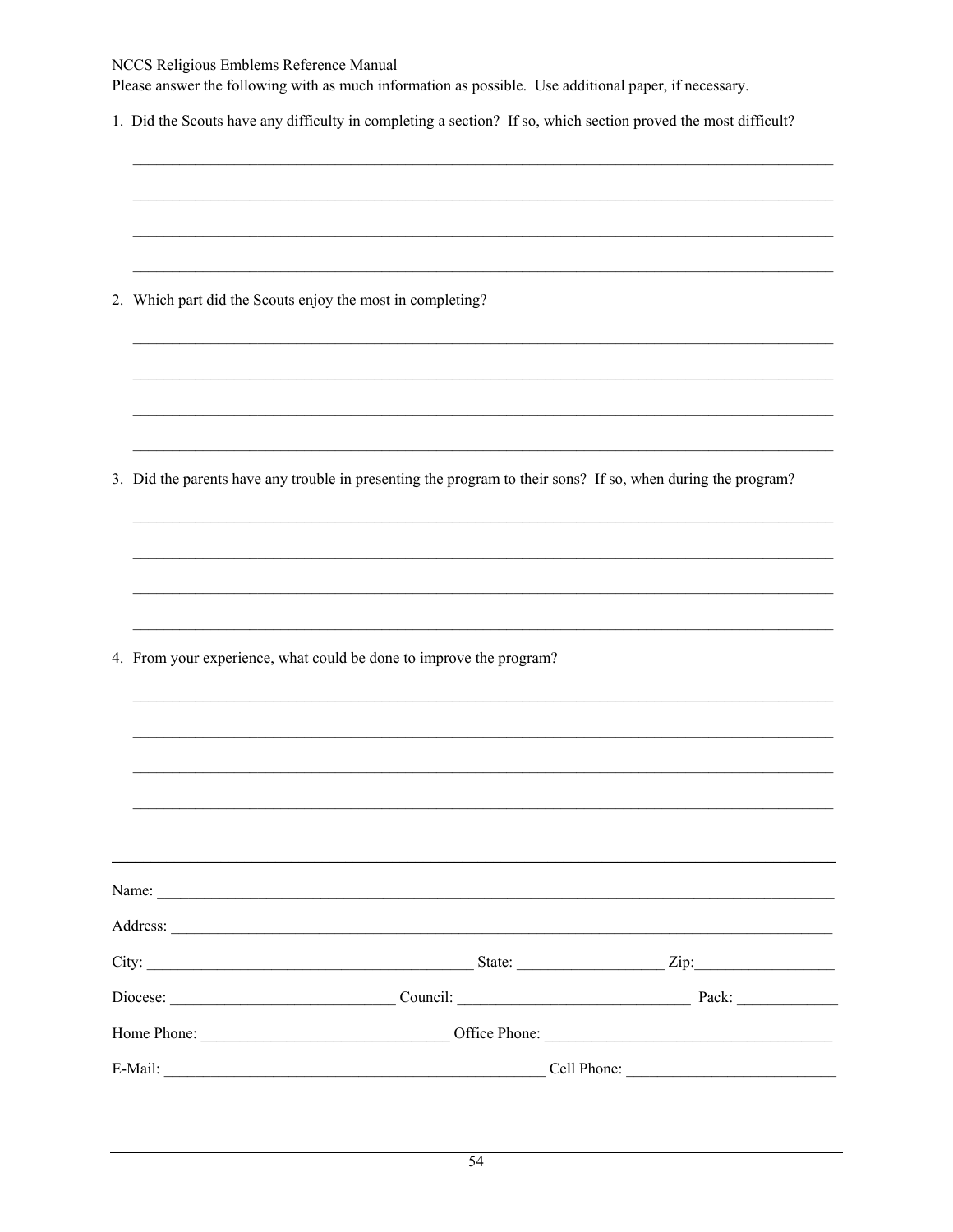#### **CUB SCOUT RELIGIOUS EMBLEM EVALUATION FORM PARENT**

#### Emblem:

The Religious Emblems Committee of the National Catholic Committee on Scouting, to enable them to constantly monitor the effectiveness and viability of the *Light of Christ* and the *Parvuli Dei* Religious Emblems Programs, developed this form. The information you provide will be of great help in achieving this purpose. Please print or type your answers. Forward the completed form to:

NCCS, Pack Evaluation Form, 1325 Walnut Hill Lane, P.O. Box 152079, Irving, Texas 75015-2079.

1. What was your son's age and grade? 2. How many sessions were needed to complete the program? 3. How long did these sessions last? 4. How long did it require to complete the program? 5. Did your Pack have a Pack Religious Emblems Coordinator to assist you? 6. How many times have you done this program before? \_\_\_\_\_\_\_\_\_\_\_\_\_\_\_\_\_\_\_\_\_\_\_\_\_\_\_\_\_\_\_\_\_\_\_\_\_\_\_\_\_\_\_\_\_\_\_ 7. Describe your religious educational background.

8. What level of religious education has your son received (e.g.: CCD, parochial school, none, etc.):

**PROGRAM INFORMATION:** Please answer all questions that apply to the program that you conducted, according to the following scale:

1 – Excellent 2 – Good 3 – Neutral 4 – Needs Improving 5 - Poor

1. How would you rate the format of the Religious Emblems Program booklet?

\_\_\_\_\_2. How would you rate the program with regard to how your son enjoyed completing the requirements?

3. How would you evaluate the overall content of the program?

\_\_\_\_\_4. How would you rate the introduction in specifying the requirements, procedure, and purpose of the program?

5. Evaluate the program in relation to the ease you had in presenting the program to your son?

\_\_\_\_\_6. Describe the age appropriateness of the program, knowing that the *Light of Christ* is designed for 1st grade boys and the *Parvuli Dei* is designed for  $4<sup>th</sup>$  grade boys.

\_\_\_\_\_7. How would you rate the training you received in helping you?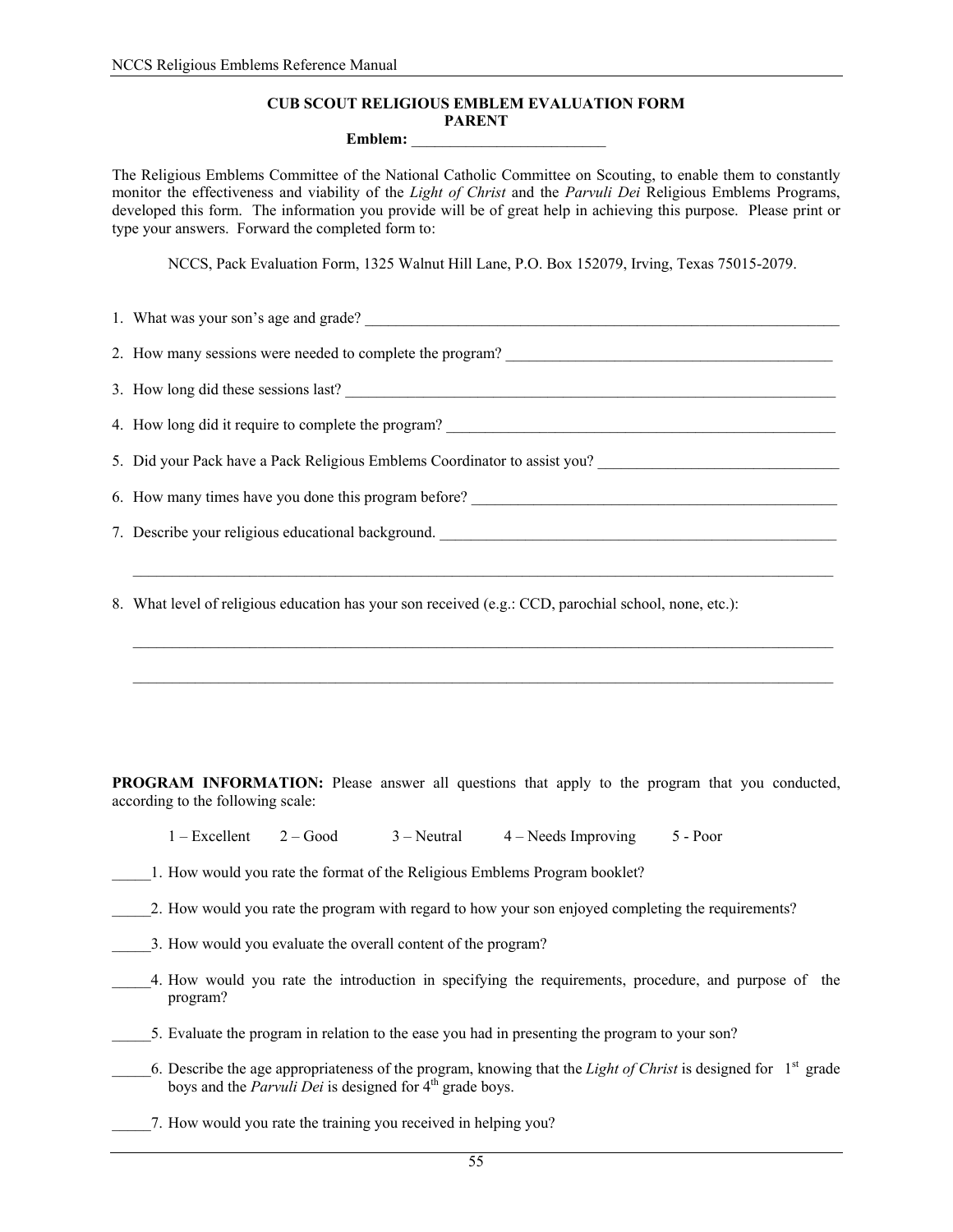Please answer the following with as much information as possible. Use additional paper, if necessary.

1. Did your son have any difficulty in completing a section? If so, which section proved the most difficult?

2. Which part did your son enjoy the most in completing?

3. Did you have any trouble in presenting the program to your son(s)? If so, when during the program?

| 4. | From your experience, what could be done to improve the program? |  |
|----|------------------------------------------------------------------|--|
|    |                                                                  |  |
|    |                                                                  |  |
|    |                                                                  |  |
|    |                                                                  |  |
|    |                                                                  |  |
|    |                                                                  |  |
|    |                                                                  |  |
|    |                                                                  |  |
|    |                                                                  |  |
|    |                                                                  |  |
|    |                                                                  |  |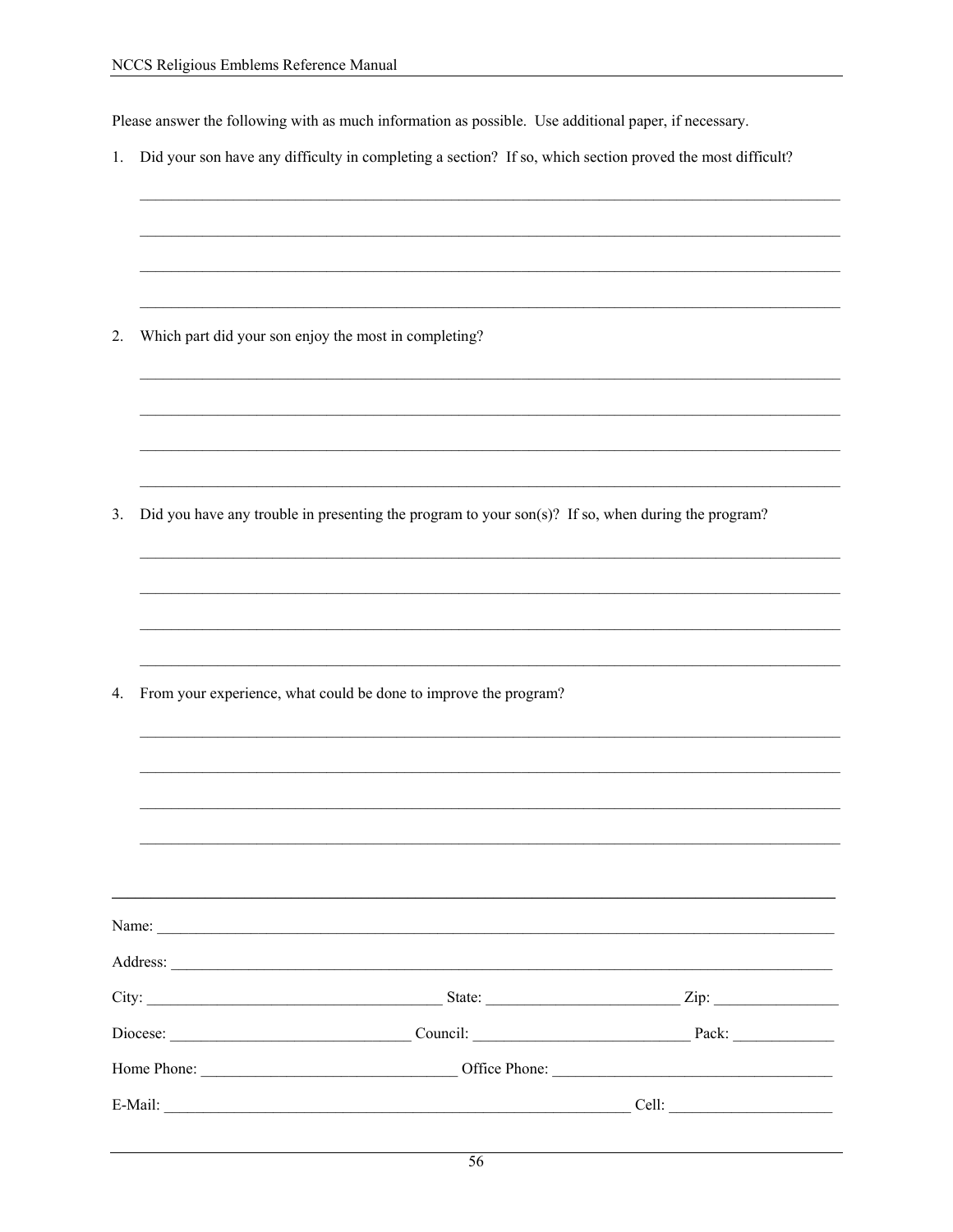#### **SECTION V RESOURCES AND SUPPORT MATERIALS**

**Use only the most relevant and current that is available to Counselors.** Resources published by either NCCS or the BSA can be obtained through your local Scout Shop, the Diocesan Youth Office or the Diocesan Scout Chaplain. The Counselors who wish to do further reading on a particular Youth Ministry subject can get any of the references given through a local bookstore.

### **GENERAL – SCOUTING:**

- \_\_\_\_\_\_ Boy Scouts of America. *Charter and By-laws of the BSA*. Irving, TX: BSA (#4491), 1976
- Boy Scouts of America At A Glance (BSA 02-501A)
- Fact Sheet Packet (BSA 02-712)
- \_\_\_\_\_\_ Chartered Organizations and the Boy Scouts of America (BSA 02-507C)
- \_\_\_\_\_\_ *What is Cub Scouting?* (BSA 02-502C)
- \_\_\_\_\_\_ *What is Boy Scouting?* (BSA 02-503C)
- \_\_\_\_\_\_ *Varsity Scouting* (BSA 02-023C)
- \_\_\_\_\_\_ *What is Venturing?* (BSA 02-388C)
- \_\_\_\_\_\_ *Religious Relationships Resource Manual for Districts, Councils, Religious Committees.* Irving, TX: BSA (#5-215), 1992.
- \_\_\_\_\_\_ *Relationships Resources: A bibliography of materials for Council use with Chartered Organizations.*  Irving, TX: BSA (#4-400), 1993.
- \_\_\_\_\_\_ *Scouting for Catholic Youth* (BSA 02-377C)
- \_\_\_\_\_\_ *Scouting for the Mentally Retarded.* Irving, TX: BSA (#3058), 1975.
- \_\_\_\_\_\_ Religious Emblems Flyer—large print (BSA 5-879A); smaller form (BSA 5-879B)
- \_\_\_\_\_\_ *Scout Ceremonies.* Irving, TX: BSA (#6542), 1984.
- \_\_\_\_\_\_ Coach-Counselor Manual (BSA 6536)
- \_\_\_\_\_\_ "A Scout is Reverent: Religious Emblems Quick Reference Chart." Irving, TX: BSA (#5-206), 1994.
- \_\_\_\_\_\_ Scout Quest—Selecting Quality Leaders (BSA 18-981 2003)
- \_\_\_\_\_\_ Insignia Guide 2003-2005 (BSA 33066D)
- \_\_\_\_\_\_ Youth Religious Knot (BSA 05007)
- Adult Religious Knot (BSA 05014)
- Cub Scout Device (BSA 00926)
- \_\_\_\_\_\_ Webelos Device (BSA 00932)
- Boy Scout Device (BSA 00927)
- Venturing Device (BSA 00930)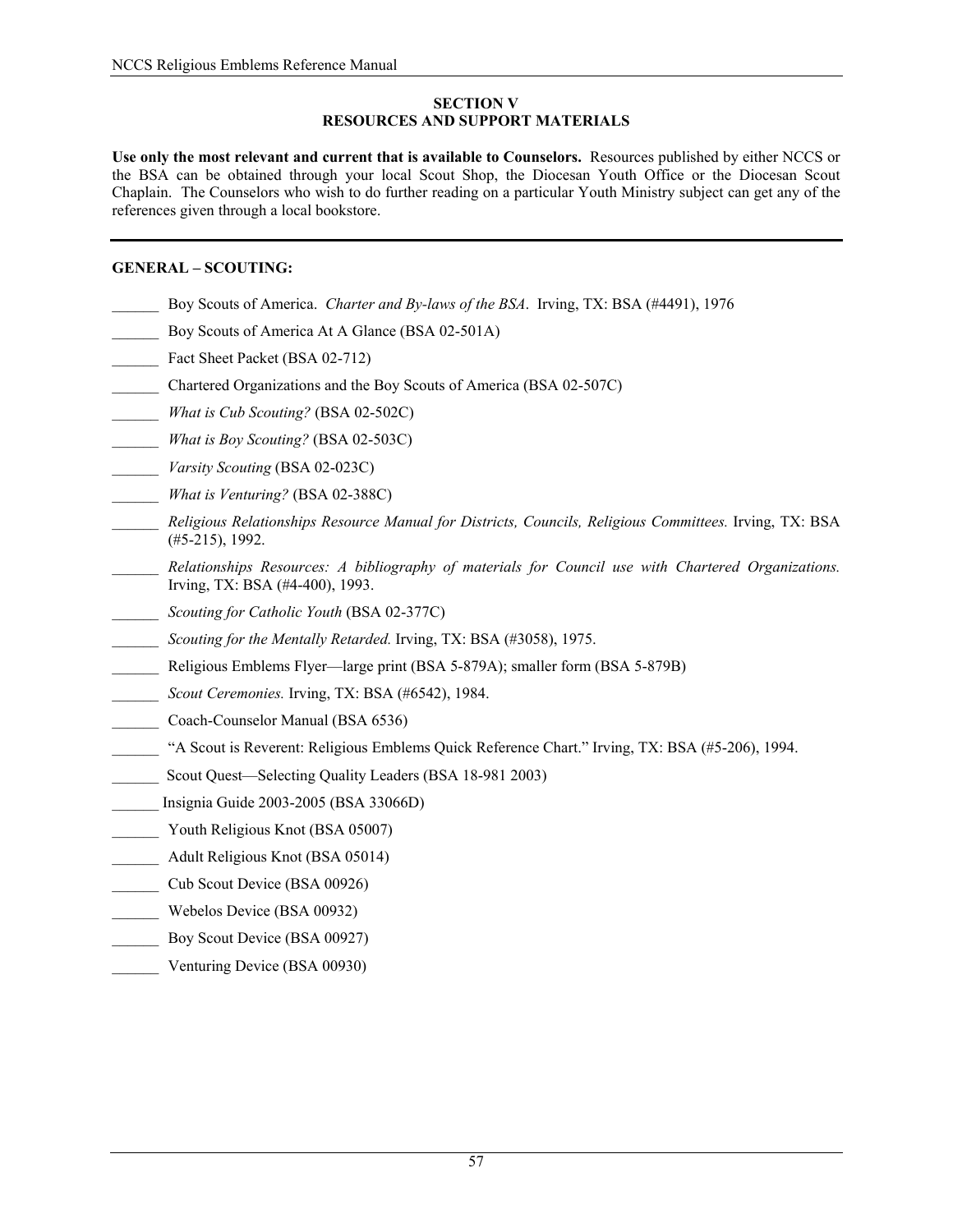#### **GENERAL – CATHOLIC CHURCH:**

- \_\_\_\_\_\_ Confraternity of Christian Doctrine. *New American Bible*. New York, NY: Catholic Book Publishing Col., 1970
- \_\_\_\_\_\_ *The New Testament: Revised Edition,* New York, NY: Catholic Book Publishing Co., 1986.
- \_\_\_\_\_\_ Hartdegen, S., ed. *Nelson's Complete Concordance of the New American Bible.* Collegeville, MN: Liturgical, 1977.
- \_\_\_\_\_\_ National Conference of Catholic Bishops. *To Teach as Jesus Did: A Pastoral Message on Catholic Education.* Washington, D.C.: USCC, 1972.
- \_\_\_\_\_\_ *Sharing the Light of Faith: National Catechetical Directory for Catholics of the Unites States.*  Washington, D.C.: USCC, 1979.
- \_\_\_\_\_\_ Pope John Paul II. *Catechesis Tradendae* (On Catechesis in Our Time). Washington, D.C.: USCC, 1979.
- \_\_\_\_\_\_ Pope Paul VI. *Humanae Vitae* (On the Regulation of Birth). Washington, D.C.: USCC, 1968.
- \_\_\_\_\_\_ Sacred Congregation for the Clergy. *General Catechetical Directory.* Washington, D.C.: USCC, 1971.
- \_\_\_\_\_\_ United States Catholic Conference. *Catechism of the Catholic Church.* Washington, D.C.: USCC, 1994

#### **FAITH DEVELOPMENT:**

- \_\_\_\_\_\_ Chamberlain, Gary L. *Fostering Faith: A Minister's Guide to Faith Development.* Mahwah, NJ: Paulist Press, 1988.
- Fowler, James W. *Stages of Faith: The Psychology of Human Development and the Quest for Meaning.* San Francisco, CA: Harper Pub., 1981.
	- \_\_\_\_\_\_ *Faith Development and Pastoral Care.* Philadelphia, PA: Fortress Press, 1987.
- \_\_\_\_\_\_ National Federation for Catholic Youth Ministry. *The Challenge of Adolescent Catechesis: Maturing in Faith.* Washington, D.C.: USCC, 1986.
- \_\_\_\_\_\_ Roberto, John. *Adolescent Catechesis Resource Manual.* New York, NY: William H. Sadlier, Inc., 1988.

#### **YOUTH MINISTRY:**

- \_\_\_\_\_\_ Department of Education, USCC. *A Vision of Youth Ministry.* Washington, D.C.: USCC, 1986.
- \_\_\_\_\_\_ Martinson, Roland D. *Effective Youth Ministry: A Congregational Approach.* Minneapolis, MN: Augsburg Publishing, 1988.
- \_\_\_\_\_\_ Warren, Michael, ed. *Readings & Resources in Youth Ministry.* Winona, MN: St. Mary's Press, 1987.

#### **CATHOLIC SCOUTING:**

- National Catholic Committee on Scouting. "Scouting in Your Parish". Irving, TX: BSA (#16-211)
- Catholic Committee on Scouting (BSA 25-309)
- \_\_\_\_\_\_ *Light of Christ Activity Book.* Irving, TX: BSA (#33074A), 2003.
- \_\_\_\_\_\_ *Parvuli Dei Activity Book.* Irving, TX: BSA (#33085A), 2003.
- \_\_\_\_\_\_ *A Scout is Reverent: A Sourcebook for Scouts of Catholic Faith.* St. Meinrad, IN: BSA (33075), 1995.
- \_\_\_\_\_\_ *Chaplain's Aide Guide.* Irving, TX: BSA (#05-216B), 2002.
- "Religious Emblems for Catholics". Irving, TX: BSA (#16-436) 2003.

*Human Sexuality: A Catholic Perspective for Education and Lifelong Learning.* Washington, D.C.: USCC, 1991.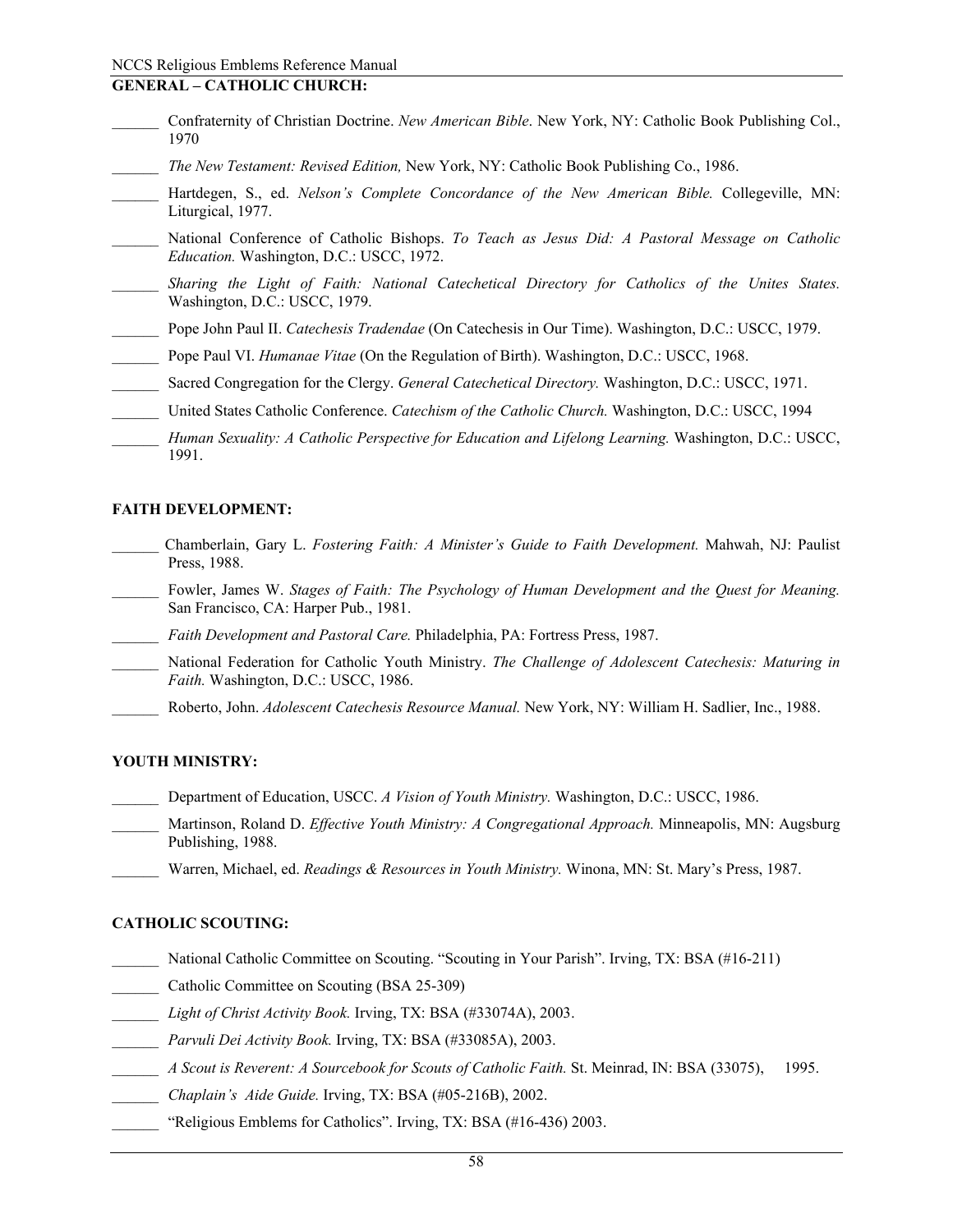#### NCCS Religious Emblems Reference Manual

- "The Challenge: The Catholic Church and Scouting". Irving, TX: BSA (AV-675 & AV-675C), 1986. (Slides and Cassettes)
- "NCCS Publications Listing". Irving, TX: BSA (#16-101).
- "The Religious Principles of the BSA". Irving, TX: BSA  $(\#16-146)$
- "A Plan of Cooperation and Organization". Irving, TX: BSA (Stock #16-151)
- \_\_\_\_\_\_ "NCCS Mission Statement". Irving, TX: BSA (#16-186).
- \_\_\_\_\_\_ "Scouting in the Catholic Church". Irving, TX: BSA (#16-441), 1995. Videocassette
- \_\_\_\_\_\_ "St. George Nomination Form". Irving, TX: BSA (#16-132), 2000.

### **AD ALTARE DEI AND LIGHT IS LIFE PROGRAM RESOURCES:**

- \_\_\_\_\_\_ National Catholic Committee on Scouting. *Ad Altare Dei Scout Manual*. (BSA #33094), 1994.
- \_\_\_\_\_\_ *Ad Altare Dei Counselor's and Review Board Guide.* (BSA #33073), 1994.
- \_\_\_\_\_\_ *Light Is Life Record Book.* Irving, TX: BSA (#16-3011), 1997.
- \_\_\_\_\_\_ Bausch, William J. *A New Look at the Sacraments*. Mystic, CT: Twenty-Third Publications, 1991.
- Feider, Rev. Paul A. *The Sacraments: Encountering the Risen Lord.* Notre Dame, IN: Ave Maria Press, 1986.

### **POPE PIUS XII PROGRAM RESOURCES:**

- \_\_\_\_\_\_ National Catholic Committee on Scouting, *Pope Pius XII Facilitator Manual.* Irving, TX: BSA (#34733A), 2002.
- \_\_\_\_\_\_ *Pope Pius XII Participant Manual.* Irving, TX: BSA (#33076A), 2002.
- \_\_\_\_\_\_ National Conference of Catholic Bishops. *Economic Justice for All.* Washington, D.C.: USCC, 1986.
- \_\_\_\_\_\_ *The Challenge of Peace: God's Promise and Our Response.* Washington, D.C.: USCC, 1983.
- \_\_\_\_\_\_ "Youth Update". St. Anthony Messenger Press. 1615 Republic St., Cincinnati, OH 45210. Subscription information available at 513-241-5615.
- \_\_\_\_\_\_ "Catholic Update". St. Anthony Messenger Press. 1615 Republic St., Cincinnati, OH 45210. Subscription information available at 513-241-5615.
- \_\_\_\_\_\_ Pope John Paul II. *Christifideles Laici* (The Vocation and the Mission of the Lay Faithful in the Church and in the World), Washington, D.C.: USCC, 1988.

### **OPTIONAL RESOURCES:**

- \_\_\_\_\_\_ Pilarczyk, Most Rev. Daniel E. *Tough Issues: What the Church Teaches and Why.* Cincinnati, OH: St. Anthony Messenger Press, 1988.
- \_\_\_\_\_\_ Archdiocese of Chicago. *The Liturgy Documents: A Parish Resource.* Chicago, IL: Liturgy Training Publications, 1991.

All resources published by either the NCCS or the BSA can be obtained through your local Council Service Center, National Supply Outlet, your Diocesan Scout Chaplain or contacting BSA National Supply directly. All resources that are published by the NCCB/USCC can be obtained through the United States Catholic Conference (USCC) or your local Catholic bookstore.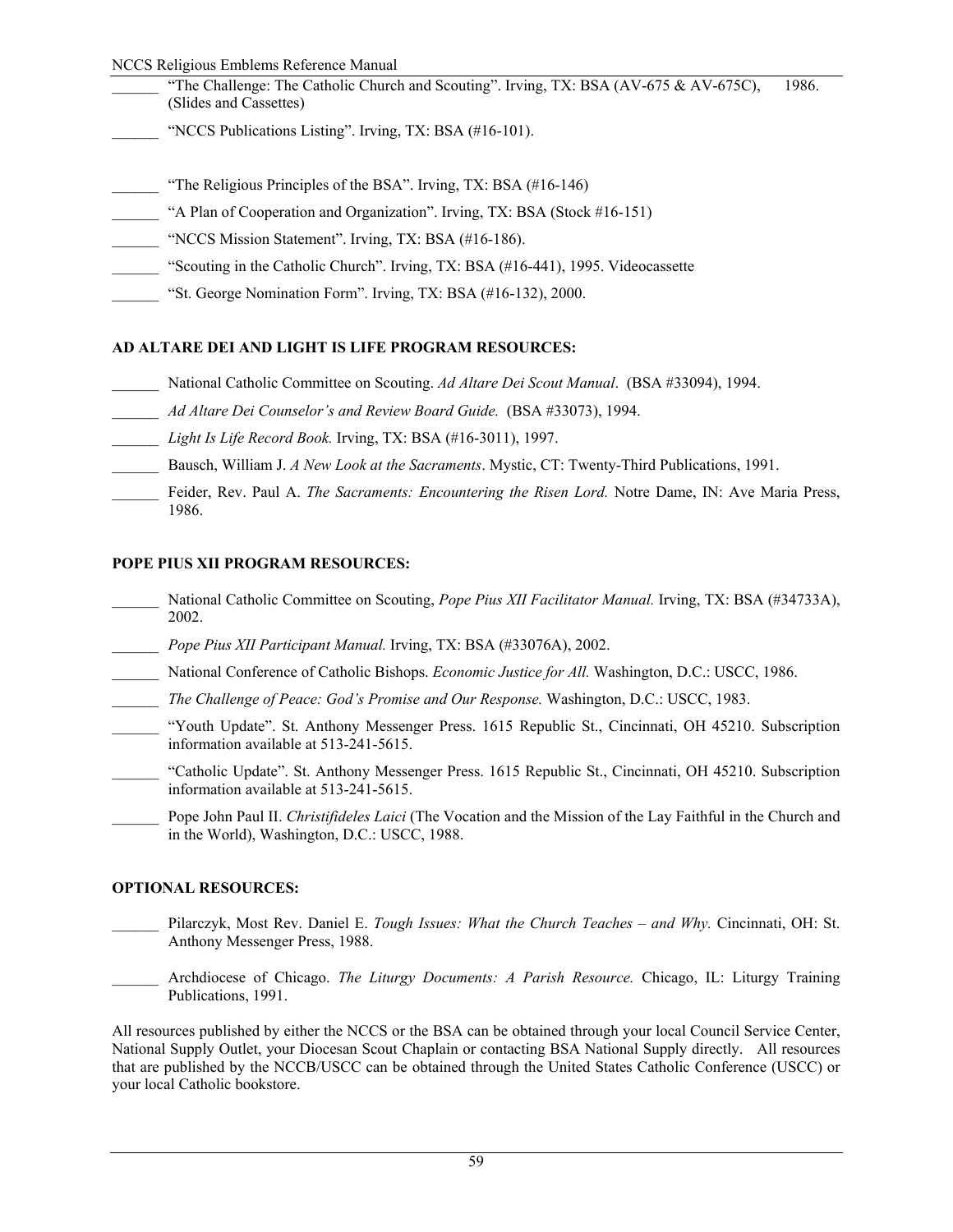# **PROGRAM MATERIALS**

The suggested program materials listed below should help you in conducting the various training programs. These are available from your local BSA Council Service Center/Scout Shop or you can order them directly from BSA National Supply or the NCCS Office.

**GENERAL** – Materials that you might find useful for any training program:

- Overhead projector for any transparencies you produce
- Newsprint/easel to write key concepts during presentations
- Marker pens for use on newsprint and/or dry-erase boards (dry-erase markers and erasers)
- Chalk, if a chalkboard is available
- Notebooks to allow the participants a way to organize material given out at the training
- If a video is presented, a TV and VCR
- Name tags

# **COORDINATORS TRAINING COURSE**

- Timely Tips for Trainers (36-008)
- "Scouting in Your Parish"
- "Your Parish Can Serve"
- "The Challenge: The Catholic Church and Scouting" Slide and Cassettes
- "The Religious Principles of the BSA"
- "A Plan of Cooperation and Organization"
- "NCCS Mission Statement"
- "Scouting in the Catholic Church" Videocassette
- *Light of Christ Activity Book*
- *Parvuli Dei Activity Book*
- Religious Emblems for Catholics
- NCCS Publications List
- *Cub Scout Leader Essentials Manual* (BSA 34870) and *Cub Scout Specific Training Manual* (BSA 34875)
- *Cub Scout Leader Book (*BSA 33221B)
- *Tiger Cub Handbook*
- *Wolf Cub Scout Book*
- *Bear Cub Scout Book*
- *Webelos Scout Book*
- *Cub Scout Ceremonies for Dens and Packs* (BSA 33212C)
- Pope Paul VI Unit Recognition Forms
- St. George Nomination Forms
- Certificates of Completion (BSA-NCCS #16-138)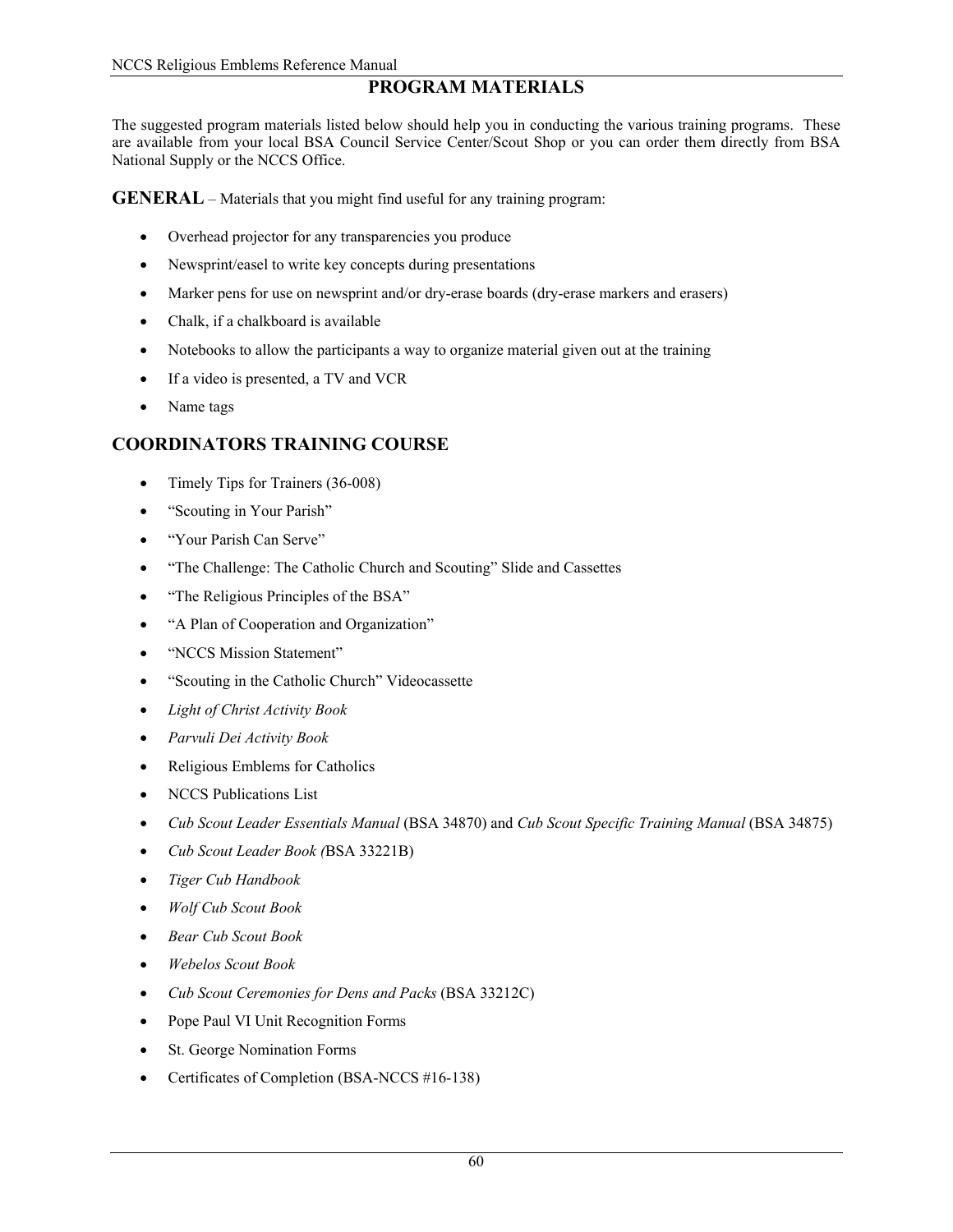# **COUNSELOR/FACILITATOR TRAINING COURSE**

- "Scouting in Your Parish"
- "Your Parish Can Serve"
- "The Challenge: The Catholic Church and Scouting" Slide and Cassettes
- "The Religious Principles of the BSA"
- "A Plan of Cooperation and Organization"
- "NCCS Mission Statement"
- "Scouting in the Catholic Church" Videocassette
- *Ad Altare Dei Scout Manual*
- *Light Is Life Scout Manual*
- *Pope Pius XII Participant Manual*
- *Ad Altare Dei Counselor's and Review Board Guide*
- *Pope Pius XII Facilitator Manual*
- *A Scout Is Reverent: A Source Book for Scouts of Catholic Faith (33075)*
- Religious Emblems for Catholics
- NCCS Publications List
- Pope Paul VI Unit Recognition Forms
- St. George Nomination Forms (#16-132)
- *Chaplain Aide Guide*
- *Scoutmaster Handbook* (BSA #33009B)
- Boy Scout Troop Program Resources with/CD Rom (BSA #33588A)
- Certificates of Completion (BSA-NCCS #16-138)

Other resources that the staff and participants might find useful are listed in the **RESOURCES** Section of this Manual.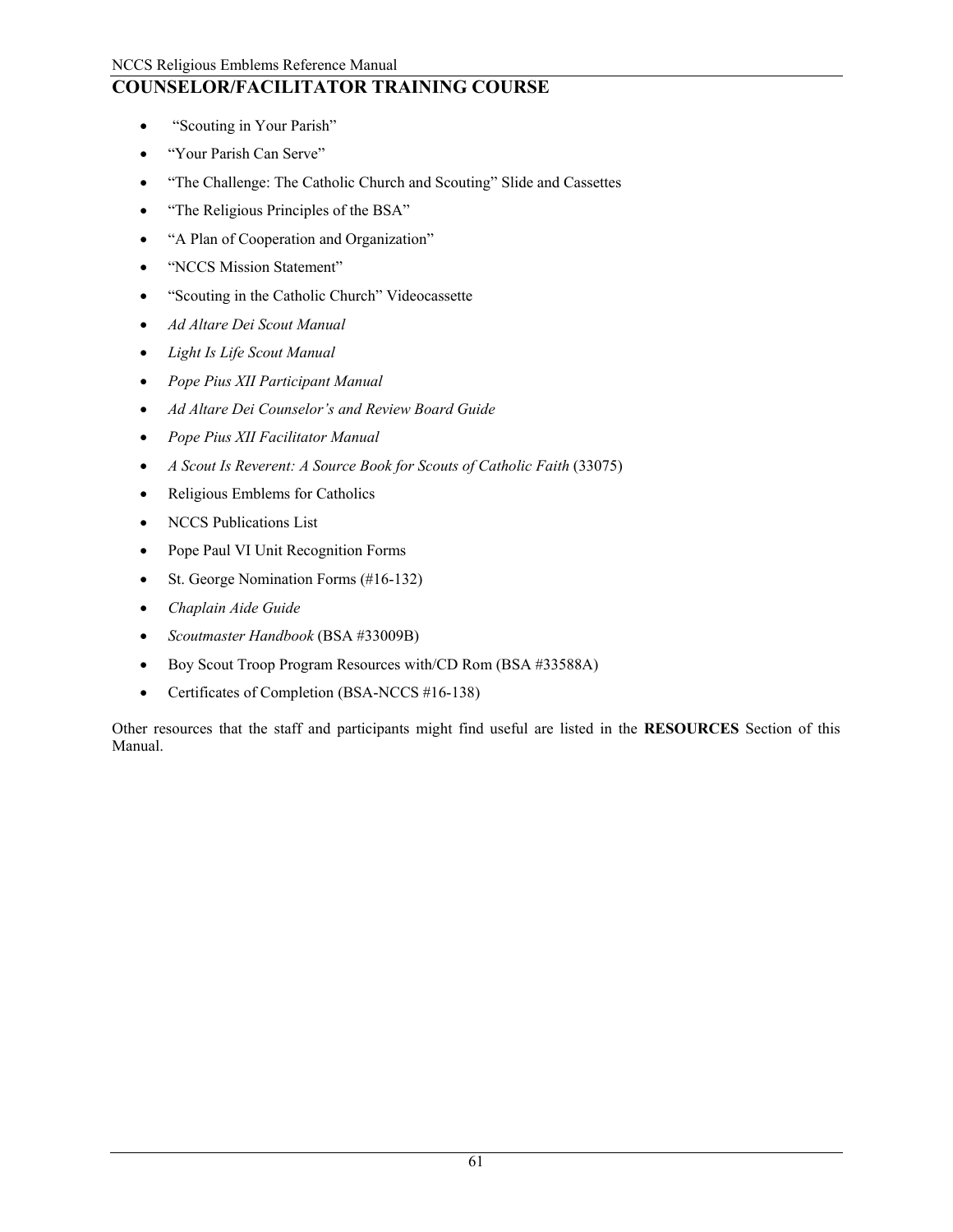# **PRINCIPLES OF YOUTH MINISTRY BIBLIOGRAPHY**

## **ADOLESCENT DEVELOPMENT**

Asset-Building Resources: Uniting Communities for Youth, Parenting with a Purpose, Learning and Living, Tapping the Potential, Renewing Hope, Finding Focus.

Benson, Peter. *All Kids Are Our Kids—What Communities Must Do to Raise Caring and Responsible Children and Adolescents.* San Francisco: Jossey-Bass, 1998.

Benson, Peter, Judy Galbraith and Pamela Espeland. *What Kids Need to Succeed (Revised Edition).* Minneapolis: Free Spirit Publishing, 1998.

Carnegie Council on Adolescent Development. *Great Transitions—Preparing Adolescents for a New Century*, New York: Carnegie Corporation of America, 1995.

Hamburg, David. *Today's Children—Creating a Future for a Generation in Crisis.* New York: Times Books, 1992.

Roehlkepartain, Eugene C. *Building Assets Together—135 Group Activities for Helping Youth Succeed.*  Minneapolis: Search Institute, 1998.

Steinberg, Laurence and Ann Levine. *You and Your Adolescent—A Parent's Guide for Ages 10 – 20.* New York: Harper and Row, 1990.

Tapscott, Donald. *Growing Up Digital—The Rise of the Net Generation.* New York: McGraw Hill, 1998.

### **MINISTRY WITH FAMILIES**

*130 Ways to Involve Parents in Youth Ministry*, Loveland, CO: Group Books, 1994.

Curran, Dolores. *Working with Parents.* Circle Pines, MN: American Guidance Service, 1989.

De Vries, Mark. *Family-Based Youth Ministry.* Downers Grove, IL: Inter Varsity Press, 1994.

Elking, David. *Ties that Stress—The New Family Imbalance.* Cambridge, MA: Harvard University Press, 1994.

*Family Friendly Ideas Youth Church Can Do.* Loveland, CO: Group Books, 1998.

Finley, Mitch. *Your Family in Focus.* Notre Dame, IN: Ave Maria Press, 1993.

Finley, Mitch and Kathy. *Building Christian Families.* Allen, TX: Thomas More Press, 1996.

Freudenburg, Ben. *The Family Friendly Church.* Loveland, CO: Vital Ministry, 1998.

NCCB. *A Family Perspective in Church and Society.* Washington, DC: USCC Publishing, 1998.

NCCB. *Follow the Way of Love.* Washington, DC: USCC Publishing, 1993.

NCCB. *Putting Children and Families First.* Washington, DC: USCC Publishing, 1991.

Olson, Richard P. and Joe H. Leonard. *A New Day for Family Ministry.* Washington, DC: Alban Institute, 1996.

Pipher, Mary. *The Shelter of Each Other—Rebuilding Our Families.* New York: Ballantine Books, 1996.

Roehlkepartain, Jolene. *Creating Intergenerational Community—75 ideas.* Minneapolis: Search Institute, 1996. Thompson, Marjorie. *Family—The Forming Center.* Nashville: Upper Room Books, 1996.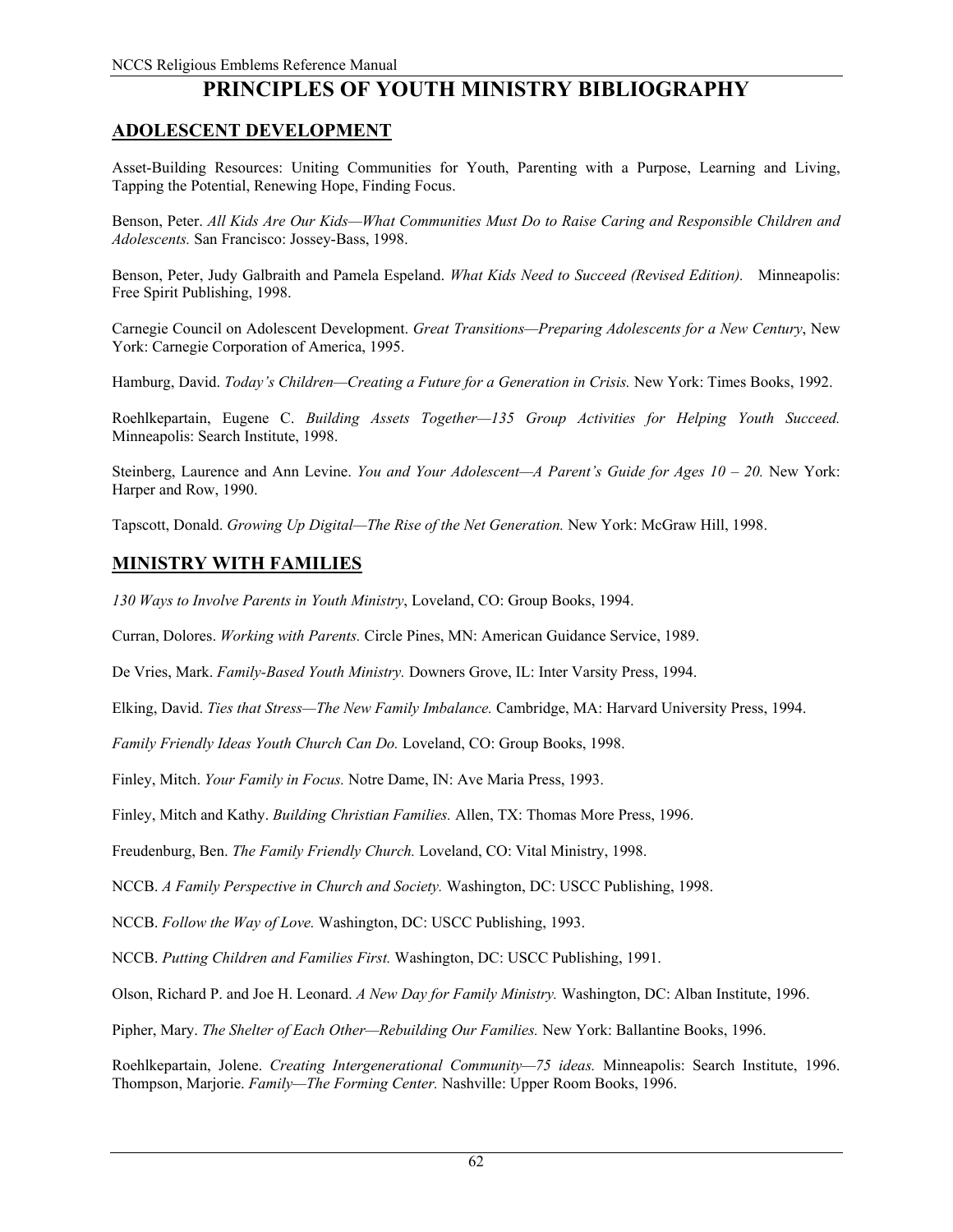# **MINISTRY IN A MULTICULTURAL CHURCH**

Duvall, Lynn. *Respecting Our Differences—A Guide to Getting Along in a Changing World.* Minneapolis: Free Spirit Publishing, 1994.

Fitzpatrick, Joseph. *One Church, Many Cultures.* Kansas City: Sheed and Ward, 1987.

Foster, Charles and Theordore Brelsford. *We Are the Church Together—Cultural Diversity in Congregational Life.* Valley Forge, PA: Trinity Press International, 1996.

Foster, Charles and Grant Shockley, Editors. *Working with Black Youth.* Nashville: Abingdon Press, 1989.

Jones, Nathan. *Sharing the Old, Old Story—Educational Ministry in the Black Community.* Winona, MN: St. Mary's Press, 1982.

Ng, David, Editor. *People on The Way—Asian North Americans Discovering Christ, Culture, and Community.*  Valley Forge, PA: Judson Press, 1988.

Ng, Donald, Editor. *Asian Pacific American Youth Ministry.* Valley Forge, PA: Judson Press, 1988.

Prophets of Hope Editorial Team. *Hispanic Young People and the Church's Pastoral Response. (Prophets of Hope, Volume 1).* Winona, MN: St. Mary's Press, 1994.

Prophets of Hope Editorial Team. *Evangelization of Hispanic Young People. (Prophets of Hope, Volume 2).*  Winona, MN: St. Mary's Press, 1995.

Roehlkepartain, Eugene C. *Youth Ministry in City Churches.* Loveland, CO: Group Books, 1989.

Simons, George. *Working Together.* Palo Alto, CA: Crisp Books, 1989.

### **COMPREHENSIVE MINISTRY WITH YOUTH**

*240 Ideas for Building Assets in Youth.* Minneapolis: Search Institute. (Poster)

Andress, Shelby I. *Working Together for Youth—A Practical Guide for Individuals and Groups.* Minneapolis: Search Institute, 1993.

Assets: The Magazine of Ideas for Healthy Communities and Healthy Youth (4 issues per year)

*Asset-Building Resources: Uniting Communities for Youth, Parenting with a Purpose, Learning and Living, Tapping the Potential, Renewing Hope, Finding Focus.* Minneapolis: Search Institute, 1998.

Benson, Peter. *All Kids Are Our Kids—What Communities Must Do to Raise Caring and Responsible Children and Adolescents.* San Francisco: Jossey-Bass, 1998.

Benson, Peter, Judy Galbraith and Pamela Espeland. *What Kids Need to Succeed (Revised Edition).* Minneapolis: Free Spirit Publishing, 1998.

*Celebrate Youth—Becoming a Youth-Friendly Church.* Center for Ministry Development. (Naugatuck, CT: CMD, 1998).

Dean, Kenda Creasy, and Ron Foster. *The Godbearbing Life—The Art of Soul Tending for Youth Ministry.*  Nashville: The Upper Room Books, 1998.

Martinson, Roland. *Effective Youth Ministry: A Congregational Approach.* Minneapolis: Augsburg Press, 1988.

NCCB. *Renewing the Vision—A Framework for Catholic Youth Ministry.* Washington, D.C.: Office of Publishing, 1997.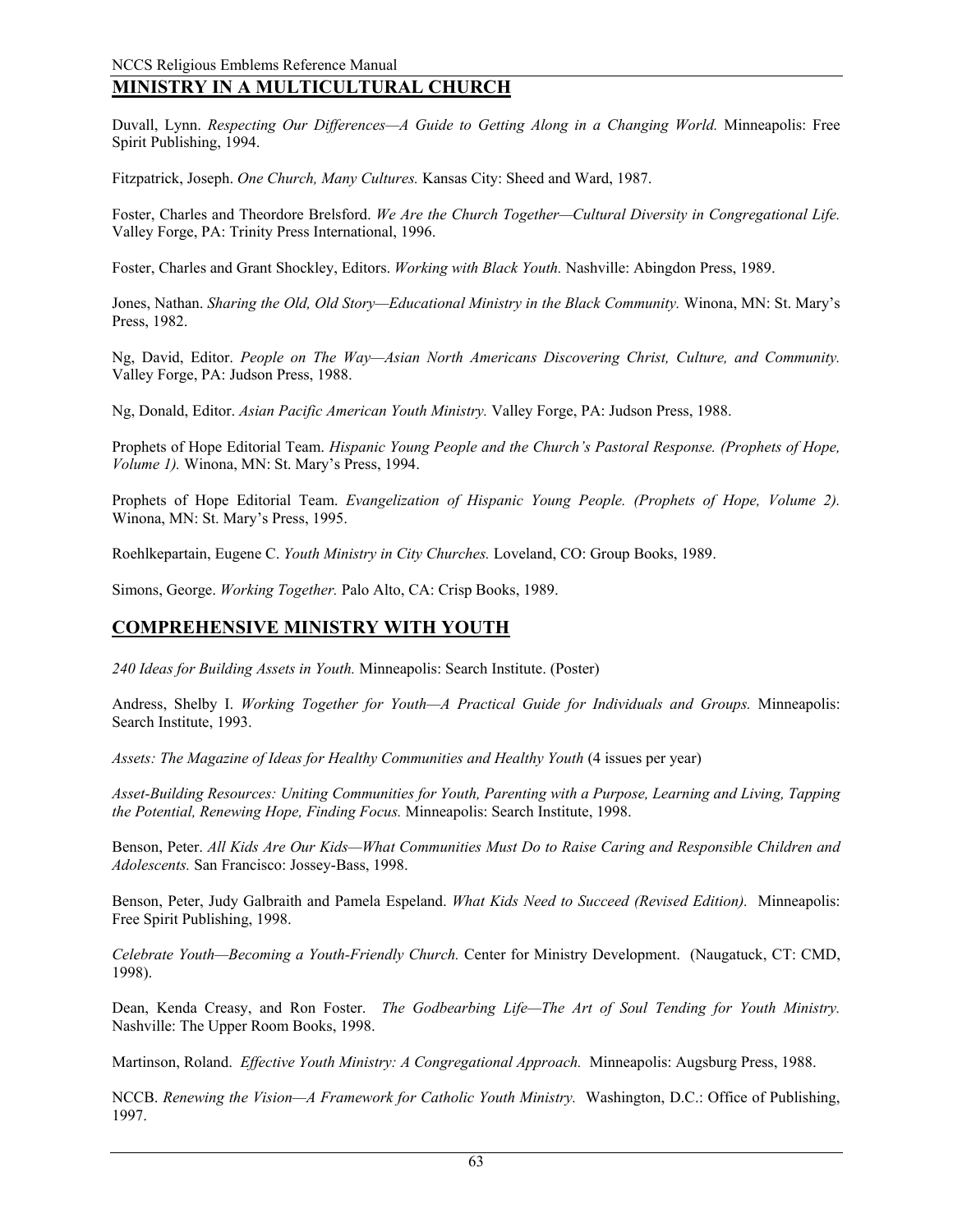*No More Use & Them—100 Ways to Bring Your Youth and Church Together.* Loveland, CO: Group Books, 1999.

Rice, Wayne, Chap Clark, et al. *New Directions for Youth Ministry.* Loveland, CO: Group Books, 1998.

Roehlkepartain, Eugene C. *Building Assets in Congregations—A Practical Guide for Helping Youth Grow Up Healthy,* Minneapolis: Search Institute, 1998.

Roehlkepartain, Jolene. *Building Assets Together—135 Group Activities for Helping Youth Succeed.* Minneapolis: Search Institute, 1998.

Strommen, Merton, and Richard Hardel. *Passing on the Faith—A Radical New Model for Youth and Family Ministry.* Winona, MN: St. Mary's Press, 2000.

Warren, Michael. *Faith, Culture, and the Worshipping Community.* New York: Paulist Press, 1989.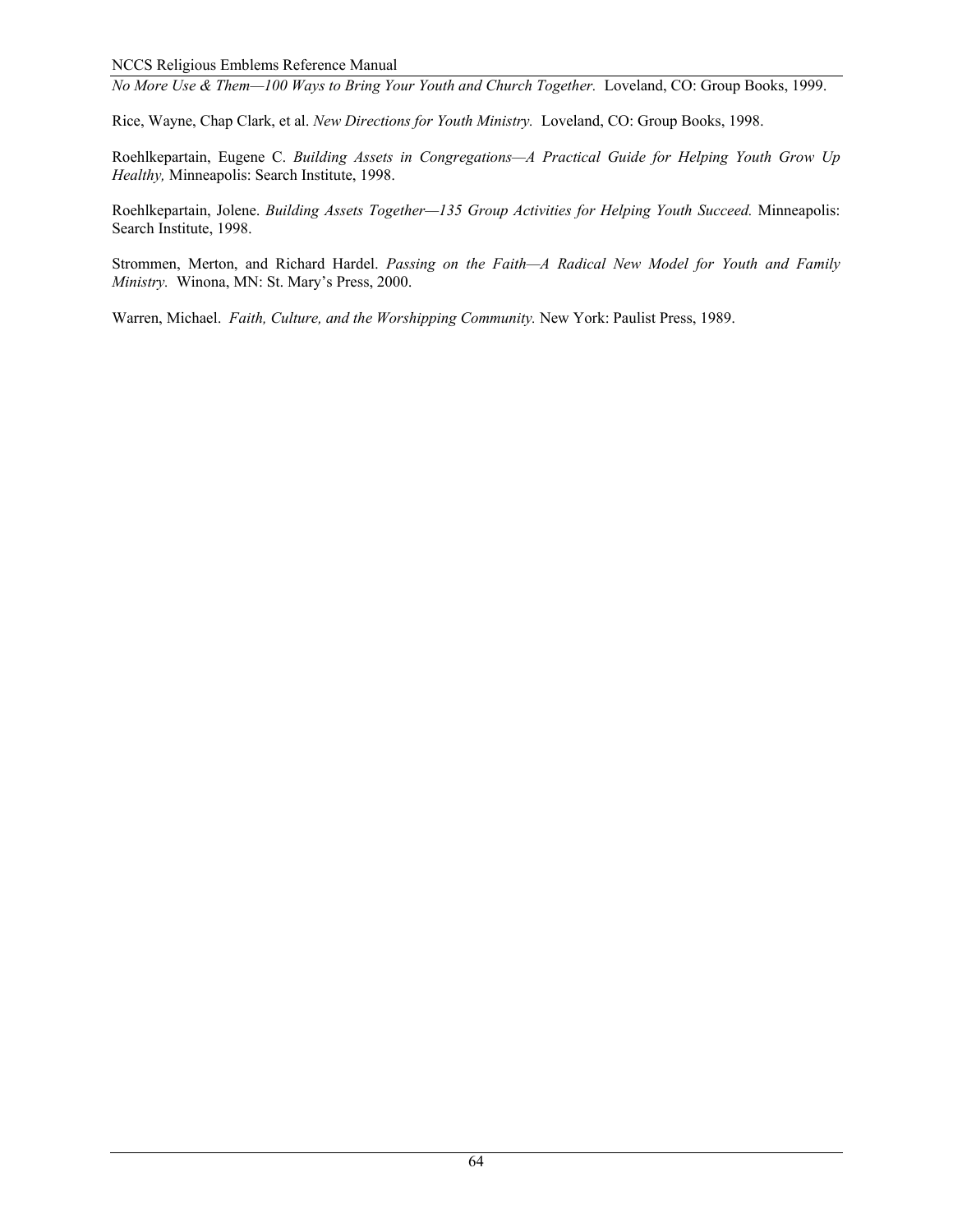# **EVANGELIZATION AND CATECHESIS BIBLIOGRAPHY**

### **Church Documents**

*Catechism of the Catholic Church.* Washington, D.C.: USCC, 1994.

*Congregation for the Clergy. General Directory for Catechesis.* Washington, D.C.: USCC, 1997.

John Paul II. *On Catechesis in Our Time (Catechesi Tradendae).* Washington, D.C.: USCC, 1979.

NCCB. *Go and Make Disciples: A National Plan and Strategy for Catholic Evangelization in the United States.*  Washington, D. C.: USCC, 1993.

NCCB. *Renewing the Vision—A Framework for Catholic Youth Ministry.* Washington, D. C.: USCC, 1997.

NCCB. *Sharing the Light of Faith.* Washington, D. C.: 1979.

Paul VI. *On Evangelization in the Modern World (Evangelii Nuntiandi).* Washington, D.C.: USCC, 1975.

USCC, Department of Education. *Sowing Seeds—Notes and Comments on the General Director for Catechesis,*  Washington, D.C.: USCC, 2000.

### **Commentaries on the Catechism**

Hater, Robert J. *New Vision, New Directions: Implementing the Catechism of the Catholic Church.* Chicago: Thomas More (Tabor), 1994.

Hill, Brennan and William Madges. *The Catechism: Highlights and Commentary.* Mystic, CT: Twenty-Third Publications, 1994.

Marthaler, Bernard L., ed. *Introducing the Catechism of the Catholic Church: Traditional Themes and Contemporary Issues.* New York: Paulist Press, 1994.

### **Theological Perspectives**

Bass, Dorothy, Editor. *Practicing Our Faith—A Way of Life for a Searching People.* San Francisco: Jossey-Bass, 1997.

Borg, Marcus. *Meeting Jesus Again for the First Time.* San Francisco: Harper, 1994.

Brussat, Frederic and Mary Ann. *Spiritual RX—Prescriptions for Living a Meaningful Life.* New York: Hyperion, 2000.

Dykstra, Craig. *Growing in the Life of Faith—Education and Christian Practices.* Louisville, KY: Geneva Press, 1998.

Greeley, Andrew. *The Catholic Imagination.* Berkeley, CA: University of California Press, 2000.

Harrington, Daniel. *Who Is Jesus? Why Is He Important?* Franklin, WI: Sheed and Ward, 1999.

Hill, Brennan. *Jesus—Center of Christianity.* Cincinnati: St. Anthony Messenger Press, 2000.

*Jesus Christ, Word of the Father.* Theological-Historical Commission for the Great Jubilee of the Year 2000, New York: Crossroad, 1997.

Johnson, Timothy Luke. *Living Jesus—Learning the Heart of the Gospel.* San Francisco: Harper San Francisco, 1999.

Mahon, Leo T. *Jesus and His Message—An Introduction to the Good News.* Chicago: ACTA, 2000.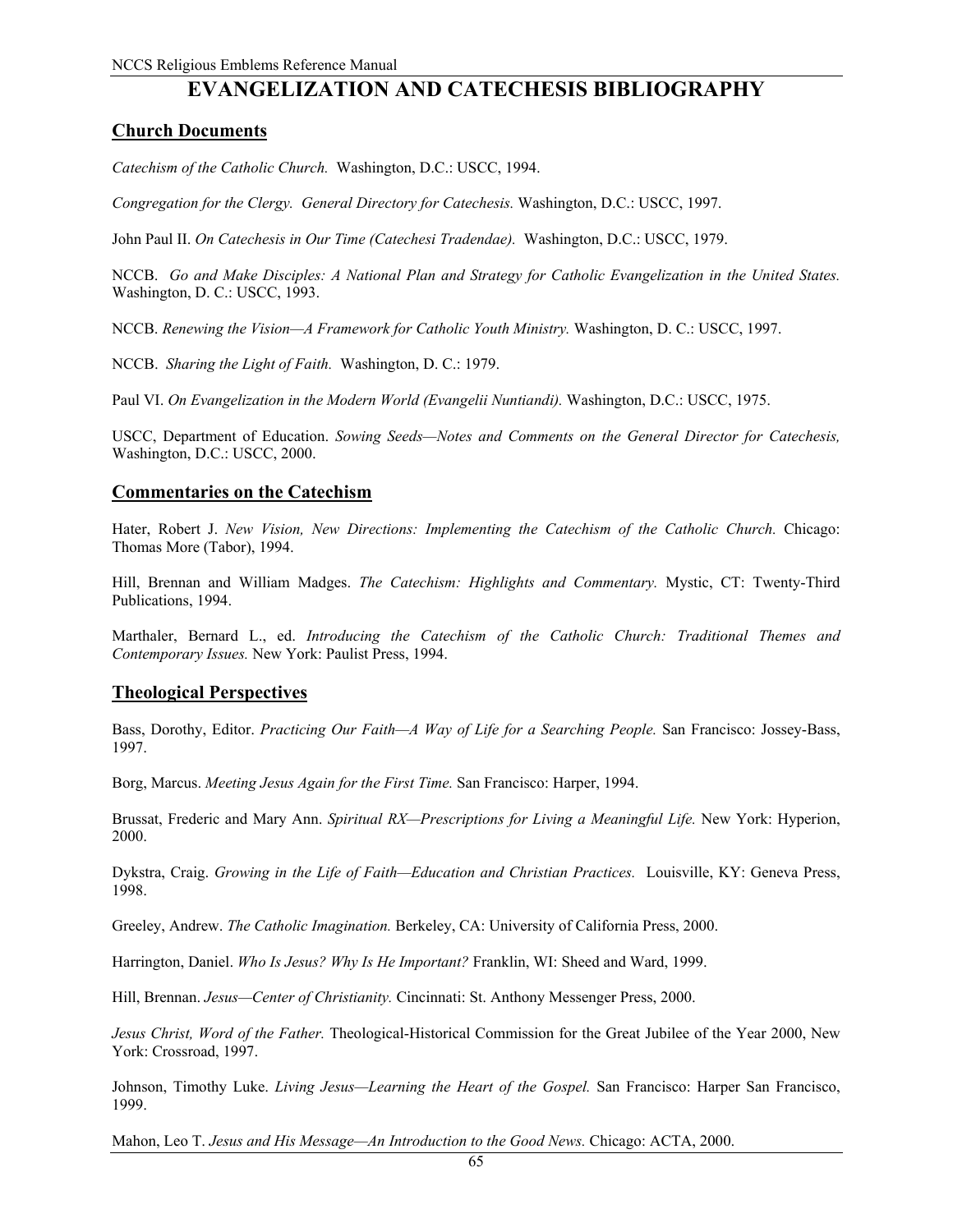Noland, Albert. *Jesus Before Christianity.* Maryknoll, NY: Orbis Books, 1992. (3rd Edition)

Norris, Kathleen. *Amazing Grace—A Vocabulary of Faith.* New York: Riverhead, 1998.

O'Donnell, John. *A Faith You Can Live With—Understanding the Basis.* Franklin, WI: Sheed and Ward, 1999.

Pilarczyk, Daniel E. *Believing Catholic.* Cincinnati: St. Anthony Messenger Press, 2000.

Pilarczyk, Daniel E. *Practicing Catholic.* Cincinnati: St. Anthony Messenger Press, 1999.

Pilarczyk, Daniel E. *Thinking Catholic.* Cincinnati: St. Anthony Messenger Press, 1998.

Senior, Donald. *Jesus—A Gospel Portrait.* Rev. Ed. New York: Paulist Press, 1992.

Shannon, William. *Exploring the New Catechism.* Cincinnati: St. Anthony Messenger Press, 1995.

Shea, John. *An Experience Named Spirit.* Chicago, IL: Thomas More Press, 1983.

Shea, John. *Sprint Master.* Chicago, IL: Thomas More Press, 1988.

Zanzig, Thomas. *Jesus the Christ—A New Testament Portrait.* Winona, MN: St. Mary's Press, 2000.

### **Cultural Perspectives**

Nash, Robert. *An 8-Track Church in a CD World—The Modern Church in the Postmodern World.* Macon, GA: Smyth & Helwys, 1997.

Tapscott, Don. *Growing Up Digital—The Rise of Net Generation.* New York: Mc Graw Hill, 1998.

Sweet, Leonard. *Sout Tsuname—Sink or Swim in the New Millennial Culture.* Grand Rapids, MI: Zondervan, 1999.

Sweet, Leonard. *Soul Salsa.* Grand Rapids, MI: Zondervan, 2000.

Sweet, Leonard. *Post-Modern Pilgrims—First Century Passion for the 21st Century World.* Nashville: Broadman and Holman Publishers, 2000.

Weber, Robert. *Ancient-Future Faith.* Grand Rapids, MI: Baker Books, 1999.

### **Evangelization**

Boyack, Kenneth, Editor. *The New Catholic Evangelization.* New York: Paulist Press, 1992.

DeSiano, Frank. *The Evangelizing Catholic—A Practical Handbook for Reaching Out.* New York: Paulist Press, 1998.

DeSiano, Frank. *Sowing New Seed—Directions for Evangelization Today.* New York: Paulist Press, 1994.

DeSiano, Frank and Kenneth Boyack. *Creating the Evangelizing Parish.* New York: Paulist Press, 1993.

Dean, Kenda Creasy and Ron Foster. *Godbearing Life—The Art of Soul Tending for Youth Ministry*. Nashville: Upper Room Books, 1998.

Greeley, Andrew and Mary Greeley Durkin. *An Epidemic of Joy—Stories in the Spirit of Jesus.* Chicago: ACTA, 1999.

Mc Carty, Robert J. *Meeting the Challenge—Resources for Catholic Youth Evangelization.* Winona, MN: St. Mary's Press, 1993.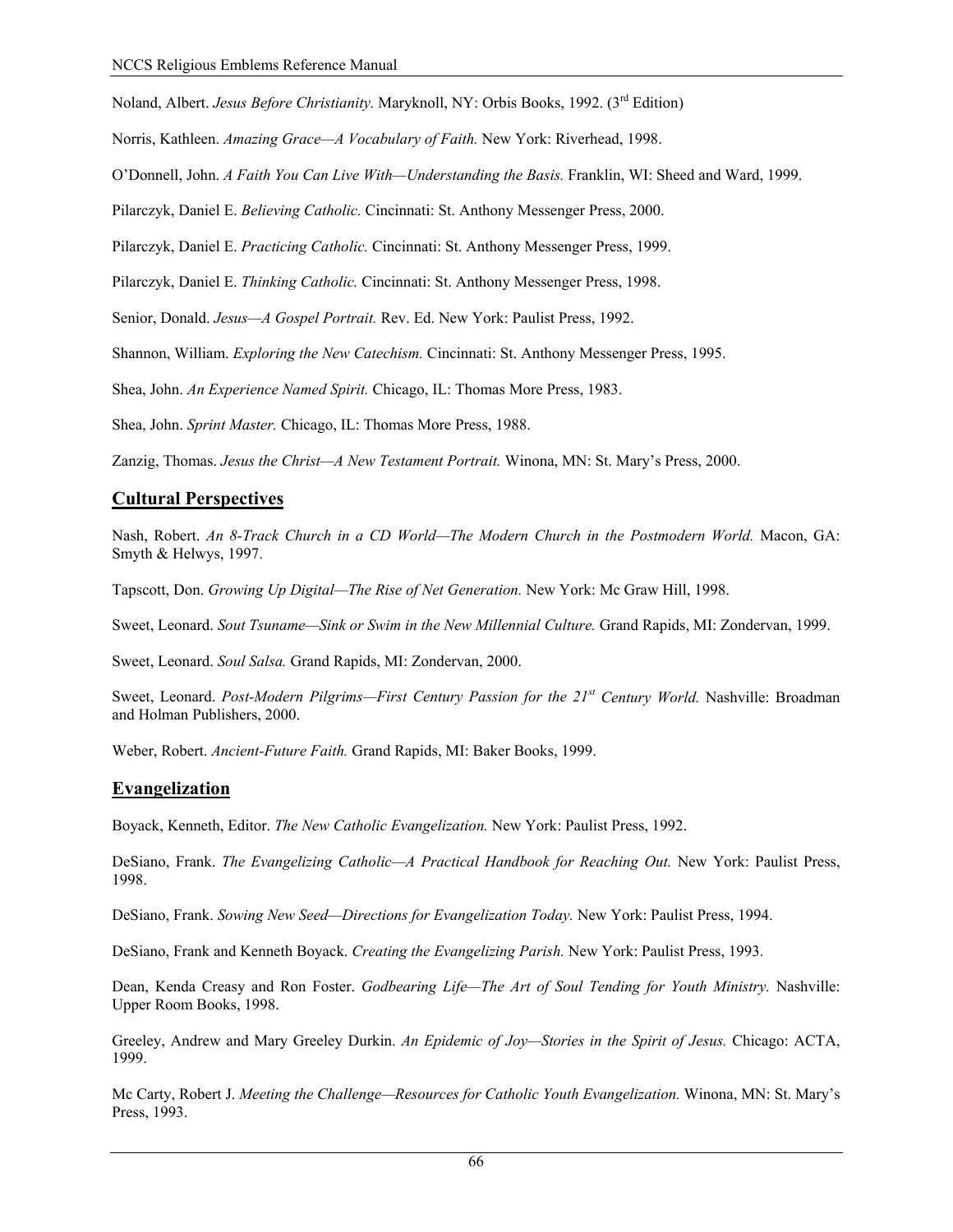NCCS Religious Emblems Reference Manual

Mc Kinnon, Greg. *The Bottom Line—How to Help Youth Become Disciples. (Skill abilities for Youth Ministry).*  Nashville: Abingdon Press, 1998.

National Federation for Catholic Youth Ministry. *The Challenge of Catholic Youth Evangelization.* Washington, D.C.: NFCYM, 1993.

*No More Us & Them—100 Ways to Bring Your Youth and Church Together.* Loveland, CO: Group Books, 2000.

Ponsetto, Daniel. *Walking Together—Outreach and Evangelization Resources for Youth Ministry.* Winona, MN: St. Marts Press, 1995.

*Reaching Kids Most Youth Ministries Miss.* Loveland, CO: Group Books, 2000.

Shea, John. *Gospel Light—Jesus Stories for Spiritual Consciousness.* New York: Crossroad Publishing, 1998.

Shea, John. *Elijah at the Wedding Feast and Other Tales.* Chicago: ACTA, 1999.

Shea, John. *The Legend of the Bells and Other Tales.* Chicago: ACTA, 1996.

### **Catechesis**

Armstrong, Thomas. *7 Kinds of Smart—Identifying and Developing Your Multiple Intelligences. (Revised Edition).*  New York: Plume, 1999.

Darcy-Berube, Francoise. *Religious Education at the Crossroads—Moving on in the Freedom of the Spirit.* New York: Paulist Press, 1995.

Dean, Kenda Creasy and Ron Foster. *Godbearing Life—The Art of Soul Tending for Youth Ministry*. Nashville: Upper Room Books, 1998.

Foster, Charles. *Educating Congregations.* Nashville, TN: Abingdon Press, 1994.

Groome, Thomas. *Christian Religious Education.* San Francisco: Harper & Row, 1980.

Gross, Ronald. *Peak Learning.* New York: Tarcher/Putnam. 1991.

Harris, Maria. *Fashion Me a People—Curriculum in the Church.* Louisville, KY: Westminster/John Knox Press, 1989.

LeFever, Marlene. *Learning Styles—Reaching Everyone God Gave You to Teach.* Colorado Springs: David C. Cook, 1995.

LeFever, Marlene. *Creative Teaching Methods.* Colorado Springs: David C. Cook, 1985.

National Federation for Catholic Youth Ministry. *The Challenge of Adolescent Catechesis.* Washington, D.C.: NFCYM, 1986.

Nuzzi, Rev. Ronald. *Gifts of the Spirit: Multiple Intelligences in Religious Education.* Washington, D.C.: National Catholic Education Association, 1996.

Schultz, Thorn and Joani. *The Dirt on Learning.* Loveland, CO: Group Books, 1999.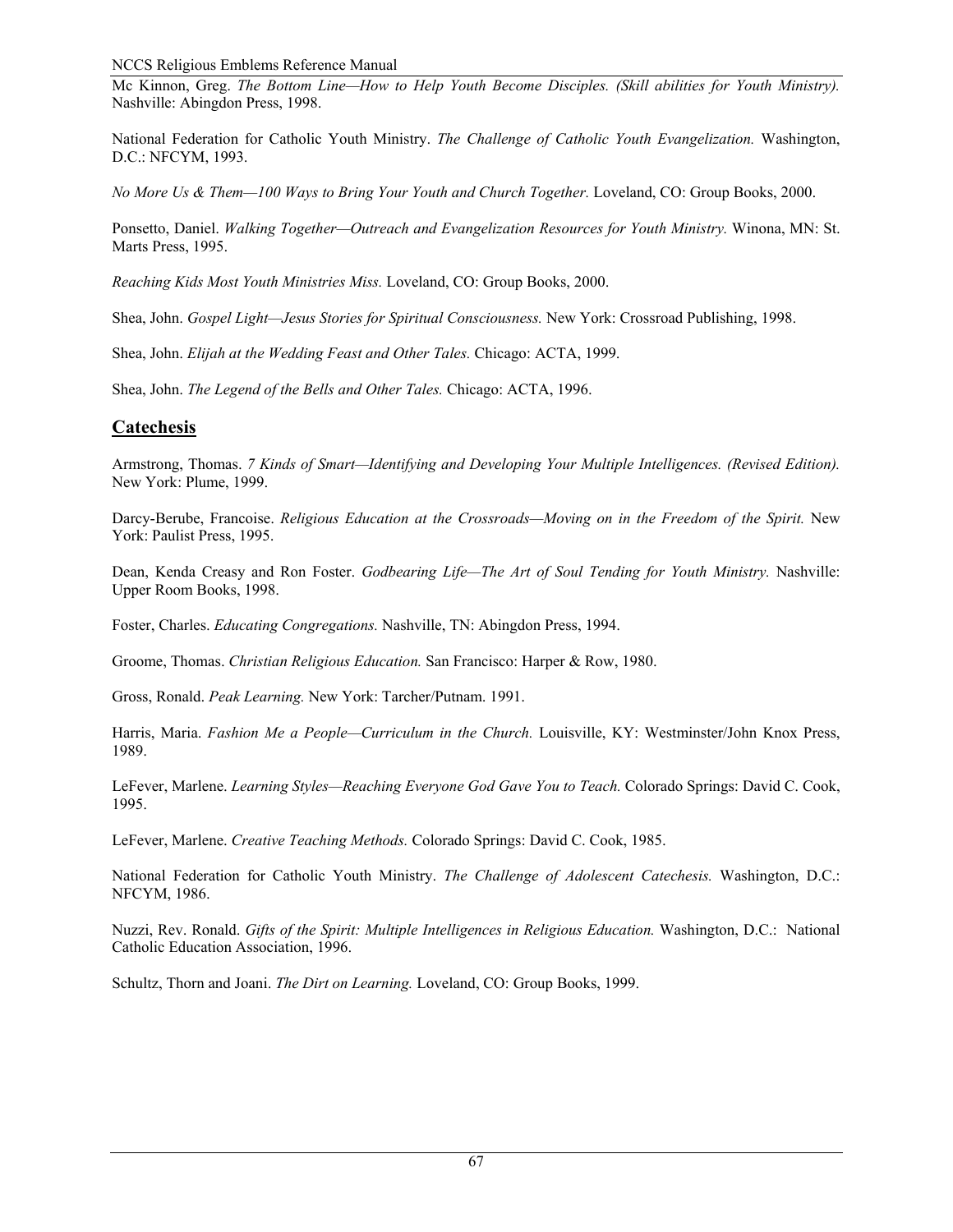# **PRAYER AND WORSHIP BIBLIOGRAPHY**

## **Liturgy**

Calderone-Steward, Lisa-Marie. *Touch the Word—Lectionary-Based Prayer Reflections.* Winona, MN: St. Mary's Press, 1996.

Cooke, Bernard. *The Future of Eucharist.* New York: Paulist Press, 1997.

Cooke, Bernard. *Sacraments and Sacramentality.* Mystic, CT: Twenty-Third Publications, 1994.

Duffy, Regis. *An American Emmaus.* New York: Crossroads Publications, 1995.

Duggan, Robert D. *Parish Liturgy—A Handbook for Renewal.* Kansas City, MO: Sheed and Ward, 1996.

Fleming, Austin. *Preparing for Liturgy—A Theology and Spirituality (Revised Edition).* Chicago: Liturgical Training Press, 1997.

*From Age to Age: Challenge of Worship with Adolescents.* NFCYM. Winona, MN: St. Mary's Press, 1997.

 . Hakowski, Maryann. *Sharing the Sunday Scriptures with Youth. (Cycle B).* Winona, MN: St. Mary's Press, 1996.

Huck, Gabriel. *Liturgy with Style and Grace. (Revised Edition)* Chicago: Liturgical Training Press, 1999.

*The Liturgy Documents: A Parish Resource. (Volume 1).* Chicago: Liturgy Training Publications, 1991.

Ostkick, Gilbert. *Catechesis for Liturgy—A Program for Parish Involvement.* Washington, D.C.: Pastoral Press, 1986.

Richstatter, OFM, Thomas. *Sacraments: How Catholics Pray.* Cincinnati, OH: St. Anthony Messenger Press. 1995.

Richstatter, OFM, Thomas. *Liturgy and Worship—A Course on Prayer and Sacraments (for Adolescents).* New York: William H. Sadlier, Inc. 1997/

Singer-Towns, Brian (General Editor). *Vibrant Worship with Youth—Keys to \_\_\_\_\_\_\_\_\_\_ for Implementing From Age to Age: The Challenge of Worship with Adolescents.* Winona, MN: St. Mary's Press, 2000.

Tirabassi, Maren C. and Kathy Wonson Eddy. *Gifts of Many Cultures—Worship Resources for the Global Community.* Cleveland: United Church Press, 1995.

Warren, Michael. *Faith, Culture and the Worshipping Community.* New York: Paulist Press, 1989.

### **Prayer**

Arsenault, Jane E. *Guided Meditations for Youth on Personal Themes.* Winona, MN: St. Mary's Press, 1995.

Arsenault, Jane E. and Jean Cedor. *Guided Meditations for Youth on Sacramental Life.* Winona, MN: St. Mary's Press, 1995.

Ausperk, Michael. *Teenagers Come and Pray—Celebrating Milestones, Memorials and Holy Days. Mystic, CT: Twenty-Third Publications, 1995.* 

Ayer, Jane E. *Guided Meditations for Junior High. Winona, MN: St. Mary's Press, 1997.* 

Beckman, Richard J. *A Beginner's Guide to Prayer.* Minneapolis: Augsburg, 1994.

Costello, Gwen. *Prayer Services for Young Adolescents.* Mystic, CT: Twenty-Third Publications, 1994.

Dexter, Pat Egan. *25 Guided Prayer Services for Middle Graders.* Mystic, CT: Twenty-Third Publications, 1996.

Dues, Greg. *Searching for Faith—Teen Assemblies, Retreats, and Prayer Services.* Mystic, CT: Twenty-Third Publications, 1993.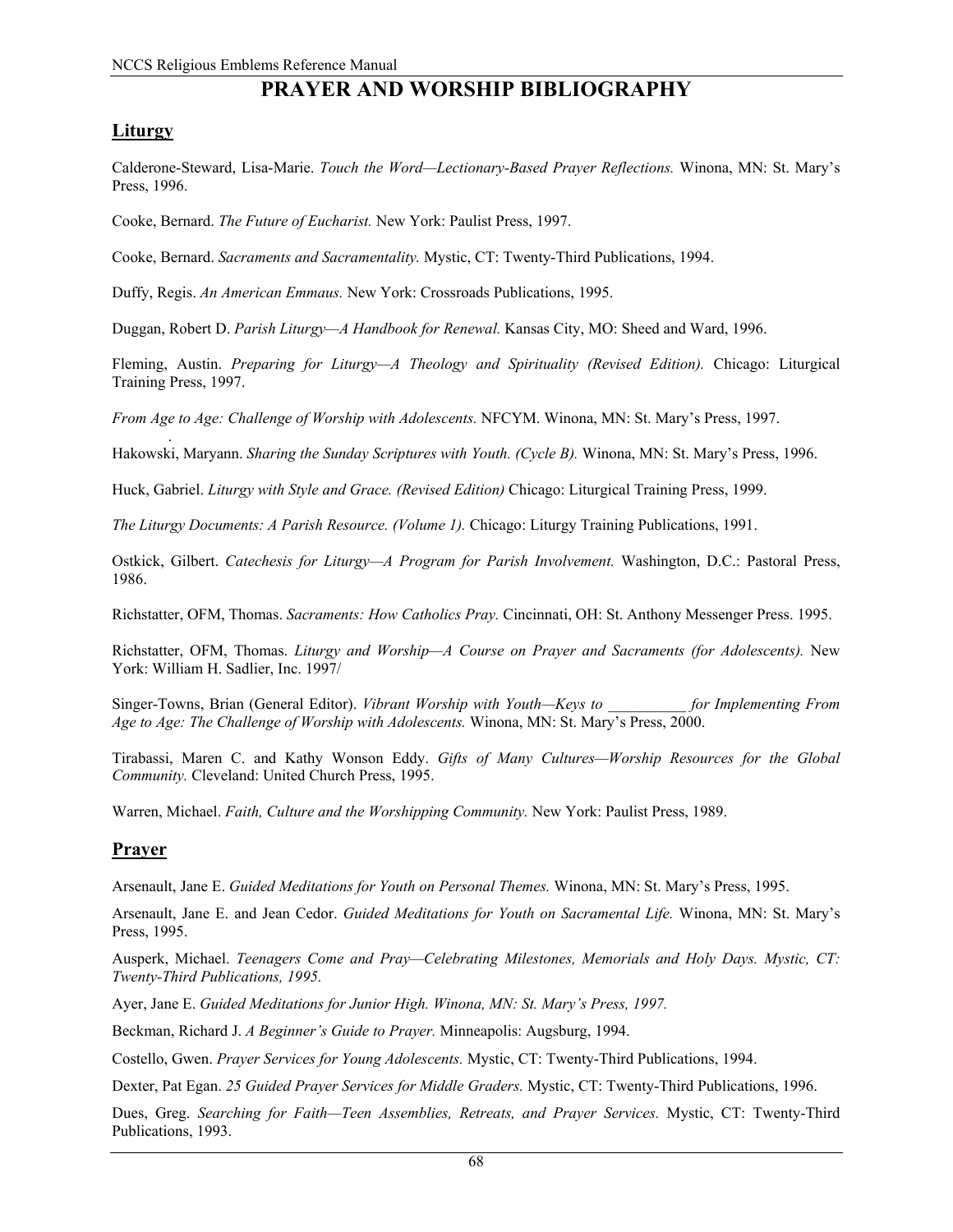Dues, Greg. *Seasonal Prayer Services for Teenagers.* Mystic, CT: Twenty-Third Publications, 1991.

*Face-to-Face with God—A Guide for Prayer Ministry: Resources for Church and Home. Minneapolis: Augsburg* Fortress, 1995. (Kit with books and video)

Glavich, Mary Kathleen. *Leading Students into Prayer.* Mystic, CT: Twenty-Third Publications, 1993.

Haas, David. *Prayers Before an Awesome God—The Psalms for Teenagers.* Winona, MN: St. Mary's Press, 1998.

Hakowski, Maryann. *Pathways to Praying with Teens.* Winona, MN: St. Mary's Press, 1993.

Koch, Carl (Editor). *Dreams Alive—Prayers by Teenagers.* Winona, MN: St. Mary's Press, 1991.

Koch, Carl (Editor). *More Dreams Alive—Prayers by Teenagers.* Winona, MN: St. Mary's Press, 1995

Marian, Jim. *Worship Services for Youth Groups.* Grand Rapids, MI: Zondervan Youth Specialties, 1996.

Nelson, Gertrud Mueller. *To Dance with God—Family Ritual and Community Celebration.* New York: Paulist Press, 1986.

Pennock, Michael. *The Way of Prayer.* Notre Dame, IN: Ave Maria Press, 1987.

Regan, S. Kevin. *20 More Teen Prayer Services.* Mystic, CT: Twenty-Third Publications, 1994.

Schneider, M. Valerie. *Weekly Prayer Services for Teenagers (Lectionary—Based for the School Year – Years A and B).* Mystic, CT: Twenty-Third Publications. 1996.

Schneider, M. Valerie. *Confirmed in the Spirit—Prayer Services for Confirmation.* Mystic, CT: Twenty-Third Publications. 1995.

Schmidt, Joseph. *Praying Our Experiences.* Winona, MN: St. Mary's Press, 1989.

# **Retreats**

Grgic, Bob. *Resources for Outdoor Retreats.* Winona, MN: St. Mary's Press, 1994.

Hakowski, Maryann. *Vine and Branches (Volumes 1 and 2).* Winona, MN: St. Mary's Press, 1992.

# **Spirituality**

Clark, Corita. *A Spirituality for Active Ministry.* Kansas City, MO: Sheed and Ward, 1991.

Dreyer, Elizabeth. *Earth Crammed with Heaven—A Spirituality for Everyday Life*. New York: Paulist Press, 1994.

Donnelly, Doris. *Spiritual Fitness; Everyday Exercise for Body and Soul.* San Francisco: Harper, 1993.

Fischer, Kathleen. *Reclaiming the Connections.* Kansas City: Sheed and Ward, 1990.

Foster, Richard J. *Prayer—Finding the Heart's True Home.* San Francisco: Harper, 1992.

Mc Ginnis, James. *Journey into Compassion—A Spirituality for the Long Haul.* St. Louis: Institute for Peace and Justice. 1989.

Reed, Sharon, Editor. *Access Guides to Youth Ministry: Spirituality.* New Rochelle, NY: DBM, 1991. (Center for Ministry Development)

Sinetar, Marsha. *A Way Without Words.* New York: Paulist Press, 1992.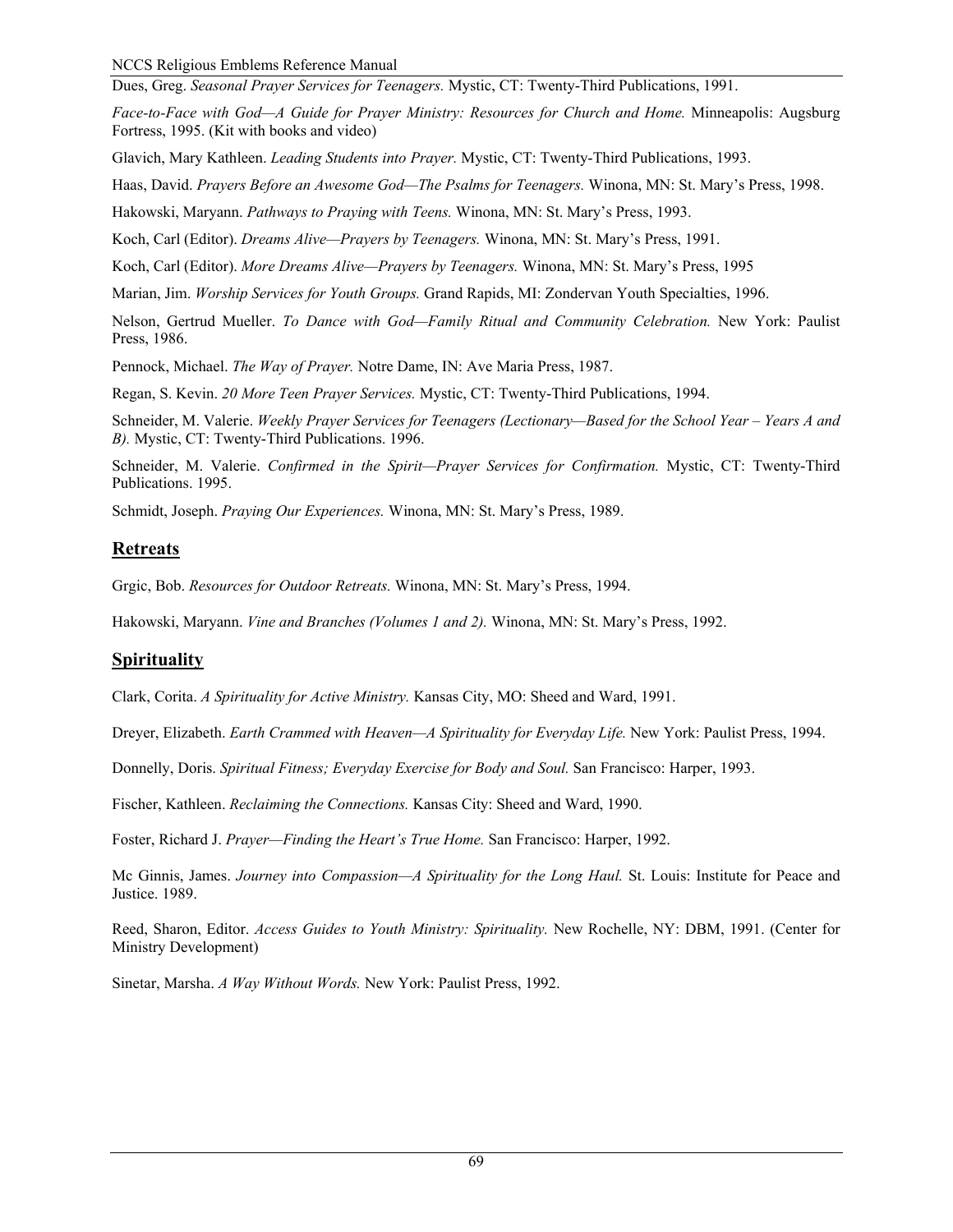# **JUSTICE AND SERVICE BIBLIOGRAPHY**

## **Social Analysis**

Brown, Lester, et al. *State of the World—A World Watch Institute Report on Progress Toward A Sustainable Society.* New York: Norton & Company (Annual).

The Center for the Study of Social Policy. *Kids Count Date Book.* Washington, D.C.: Center for the Study of Social Policy (Annual).

Children's Defense Fund. *The State of America's Children.* Washington, D.C.: Children's Defense Fund. (Annual)

Morgan, Elizabeth with Van Weigel and Eric De Baufre. *Global Poverty and Personal Responsibility.* New York: Paulist Press, 1989.

*The State of the World's Children.* UNICEF. New York: Oxford University Press, 1994. (UNICEF House, 3 United Nations Plaza, New York, NY 10017) (Annual)

*The World Bank Atlas.* Washington, D.C.: The World Bank. (Published Annually) (1818 H Street, NW, Washington, D.C. 20433).

## **Reflecting as Christians on Justice Issues**

Harris, Maria. *Proclaim Jubilee—A Spirituality for the Twenty-First Century.* Louisville, KY: Westminster John Knox Press, 1996.

Nolan, Albert. *Jesus Before Christianity.* Maryknoll, NY: Orbis Books, 1997.

Mc Ginnis, James. *Journey into Compassion—A Spirituality for the Long Haul.* Maryknoll: Orbis Books, 1993.

NCCB. *Communities of Salt and Light: Parish Resource Manual.* Washington, D.C.: USCC Publishing, 1994.

USCC. *A Catholic Campaign for Children and Families: A Resource Manual.* Washington, D.C.: USCC Publishing, 1992.

NCCB. *Renewing the Earth: An Invitation to Reflection and Action on Environment in Light of Catholic Social Teaching.* Washington, D.C.: USCC Publishing, 1991.

NCCB. *A Century of Catholic Social Teaching.* Washington, D.C.: USCC Publishing, 1990.

Pope John Paul II. *The Gospel of Life (Evangelium Vitae).* New York: Times Books, 1995.

Pope John Paul II. *The Centenary Letter (Centesimus Annus).* Washington, D.C.: USCC Publishing Office, 1991.

Pope John Paul II. *The Social Concern of the Church.* Washington, D.C.: USCC Publishing Office, 1989.

*Shaping a New World: The Catholic Social Justice Tradition 1981-1991.* NETWORK Washington, D.C.: Network, 1991.

Wallis, Jim. *Who Speaks for God.* New York: Delacorte, 1996.

Wallis, Jim. *The Soul of Politics.* Maryknoll, NY: Orbis, 1994.

#### **Justice Education and Service**

Benson, Peter and Eugene C. Roehlkepartain. *Beyond Leaf Raking: Learning to Serve, Serving to Learn.* Nashville: Abingdon Press, 1993.

Bright, Thomas. *Poverty: Do It Justice!* New Rochelle: DBM, 1990. (Center for Ministry Development)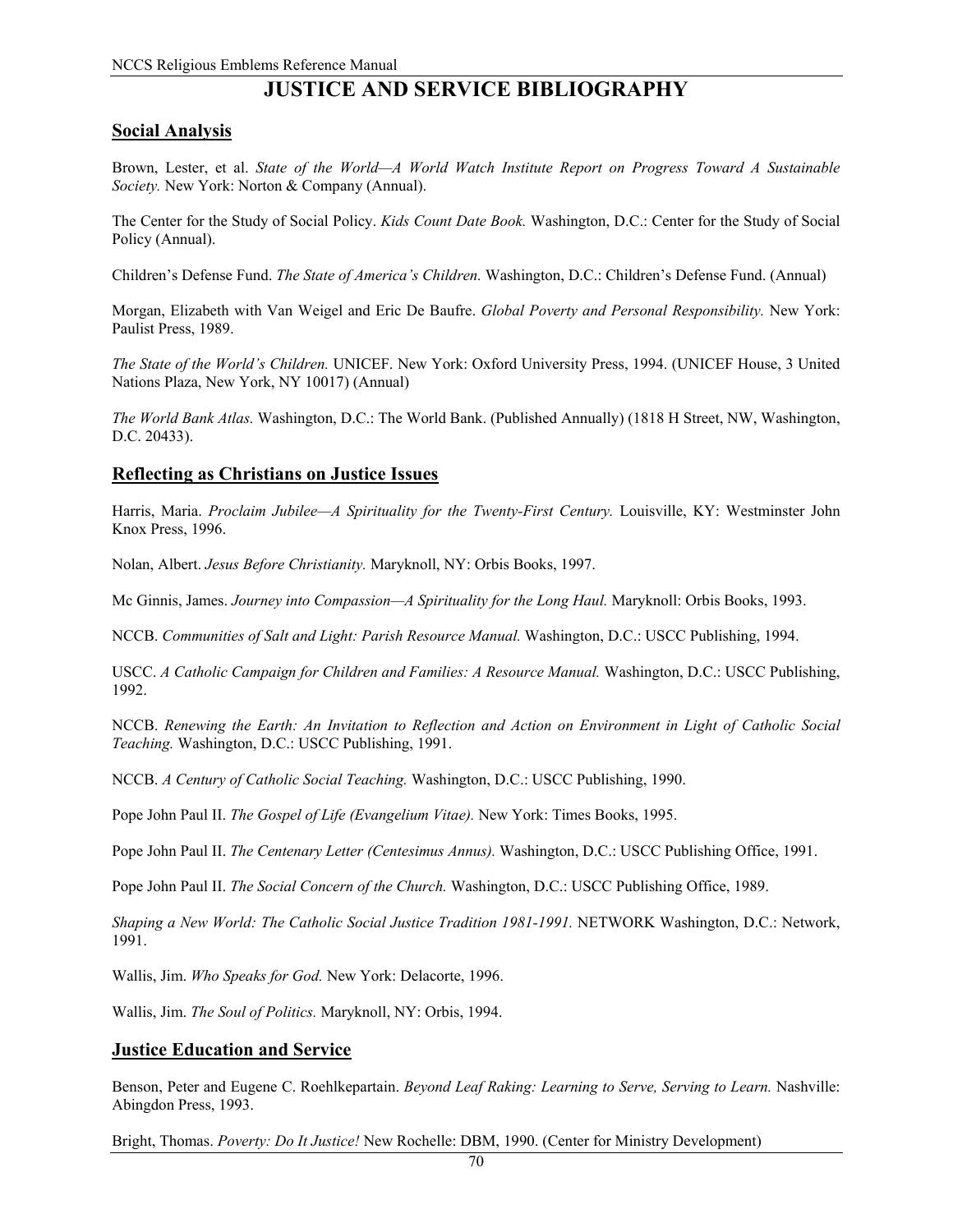Bright, Thomas, and John Roberto, Editors. *Human Rights: Do It Justice!* New Rochelle: DBM, 1993. (Center for Ministry Development).

Brodkin, Margaret. *Every Kid Counts—31 Ways to Serve Our Children.* San Francisco: Harper/Collins, 1993.

Carroll, Andrew. *Volunteer USA.* New York: Fawcett Columban, 1991.

Catholic Network of Volunteer Service. *Response: Volunteer Opportunities Directory—1995.* Washington, D.C.: Published Annually. (Phone: 1-800-543-5046).

The Earth Works Group. *50 Simple Things Kids Can Do to Save the Earth. The Next Step: 50 More Things You Can Do to Save the Earth.* Berkley, CA: Earthworks Press.

Guy, Kathleen A. *Welcome the Child: A Child Advocacy Guide for Churches.* Washington, D.C.: Children's Defense Fund, 1991.

Hatkoff, Amy and Karen Klopp. *How to Save the Children.* New York: Fireside Books, 1992.

Hollender, Jeffrey with Linda Catling. *How to Make the World A Better Place—116 Ways You Can Make A Difference.* New York: Norton, 1995.

. Lewis, Barbara A. *The Kid's Guide to Service Projects.* Minneapolis: Free Spirit Publishing, Inc., 1995.

Lewis, Barbara A. *The Kid's Guide to Social Action.* Minneapolis: Free Spirit Publishing, Inc., 1991.

Louv, Richard. *101 Things You Can Do for Our Children's Future.* New York: Anchor Books, 1994.

Mac Eachern, Diane. *Save Our Planet—750 Everyday Ways You Can Help Clean Up the Earth.* New York: Dell Publishing, 1990.

Moore, Joseph. *Learning to Serve, Serving to Learn.* Notre Dame IN: Ave Maria Press, 1994.

O'Connell, Frances Hunt. *Giving and Growing: A Student's Guide for Service Projects.* Winona, MN: St. Mary's Press, 1990.

Office on Global Education, Church World Service. *Making a World of Difference.* New York: Friendship Press, 1989.

Salzman, Marian, et al. *150 Ways Teens Can Make a Difference.* Princeton, NJ: Peterson's Guides, 1991.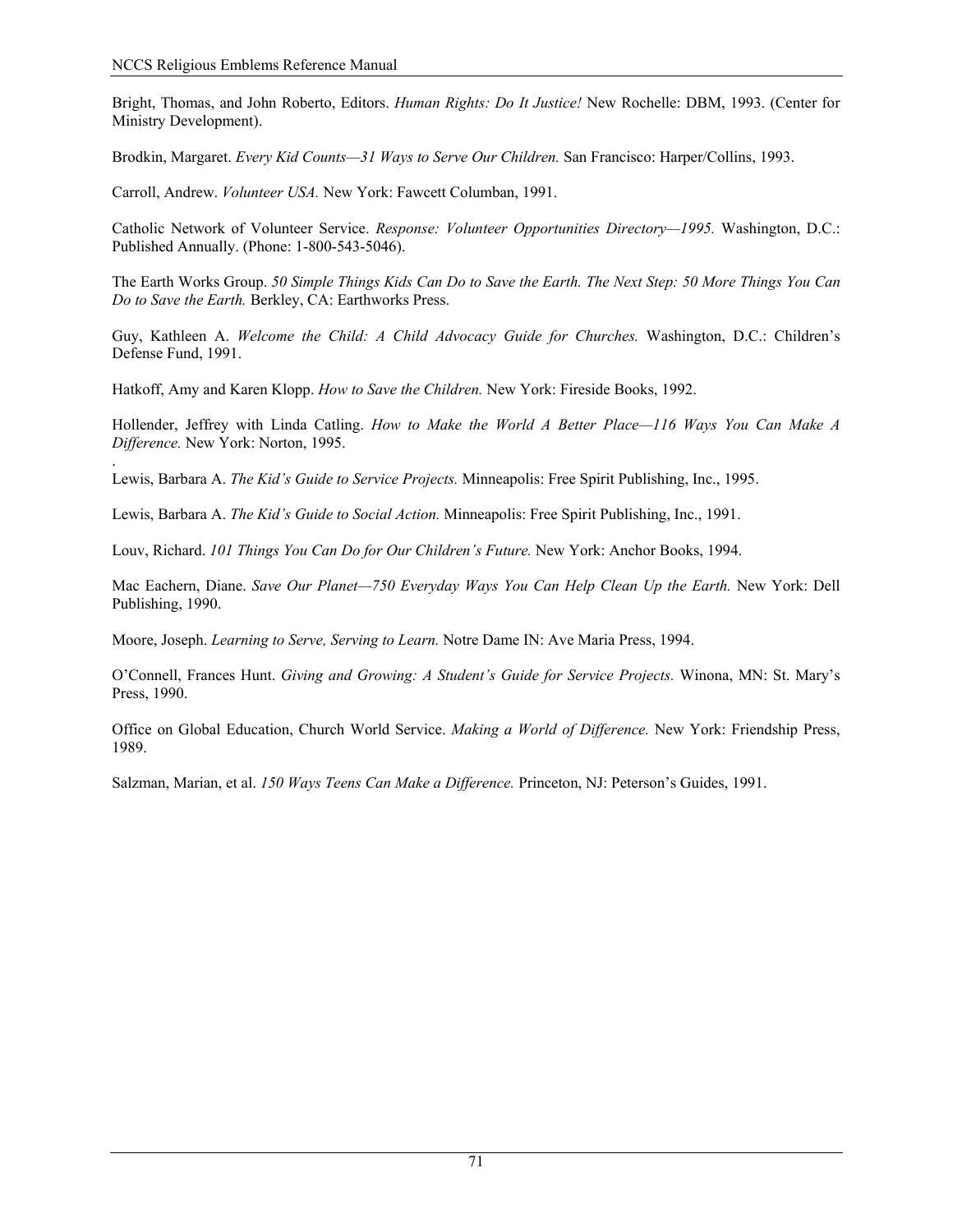# **PASTORAL CARE RESOURCES**

# **Pastoral Care and Counseling**

Atkinson, Harley, Editor. *Ministry with Youth in Crisis.* Birmingham, AL: Religious Education Press, 1997.

Dowd, Tom and Jeff Tierney. *Teaching Social Skills to Youth.* Omaha, NE: Boys Town Press, 1992.

Dryfoos, Joy. *Adolescents at Risk.* New York: Oxford University Press, 1990.

Gula, Richard. *Ethics in Pastoral Ministry.* New York: Paulist Press, 1994.

Estadt, Barry and Melvin Blanchette and John Compton. *Pastoral Counseling.* New Jersey: Prentice-Hall, 1991.

Glenn, H. Stephen and Jane Nelson. *Raising Self-Reliant Children in a Self-Indulgent World.* Rocklin, CA: Prima Publishers, 1988.

Mc Carty, Robert. *Teen-to-Teen: Responding to Youth in Crisis.* Minnesota: St. Mary's Press, 1996.

Moore, Joseph. *Helping Skills for the Non-Professional Counselor,* Cincinnati, OH: St. Anthony Messenger Press, 1991.

*The Ongoing Journey—Awakening Spiritual Life in At-Risk Youth.* Omaha, NE: Boys Town Press, 1995.

Parsons, Richard D. *Adolescents in Turmoil, Parents Under Stress.* New York: Paulist Press, 1987.

Parott, Les. *Helping the Struggling Adolescent.* Grand Rapids, MI: Zondervan, 1993.

Rowatt, G. Wade. *Pastoral Care with Adolescents in Crisis.* Louisville: Westminster Press, 1989.

Shelton, Charles M. *Pastoral Counseling with Adolescents and Young Adults.* New York: Crossroad, 1995.

Switzer, David K. *Pastoral Care Emergencies.* Mahwah, NJ: Paulist Press, 1989.

Van Ornum, William and John Mordock. *Crisis Counseling with Children and Adolescents.* New York: Continuum, 1990.

Wicks, Robert J., Richard Parsons, and Donald Capps. *Clinical Handbook of Pastoral Counseling (Vol. I).* New York: Paulist Press, 1993.

Wicks, Robert and Richard Parsons. *Clinical Handbook of Pastoral Counseling (Vol. II).* New York: Paulist Press, 1993.

Woititz, Janet and Alan Garner. *Life Skills for Adult Children.* Deerfield Beach, FL: Health Communications, Inc., 1990.

#### **Adolescent Development**

Andress, Shelby I. *Working Together for Youth—A Practical Guide for Individuals and Groups.* Minneapolis: Search Institute, 1993.

Benson, Peter, Judy Galbraith and Pamela Espeland. *What Kids Need to Succeed (Revised Edition).* Minneapolis: Free Spirit Publishing, 1998.

Carnegie Council on Adolescent Development. *Great Transitions—Preparing Adolescents for a New Century.* New York: Carnegie Corporation of America, 1995.

Hamburg, David. *Today's Children—Creating a Future for a Generation in Crisis.* New York: Times Books, 1992.